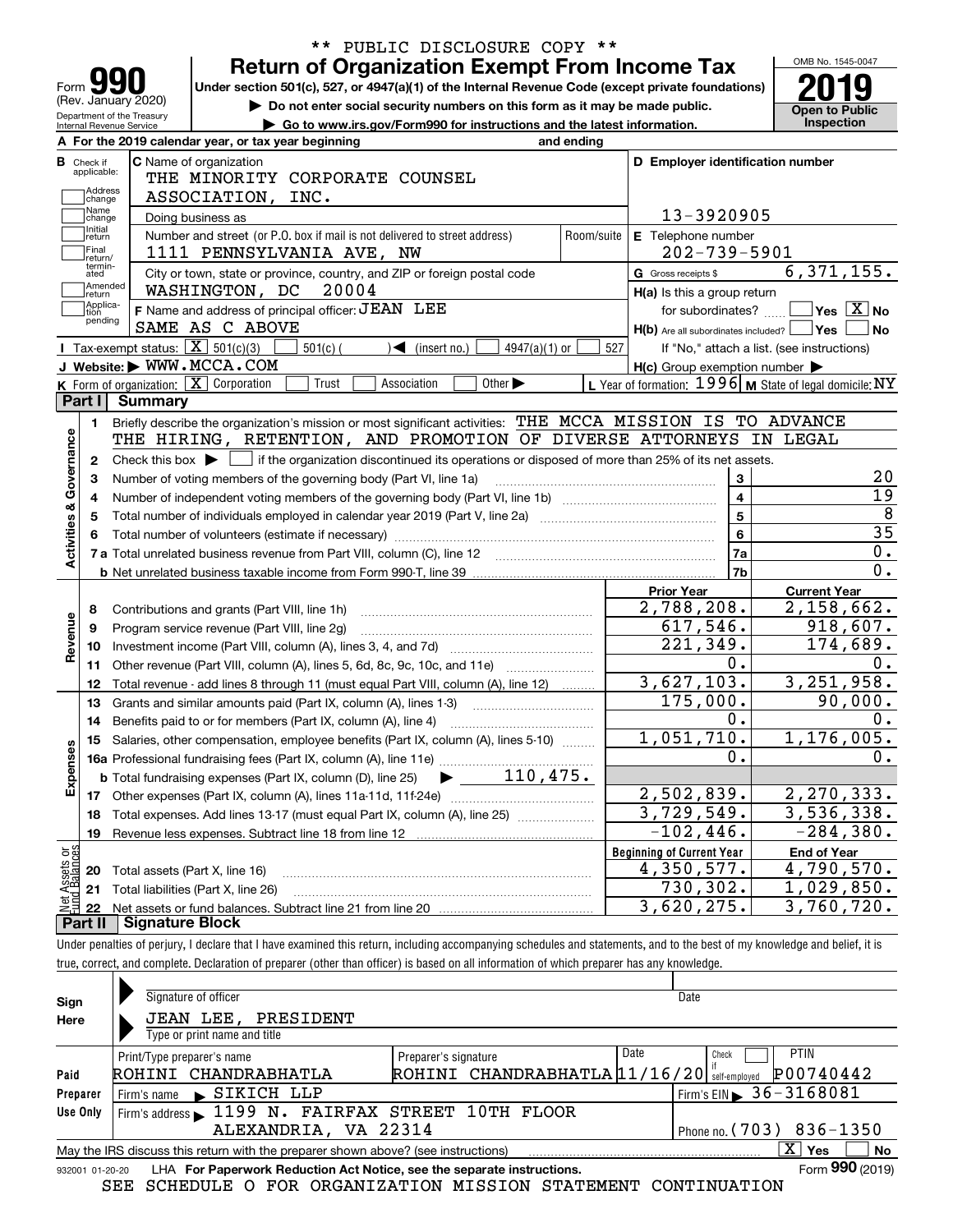|              | THE MINORITY CORPORATE COUNSEL                                                                                                                         |
|--------------|--------------------------------------------------------------------------------------------------------------------------------------------------------|
|              | ASSOCIATION, INC.<br>13-3920905<br>Page 2<br>Form 990 (2019)                                                                                           |
|              | <b>Statement of Program Service Accomplishments</b><br>Part III                                                                                        |
|              | $\overline{\mathbf{X}}$                                                                                                                                |
| 1            | Briefly describe the organization's mission:                                                                                                           |
|              | THE MCCA MISSION IS TO ADVANCE THE HIRING, RETENTION, AND PROMOTION OF                                                                                 |
|              | DIVERSE ATTORNEYS IN LEGAL DEPARTMENTS AND THE LAW FIRMS THAT SERVE<br>THEM.                                                                           |
|              |                                                                                                                                                        |
| $\mathbf{2}$ | Did the organization undertake any significant program services during the year which were not listed on the                                           |
|              | $Yes \quad X$ No<br>prior Form 990 or 990-EZ?                                                                                                          |
|              | If "Yes," describe these new services on Schedule O.                                                                                                   |
| 3            | $\sqrt{}$ Yes $\sqrt{}$ X $\sqrt{}$ No<br>Did the organization cease conducting, or make significant changes in how it conducts, any program services? |
|              | If "Yes," describe these changes on Schedule O.                                                                                                        |
| 4            | Describe the organization's program service accomplishments for each of its three largest program services, as measured by expenses.                   |
|              | Section 501(c)(3) and 501(c)(4) organizations are required to report the amount of grants and allocations to others, the total expenses, and           |
|              | revenue, if any, for each program service reported.                                                                                                    |
| 4a           | 318,706.<br>$800, 822$ . including grants of \$<br>) (Expenses \$<br>) (Revenue \$<br>(Code:                                                           |
|              | MCCA HOSTS A NATIONAL AWARDS GALA. THE NATIONAL EVENT RECOGNIZES                                                                                       |
|              | CORPORATE LEADERS IN THE ADVANCEMENT OF DIVERSITY IN THE LEGAL                                                                                         |
|              | INDUSTRY.                                                                                                                                              |
|              |                                                                                                                                                        |
|              |                                                                                                                                                        |
|              |                                                                                                                                                        |
|              |                                                                                                                                                        |
|              |                                                                                                                                                        |
|              |                                                                                                                                                        |
|              |                                                                                                                                                        |
|              |                                                                                                                                                        |
|              |                                                                                                                                                        |
| 4b           | 419,326.<br>895, 977. including grants of \$<br>) (Revenue \$<br>(Code:<br>) (Expenses \$                                                              |
|              | CONFERENCES AT WHICH ATTENDEES LEARN ABOUT RECENT<br>MCCA HOSTS ANNUAL                                                                                 |
|              | DEVELOPMENTS AND TRENDS ON A VARIETY OF LEGAL TOPICS AND DIVERSITY.                                                                                    |
|              |                                                                                                                                                        |
|              |                                                                                                                                                        |
|              |                                                                                                                                                        |
|              |                                                                                                                                                        |
|              |                                                                                                                                                        |
|              |                                                                                                                                                        |
|              |                                                                                                                                                        |
|              |                                                                                                                                                        |
|              |                                                                                                                                                        |
| 4с           | 320,652.<br>29,425.<br>including grants of \$<br>(Code:<br>) (Expenses \$<br>) (Revenue \$                                                             |
|              | MCCA PRODUCES A VARIETY OF RESEARCH AND EDUCATIONAL MATERIAL<br>INCLUDING:                                                                             |
|              | LAW FIRM DIVERSITY SURVEY REPORT<br>I)                                                                                                                 |
|              | INCLUSION INDEX REPORT<br>II)                                                                                                                          |
|              | III)GC SURVEY ANALYSIS<br>& REPORT                                                                                                                     |
|              | CASE STUDIES ABOUT CULTURE                                                                                                                             |
|              |                                                                                                                                                        |
|              |                                                                                                                                                        |
|              |                                                                                                                                                        |
|              |                                                                                                                                                        |
|              |                                                                                                                                                        |
|              |                                                                                                                                                        |
|              |                                                                                                                                                        |
| 4d           | Other program services (Describe on Schedule O.)                                                                                                       |
|              | 151, 150.<br>90,000 $\cdot$ ) (Revenue \$<br>216, 143. including grants of \$<br>(Expenses \$                                                          |
| 4e -         | 2,233,594.<br>Total program service expenses                                                                                                           |
|              | Form 990 (2019)                                                                                                                                        |
|              | 932002 01-20-20                                                                                                                                        |
|              | 2                                                                                                                                                      |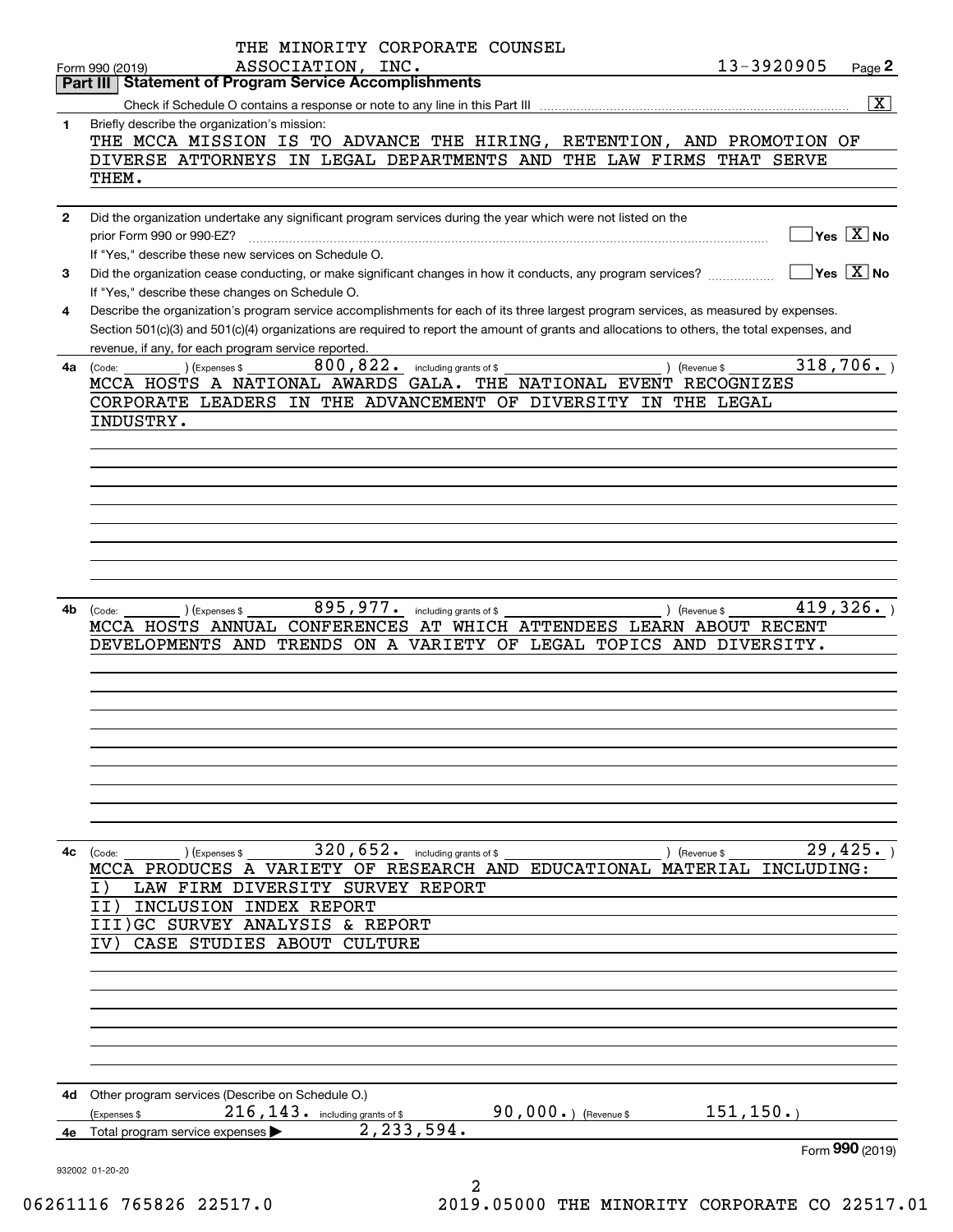| Is the organization described in section $501(c)(3)$ or $4947(a)(1)$ (other than a private foundation)?<br>1<br>X<br>1.<br>$\overline{\mathbf{x}}$<br>$\overline{2}$<br>2<br>Did the organization engage in direct or indirect political campaign activities on behalf of or in opposition to candidates for<br>3<br>x<br>3<br>Section 501(c)(3) organizations. Did the organization engage in lobbying activities, or have a section 501(h) election in effect<br>4<br>x<br>4<br>Is the organization a section 501(c)(4), 501(c)(5), or 501(c)(6) organization that receives membership dues, assessments, or<br>5<br>x<br>5<br>Did the organization maintain any donor advised funds or any similar funds or accounts for which donors have the right to<br>6<br>x<br>provide advice on the distribution or investment of amounts in such funds or accounts? If "Yes," complete Schedule D, Part I<br>6<br>Did the organization receive or hold a conservation easement, including easements to preserve open space,<br>7<br>x<br>$\overline{7}$<br>Did the organization maintain collections of works of art, historical treasures, or other similar assets? If "Yes," complete<br>8<br>x<br>8<br>Did the organization report an amount in Part X, line 21, for escrow or custodial account liability, serve as a custodian for<br>9<br>amounts not listed in Part X; or provide credit counseling, debt management, credit repair, or debt negotiation services?<br>x<br>9<br>Did the organization, directly or through a related organization, hold assets in donor-restricted endowments<br>10<br>x<br>10<br>If the organization's answer to any of the following questions is "Yes," then complete Schedule D, Parts VI, VII, VIII, IX, or X<br>11<br>as applicable.<br>a Did the organization report an amount for land, buildings, and equipment in Part X, line 10? If "Yes," complete Schedule D,<br>$\mathbf X$<br>11a<br>Did the organization report an amount for investments - other securities in Part X, line 12, that is 5% or more of its total<br>b<br>x<br>11 <sub>b</sub><br>Did the organization report an amount for investments - program related in Part X, line 13, that is 5% or more of its total<br>c<br>x<br>11c<br>d Did the organization report an amount for other assets in Part X, line 15, that is 5% or more of its total assets reported in<br>x<br>11d<br>X<br>11e<br>Did the organization report an amount for other liabilities in Part X, line 25? If "Yes," complete Schedule D, Part X<br>Did the organization's separate or consolidated financial statements for the tax year include a footnote that addresses<br>f<br>X<br>the organization's liability for uncertain tax positions under FIN 48 (ASC 740)? If "Yes," complete Schedule D, Part X<br>11f<br>12a Did the organization obtain separate, independent audited financial statements for the tax year? If "Yes," complete<br>X<br>12a<br><b>b</b> Was the organization included in consolidated, independent audited financial statements for the tax year?<br>If "Yes," and if the organization answered "No" to line 12a, then completing Schedule D, Parts XI and XII is optional<br>12D<br>ᅀ<br>X<br>13<br>13<br>X<br>Did the organization maintain an office, employees, or agents outside of the United States?<br>14a<br>14a<br>Did the organization have aggregate revenues or expenses of more than \$10,000 from grantmaking, fundraising, business,<br>b<br>investment, and program service activities outside the United States, or aggregate foreign investments valued at \$100,000<br>X<br>14b<br>Did the organization report on Part IX, column (A), line 3, more than \$5,000 of grants or other assistance to or for any<br>15<br>x<br>15<br>Did the organization report on Part IX, column (A), line 3, more than \$5,000 of aggregate grants or other assistance to<br>16<br>x<br>16<br>Did the organization report a total of more than \$15,000 of expenses for professional fundraising services on Part IX,<br>17<br>х<br>17<br>Did the organization report more than \$15,000 total of fundraising event gross income and contributions on Part VIII, lines<br>18<br>X<br>18<br>Did the organization report more than \$15,000 of gross income from gaming activities on Part VIII, line 9a? If "Yes."<br>19<br>x<br>19<br>X<br>20a<br>20a<br>20 <sub>b</sub><br>If "Yes" to line 20a, did the organization attach a copy of its audited financial statements to this return?<br>b<br>Did the organization report more than \$5,000 of grants or other assistance to any domestic organization or<br>21<br>X.<br>21<br>932003 01-20-20 |  | Yes | No |
|----------------------------------------------------------------------------------------------------------------------------------------------------------------------------------------------------------------------------------------------------------------------------------------------------------------------------------------------------------------------------------------------------------------------------------------------------------------------------------------------------------------------------------------------------------------------------------------------------------------------------------------------------------------------------------------------------------------------------------------------------------------------------------------------------------------------------------------------------------------------------------------------------------------------------------------------------------------------------------------------------------------------------------------------------------------------------------------------------------------------------------------------------------------------------------------------------------------------------------------------------------------------------------------------------------------------------------------------------------------------------------------------------------------------------------------------------------------------------------------------------------------------------------------------------------------------------------------------------------------------------------------------------------------------------------------------------------------------------------------------------------------------------------------------------------------------------------------------------------------------------------------------------------------------------------------------------------------------------------------------------------------------------------------------------------------------------------------------------------------------------------------------------------------------------------------------------------------------------------------------------------------------------------------------------------------------------------------------------------------------------------------------------------------------------------------------------------------------------------------------------------------------------------------------------------------------------------------------------------------------------------------------------------------------------------------------------------------------------------------------------------------------------------------------------------------------------------------------------------------------------------------------------------------------------------------------------------------------------------------------------------------------------------------------------------------------------------------------------------------------------------------------------------------------------------------------------------------------------------------------------------------------------------------------------------------------------------------------------------------------------------------------------------------------------------------------------------------------------------------------------------------------------------------------------------------------------------------------------------------------------------------------------------------------------------------------------------------------------------------------------------------------------------------------------------------------------------------------------------------------------------------------------------------------------------------------------------------------------------------------------------------------------------------------------------------------------------------------------------------------------------------------------------------------------------------------------------------------------------------------------------------------------------------------------------------------------------------------------------------------------------------------------------------------------------------------------------------------------------------------------------------------------------------------------------------------------------------------------------------------------------------------------------------------------|--|-----|----|
|                                                                                                                                                                                                                                                                                                                                                                                                                                                                                                                                                                                                                                                                                                                                                                                                                                                                                                                                                                                                                                                                                                                                                                                                                                                                                                                                                                                                                                                                                                                                                                                                                                                                                                                                                                                                                                                                                                                                                                                                                                                                                                                                                                                                                                                                                                                                                                                                                                                                                                                                                                                                                                                                                                                                                                                                                                                                                                                                                                                                                                                                                                                                                                                                                                                                                                                                                                                                                                                                                                                                                                                                                                                                                                                                                                                                                                                                                                                                                                                                                                                                                                                                                                                                                                                                                                                                                                                                                                                                                                                                                                                                                                                                            |  |     |    |
|                                                                                                                                                                                                                                                                                                                                                                                                                                                                                                                                                                                                                                                                                                                                                                                                                                                                                                                                                                                                                                                                                                                                                                                                                                                                                                                                                                                                                                                                                                                                                                                                                                                                                                                                                                                                                                                                                                                                                                                                                                                                                                                                                                                                                                                                                                                                                                                                                                                                                                                                                                                                                                                                                                                                                                                                                                                                                                                                                                                                                                                                                                                                                                                                                                                                                                                                                                                                                                                                                                                                                                                                                                                                                                                                                                                                                                                                                                                                                                                                                                                                                                                                                                                                                                                                                                                                                                                                                                                                                                                                                                                                                                                                            |  |     |    |
|                                                                                                                                                                                                                                                                                                                                                                                                                                                                                                                                                                                                                                                                                                                                                                                                                                                                                                                                                                                                                                                                                                                                                                                                                                                                                                                                                                                                                                                                                                                                                                                                                                                                                                                                                                                                                                                                                                                                                                                                                                                                                                                                                                                                                                                                                                                                                                                                                                                                                                                                                                                                                                                                                                                                                                                                                                                                                                                                                                                                                                                                                                                                                                                                                                                                                                                                                                                                                                                                                                                                                                                                                                                                                                                                                                                                                                                                                                                                                                                                                                                                                                                                                                                                                                                                                                                                                                                                                                                                                                                                                                                                                                                                            |  |     |    |
|                                                                                                                                                                                                                                                                                                                                                                                                                                                                                                                                                                                                                                                                                                                                                                                                                                                                                                                                                                                                                                                                                                                                                                                                                                                                                                                                                                                                                                                                                                                                                                                                                                                                                                                                                                                                                                                                                                                                                                                                                                                                                                                                                                                                                                                                                                                                                                                                                                                                                                                                                                                                                                                                                                                                                                                                                                                                                                                                                                                                                                                                                                                                                                                                                                                                                                                                                                                                                                                                                                                                                                                                                                                                                                                                                                                                                                                                                                                                                                                                                                                                                                                                                                                                                                                                                                                                                                                                                                                                                                                                                                                                                                                                            |  |     |    |
|                                                                                                                                                                                                                                                                                                                                                                                                                                                                                                                                                                                                                                                                                                                                                                                                                                                                                                                                                                                                                                                                                                                                                                                                                                                                                                                                                                                                                                                                                                                                                                                                                                                                                                                                                                                                                                                                                                                                                                                                                                                                                                                                                                                                                                                                                                                                                                                                                                                                                                                                                                                                                                                                                                                                                                                                                                                                                                                                                                                                                                                                                                                                                                                                                                                                                                                                                                                                                                                                                                                                                                                                                                                                                                                                                                                                                                                                                                                                                                                                                                                                                                                                                                                                                                                                                                                                                                                                                                                                                                                                                                                                                                                                            |  |     |    |
|                                                                                                                                                                                                                                                                                                                                                                                                                                                                                                                                                                                                                                                                                                                                                                                                                                                                                                                                                                                                                                                                                                                                                                                                                                                                                                                                                                                                                                                                                                                                                                                                                                                                                                                                                                                                                                                                                                                                                                                                                                                                                                                                                                                                                                                                                                                                                                                                                                                                                                                                                                                                                                                                                                                                                                                                                                                                                                                                                                                                                                                                                                                                                                                                                                                                                                                                                                                                                                                                                                                                                                                                                                                                                                                                                                                                                                                                                                                                                                                                                                                                                                                                                                                                                                                                                                                                                                                                                                                                                                                                                                                                                                                                            |  |     |    |
|                                                                                                                                                                                                                                                                                                                                                                                                                                                                                                                                                                                                                                                                                                                                                                                                                                                                                                                                                                                                                                                                                                                                                                                                                                                                                                                                                                                                                                                                                                                                                                                                                                                                                                                                                                                                                                                                                                                                                                                                                                                                                                                                                                                                                                                                                                                                                                                                                                                                                                                                                                                                                                                                                                                                                                                                                                                                                                                                                                                                                                                                                                                                                                                                                                                                                                                                                                                                                                                                                                                                                                                                                                                                                                                                                                                                                                                                                                                                                                                                                                                                                                                                                                                                                                                                                                                                                                                                                                                                                                                                                                                                                                                                            |  |     |    |
|                                                                                                                                                                                                                                                                                                                                                                                                                                                                                                                                                                                                                                                                                                                                                                                                                                                                                                                                                                                                                                                                                                                                                                                                                                                                                                                                                                                                                                                                                                                                                                                                                                                                                                                                                                                                                                                                                                                                                                                                                                                                                                                                                                                                                                                                                                                                                                                                                                                                                                                                                                                                                                                                                                                                                                                                                                                                                                                                                                                                                                                                                                                                                                                                                                                                                                                                                                                                                                                                                                                                                                                                                                                                                                                                                                                                                                                                                                                                                                                                                                                                                                                                                                                                                                                                                                                                                                                                                                                                                                                                                                                                                                                                            |  |     |    |
|                                                                                                                                                                                                                                                                                                                                                                                                                                                                                                                                                                                                                                                                                                                                                                                                                                                                                                                                                                                                                                                                                                                                                                                                                                                                                                                                                                                                                                                                                                                                                                                                                                                                                                                                                                                                                                                                                                                                                                                                                                                                                                                                                                                                                                                                                                                                                                                                                                                                                                                                                                                                                                                                                                                                                                                                                                                                                                                                                                                                                                                                                                                                                                                                                                                                                                                                                                                                                                                                                                                                                                                                                                                                                                                                                                                                                                                                                                                                                                                                                                                                                                                                                                                                                                                                                                                                                                                                                                                                                                                                                                                                                                                                            |  |     |    |
|                                                                                                                                                                                                                                                                                                                                                                                                                                                                                                                                                                                                                                                                                                                                                                                                                                                                                                                                                                                                                                                                                                                                                                                                                                                                                                                                                                                                                                                                                                                                                                                                                                                                                                                                                                                                                                                                                                                                                                                                                                                                                                                                                                                                                                                                                                                                                                                                                                                                                                                                                                                                                                                                                                                                                                                                                                                                                                                                                                                                                                                                                                                                                                                                                                                                                                                                                                                                                                                                                                                                                                                                                                                                                                                                                                                                                                                                                                                                                                                                                                                                                                                                                                                                                                                                                                                                                                                                                                                                                                                                                                                                                                                                            |  |     |    |
|                                                                                                                                                                                                                                                                                                                                                                                                                                                                                                                                                                                                                                                                                                                                                                                                                                                                                                                                                                                                                                                                                                                                                                                                                                                                                                                                                                                                                                                                                                                                                                                                                                                                                                                                                                                                                                                                                                                                                                                                                                                                                                                                                                                                                                                                                                                                                                                                                                                                                                                                                                                                                                                                                                                                                                                                                                                                                                                                                                                                                                                                                                                                                                                                                                                                                                                                                                                                                                                                                                                                                                                                                                                                                                                                                                                                                                                                                                                                                                                                                                                                                                                                                                                                                                                                                                                                                                                                                                                                                                                                                                                                                                                                            |  |     |    |
|                                                                                                                                                                                                                                                                                                                                                                                                                                                                                                                                                                                                                                                                                                                                                                                                                                                                                                                                                                                                                                                                                                                                                                                                                                                                                                                                                                                                                                                                                                                                                                                                                                                                                                                                                                                                                                                                                                                                                                                                                                                                                                                                                                                                                                                                                                                                                                                                                                                                                                                                                                                                                                                                                                                                                                                                                                                                                                                                                                                                                                                                                                                                                                                                                                                                                                                                                                                                                                                                                                                                                                                                                                                                                                                                                                                                                                                                                                                                                                                                                                                                                                                                                                                                                                                                                                                                                                                                                                                                                                                                                                                                                                                                            |  |     |    |
|                                                                                                                                                                                                                                                                                                                                                                                                                                                                                                                                                                                                                                                                                                                                                                                                                                                                                                                                                                                                                                                                                                                                                                                                                                                                                                                                                                                                                                                                                                                                                                                                                                                                                                                                                                                                                                                                                                                                                                                                                                                                                                                                                                                                                                                                                                                                                                                                                                                                                                                                                                                                                                                                                                                                                                                                                                                                                                                                                                                                                                                                                                                                                                                                                                                                                                                                                                                                                                                                                                                                                                                                                                                                                                                                                                                                                                                                                                                                                                                                                                                                                                                                                                                                                                                                                                                                                                                                                                                                                                                                                                                                                                                                            |  |     |    |
|                                                                                                                                                                                                                                                                                                                                                                                                                                                                                                                                                                                                                                                                                                                                                                                                                                                                                                                                                                                                                                                                                                                                                                                                                                                                                                                                                                                                                                                                                                                                                                                                                                                                                                                                                                                                                                                                                                                                                                                                                                                                                                                                                                                                                                                                                                                                                                                                                                                                                                                                                                                                                                                                                                                                                                                                                                                                                                                                                                                                                                                                                                                                                                                                                                                                                                                                                                                                                                                                                                                                                                                                                                                                                                                                                                                                                                                                                                                                                                                                                                                                                                                                                                                                                                                                                                                                                                                                                                                                                                                                                                                                                                                                            |  |     |    |
|                                                                                                                                                                                                                                                                                                                                                                                                                                                                                                                                                                                                                                                                                                                                                                                                                                                                                                                                                                                                                                                                                                                                                                                                                                                                                                                                                                                                                                                                                                                                                                                                                                                                                                                                                                                                                                                                                                                                                                                                                                                                                                                                                                                                                                                                                                                                                                                                                                                                                                                                                                                                                                                                                                                                                                                                                                                                                                                                                                                                                                                                                                                                                                                                                                                                                                                                                                                                                                                                                                                                                                                                                                                                                                                                                                                                                                                                                                                                                                                                                                                                                                                                                                                                                                                                                                                                                                                                                                                                                                                                                                                                                                                                            |  |     |    |
|                                                                                                                                                                                                                                                                                                                                                                                                                                                                                                                                                                                                                                                                                                                                                                                                                                                                                                                                                                                                                                                                                                                                                                                                                                                                                                                                                                                                                                                                                                                                                                                                                                                                                                                                                                                                                                                                                                                                                                                                                                                                                                                                                                                                                                                                                                                                                                                                                                                                                                                                                                                                                                                                                                                                                                                                                                                                                                                                                                                                                                                                                                                                                                                                                                                                                                                                                                                                                                                                                                                                                                                                                                                                                                                                                                                                                                                                                                                                                                                                                                                                                                                                                                                                                                                                                                                                                                                                                                                                                                                                                                                                                                                                            |  |     |    |
|                                                                                                                                                                                                                                                                                                                                                                                                                                                                                                                                                                                                                                                                                                                                                                                                                                                                                                                                                                                                                                                                                                                                                                                                                                                                                                                                                                                                                                                                                                                                                                                                                                                                                                                                                                                                                                                                                                                                                                                                                                                                                                                                                                                                                                                                                                                                                                                                                                                                                                                                                                                                                                                                                                                                                                                                                                                                                                                                                                                                                                                                                                                                                                                                                                                                                                                                                                                                                                                                                                                                                                                                                                                                                                                                                                                                                                                                                                                                                                                                                                                                                                                                                                                                                                                                                                                                                                                                                                                                                                                                                                                                                                                                            |  |     |    |
|                                                                                                                                                                                                                                                                                                                                                                                                                                                                                                                                                                                                                                                                                                                                                                                                                                                                                                                                                                                                                                                                                                                                                                                                                                                                                                                                                                                                                                                                                                                                                                                                                                                                                                                                                                                                                                                                                                                                                                                                                                                                                                                                                                                                                                                                                                                                                                                                                                                                                                                                                                                                                                                                                                                                                                                                                                                                                                                                                                                                                                                                                                                                                                                                                                                                                                                                                                                                                                                                                                                                                                                                                                                                                                                                                                                                                                                                                                                                                                                                                                                                                                                                                                                                                                                                                                                                                                                                                                                                                                                                                                                                                                                                            |  |     |    |
|                                                                                                                                                                                                                                                                                                                                                                                                                                                                                                                                                                                                                                                                                                                                                                                                                                                                                                                                                                                                                                                                                                                                                                                                                                                                                                                                                                                                                                                                                                                                                                                                                                                                                                                                                                                                                                                                                                                                                                                                                                                                                                                                                                                                                                                                                                                                                                                                                                                                                                                                                                                                                                                                                                                                                                                                                                                                                                                                                                                                                                                                                                                                                                                                                                                                                                                                                                                                                                                                                                                                                                                                                                                                                                                                                                                                                                                                                                                                                                                                                                                                                                                                                                                                                                                                                                                                                                                                                                                                                                                                                                                                                                                                            |  |     |    |
|                                                                                                                                                                                                                                                                                                                                                                                                                                                                                                                                                                                                                                                                                                                                                                                                                                                                                                                                                                                                                                                                                                                                                                                                                                                                                                                                                                                                                                                                                                                                                                                                                                                                                                                                                                                                                                                                                                                                                                                                                                                                                                                                                                                                                                                                                                                                                                                                                                                                                                                                                                                                                                                                                                                                                                                                                                                                                                                                                                                                                                                                                                                                                                                                                                                                                                                                                                                                                                                                                                                                                                                                                                                                                                                                                                                                                                                                                                                                                                                                                                                                                                                                                                                                                                                                                                                                                                                                                                                                                                                                                                                                                                                                            |  |     |    |
|                                                                                                                                                                                                                                                                                                                                                                                                                                                                                                                                                                                                                                                                                                                                                                                                                                                                                                                                                                                                                                                                                                                                                                                                                                                                                                                                                                                                                                                                                                                                                                                                                                                                                                                                                                                                                                                                                                                                                                                                                                                                                                                                                                                                                                                                                                                                                                                                                                                                                                                                                                                                                                                                                                                                                                                                                                                                                                                                                                                                                                                                                                                                                                                                                                                                                                                                                                                                                                                                                                                                                                                                                                                                                                                                                                                                                                                                                                                                                                                                                                                                                                                                                                                                                                                                                                                                                                                                                                                                                                                                                                                                                                                                            |  |     |    |
|                                                                                                                                                                                                                                                                                                                                                                                                                                                                                                                                                                                                                                                                                                                                                                                                                                                                                                                                                                                                                                                                                                                                                                                                                                                                                                                                                                                                                                                                                                                                                                                                                                                                                                                                                                                                                                                                                                                                                                                                                                                                                                                                                                                                                                                                                                                                                                                                                                                                                                                                                                                                                                                                                                                                                                                                                                                                                                                                                                                                                                                                                                                                                                                                                                                                                                                                                                                                                                                                                                                                                                                                                                                                                                                                                                                                                                                                                                                                                                                                                                                                                                                                                                                                                                                                                                                                                                                                                                                                                                                                                                                                                                                                            |  |     |    |
|                                                                                                                                                                                                                                                                                                                                                                                                                                                                                                                                                                                                                                                                                                                                                                                                                                                                                                                                                                                                                                                                                                                                                                                                                                                                                                                                                                                                                                                                                                                                                                                                                                                                                                                                                                                                                                                                                                                                                                                                                                                                                                                                                                                                                                                                                                                                                                                                                                                                                                                                                                                                                                                                                                                                                                                                                                                                                                                                                                                                                                                                                                                                                                                                                                                                                                                                                                                                                                                                                                                                                                                                                                                                                                                                                                                                                                                                                                                                                                                                                                                                                                                                                                                                                                                                                                                                                                                                                                                                                                                                                                                                                                                                            |  |     |    |
|                                                                                                                                                                                                                                                                                                                                                                                                                                                                                                                                                                                                                                                                                                                                                                                                                                                                                                                                                                                                                                                                                                                                                                                                                                                                                                                                                                                                                                                                                                                                                                                                                                                                                                                                                                                                                                                                                                                                                                                                                                                                                                                                                                                                                                                                                                                                                                                                                                                                                                                                                                                                                                                                                                                                                                                                                                                                                                                                                                                                                                                                                                                                                                                                                                                                                                                                                                                                                                                                                                                                                                                                                                                                                                                                                                                                                                                                                                                                                                                                                                                                                                                                                                                                                                                                                                                                                                                                                                                                                                                                                                                                                                                                            |  |     |    |
|                                                                                                                                                                                                                                                                                                                                                                                                                                                                                                                                                                                                                                                                                                                                                                                                                                                                                                                                                                                                                                                                                                                                                                                                                                                                                                                                                                                                                                                                                                                                                                                                                                                                                                                                                                                                                                                                                                                                                                                                                                                                                                                                                                                                                                                                                                                                                                                                                                                                                                                                                                                                                                                                                                                                                                                                                                                                                                                                                                                                                                                                                                                                                                                                                                                                                                                                                                                                                                                                                                                                                                                                                                                                                                                                                                                                                                                                                                                                                                                                                                                                                                                                                                                                                                                                                                                                                                                                                                                                                                                                                                                                                                                                            |  |     |    |
|                                                                                                                                                                                                                                                                                                                                                                                                                                                                                                                                                                                                                                                                                                                                                                                                                                                                                                                                                                                                                                                                                                                                                                                                                                                                                                                                                                                                                                                                                                                                                                                                                                                                                                                                                                                                                                                                                                                                                                                                                                                                                                                                                                                                                                                                                                                                                                                                                                                                                                                                                                                                                                                                                                                                                                                                                                                                                                                                                                                                                                                                                                                                                                                                                                                                                                                                                                                                                                                                                                                                                                                                                                                                                                                                                                                                                                                                                                                                                                                                                                                                                                                                                                                                                                                                                                                                                                                                                                                                                                                                                                                                                                                                            |  |     |    |
|                                                                                                                                                                                                                                                                                                                                                                                                                                                                                                                                                                                                                                                                                                                                                                                                                                                                                                                                                                                                                                                                                                                                                                                                                                                                                                                                                                                                                                                                                                                                                                                                                                                                                                                                                                                                                                                                                                                                                                                                                                                                                                                                                                                                                                                                                                                                                                                                                                                                                                                                                                                                                                                                                                                                                                                                                                                                                                                                                                                                                                                                                                                                                                                                                                                                                                                                                                                                                                                                                                                                                                                                                                                                                                                                                                                                                                                                                                                                                                                                                                                                                                                                                                                                                                                                                                                                                                                                                                                                                                                                                                                                                                                                            |  |     |    |
|                                                                                                                                                                                                                                                                                                                                                                                                                                                                                                                                                                                                                                                                                                                                                                                                                                                                                                                                                                                                                                                                                                                                                                                                                                                                                                                                                                                                                                                                                                                                                                                                                                                                                                                                                                                                                                                                                                                                                                                                                                                                                                                                                                                                                                                                                                                                                                                                                                                                                                                                                                                                                                                                                                                                                                                                                                                                                                                                                                                                                                                                                                                                                                                                                                                                                                                                                                                                                                                                                                                                                                                                                                                                                                                                                                                                                                                                                                                                                                                                                                                                                                                                                                                                                                                                                                                                                                                                                                                                                                                                                                                                                                                                            |  |     |    |
|                                                                                                                                                                                                                                                                                                                                                                                                                                                                                                                                                                                                                                                                                                                                                                                                                                                                                                                                                                                                                                                                                                                                                                                                                                                                                                                                                                                                                                                                                                                                                                                                                                                                                                                                                                                                                                                                                                                                                                                                                                                                                                                                                                                                                                                                                                                                                                                                                                                                                                                                                                                                                                                                                                                                                                                                                                                                                                                                                                                                                                                                                                                                                                                                                                                                                                                                                                                                                                                                                                                                                                                                                                                                                                                                                                                                                                                                                                                                                                                                                                                                                                                                                                                                                                                                                                                                                                                                                                                                                                                                                                                                                                                                            |  |     |    |
|                                                                                                                                                                                                                                                                                                                                                                                                                                                                                                                                                                                                                                                                                                                                                                                                                                                                                                                                                                                                                                                                                                                                                                                                                                                                                                                                                                                                                                                                                                                                                                                                                                                                                                                                                                                                                                                                                                                                                                                                                                                                                                                                                                                                                                                                                                                                                                                                                                                                                                                                                                                                                                                                                                                                                                                                                                                                                                                                                                                                                                                                                                                                                                                                                                                                                                                                                                                                                                                                                                                                                                                                                                                                                                                                                                                                                                                                                                                                                                                                                                                                                                                                                                                                                                                                                                                                                                                                                                                                                                                                                                                                                                                                            |  |     |    |
|                                                                                                                                                                                                                                                                                                                                                                                                                                                                                                                                                                                                                                                                                                                                                                                                                                                                                                                                                                                                                                                                                                                                                                                                                                                                                                                                                                                                                                                                                                                                                                                                                                                                                                                                                                                                                                                                                                                                                                                                                                                                                                                                                                                                                                                                                                                                                                                                                                                                                                                                                                                                                                                                                                                                                                                                                                                                                                                                                                                                                                                                                                                                                                                                                                                                                                                                                                                                                                                                                                                                                                                                                                                                                                                                                                                                                                                                                                                                                                                                                                                                                                                                                                                                                                                                                                                                                                                                                                                                                                                                                                                                                                                                            |  |     |    |
|                                                                                                                                                                                                                                                                                                                                                                                                                                                                                                                                                                                                                                                                                                                                                                                                                                                                                                                                                                                                                                                                                                                                                                                                                                                                                                                                                                                                                                                                                                                                                                                                                                                                                                                                                                                                                                                                                                                                                                                                                                                                                                                                                                                                                                                                                                                                                                                                                                                                                                                                                                                                                                                                                                                                                                                                                                                                                                                                                                                                                                                                                                                                                                                                                                                                                                                                                                                                                                                                                                                                                                                                                                                                                                                                                                                                                                                                                                                                                                                                                                                                                                                                                                                                                                                                                                                                                                                                                                                                                                                                                                                                                                                                            |  |     |    |
|                                                                                                                                                                                                                                                                                                                                                                                                                                                                                                                                                                                                                                                                                                                                                                                                                                                                                                                                                                                                                                                                                                                                                                                                                                                                                                                                                                                                                                                                                                                                                                                                                                                                                                                                                                                                                                                                                                                                                                                                                                                                                                                                                                                                                                                                                                                                                                                                                                                                                                                                                                                                                                                                                                                                                                                                                                                                                                                                                                                                                                                                                                                                                                                                                                                                                                                                                                                                                                                                                                                                                                                                                                                                                                                                                                                                                                                                                                                                                                                                                                                                                                                                                                                                                                                                                                                                                                                                                                                                                                                                                                                                                                                                            |  |     |    |
|                                                                                                                                                                                                                                                                                                                                                                                                                                                                                                                                                                                                                                                                                                                                                                                                                                                                                                                                                                                                                                                                                                                                                                                                                                                                                                                                                                                                                                                                                                                                                                                                                                                                                                                                                                                                                                                                                                                                                                                                                                                                                                                                                                                                                                                                                                                                                                                                                                                                                                                                                                                                                                                                                                                                                                                                                                                                                                                                                                                                                                                                                                                                                                                                                                                                                                                                                                                                                                                                                                                                                                                                                                                                                                                                                                                                                                                                                                                                                                                                                                                                                                                                                                                                                                                                                                                                                                                                                                                                                                                                                                                                                                                                            |  |     |    |
|                                                                                                                                                                                                                                                                                                                                                                                                                                                                                                                                                                                                                                                                                                                                                                                                                                                                                                                                                                                                                                                                                                                                                                                                                                                                                                                                                                                                                                                                                                                                                                                                                                                                                                                                                                                                                                                                                                                                                                                                                                                                                                                                                                                                                                                                                                                                                                                                                                                                                                                                                                                                                                                                                                                                                                                                                                                                                                                                                                                                                                                                                                                                                                                                                                                                                                                                                                                                                                                                                                                                                                                                                                                                                                                                                                                                                                                                                                                                                                                                                                                                                                                                                                                                                                                                                                                                                                                                                                                                                                                                                                                                                                                                            |  |     |    |
|                                                                                                                                                                                                                                                                                                                                                                                                                                                                                                                                                                                                                                                                                                                                                                                                                                                                                                                                                                                                                                                                                                                                                                                                                                                                                                                                                                                                                                                                                                                                                                                                                                                                                                                                                                                                                                                                                                                                                                                                                                                                                                                                                                                                                                                                                                                                                                                                                                                                                                                                                                                                                                                                                                                                                                                                                                                                                                                                                                                                                                                                                                                                                                                                                                                                                                                                                                                                                                                                                                                                                                                                                                                                                                                                                                                                                                                                                                                                                                                                                                                                                                                                                                                                                                                                                                                                                                                                                                                                                                                                                                                                                                                                            |  |     |    |
|                                                                                                                                                                                                                                                                                                                                                                                                                                                                                                                                                                                                                                                                                                                                                                                                                                                                                                                                                                                                                                                                                                                                                                                                                                                                                                                                                                                                                                                                                                                                                                                                                                                                                                                                                                                                                                                                                                                                                                                                                                                                                                                                                                                                                                                                                                                                                                                                                                                                                                                                                                                                                                                                                                                                                                                                                                                                                                                                                                                                                                                                                                                                                                                                                                                                                                                                                                                                                                                                                                                                                                                                                                                                                                                                                                                                                                                                                                                                                                                                                                                                                                                                                                                                                                                                                                                                                                                                                                                                                                                                                                                                                                                                            |  |     |    |
|                                                                                                                                                                                                                                                                                                                                                                                                                                                                                                                                                                                                                                                                                                                                                                                                                                                                                                                                                                                                                                                                                                                                                                                                                                                                                                                                                                                                                                                                                                                                                                                                                                                                                                                                                                                                                                                                                                                                                                                                                                                                                                                                                                                                                                                                                                                                                                                                                                                                                                                                                                                                                                                                                                                                                                                                                                                                                                                                                                                                                                                                                                                                                                                                                                                                                                                                                                                                                                                                                                                                                                                                                                                                                                                                                                                                                                                                                                                                                                                                                                                                                                                                                                                                                                                                                                                                                                                                                                                                                                                                                                                                                                                                            |  |     |    |
|                                                                                                                                                                                                                                                                                                                                                                                                                                                                                                                                                                                                                                                                                                                                                                                                                                                                                                                                                                                                                                                                                                                                                                                                                                                                                                                                                                                                                                                                                                                                                                                                                                                                                                                                                                                                                                                                                                                                                                                                                                                                                                                                                                                                                                                                                                                                                                                                                                                                                                                                                                                                                                                                                                                                                                                                                                                                                                                                                                                                                                                                                                                                                                                                                                                                                                                                                                                                                                                                                                                                                                                                                                                                                                                                                                                                                                                                                                                                                                                                                                                                                                                                                                                                                                                                                                                                                                                                                                                                                                                                                                                                                                                                            |  |     |    |
|                                                                                                                                                                                                                                                                                                                                                                                                                                                                                                                                                                                                                                                                                                                                                                                                                                                                                                                                                                                                                                                                                                                                                                                                                                                                                                                                                                                                                                                                                                                                                                                                                                                                                                                                                                                                                                                                                                                                                                                                                                                                                                                                                                                                                                                                                                                                                                                                                                                                                                                                                                                                                                                                                                                                                                                                                                                                                                                                                                                                                                                                                                                                                                                                                                                                                                                                                                                                                                                                                                                                                                                                                                                                                                                                                                                                                                                                                                                                                                                                                                                                                                                                                                                                                                                                                                                                                                                                                                                                                                                                                                                                                                                                            |  |     |    |
|                                                                                                                                                                                                                                                                                                                                                                                                                                                                                                                                                                                                                                                                                                                                                                                                                                                                                                                                                                                                                                                                                                                                                                                                                                                                                                                                                                                                                                                                                                                                                                                                                                                                                                                                                                                                                                                                                                                                                                                                                                                                                                                                                                                                                                                                                                                                                                                                                                                                                                                                                                                                                                                                                                                                                                                                                                                                                                                                                                                                                                                                                                                                                                                                                                                                                                                                                                                                                                                                                                                                                                                                                                                                                                                                                                                                                                                                                                                                                                                                                                                                                                                                                                                                                                                                                                                                                                                                                                                                                                                                                                                                                                                                            |  |     |    |
|                                                                                                                                                                                                                                                                                                                                                                                                                                                                                                                                                                                                                                                                                                                                                                                                                                                                                                                                                                                                                                                                                                                                                                                                                                                                                                                                                                                                                                                                                                                                                                                                                                                                                                                                                                                                                                                                                                                                                                                                                                                                                                                                                                                                                                                                                                                                                                                                                                                                                                                                                                                                                                                                                                                                                                                                                                                                                                                                                                                                                                                                                                                                                                                                                                                                                                                                                                                                                                                                                                                                                                                                                                                                                                                                                                                                                                                                                                                                                                                                                                                                                                                                                                                                                                                                                                                                                                                                                                                                                                                                                                                                                                                                            |  |     |    |
|                                                                                                                                                                                                                                                                                                                                                                                                                                                                                                                                                                                                                                                                                                                                                                                                                                                                                                                                                                                                                                                                                                                                                                                                                                                                                                                                                                                                                                                                                                                                                                                                                                                                                                                                                                                                                                                                                                                                                                                                                                                                                                                                                                                                                                                                                                                                                                                                                                                                                                                                                                                                                                                                                                                                                                                                                                                                                                                                                                                                                                                                                                                                                                                                                                                                                                                                                                                                                                                                                                                                                                                                                                                                                                                                                                                                                                                                                                                                                                                                                                                                                                                                                                                                                                                                                                                                                                                                                                                                                                                                                                                                                                                                            |  |     |    |
|                                                                                                                                                                                                                                                                                                                                                                                                                                                                                                                                                                                                                                                                                                                                                                                                                                                                                                                                                                                                                                                                                                                                                                                                                                                                                                                                                                                                                                                                                                                                                                                                                                                                                                                                                                                                                                                                                                                                                                                                                                                                                                                                                                                                                                                                                                                                                                                                                                                                                                                                                                                                                                                                                                                                                                                                                                                                                                                                                                                                                                                                                                                                                                                                                                                                                                                                                                                                                                                                                                                                                                                                                                                                                                                                                                                                                                                                                                                                                                                                                                                                                                                                                                                                                                                                                                                                                                                                                                                                                                                                                                                                                                                                            |  |     |    |
|                                                                                                                                                                                                                                                                                                                                                                                                                                                                                                                                                                                                                                                                                                                                                                                                                                                                                                                                                                                                                                                                                                                                                                                                                                                                                                                                                                                                                                                                                                                                                                                                                                                                                                                                                                                                                                                                                                                                                                                                                                                                                                                                                                                                                                                                                                                                                                                                                                                                                                                                                                                                                                                                                                                                                                                                                                                                                                                                                                                                                                                                                                                                                                                                                                                                                                                                                                                                                                                                                                                                                                                                                                                                                                                                                                                                                                                                                                                                                                                                                                                                                                                                                                                                                                                                                                                                                                                                                                                                                                                                                                                                                                                                            |  |     |    |
|                                                                                                                                                                                                                                                                                                                                                                                                                                                                                                                                                                                                                                                                                                                                                                                                                                                                                                                                                                                                                                                                                                                                                                                                                                                                                                                                                                                                                                                                                                                                                                                                                                                                                                                                                                                                                                                                                                                                                                                                                                                                                                                                                                                                                                                                                                                                                                                                                                                                                                                                                                                                                                                                                                                                                                                                                                                                                                                                                                                                                                                                                                                                                                                                                                                                                                                                                                                                                                                                                                                                                                                                                                                                                                                                                                                                                                                                                                                                                                                                                                                                                                                                                                                                                                                                                                                                                                                                                                                                                                                                                                                                                                                                            |  |     |    |
|                                                                                                                                                                                                                                                                                                                                                                                                                                                                                                                                                                                                                                                                                                                                                                                                                                                                                                                                                                                                                                                                                                                                                                                                                                                                                                                                                                                                                                                                                                                                                                                                                                                                                                                                                                                                                                                                                                                                                                                                                                                                                                                                                                                                                                                                                                                                                                                                                                                                                                                                                                                                                                                                                                                                                                                                                                                                                                                                                                                                                                                                                                                                                                                                                                                                                                                                                                                                                                                                                                                                                                                                                                                                                                                                                                                                                                                                                                                                                                                                                                                                                                                                                                                                                                                                                                                                                                                                                                                                                                                                                                                                                                                                            |  |     |    |
|                                                                                                                                                                                                                                                                                                                                                                                                                                                                                                                                                                                                                                                                                                                                                                                                                                                                                                                                                                                                                                                                                                                                                                                                                                                                                                                                                                                                                                                                                                                                                                                                                                                                                                                                                                                                                                                                                                                                                                                                                                                                                                                                                                                                                                                                                                                                                                                                                                                                                                                                                                                                                                                                                                                                                                                                                                                                                                                                                                                                                                                                                                                                                                                                                                                                                                                                                                                                                                                                                                                                                                                                                                                                                                                                                                                                                                                                                                                                                                                                                                                                                                                                                                                                                                                                                                                                                                                                                                                                                                                                                                                                                                                                            |  |     |    |
|                                                                                                                                                                                                                                                                                                                                                                                                                                                                                                                                                                                                                                                                                                                                                                                                                                                                                                                                                                                                                                                                                                                                                                                                                                                                                                                                                                                                                                                                                                                                                                                                                                                                                                                                                                                                                                                                                                                                                                                                                                                                                                                                                                                                                                                                                                                                                                                                                                                                                                                                                                                                                                                                                                                                                                                                                                                                                                                                                                                                                                                                                                                                                                                                                                                                                                                                                                                                                                                                                                                                                                                                                                                                                                                                                                                                                                                                                                                                                                                                                                                                                                                                                                                                                                                                                                                                                                                                                                                                                                                                                                                                                                                                            |  |     |    |
|                                                                                                                                                                                                                                                                                                                                                                                                                                                                                                                                                                                                                                                                                                                                                                                                                                                                                                                                                                                                                                                                                                                                                                                                                                                                                                                                                                                                                                                                                                                                                                                                                                                                                                                                                                                                                                                                                                                                                                                                                                                                                                                                                                                                                                                                                                                                                                                                                                                                                                                                                                                                                                                                                                                                                                                                                                                                                                                                                                                                                                                                                                                                                                                                                                                                                                                                                                                                                                                                                                                                                                                                                                                                                                                                                                                                                                                                                                                                                                                                                                                                                                                                                                                                                                                                                                                                                                                                                                                                                                                                                                                                                                                                            |  |     |    |
|                                                                                                                                                                                                                                                                                                                                                                                                                                                                                                                                                                                                                                                                                                                                                                                                                                                                                                                                                                                                                                                                                                                                                                                                                                                                                                                                                                                                                                                                                                                                                                                                                                                                                                                                                                                                                                                                                                                                                                                                                                                                                                                                                                                                                                                                                                                                                                                                                                                                                                                                                                                                                                                                                                                                                                                                                                                                                                                                                                                                                                                                                                                                                                                                                                                                                                                                                                                                                                                                                                                                                                                                                                                                                                                                                                                                                                                                                                                                                                                                                                                                                                                                                                                                                                                                                                                                                                                                                                                                                                                                                                                                                                                                            |  |     |    |
|                                                                                                                                                                                                                                                                                                                                                                                                                                                                                                                                                                                                                                                                                                                                                                                                                                                                                                                                                                                                                                                                                                                                                                                                                                                                                                                                                                                                                                                                                                                                                                                                                                                                                                                                                                                                                                                                                                                                                                                                                                                                                                                                                                                                                                                                                                                                                                                                                                                                                                                                                                                                                                                                                                                                                                                                                                                                                                                                                                                                                                                                                                                                                                                                                                                                                                                                                                                                                                                                                                                                                                                                                                                                                                                                                                                                                                                                                                                                                                                                                                                                                                                                                                                                                                                                                                                                                                                                                                                                                                                                                                                                                                                                            |  |     |    |
| Form 990 (2019)                                                                                                                                                                                                                                                                                                                                                                                                                                                                                                                                                                                                                                                                                                                                                                                                                                                                                                                                                                                                                                                                                                                                                                                                                                                                                                                                                                                                                                                                                                                                                                                                                                                                                                                                                                                                                                                                                                                                                                                                                                                                                                                                                                                                                                                                                                                                                                                                                                                                                                                                                                                                                                                                                                                                                                                                                                                                                                                                                                                                                                                                                                                                                                                                                                                                                                                                                                                                                                                                                                                                                                                                                                                                                                                                                                                                                                                                                                                                                                                                                                                                                                                                                                                                                                                                                                                                                                                                                                                                                                                                                                                                                                                            |  |     |    |
|                                                                                                                                                                                                                                                                                                                                                                                                                                                                                                                                                                                                                                                                                                                                                                                                                                                                                                                                                                                                                                                                                                                                                                                                                                                                                                                                                                                                                                                                                                                                                                                                                                                                                                                                                                                                                                                                                                                                                                                                                                                                                                                                                                                                                                                                                                                                                                                                                                                                                                                                                                                                                                                                                                                                                                                                                                                                                                                                                                                                                                                                                                                                                                                                                                                                                                                                                                                                                                                                                                                                                                                                                                                                                                                                                                                                                                                                                                                                                                                                                                                                                                                                                                                                                                                                                                                                                                                                                                                                                                                                                                                                                                                                            |  |     |    |
|                                                                                                                                                                                                                                                                                                                                                                                                                                                                                                                                                                                                                                                                                                                                                                                                                                                                                                                                                                                                                                                                                                                                                                                                                                                                                                                                                                                                                                                                                                                                                                                                                                                                                                                                                                                                                                                                                                                                                                                                                                                                                                                                                                                                                                                                                                                                                                                                                                                                                                                                                                                                                                                                                                                                                                                                                                                                                                                                                                                                                                                                                                                                                                                                                                                                                                                                                                                                                                                                                                                                                                                                                                                                                                                                                                                                                                                                                                                                                                                                                                                                                                                                                                                                                                                                                                                                                                                                                                                                                                                                                                                                                                                                            |  |     |    |

932003 01-20-20

06261116 765826 22517.0 2019.05000 THE MINORITY CORPORATE CO 22517.01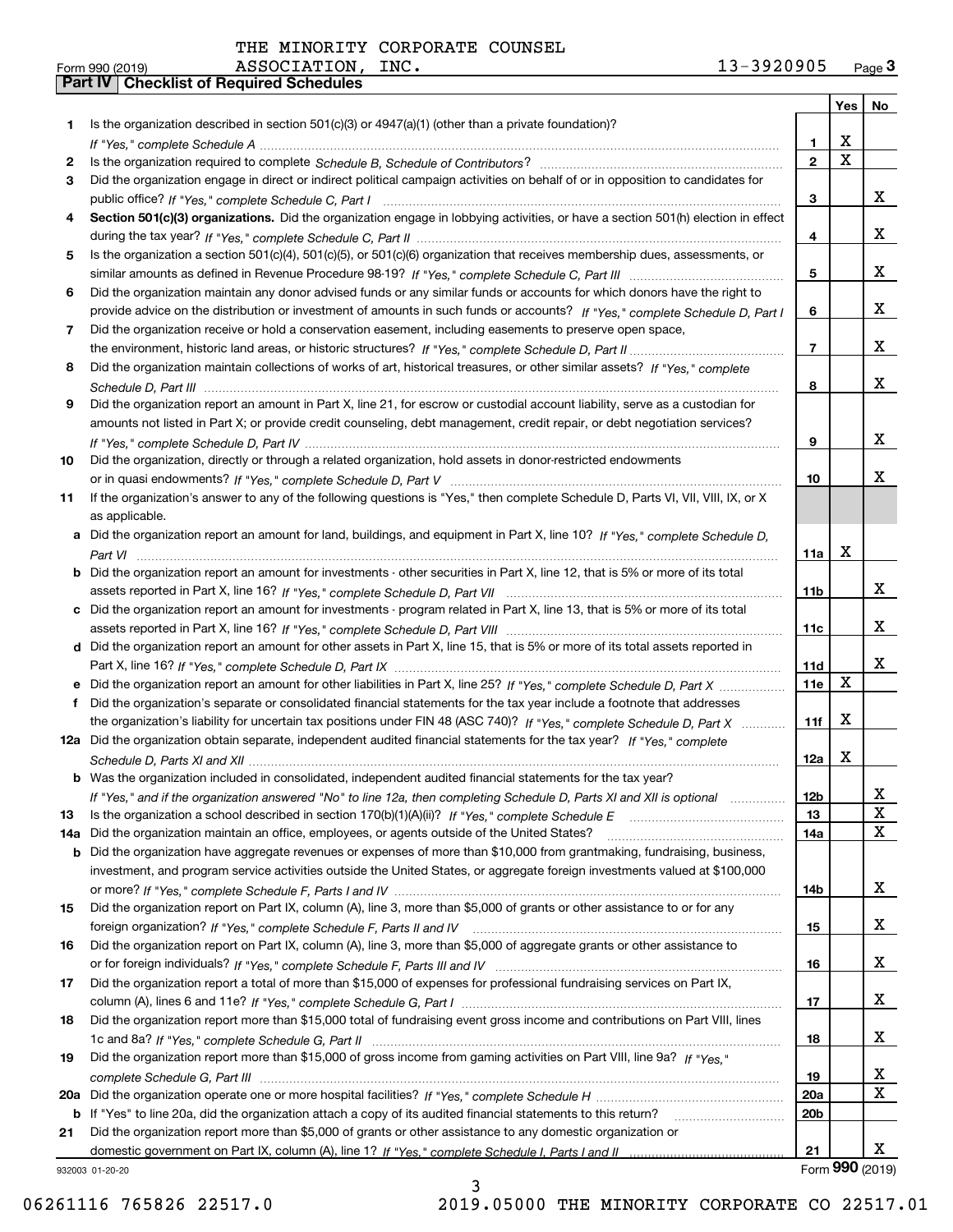*(continued)*

|        |                                                                                                                              |                 | Yes∣ | No              |
|--------|------------------------------------------------------------------------------------------------------------------------------|-----------------|------|-----------------|
| 22     | Did the organization report more than \$5,000 of grants or other assistance to or for domestic individuals on                |                 |      |                 |
|        |                                                                                                                              | 22              | X    |                 |
| 23     | Did the organization answer "Yes" to Part VII, Section A, line 3, 4, or 5 about compensation of the organization's current   |                 |      |                 |
|        | and former officers, directors, trustees, key employees, and highest compensated employees? If "Yes," complete               |                 |      |                 |
|        |                                                                                                                              | 23              | X    |                 |
|        | 24a Did the organization have a tax-exempt bond issue with an outstanding principal amount of more than \$100,000 as of the  |                 |      |                 |
|        | last day of the year, that was issued after December 31, 2002? If "Yes," answer lines 24b through 24d and complete           |                 |      |                 |
|        |                                                                                                                              | 24a             |      | х               |
|        | <b>b</b> Did the organization invest any proceeds of tax-exempt bonds beyond a temporary period exception?                   | 24b             |      |                 |
|        | c Did the organization maintain an escrow account other than a refunding escrow at any time during the year to defease       |                 |      |                 |
|        |                                                                                                                              | 24c             |      |                 |
|        |                                                                                                                              | 24d             |      |                 |
|        | 25a Section 501(c)(3), 501(c)(4), and 501(c)(29) organizations. Did the organization engage in an excess benefit             |                 |      |                 |
|        |                                                                                                                              | 25a             |      | x               |
|        | b Is the organization aware that it engaged in an excess benefit transaction with a disqualified person in a prior year, and |                 |      |                 |
|        | that the transaction has not been reported on any of the organization's prior Forms 990 or 990-EZ? If "Yes," complete        |                 |      |                 |
|        | Schedule L. Part I                                                                                                           | 25b             |      | х               |
| 26     | Did the organization report any amount on Part X, line 5 or 22, for receivables from or payables to any current              |                 |      |                 |
|        | or former officer, director, trustee, key employee, creator or founder, substantial contributor, or 35%                      |                 |      |                 |
|        |                                                                                                                              | 26              |      | х               |
| 27     | Did the organization provide a grant or other assistance to any current or former officer, director, trustee, key employee,  |                 |      |                 |
|        | creator or founder, substantial contributor or employee thereof, a grant selection committee member, or to a 35% controlled  |                 |      |                 |
|        | entity (including an employee thereof) or family member of any of these persons? If "Yes," complete Schedule L, Part III     | 27              |      | x               |
| 28     | Was the organization a party to a business transaction with one of the following parties (see Schedule L, Part IV            |                 |      |                 |
|        | instructions, for applicable filing thresholds, conditions, and exceptions):                                                 |                 |      |                 |
|        | a A current or former officer, director, trustee, key employee, creator or founder, or substantial contributor? If           |                 |      |                 |
|        |                                                                                                                              | 28a             |      | x               |
|        |                                                                                                                              | 28 <sub>b</sub> |      | $\mathbf X$     |
|        | c A 35% controlled entity of one or more individuals and/or organizations described in lines 28a or 28b? If                  |                 |      |                 |
|        |                                                                                                                              | 28c             |      | х               |
| 29     |                                                                                                                              | 29              |      | $\mathbf x$     |
| 30     | Did the organization receive contributions of art, historical treasures, or other similar assets, or qualified conservation  |                 |      |                 |
|        |                                                                                                                              | 30              |      | х               |
| 31     | Did the organization liquidate, terminate, or dissolve and cease operations? If "Yes," complete Schedule N, Part I           | 31              |      | $\mathbf X$     |
| 32     | Did the organization sell, exchange, dispose of, or transfer more than 25% of its net assets? If "Yes," complete             |                 |      |                 |
|        |                                                                                                                              | 32              |      | х               |
| 33     | Did the organization own 100% of an entity disregarded as separate from the organization under Regulations                   |                 |      |                 |
|        |                                                                                                                              | 33              |      | х               |
| 34     | Was the organization related to any tax-exempt or taxable entity? If "Yes," complete Schedule R, Part II, III, or IV, and    |                 |      |                 |
|        |                                                                                                                              | 34              |      | x               |
|        | 35a Did the organization have a controlled entity within the meaning of section 512(b)(13)?                                  | <b>35a</b>      |      | X               |
|        | b If "Yes" to line 35a, did the organization receive any payment from or engage in any transaction with a controlled entity  |                 |      |                 |
|        |                                                                                                                              | 35b             |      |                 |
| 36     | Section 501(c)(3) organizations. Did the organization make any transfers to an exempt non-charitable related organization?   |                 |      |                 |
|        |                                                                                                                              | 36              |      | x               |
| 37     | Did the organization conduct more than 5% of its activities through an entity that is not a related organization             |                 |      |                 |
|        | and that is treated as a partnership for federal income tax purposes? If "Yes," complete Schedule R, Part VI                 | 37              |      | x               |
| 38     | Did the organization complete Schedule O and provide explanations in Schedule O for Part VI, lines 11b and 19?               |                 |      |                 |
|        | Note: All Form 990 filers are required to complete Schedule O                                                                | 38              | X    |                 |
| Part V | <b>Statements Regarding Other IRS Filings and Tax Compliance</b>                                                             |                 |      |                 |
|        | Check if Schedule O contains a response or note to any line in this Part V                                                   |                 |      |                 |
|        |                                                                                                                              |                 | Yes  | No              |
|        | 10<br>1a Enter the number reported in Box 3 of Form 1096. Enter -0- if not applicable<br>1a                                  |                 |      |                 |
|        | 0<br>1b                                                                                                                      |                 |      |                 |
| c      | Did the organization comply with backup withholding rules for reportable payments to vendors and reportable gaming           |                 |      |                 |
|        | (gambling) winnings to prize winners?                                                                                        | 1c              | X    |                 |
|        | 932004 01-20-20                                                                                                              |                 |      | Form 990 (2019) |
|        | 4                                                                                                                            |                 |      |                 |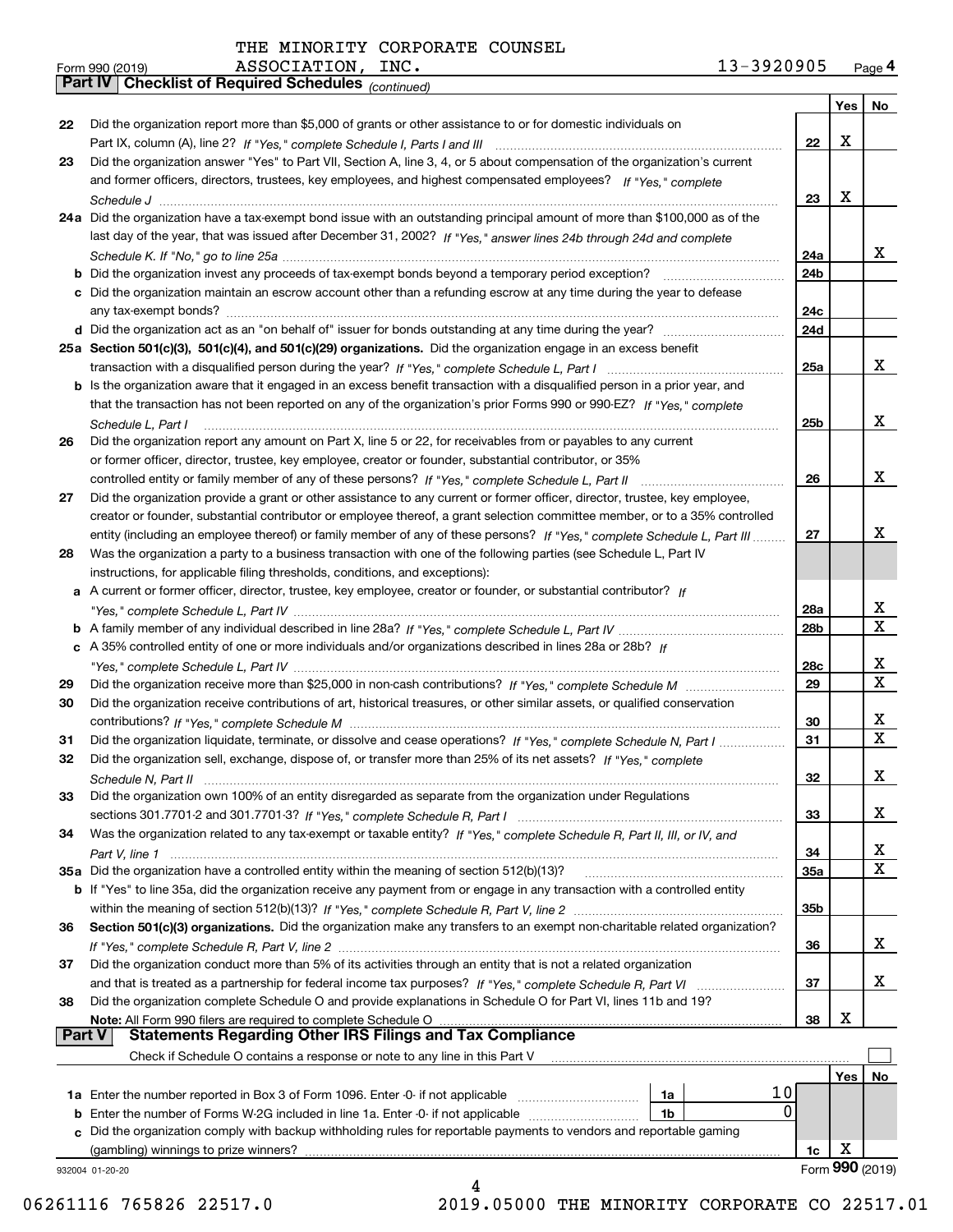|  |  | THE MINORITY CORPORATE COUNSEL |  |
|--|--|--------------------------------|--|
|--|--|--------------------------------|--|

|               | 13-3920905<br>ASSOCIATION, INC.<br>Form 990 (2019)                                                                                                                                                                                   |                |   | $Page$ <sup>5</sup> |  |  |  |  |  |  |
|---------------|--------------------------------------------------------------------------------------------------------------------------------------------------------------------------------------------------------------------------------------|----------------|---|---------------------|--|--|--|--|--|--|
| <b>Part V</b> | Statements Regarding Other IRS Filings and Tax Compliance (continued)                                                                                                                                                                |                |   |                     |  |  |  |  |  |  |
|               |                                                                                                                                                                                                                                      |                |   | Yes   No            |  |  |  |  |  |  |
|               | 2a Enter the number of employees reported on Form W-3, Transmittal of Wage and Tax Statements,                                                                                                                                       |                |   |                     |  |  |  |  |  |  |
|               | 8<br>filed for the calendar year ending with or within the year covered by this return <i>manumumumum</i><br>2a                                                                                                                      |                |   |                     |  |  |  |  |  |  |
|               |                                                                                                                                                                                                                                      | 2 <sub>b</sub> | х |                     |  |  |  |  |  |  |
|               |                                                                                                                                                                                                                                      |                |   |                     |  |  |  |  |  |  |
| За            | Did the organization have unrelated business gross income of \$1,000 or more during the year?                                                                                                                                        |                |   |                     |  |  |  |  |  |  |
|               |                                                                                                                                                                                                                                      | 3 <sub>b</sub> | х |                     |  |  |  |  |  |  |
|               | 4a At any time during the calendar year, did the organization have an interest in, or a signature or other authority over, a                                                                                                         |                |   |                     |  |  |  |  |  |  |
|               |                                                                                                                                                                                                                                      | 4a             |   | х                   |  |  |  |  |  |  |
|               | <b>b</b> If "Yes," enter the name of the foreign country $\blacktriangleright$                                                                                                                                                       |                |   |                     |  |  |  |  |  |  |
|               | See instructions for filing requirements for FinCEN Form 114, Report of Foreign Bank and Financial Accounts (FBAR).                                                                                                                  |                |   |                     |  |  |  |  |  |  |
|               |                                                                                                                                                                                                                                      | 5a             |   | х                   |  |  |  |  |  |  |
| b             |                                                                                                                                                                                                                                      | 5b             |   | х                   |  |  |  |  |  |  |
|               |                                                                                                                                                                                                                                      | 5c             |   |                     |  |  |  |  |  |  |
|               | 6a Does the organization have annual gross receipts that are normally greater than \$100,000, and did the organization solicit                                                                                                       |                |   |                     |  |  |  |  |  |  |
|               | any contributions that were not tax deductible as charitable contributions?                                                                                                                                                          | 6a             |   | x                   |  |  |  |  |  |  |
|               | <b>b</b> If "Yes," did the organization include with every solicitation an express statement that such contributions or gifts                                                                                                        |                |   |                     |  |  |  |  |  |  |
|               | were not tax deductible?                                                                                                                                                                                                             | 6b             |   |                     |  |  |  |  |  |  |
| 7             | Organizations that may receive deductible contributions under section 170(c).                                                                                                                                                        |                |   |                     |  |  |  |  |  |  |
| а             | Did the organization receive a payment in excess of \$75 made partly as a contribution and partly for goods and services provided to the payor?                                                                                      | 7a             | х |                     |  |  |  |  |  |  |
|               | <b>b</b> If "Yes," did the organization notify the donor of the value of the goods or services provided?                                                                                                                             | 7b             | х |                     |  |  |  |  |  |  |
|               | c Did the organization sell, exchange, or otherwise dispose of tangible personal property for which it was required                                                                                                                  |                |   |                     |  |  |  |  |  |  |
|               |                                                                                                                                                                                                                                      | 7c             |   | x                   |  |  |  |  |  |  |
|               | 7d<br>d If "Yes," indicate the number of Forms 8282 filed during the year [11] [11] No. 2010 [12] Henry Marian Marian Marian Marian Marian Marian Marian Marian Marian Marian Marian Marian Marian Marian Marian Marian Marian Maria |                |   |                     |  |  |  |  |  |  |
| е             | Did the organization receive any funds, directly or indirectly, to pay premiums on a personal benefit contract?                                                                                                                      | 7e             |   |                     |  |  |  |  |  |  |
| f             | Did the organization, during the year, pay premiums, directly or indirectly, on a personal benefit contract?                                                                                                                         | 7f             |   |                     |  |  |  |  |  |  |
| g             | If the organization received a contribution of qualified intellectual property, did the organization file Form 8899 as required?                                                                                                     | 7g             |   |                     |  |  |  |  |  |  |
| h.            | If the organization received a contribution of cars, boats, airplanes, or other vehicles, did the organization file a Form 1098-C?                                                                                                   | 7h             |   |                     |  |  |  |  |  |  |
| 8             | Sponsoring organizations maintaining donor advised funds. Did a donor advised fund maintained by the                                                                                                                                 |                |   |                     |  |  |  |  |  |  |
|               | sponsoring organization have excess business holdings at any time during the year?                                                                                                                                                   | 8              |   |                     |  |  |  |  |  |  |
| 9             | Sponsoring organizations maintaining donor advised funds.                                                                                                                                                                            |                |   |                     |  |  |  |  |  |  |
| а             | Did the sponsoring organization make any taxable distributions under section 4966?                                                                                                                                                   | 9а             |   |                     |  |  |  |  |  |  |
|               | <b>b</b> Did the sponsoring organization make a distribution to a donor, donor advisor, or related person?                                                                                                                           | 9b             |   |                     |  |  |  |  |  |  |
| 10            | Section 501(c)(7) organizations. Enter:                                                                                                                                                                                              |                |   |                     |  |  |  |  |  |  |
|               | 10a                                                                                                                                                                                                                                  |                |   |                     |  |  |  |  |  |  |
|               | 10b <br>Gross receipts, included on Form 990, Part VIII, line 12, for public use of club facilities                                                                                                                                  |                |   |                     |  |  |  |  |  |  |
| 11            | Section 501(c)(12) organizations. Enter:                                                                                                                                                                                             |                |   |                     |  |  |  |  |  |  |
|               | 11a                                                                                                                                                                                                                                  |                |   |                     |  |  |  |  |  |  |
|               | b Gross income from other sources (Do not net amounts due or paid to other sources against                                                                                                                                           |                |   |                     |  |  |  |  |  |  |
|               | 11b                                                                                                                                                                                                                                  |                |   |                     |  |  |  |  |  |  |
|               | 12a Section 4947(a)(1) non-exempt charitable trusts. Is the organization filing Form 990 in lieu of Form 1041?                                                                                                                       | 12a            |   |                     |  |  |  |  |  |  |
|               | 12b<br><b>b</b> If "Yes," enter the amount of tax-exempt interest received or accrued during the year <i>manument</i>                                                                                                                |                |   |                     |  |  |  |  |  |  |
| 13            | Section 501(c)(29) qualified nonprofit health insurance issuers.                                                                                                                                                                     |                |   |                     |  |  |  |  |  |  |
|               | <b>a</b> Is the organization licensed to issue qualified health plans in more than one state?                                                                                                                                        | 13а            |   |                     |  |  |  |  |  |  |
|               | Note: See the instructions for additional information the organization must report on Schedule O.                                                                                                                                    |                |   |                     |  |  |  |  |  |  |
|               | <b>b</b> Enter the amount of reserves the organization is required to maintain by the states in which the                                                                                                                            |                |   |                     |  |  |  |  |  |  |
|               | 13b                                                                                                                                                                                                                                  |                |   |                     |  |  |  |  |  |  |
|               | 13с                                                                                                                                                                                                                                  |                |   |                     |  |  |  |  |  |  |
| 14a           | Did the organization receive any payments for indoor tanning services during the tax year?                                                                                                                                           | 14a            |   | x                   |  |  |  |  |  |  |
|               | b If "Yes," has it filed a Form 720 to report these payments? If "No," provide an explanation on Schedule O                                                                                                                          | 14b            |   |                     |  |  |  |  |  |  |
| 15            | Is the organization subject to the section 4960 tax on payment(s) of more than \$1,000,000 in remuneration or                                                                                                                        |                |   |                     |  |  |  |  |  |  |
|               |                                                                                                                                                                                                                                      | 15             |   | X                   |  |  |  |  |  |  |
|               | If "Yes," see instructions and file Form 4720, Schedule N.                                                                                                                                                                           |                |   |                     |  |  |  |  |  |  |
| 16            | Is the organization an educational institution subject to the section 4968 excise tax on net investment income?                                                                                                                      | 16             |   | X                   |  |  |  |  |  |  |
|               | If "Yes," complete Form 4720, Schedule O.                                                                                                                                                                                            |                |   |                     |  |  |  |  |  |  |

Form (2019) **990**

932005 01-20-20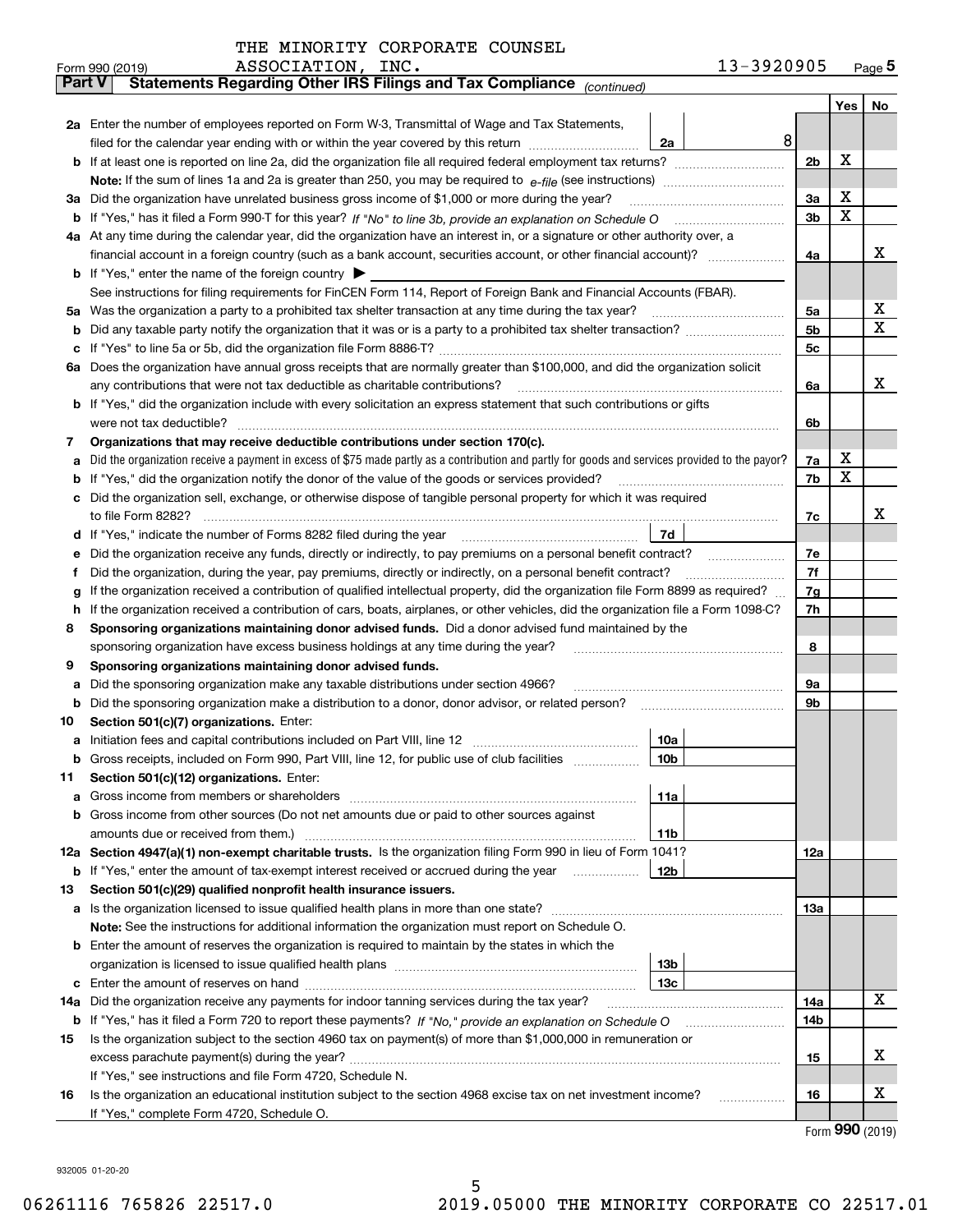*For each "Yes" response to lines 2 through 7b below, and for a "No" response to line 8a, 8b, or 10b below, describe the circumstances, processes, or changes on Schedule O. See instructions.* Form 990 (2019) **Page 6**<br>**Part VI Governance, Management, and Disclosure** For each "Yes" response to lines 2 through 7b below, and for a "No" response

|                 |                                                                                                                                                                               |    |    |                         | Yes             | No                      |
|-----------------|-------------------------------------------------------------------------------------------------------------------------------------------------------------------------------|----|----|-------------------------|-----------------|-------------------------|
|                 | <b>1a</b> Enter the number of voting members of the governing body at the end of the tax year                                                                                 | 1a | 20 |                         |                 |                         |
|                 | If there are material differences in voting rights among members of the governing body, or if the governing                                                                   |    |    |                         |                 |                         |
|                 | body delegated broad authority to an executive committee or similar committee, explain on Schedule O.                                                                         |    |    |                         |                 |                         |
|                 |                                                                                                                                                                               | 1b | 19 |                         |                 |                         |
| $\mathbf{2}$    | Did any officer, director, trustee, or key employee have a family relationship or a business relationship with any other                                                      |    |    |                         |                 |                         |
|                 | officer, director, trustee, or key employee?                                                                                                                                  |    |    | $\mathbf{2}$            |                 | X                       |
| 3               | Did the organization delegate control over management duties customarily performed by or under the direct supervision                                                         |    |    |                         |                 |                         |
|                 |                                                                                                                                                                               |    |    | 3                       |                 | X                       |
| 4               | Did the organization make any significant changes to its governing documents since the prior Form 990 was filed?                                                              |    |    | $\overline{\mathbf{4}}$ |                 | $\overline{\textbf{X}}$ |
| 5               |                                                                                                                                                                               |    |    | 5                       |                 | $\mathbf X$             |
| 6               | Did the organization have members or stockholders?                                                                                                                            |    |    | 6                       |                 | $\mathbf x$             |
|                 | 7a Did the organization have members, stockholders, or other persons who had the power to elect or appoint one or                                                             |    |    |                         |                 |                         |
|                 |                                                                                                                                                                               |    |    | 7a                      |                 | x                       |
|                 | <b>b</b> Are any governance decisions of the organization reserved to (or subject to approval by) members, stockholders, or                                                   |    |    |                         |                 |                         |
|                 | persons other than the governing body?                                                                                                                                        |    |    | 7b                      |                 | х                       |
| 8               | Did the organization contemporaneously document the meetings held or written actions undertaken during the year by the following:                                             |    |    |                         |                 |                         |
| a               |                                                                                                                                                                               |    |    | 8a                      | X               |                         |
|                 |                                                                                                                                                                               |    |    | 8b                      | X               |                         |
| 9               | Is there any officer, director, trustee, or key employee listed in Part VII, Section A, who cannot be reached at the                                                          |    |    |                         |                 |                         |
|                 |                                                                                                                                                                               |    |    | 9                       |                 | х                       |
|                 | Section B. Policies (This Section B requests information about policies not required by the Internal Revenue Code.)                                                           |    |    |                         |                 |                         |
|                 |                                                                                                                                                                               |    |    |                         | Yes             | No                      |
|                 |                                                                                                                                                                               |    |    | 10a                     |                 | X                       |
|                 | <b>b</b> If "Yes," did the organization have written policies and procedures governing the activities of such chapters, affiliates,                                           |    |    |                         |                 |                         |
|                 |                                                                                                                                                                               |    |    | 10 <sub>b</sub>         |                 |                         |
|                 | 11a Has the organization provided a complete copy of this Form 990 to all members of its governing body before filing the form?                                               |    |    | 11a                     | X               |                         |
|                 | <b>b</b> Describe in Schedule O the process, if any, used by the organization to review this Form 990.                                                                        |    |    |                         |                 |                         |
|                 |                                                                                                                                                                               |    |    | 12a                     | X               |                         |
| b               |                                                                                                                                                                               |    |    | 12b                     | X               |                         |
|                 | c Did the organization regularly and consistently monitor and enforce compliance with the policy? If "Yes," describe                                                          |    |    |                         |                 |                         |
|                 |                                                                                                                                                                               |    |    | 12c                     | x               |                         |
|                 | in Schedule O how this was done manufactured and continuum control of the Schedule O how this was done manufactured and continuum control of the Schedule O how this was done |    |    | 13                      | X               |                         |
| 13              |                                                                                                                                                                               |    |    |                         |                 | X                       |
| 14              | Did the organization have a written document retention and destruction policy? manufactured and the organization have a written document retention and destruction policy?    |    |    | 14                      |                 |                         |
| 15              | Did the process for determining compensation of the following persons include a review and approval by independent                                                            |    |    |                         |                 |                         |
|                 | persons, comparability data, and contemporaneous substantiation of the deliberation and decision?                                                                             |    |    |                         | X               |                         |
|                 |                                                                                                                                                                               |    |    | <b>15a</b>              | X               |                         |
|                 |                                                                                                                                                                               |    |    | 15b                     |                 |                         |
|                 | If "Yes" to line 15a or 15b, describe the process in Schedule O (see instructions).                                                                                           |    |    |                         |                 |                         |
|                 | 16a Did the organization invest in, contribute assets to, or participate in a joint venture or similar arrangement with a                                                     |    |    |                         |                 |                         |
|                 | taxable entity during the year?                                                                                                                                               |    |    | 16a                     |                 | X                       |
|                 | b If "Yes," did the organization follow a written policy or procedure requiring the organization to evaluate its participation                                                |    |    |                         |                 |                         |
|                 | in joint venture arrangements under applicable federal tax law, and take steps to safeguard the organization's                                                                |    |    |                         |                 |                         |
|                 | exempt status with respect to such arrangements?                                                                                                                              |    |    | 16b                     |                 |                         |
|                 | <b>Section C. Disclosure</b>                                                                                                                                                  |    |    |                         |                 |                         |
| 17              | List the states with which a copy of this Form 990 is required to be filed CA, NY, GA, AL, AR, FL, IL, KY, MA, MI, MN, NH                                                     |    |    |                         |                 |                         |
| 18              | Section 6104 requires an organization to make its Forms 1023 (1024 or 1024-A, if applicable), 990, and 990-T (Section 501(c)(3)s only) available                              |    |    |                         |                 |                         |
|                 | for public inspection. Indicate how you made these available. Check all that apply.                                                                                           |    |    |                         |                 |                         |
|                 | $\lfloor X \rfloor$ Own website<br>$\lfloor x \rfloor$ Upon request<br>  Another's website<br>Other (explain on Schedule O)                                                   |    |    |                         |                 |                         |
| 19              | Describe on Schedule O whether (and if so, how) the organization made its governing documents, conflict of interest policy, and financial                                     |    |    |                         |                 |                         |
|                 | statements available to the public during the tax year.                                                                                                                       |    |    |                         |                 |                         |
| 20              | State the name, address, and telephone number of the person who possesses the organization's books and records                                                                |    |    |                         |                 |                         |
|                 | THE ORGANIZATION - 202-739-5901                                                                                                                                               |    |    |                         |                 |                         |
|                 | 20004<br>1111 PENNSYLVANIA AVE, NW, WASHINGTON, DC                                                                                                                            |    |    |                         |                 |                         |
| 932006 01-20-20 | SEE SCHEDULE O FOR FULL LIST OF STATES                                                                                                                                        |    |    |                         | Form 990 (2019) |                         |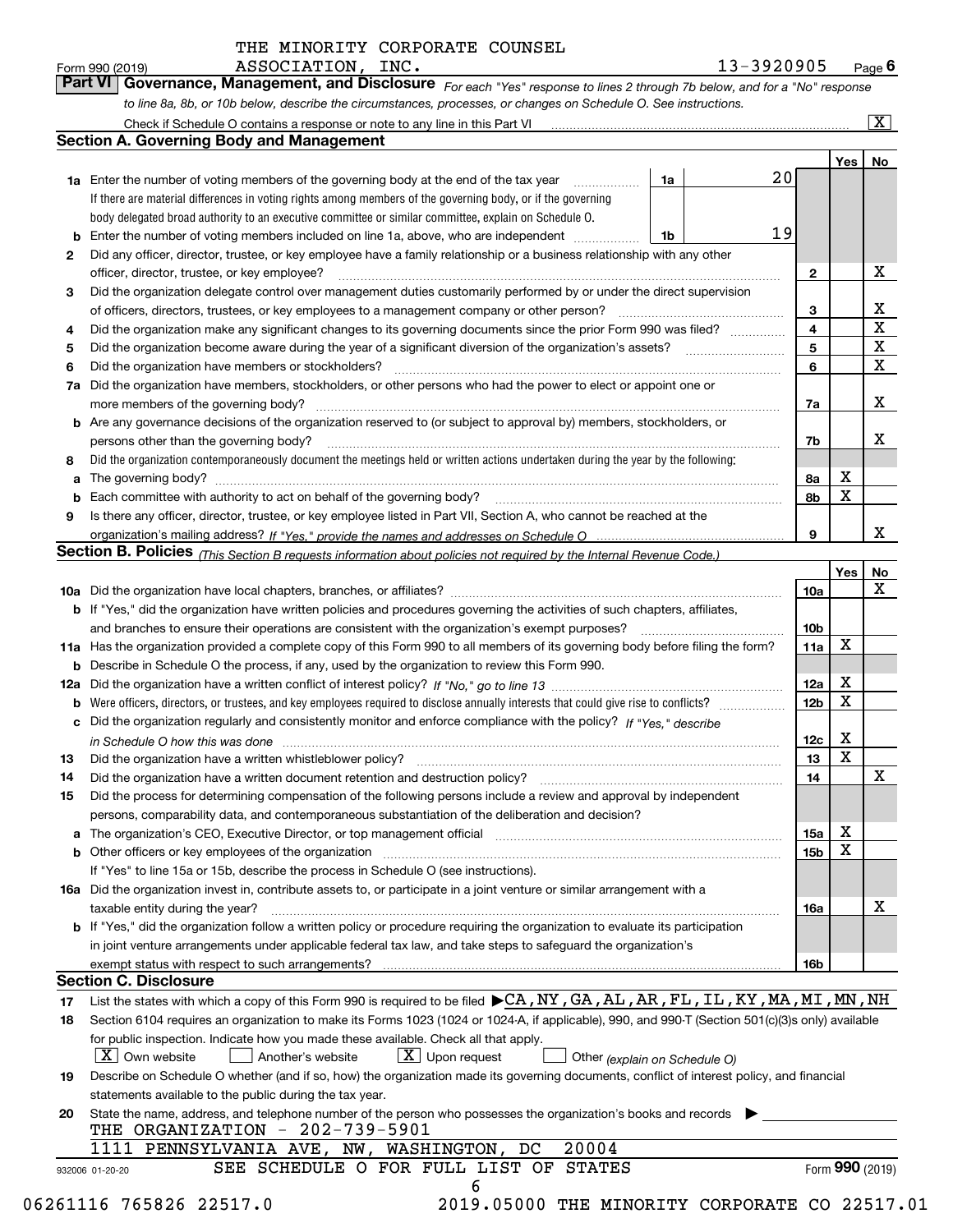$\mathcal{L}^{\text{max}}$ 

### Form 990 (2019) ASSOCIATION, INC . 13-3920905 <sub>Page</sub> **7Part VII Compensation of Officers, Directors, Trustees, Key Employees, Highest Compensated Employees, and Independent Contractors**

Check if Schedule O contains a response or note to any line in this Part VII

**Section A. Officers, Directors, Trustees, Key Employees, and Highest Compensated Employees**

**1a**  Complete this table for all persons required to be listed. Report compensation for the calendar year ending with or within the organization's tax year. **•** List all of the organization's current officers, directors, trustees (whether individuals or organizations), regardless of amount of compensation.

Enter -0- in columns (D), (E), and (F) if no compensation was paid.

 $\bullet$  List all of the organization's  $\,$ current key employees, if any. See instructions for definition of "key employee."

**•** List the organization's five current highest compensated employees (other than an officer, director, trustee, or key employee) who received reportable compensation (Box 5 of Form W-2 and/or Box 7 of Form 1099-MISC) of more than \$100,000 from the organization and any related organizations.

**•** List all of the organization's former officers, key employees, and highest compensated employees who received more than \$100,000 of reportable compensation from the organization and any related organizations.

**former directors or trustees**  ¥ List all of the organization's that received, in the capacity as a former director or trustee of the organization, more than \$10,000 of reportable compensation from the organization and any related organizations.

See instructions for the order in which to list the persons above.

Check this box if neither the organization nor any related organization compensated any current officer, director, or trustee.  $\mathcal{L}^{\text{max}}$ 

| (A)                                  | (B)                    | (C)                                     |                       |                         |              |                                                                  |        | (D)                 | (E)                              | (F)                      |
|--------------------------------------|------------------------|-----------------------------------------|-----------------------|-------------------------|--------------|------------------------------------------------------------------|--------|---------------------|----------------------------------|--------------------------|
| Name and title                       | Average                | Position<br>(do not check more than one |                       |                         |              |                                                                  |        | Reportable          | Reportable                       | Estimated                |
|                                      | hours per              |                                         |                       |                         |              | box, unless person is both an<br>officer and a director/trustee) |        | compensation        | compensation                     | amount of                |
|                                      | week                   |                                         |                       |                         |              |                                                                  |        | from                | from related                     | other                    |
|                                      | (list any<br>hours for |                                         |                       |                         |              |                                                                  |        | the<br>organization | organizations<br>(W-2/1099-MISC) | compensation<br>from the |
|                                      | related                |                                         |                       |                         |              |                                                                  |        | (W-2/1099-MISC)     |                                  | organization             |
|                                      | organizations          | Individual trustee or director          | Institutional trustee |                         |              |                                                                  |        |                     |                                  | and related              |
|                                      | below                  |                                         |                       |                         | Key employee |                                                                  |        |                     |                                  | organizations            |
|                                      | line)                  |                                         |                       | Officer                 |              | Highest compensated<br>  employee                                | Former |                     |                                  |                          |
| <b>JEAN LEE</b><br>(1)               | 37.50                  |                                         |                       |                         |              |                                                                  |        |                     |                                  |                          |
| PRESIDENT, CEO, AND TREASU           |                        | $\rm X$                                 |                       | $\overline{\mathbf{X}}$ |              |                                                                  |        | 377,483.            | $\mathbf 0$ .                    | 19,170.                  |
| SOPHIA PILIOURAS<br>(2)              | 37.50                  |                                         |                       |                         |              |                                                                  |        |                     |                                  |                          |
| PRESIDENT, MCCA ADVISORY P           |                        |                                         |                       | $\overline{\mathbf{X}}$ |              |                                                                  |        | 230,106.            | $\mathbf 0$ .                    | 16, 107.                 |
| <b>KAREN KIM</b><br>(3)              | 37.50                  |                                         |                       |                         |              |                                                                  |        |                     |                                  |                          |
| VICE PRESIDENT OF OPERATIONS AND STR |                        |                                         |                       | $\overline{\mathbf{X}}$ |              |                                                                  |        | 141,803.            | $\mathbf 0$ .                    | 3,994.                   |
| SUART ALDEROTY<br>(4)                | 0.50                   |                                         |                       |                         |              |                                                                  |        |                     |                                  |                          |
| <b>DIRECTOR</b>                      |                        | X                                       |                       |                         |              |                                                                  |        | 0.                  | 0.                               | $0_{.}$                  |
| (5)<br>DAMIEN ATKINS                 | 0.50                   |                                         |                       |                         |              |                                                                  |        |                     |                                  |                          |
| <b>DIRECTOR</b>                      |                        | $\mathbf x$                             |                       |                         |              |                                                                  |        | 0.                  | $\mathbf 0$ .                    | 0.                       |
| RICARDO ANZALDUA<br>(6)              | 0.50                   |                                         |                       |                         |              |                                                                  |        |                     |                                  |                          |
| <b>DIRECTOR</b>                      |                        | $\mathbf x$                             |                       |                         |              |                                                                  |        | 0.                  | 0.                               | $0_{.}$                  |
| CRAIG B. GLIDDEN<br>(7)              | 0.50                   |                                         |                       |                         |              |                                                                  |        |                     |                                  |                          |
| <b>DIRECTOR</b>                      |                        | $\mathbf x$                             |                       |                         |              |                                                                  |        | 0.                  | $\mathbf 0$ .                    | $\mathbf 0$ .            |
| <b>DUANE HOLLOWAY</b><br>(8)         | 0.50                   |                                         |                       |                         |              |                                                                  |        |                     |                                  |                          |
| <b>DIRECTOR</b>                      |                        | X                                       |                       |                         |              |                                                                  |        | 0.                  | $\mathbf 0$ .                    | $\mathbf 0$ .            |
| SANDRA LEUNG<br>(9)                  | 0.50                   |                                         |                       |                         |              |                                                                  |        |                     |                                  |                          |
| <b>DIRECTOR</b>                      |                        | $\mathbf X$                             |                       |                         |              |                                                                  |        | 0.                  | 0.                               | 0.                       |
| (10) LINDA LU                        | 0.50                   |                                         |                       |                         |              |                                                                  |        |                     |                                  |                          |
| <b>DIRECTOR</b>                      |                        | X                                       |                       |                         |              |                                                                  |        | 0.                  | $\mathbf 0$ .                    | $\mathbf 0$ .            |
| (11) SUSAN A. MILLER                 | 0.50                   |                                         |                       |                         |              |                                                                  |        |                     |                                  |                          |
| <b>DIRECTOR</b>                      |                        | $\mathbf X$                             |                       |                         |              |                                                                  |        | $\mathbf 0$ .       | $\mathbf 0$ .                    | $\mathbf 0$ .            |
| (12) LANESHA MINNIX                  | 0.50                   |                                         |                       |                         |              |                                                                  |        |                     |                                  |                          |
| <b>DIRECTOR</b>                      |                        | $\mathbf x$                             |                       |                         |              |                                                                  |        | 0.                  | 0.                               | $\mathbf 0$ .            |
| (13) AMY FLIEGELMAN OLLI             | 0.50                   |                                         |                       |                         |              |                                                                  |        |                     |                                  |                          |
| <b>DIRECTOR</b>                      |                        | $\mathbf X$                             |                       |                         |              |                                                                  |        | 0.                  | $\mathbf 0$ .                    | 0.                       |
| (14) TOM ROBERTSON                   | 0.50                   |                                         |                       |                         |              |                                                                  |        |                     |                                  |                          |
| <b>DIRECTOR</b>                      |                        | $\mathbf X$                             |                       |                         |              |                                                                  |        | 0.                  | $\mathbf 0$ .                    | $0_{.}$                  |
| (15) ROBIN H. SANGSTON               | 0.50                   |                                         |                       |                         |              |                                                                  |        |                     |                                  |                          |
| <b>DIRECTOR</b>                      |                        | X                                       |                       |                         |              |                                                                  |        | 0.                  | 0.                               | 0.                       |
| (16) DAWN SMITH                      | 0.50                   |                                         |                       |                         |              |                                                                  |        |                     |                                  |                          |
| <b>DIRECTOR</b>                      |                        | $\mathbf X$                             |                       |                         |              |                                                                  |        | 0.                  | $\mathbf 0$ .                    | 0.                       |
| (17) NEIL WILCOX                     | 0.50                   |                                         |                       |                         |              |                                                                  |        |                     |                                  |                          |
| <b>DIRECTOR</b>                      |                        | X                                       |                       |                         |              |                                                                  |        | 0.                  | $\mathbf 0$ .                    | 0.                       |
| 932007 01-20-20                      |                        |                                         |                       |                         |              |                                                                  |        |                     |                                  | Form 990 (2019)          |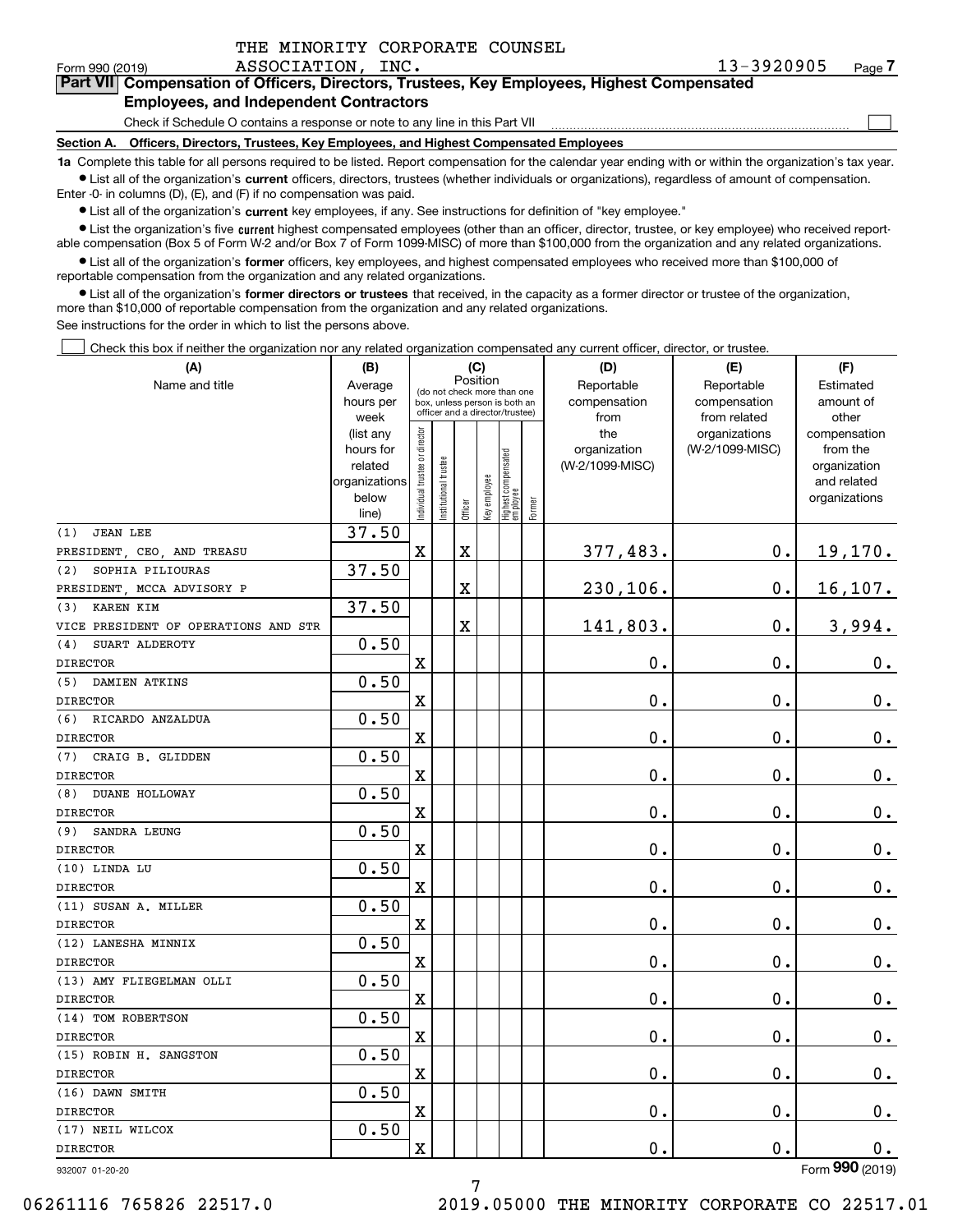| THE MINORITY CORPORATE COUNSEL |  |
|--------------------------------|--|
| ASSOCIATION INC                |  |

**8**13-3920905

|                       | ASSOCIATION, INC.<br>Form 990 (2019)                                                                                                                                                                                                                                 |                                                                      |                                                                                                                    |                       |         |              |                                 |        |                                           | 13-3920905                                        |                                 |                                                                          | Page <b>ö</b> |
|-----------------------|----------------------------------------------------------------------------------------------------------------------------------------------------------------------------------------------------------------------------------------------------------------------|----------------------------------------------------------------------|--------------------------------------------------------------------------------------------------------------------|-----------------------|---------|--------------|---------------------------------|--------|-------------------------------------------|---------------------------------------------------|---------------------------------|--------------------------------------------------------------------------|---------------|
|                       | <b>Part VII</b><br>Section A. Officers, Directors, Trustees, Key Employees, and Highest Compensated Employees (continued)                                                                                                                                            |                                                                      |                                                                                                                    |                       |         |              |                                 |        |                                           |                                                   |                                 |                                                                          |               |
| (A)<br>Name and title |                                                                                                                                                                                                                                                                      | (B)<br>Average<br>hours per<br>week                                  | (C)<br>Position<br>(do not check more than one<br>box, unless person is both an<br>officer and a director/trustee) |                       |         |              |                                 |        | (D)<br>Reportable<br>compensation<br>from | (E)<br>Reportable<br>compensation<br>from related | Estimated<br>amount of<br>other |                                                                          |               |
|                       |                                                                                                                                                                                                                                                                      | (list any<br>hours for<br>related<br>organizations<br>below<br>line) | Individual trustee or director                                                                                     | Institutional trustee | Officer | Key employee | Highest compensated<br>employee | Former | the<br>organization<br>(W-2/1099-MISC)    | organizations<br>(W-2/1099-MISC)                  |                                 | compensation<br>from the<br>organization<br>and related<br>organizations |               |
|                       | (18) JOSEPH CENTENO<br><b>DIRECTOR</b>                                                                                                                                                                                                                               | 0.50                                                                 | $\mathbf X$                                                                                                        |                       |         |              |                                 |        | 0.                                        | $\mathbf 0$ .                                     |                                 |                                                                          | $0$ .         |
|                       | (19) KIRKLAND L. HICKS<br><b>DIRECTOR</b>                                                                                                                                                                                                                            | 0.50                                                                 | $\mathbf X$                                                                                                        |                       |         |              |                                 |        | 0.                                        | $\mathbf 0$ .                                     |                                 |                                                                          | 0.            |
|                       | (20) SAMUEL M. REEVES                                                                                                                                                                                                                                                | 0.50                                                                 |                                                                                                                    |                       |         |              |                                 |        |                                           |                                                   |                                 |                                                                          |               |
|                       | <b>DIRECTOR</b><br>(21) SIMONE WU                                                                                                                                                                                                                                    | 0.50                                                                 | $\mathbf X$                                                                                                        |                       |         |              |                                 |        | 0.                                        | $\mathbf 0$ .                                     |                                 |                                                                          | 0.            |
|                       | <b>DIRECTOR</b>                                                                                                                                                                                                                                                      |                                                                      | $\mathbf X$                                                                                                        |                       |         |              |                                 |        | 0.                                        | $\mathbf 0$ .                                     |                                 |                                                                          | 0.            |
|                       | $(22)$ A.B. CRUZ, III<br><b>DIRECTOR</b>                                                                                                                                                                                                                             | 0.50                                                                 | $\mathbf X$                                                                                                        |                       |         |              |                                 |        | 0.                                        | 0.                                                |                                 |                                                                          | 0.            |
|                       | (23) PAULA J. SCHAUWECKER<br><b>DIRECTOR</b>                                                                                                                                                                                                                         | 0.50                                                                 | $\mathbf X$                                                                                                        |                       |         |              |                                 |        | 0.                                        | 0.                                                |                                 |                                                                          | $0$ .         |
|                       |                                                                                                                                                                                                                                                                      |                                                                      |                                                                                                                    |                       |         |              |                                 |        |                                           |                                                   |                                 |                                                                          |               |
|                       |                                                                                                                                                                                                                                                                      |                                                                      |                                                                                                                    |                       |         |              |                                 |        |                                           |                                                   |                                 |                                                                          |               |
|                       | c Total from continuation sheets to Part VII, Section A <b>Constant Contact Part</b>                                                                                                                                                                                 |                                                                      |                                                                                                                    |                       |         |              |                                 | ▶      | 749,392.<br>0.<br>749,392.                | 0.<br>$0$ .<br>$\overline{0}$ .                   |                                 | 39,271.<br>39,271.                                                       | 0.            |
| $\mathbf{2}$          | Total number of individuals (including but not limited to those listed above) who received more than \$100,000 of reportable<br>compensation from the organization $\blacktriangleright$                                                                             |                                                                      |                                                                                                                    |                       |         |              |                                 |        |                                           |                                                   |                                 |                                                                          | 3             |
| 3                     | Did the organization list any former officer, director, trustee, key employee, or highest compensated employee on<br>line 1a? If "Yes," complete Schedule J for such individual manufactured contained and the 1a? If "Yes," complete Schedule J for such individual |                                                                      |                                                                                                                    |                       |         |              |                                 |        |                                           |                                                   | 3                               | Yes                                                                      | No<br>х       |
|                       | For any individual listed on line 1a, is the sum of reportable compensation and other compensation from the organization                                                                                                                                             |                                                                      |                                                                                                                    |                       |         |              |                                 |        |                                           |                                                   | 4                               | X                                                                        |               |
| 5                     | Did any person listed on line 1a receive or accrue compensation from any unrelated organization or individual for services                                                                                                                                           |                                                                      |                                                                                                                    |                       |         |              |                                 |        |                                           |                                                   |                                 |                                                                          | X             |
|                       | <b>Section B. Independent Contractors</b>                                                                                                                                                                                                                            |                                                                      |                                                                                                                    |                       |         |              |                                 |        |                                           |                                                   | 5                               |                                                                          |               |
| 1                     | Complete this table for your five highest compensated independent contractors that received more than \$100,000 of compensation from<br>the organization. Report compensation for the calendar year ending with or within the organization's tax year.               |                                                                      |                                                                                                                    |                       |         |              |                                 |        |                                           |                                                   |                                 |                                                                          |               |
|                       | (A)<br>Name and business address                                                                                                                                                                                                                                     |                                                                      |                                                                                                                    | <b>NONE</b>           |         |              |                                 |        | (B)<br>Description of services            |                                                   | (C)<br>Compensation             |                                                                          |               |
|                       |                                                                                                                                                                                                                                                                      |                                                                      |                                                                                                                    |                       |         |              |                                 |        |                                           |                                                   |                                 |                                                                          |               |
|                       |                                                                                                                                                                                                                                                                      |                                                                      |                                                                                                                    |                       |         |              |                                 |        |                                           |                                                   |                                 |                                                                          |               |
| 2                     | Total number of independent contractors (including but not limited to those listed above) who received more than<br>\$100,000 of compensation from the organization                                                                                                  |                                                                      |                                                                                                                    |                       |         | 0            |                                 |        |                                           |                                                   |                                 |                                                                          |               |

Form (2019) **990**

932008 01-20-20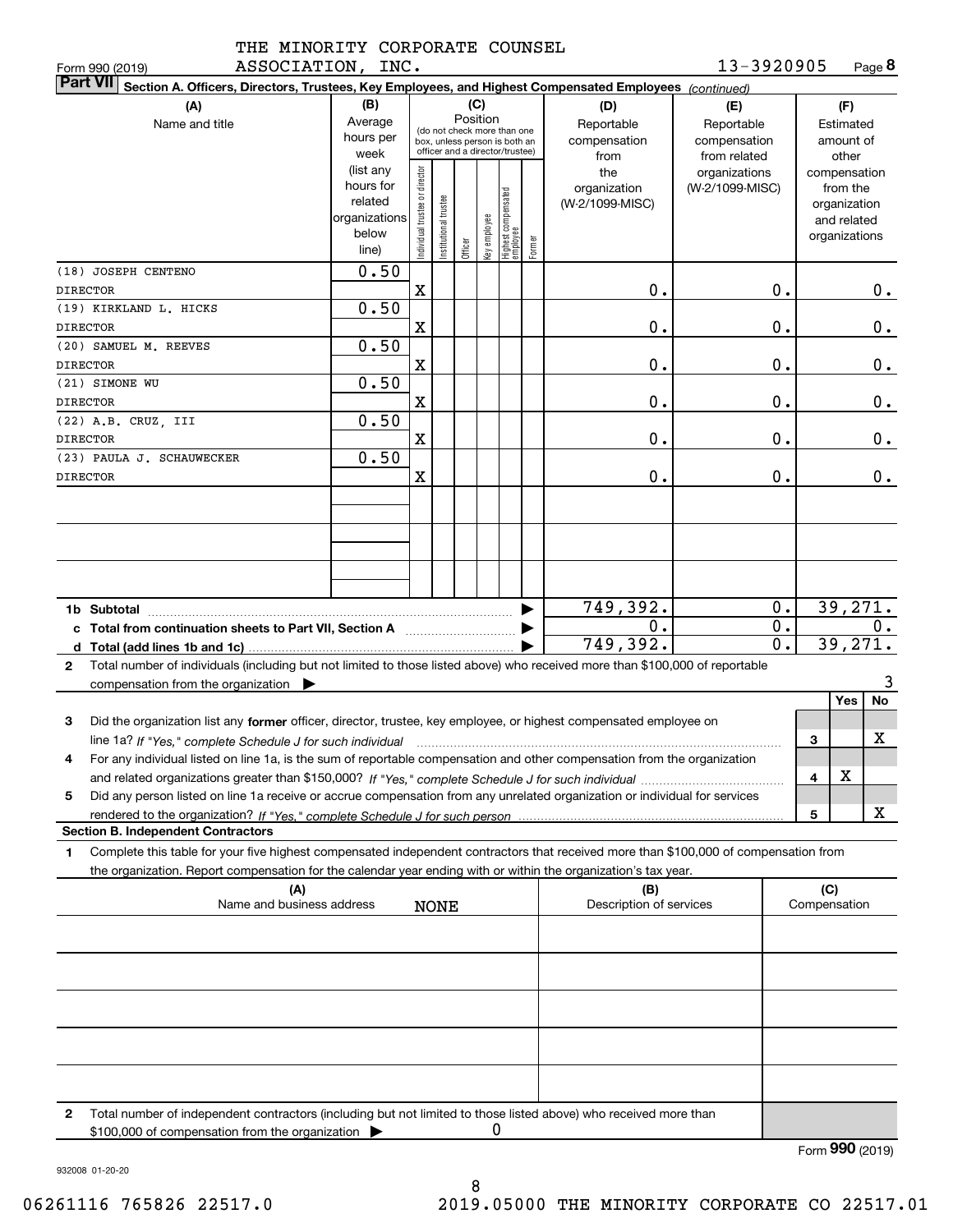| THE MINORITY CORPORATE COUNSEL |  |
|--------------------------------|--|
| ASSOCIATION, INC.              |  |

| <b>Part VIII</b>                                          |      |    | <b>Statement of Revenue</b>                                                               |                |   |                    |                      |                      |                                              |                                                 |                                                                 |
|-----------------------------------------------------------|------|----|-------------------------------------------------------------------------------------------|----------------|---|--------------------|----------------------|----------------------|----------------------------------------------|-------------------------------------------------|-----------------------------------------------------------------|
|                                                           |      |    | Check if Schedule O contains a response or note to any line in this Part VIII             |                |   |                    |                      |                      |                                              |                                                 |                                                                 |
|                                                           |      |    |                                                                                           |                |   |                    |                      | (A)<br>Total revenue | (B)<br>Related or exempt<br>function revenue | $\overline{C}$<br>Unrelated<br>business revenue | (D)<br>Revenue excluded<br>from tax under<br>sections 512 - 514 |
|                                                           |      |    | 1 a Federated campaigns                                                                   |                | . | 1a                 |                      |                      |                                              |                                                 |                                                                 |
|                                                           |      |    | <b>b</b> Membership dues                                                                  |                |   | 1 <sub>b</sub>     | 1,034,758.           |                      |                                              |                                                 |                                                                 |
|                                                           |      |    | c Fundraising events                                                                      |                |   | 1c                 |                      |                      |                                              |                                                 |                                                                 |
|                                                           |      |    | d Related organizations                                                                   |                |   | 1 <sub>d</sub>     |                      |                      |                                              |                                                 |                                                                 |
|                                                           |      |    | e Government grants (contributions)                                                       |                |   | 1e                 |                      |                      |                                              |                                                 |                                                                 |
|                                                           |      |    | f All other contributions, gifts, grants, and                                             |                |   |                    |                      |                      |                                              |                                                 |                                                                 |
|                                                           |      |    | similar amounts not included above                                                        |                |   | 1f                 | 1,123,904.           |                      |                                              |                                                 |                                                                 |
| Contributions, Gifts, Grants<br>and Other Similar Amounts |      |    | g Noncash contributions included in lines 1a-1f                                           |                |   | $1g$ $\frac{1}{3}$ |                      |                      |                                              |                                                 |                                                                 |
|                                                           |      |    | <b>h</b> Total. Add lines 1a-1f                                                           |                |   |                    |                      | 2,158,662.           |                                              |                                                 |                                                                 |
|                                                           |      |    |                                                                                           |                |   |                    | <b>Business Code</b> |                      |                                              |                                                 |                                                                 |
|                                                           |      | 2а | CONFERENCES                                                                               |                |   |                    | 900099               | 419,326.             | 419,326.                                     |                                                 |                                                                 |
|                                                           |      | b  | PROGRAMS AND DINNER                                                                       |                |   |                    | 900099               | 318,706.             | 318,706.                                     |                                                 |                                                                 |
|                                                           |      | C  | <b>JOB BANK</b>                                                                           |                |   |                    | 900099               | 88,282.              | 88,282.                                      |                                                 |                                                                 |
|                                                           |      | d  | PUBLICATION INCOME                                                                        |                |   |                    | 900099               | 62,868.              | 62,868.                                      |                                                 |                                                                 |
| Program Service<br>Revenue                                |      |    | VAULT DIVERSITY SURVEY                                                                    |                |   |                    | 900099               | 29,425.              | 29,425.                                      |                                                 |                                                                 |
|                                                           |      |    | f All other program service revenue                                                       |                |   |                    |                      | 918,607.             |                                              |                                                 |                                                                 |
|                                                           | 3    | a  | Investment income (including dividends, interest, and                                     |                |   |                    |                      |                      |                                              |                                                 |                                                                 |
|                                                           |      |    |                                                                                           |                |   |                    |                      | 120,788.             |                                              |                                                 | 120,788.                                                        |
|                                                           | 4    |    | Income from investment of tax-exempt bond proceeds                                        |                |   |                    |                      |                      |                                              |                                                 |                                                                 |
|                                                           | 5    |    |                                                                                           |                |   |                    |                      |                      |                                              |                                                 |                                                                 |
|                                                           |      |    |                                                                                           |                |   | (i) Real           | (ii) Personal        |                      |                                              |                                                 |                                                                 |
|                                                           |      |    | 6 a Gross rents<br>.                                                                      | 6a             |   |                    |                      |                      |                                              |                                                 |                                                                 |
|                                                           |      |    | <b>b</b> Less: rental expenses                                                            | 6b             |   |                    |                      |                      |                                              |                                                 |                                                                 |
|                                                           |      |    | c Rental income or (loss)                                                                 | 6c             |   |                    |                      |                      |                                              |                                                 |                                                                 |
|                                                           |      |    | d Net rental income or (loss)                                                             |                |   |                    |                      |                      |                                              |                                                 |                                                                 |
|                                                           |      |    | 7 a Gross amount from sales of                                                            |                |   | (i) Securities     | (ii) Other           |                      |                                              |                                                 |                                                                 |
|                                                           |      |    | assets other than inventory                                                               | 7a             |   | 3,173,098.         |                      |                      |                                              |                                                 |                                                                 |
|                                                           |      |    | <b>b</b> Less: cost or other basis                                                        |                |   |                    |                      |                      |                                              |                                                 |                                                                 |
|                                                           |      |    | and sales expenses                                                                        | 7 <sub>b</sub> |   | 3, 119, 197.       |                      |                      |                                              |                                                 |                                                                 |
| Revenue                                                   |      |    | c Gain or (loss)                                                                          | 7c             |   | 53,901.            |                      |                      |                                              |                                                 |                                                                 |
|                                                           |      |    |                                                                                           |                |   |                    |                      | 53,901.              |                                              |                                                 | 53,901.                                                         |
| <b>Othe</b>                                               |      |    | 8 a Gross income from fundraising events (not                                             |                |   |                    |                      |                      |                                              |                                                 |                                                                 |
|                                                           |      |    | including \$<br>and the control of the control of                                         |                |   |                    |                      |                      |                                              |                                                 |                                                                 |
|                                                           |      |    | contributions reported on line 1c). See                                                   |                |   |                    |                      |                      |                                              |                                                 |                                                                 |
|                                                           |      |    |                                                                                           |                |   | 8a<br>8b           |                      |                      |                                              |                                                 |                                                                 |
|                                                           |      |    | c Net income or (loss) from fundraising events                                            |                |   |                    |                      |                      |                                              |                                                 |                                                                 |
|                                                           |      |    | 9 a Gross income from gaming activities. See                                              |                |   |                    |                      |                      |                                              |                                                 |                                                                 |
|                                                           |      |    |                                                                                           |                |   | 9a                 |                      |                      |                                              |                                                 |                                                                 |
|                                                           |      |    | <b>b</b> Less: direct expenses <b>manually</b>                                            |                |   | 9b                 |                      |                      |                                              |                                                 |                                                                 |
|                                                           |      |    | c Net income or (loss) from gaming activities                                             |                |   |                    | .                    |                      |                                              |                                                 |                                                                 |
|                                                           |      |    | 10 a Gross sales of inventory, less returns                                               |                |   |                    |                      |                      |                                              |                                                 |                                                                 |
|                                                           |      |    |                                                                                           |                |   | 10a                |                      |                      |                                              |                                                 |                                                                 |
|                                                           |      |    | <b>b</b> Less: cost of goods sold                                                         |                |   | 10b                |                      |                      |                                              |                                                 |                                                                 |
|                                                           |      |    | c Net income or (loss) from sales of inventory                                            |                |   |                    |                      |                      |                                              |                                                 |                                                                 |
|                                                           |      |    |                                                                                           |                |   |                    | <b>Business Code</b> |                      |                                              |                                                 |                                                                 |
| Miscellaneous<br>Revenue                                  | 11 a |    | the control of the control of the control of the control of the control of the control of |                |   |                    |                      |                      |                                              |                                                 |                                                                 |
|                                                           |      | b  |                                                                                           |                |   |                    |                      |                      |                                              |                                                 |                                                                 |
|                                                           |      | с  | the control of the control of the control of the control of the control of                |                |   |                    |                      |                      |                                              |                                                 |                                                                 |
|                                                           |      |    |                                                                                           |                |   |                    |                      |                      |                                              |                                                 |                                                                 |
|                                                           |      |    |                                                                                           |                |   |                    | ▶                    |                      |                                              |                                                 |                                                                 |
|                                                           | 12   |    |                                                                                           |                |   |                    |                      | 3,251,958.           | 918,607.                                     | 0.                                              | 174,689.<br>Form 990 (2019)                                     |
| 932009 01-20-20                                           |      |    |                                                                                           |                |   |                    |                      |                      |                                              |                                                 |                                                                 |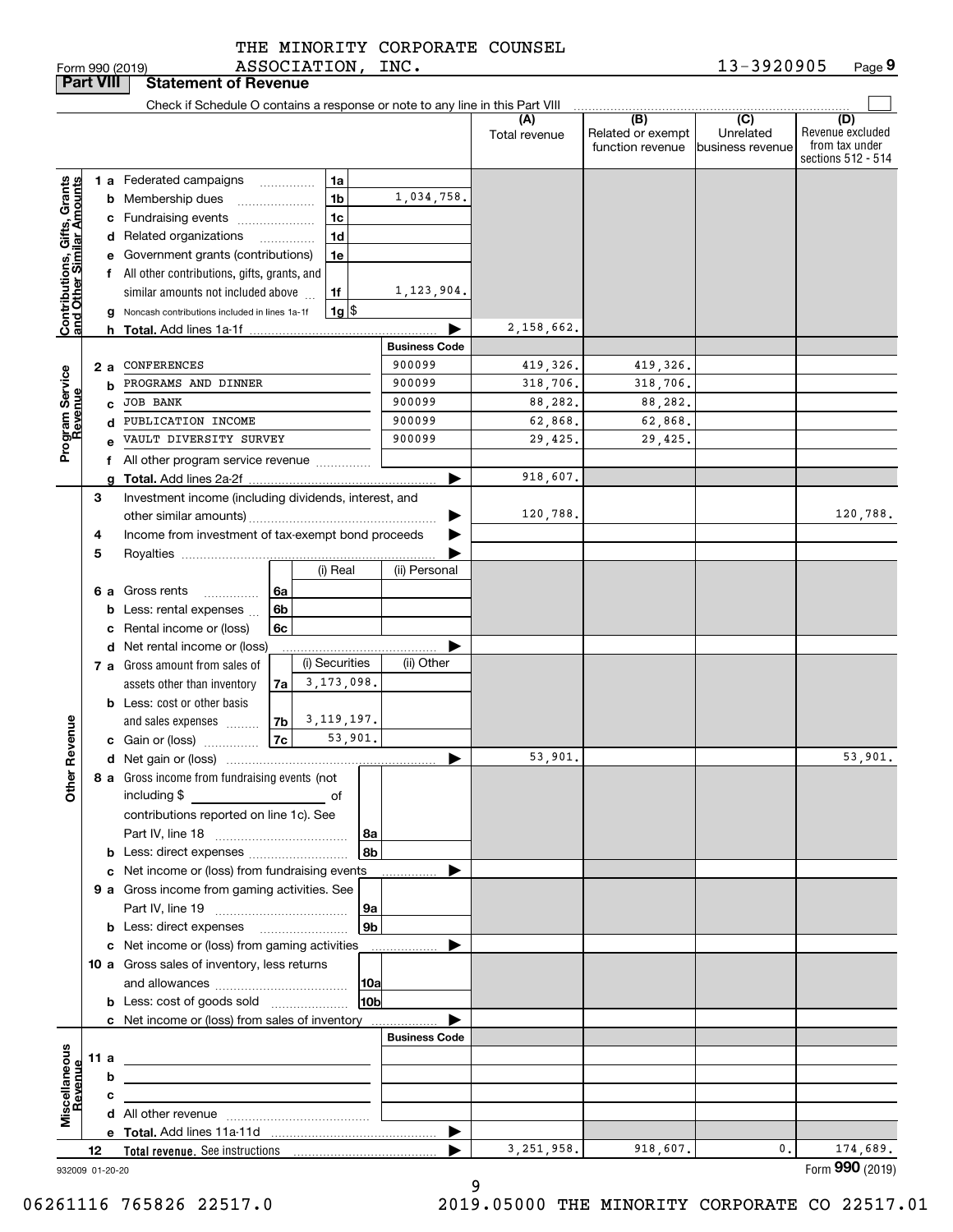**Part IX Statement of Functional Expenses**

Form 990 (2019) ASSOCIATION, INC. 13-3920905 <sub>Page</sub> **10**

|              | Section 501(c)(3) and 501(c)(4) organizations must complete all columns. All other organizations must complete column (A). |                     |                             |                                    |                                 |
|--------------|----------------------------------------------------------------------------------------------------------------------------|---------------------|-----------------------------|------------------------------------|---------------------------------|
|              | Check if Schedule O contains a response or note to any line in this Part IX                                                | (A)                 | (B)                         | (C)                                | (D)                             |
|              | Do not include amounts reported on lines 6b,<br>7b, 8b, 9b, and 10b of Part VIII.                                          | Total expenses      | Program service<br>expenses | Management and<br>general expenses | Fundraising<br>expenses         |
| 1.           | Grants and other assistance to domestic organizations                                                                      |                     |                             |                                    |                                 |
|              | and domestic governments. See Part IV, line 21                                                                             |                     |                             |                                    |                                 |
| $\mathbf{2}$ | Grants and other assistance to domestic                                                                                    |                     |                             |                                    |                                 |
|              | individuals. See Part IV, line 22                                                                                          | 90,000.             | 90,000.                     |                                    |                                 |
| 3            | Grants and other assistance to foreign                                                                                     |                     |                             |                                    |                                 |
|              | organizations, foreign governments, and foreign                                                                            |                     |                             |                                    |                                 |
|              | individuals. See Part IV, lines 15 and 16                                                                                  |                     |                             |                                    |                                 |
| 4            | Benefits paid to or for members                                                                                            |                     |                             |                                    |                                 |
| 5            | Compensation of current officers, directors,                                                                               |                     |                             |                                    |                                 |
|              | trustees, and key employees                                                                                                | 642,865.            | 239,259.                    | 326,505.                           | 77,101.                         |
| 6            | Compensation not included above to disqualified                                                                            |                     |                             |                                    |                                 |
|              | persons (as defined under section 4958(f)(1)) and                                                                          |                     |                             |                                    |                                 |
|              | persons described in section 4958(c)(3)(B)                                                                                 |                     |                             |                                    |                                 |
| 7            |                                                                                                                            | 400,003.            | 264,006.                    | 125,171.                           | 10,826.                         |
| 8            | Pension plan accruals and contributions (include                                                                           |                     |                             |                                    |                                 |
|              | section 401(k) and 403(b) employer contributions)                                                                          | 34,309.             | 21,068.                     | 11,443.                            | $\frac{1,798}{2,638}$<br>5,383. |
| 9            |                                                                                                                            | 34,068.             | 15,827.                     | 15,603.                            |                                 |
| 10           |                                                                                                                            | 64,760.             | 31,478.                     | 27,899.                            |                                 |
| 11           | Fees for services (nonemployees):                                                                                          |                     |                             |                                    |                                 |
|              |                                                                                                                            |                     |                             |                                    |                                 |
| b            |                                                                                                                            | 15,763.             |                             | 15,763.                            |                                 |
| c            |                                                                                                                            | 127, 250.           |                             | 127,250.                           |                                 |
| d            |                                                                                                                            |                     |                             |                                    |                                 |
| е            | Professional fundraising services. See Part IV, line 17                                                                    |                     |                             |                                    |                                 |
| f            | Investment management fees                                                                                                 | 57,824.             |                             | 57,824.                            |                                 |
| g            | Other. (If line 11g amount exceeds 10% of line 25,                                                                         |                     |                             |                                    |                                 |
|              | column (A) amount, list line 11g expenses on Sch O.)                                                                       | 76,216.<br>182,256. | 46,050.                     | 27,035.<br>182,256.                | <u>3,131.</u>                   |
| 12           |                                                                                                                            | 137,931.            | 23,455.                     | 110,465.                           | 4,011.                          |
| 13           |                                                                                                                            | 54,091.             | 35,452.                     | 18,639.                            |                                 |
| 14           |                                                                                                                            |                     |                             |                                    |                                 |
| 15           |                                                                                                                            |                     |                             |                                    |                                 |
| 16           |                                                                                                                            | 67, 210.            | 32,670.                     | 28,953.                            | 5,587.                          |
| 17           | Travel<br>Payments of travel or entertainment expenses                                                                     |                     |                             |                                    |                                 |
| 18           |                                                                                                                            |                     |                             |                                    |                                 |
|              | for any federal, state, or local public officials<br>Conferences, conventions, and meetings                                | 1, 203, 845.        | 1,181,388.                  | 22,457.                            |                                 |
| 19<br>20     | Interest                                                                                                                   | 16,860.             |                             | 16,860.                            |                                 |
| 21           |                                                                                                                            |                     |                             |                                    |                                 |
| 22           | Depreciation, depletion, and amortization                                                                                  | 35,128.             |                             | 35,128.                            |                                 |
| 23           | Insurance                                                                                                                  | 21,375.             |                             | 21, 375.                           |                                 |
| 24           | Other expenses. Itemize expenses not covered                                                                               |                     |                             |                                    |                                 |
|              | above (List miscellaneous expenses on line 24e. If                                                                         |                     |                             |                                    |                                 |
|              | line 24e amount exceeds 10% of line 25, column (A)<br>amount, list line 24e expenses on Schedule 0.)                       |                     |                             |                                    |                                 |
| a            | <b>RESEARCH</b>                                                                                                            | 146,314.            | 146,314.                    |                                    |                                 |
| b            | MAGAZINES & PUBLICATION                                                                                                    | 96,627.             | 96,627.                     |                                    |                                 |
|              | GENERAL CHARITABLE CONT                                                                                                    | 15,687.             |                             | 15,687.                            |                                 |
| d            | BAD DEBTS                                                                                                                  | 11,000.             | 10,000.                     | 1,000.                             |                                 |
|              | e All other expenses                                                                                                       | 4,956.              |                             | 4,956.                             |                                 |
| 25           | Total functional expenses. Add lines 1 through 24e                                                                         | 3,536,338.          | 2,233,594.                  | 1,192,269.                         | 110,475.                        |
| 26           | Joint costs. Complete this line only if the organization                                                                   |                     |                             |                                    |                                 |
|              | reported in column (B) joint costs from a combined                                                                         |                     |                             |                                    |                                 |
|              | educational campaign and fundraising solicitation.                                                                         |                     |                             |                                    |                                 |
|              | Check here $\blacktriangleright$<br>if following SOP 98-2 (ASC 958-720)                                                    |                     |                             |                                    |                                 |

932010 01-20-20

06261116 765826 22517.0 2019.05000 THE MINORITY CORPORATE CO 22517.01

Form (2019) **990**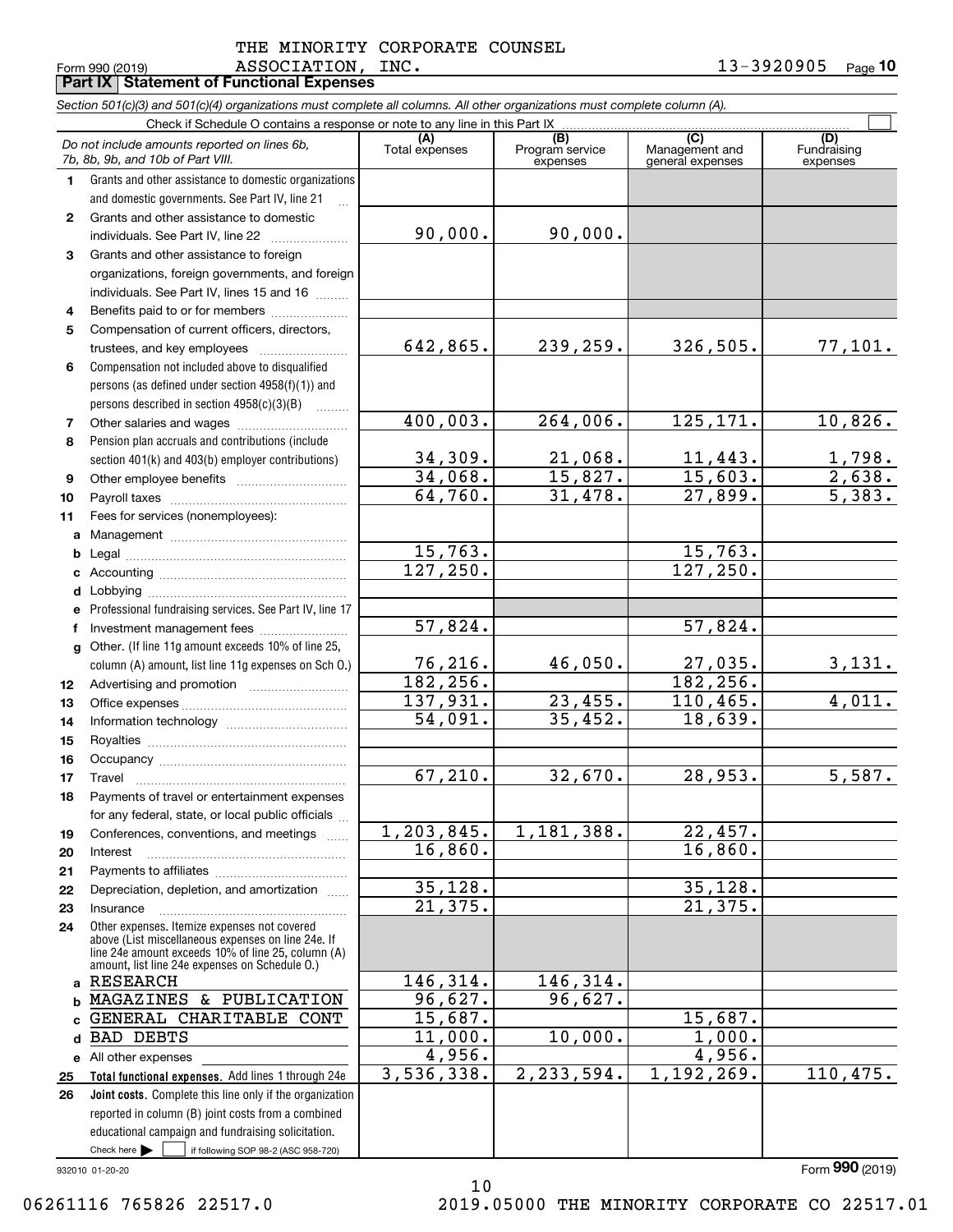| Form 990 (2019) |  |  |  |
|-----------------|--|--|--|
|-----------------|--|--|--|

|                             | Form 990 (2019) | ASSOCIATION,<br><b>Balance Sheet</b>                                                                                                                                                                                          | TMC.                       |                             |                          |                | 13-3940905<br>Page II   |
|-----------------------------|-----------------|-------------------------------------------------------------------------------------------------------------------------------------------------------------------------------------------------------------------------------|----------------------------|-----------------------------|--------------------------|----------------|-------------------------|
|                             | Part X          |                                                                                                                                                                                                                               |                            |                             |                          |                |                         |
|                             |                 |                                                                                                                                                                                                                               |                            |                             | (A)<br>Beginning of year |                | (B)<br>End of year      |
|                             | 1               |                                                                                                                                                                                                                               |                            |                             | 356, 160.                | $\mathbf{1}$   | 85,921.                 |
|                             | 2               |                                                                                                                                                                                                                               |                            |                             | 317,432.                 | $\mathbf{2}$   | $\overline{532}$ , 173. |
|                             | 3               |                                                                                                                                                                                                                               |                            | 3                           |                          |                |                         |
|                             | 4               |                                                                                                                                                                                                                               |                            |                             | 354, 173.                | $\overline{4}$ | 347,957.                |
|                             | 5               | Loans and other receivables from any current or former officer, director,                                                                                                                                                     |                            |                             |                          |                |                         |
|                             |                 | trustee, key employee, creator or founder, substantial contributor, or 35%                                                                                                                                                    |                            |                             |                          |                |                         |
|                             |                 | controlled entity or family member of any of these persons                                                                                                                                                                    |                            |                             |                          | 5              |                         |
|                             | 6               | Loans and other receivables from other disqualified persons (as defined                                                                                                                                                       |                            |                             |                          |                |                         |
|                             |                 | under section $4958(f)(1)$ , and persons described in section $4958(c)(3)(B)$                                                                                                                                                 |                            | $\sim$                      |                          | 6              |                         |
|                             | 7               |                                                                                                                                                                                                                               |                            |                             |                          | $\overline{7}$ |                         |
| Assets                      | 8               |                                                                                                                                                                                                                               |                            |                             |                          | 8              |                         |
|                             | 9               | Prepaid expenses and deferred charges [11] [11] Prepaid expenses and deferred charges [11] [11] Martin Martin Martin Martin Martin Martin Martin Martin Martin Martin Martin Martin Martin Martin Martin Martin Martin Martin |                            |                             | 12,510.                  | 9              | 37,333.                 |
|                             |                 | 10a Land, buildings, and equipment: cost or other                                                                                                                                                                             |                            |                             |                          |                |                         |
|                             |                 | basis. Complete Part VI of Schedule D  10a                                                                                                                                                                                    |                            |                             |                          |                |                         |
|                             |                 |                                                                                                                                                                                                                               |                            | $\frac{177,792.}{149,364.}$ | 63,555.                  | 10c            | 28,428.                 |
|                             | 11              |                                                                                                                                                                                                                               |                            |                             | 3, 246, 747.             | 11             | 3,758,758.              |
|                             | 12              |                                                                                                                                                                                                                               |                            |                             | 12                       |                |                         |
|                             | 13              |                                                                                                                                                                                                                               |                            |                             | 13                       |                |                         |
|                             | 14              |                                                                                                                                                                                                                               |                            |                             | 14                       |                |                         |
|                             | 15              |                                                                                                                                                                                                                               |                            |                             | 15                       |                |                         |
|                             | 16              |                                                                                                                                                                                                                               |                            | $\overline{4}$ , 350, 577.  | 16                       | 4,790,570.     |                         |
|                             | 17              |                                                                                                                                                                                                                               |                            | 284,376.                    | 17                       | 21, 291.       |                         |
|                             | 18              |                                                                                                                                                                                                                               |                            |                             |                          | 18             |                         |
|                             | 19              | Deferred revenue manufacture contracts and contracts are contracted revenue of the contract of the contract of                                                                                                                |                            |                             | 95,500.                  | 19             | 620, 105.               |
|                             | 20              |                                                                                                                                                                                                                               |                            |                             |                          | 20             |                         |
|                             | 21              | Escrow or custodial account liability. Complete Part IV of Schedule D                                                                                                                                                         |                            |                             |                          | 21             |                         |
|                             | 22              | Loans and other payables to any current or former officer, director,                                                                                                                                                          |                            |                             |                          |                |                         |
|                             |                 | trustee, key employee, creator or founder, substantial contributor, or 35%                                                                                                                                                    |                            |                             |                          |                |                         |
| Liabilities                 |                 | controlled entity or family member of any of these persons                                                                                                                                                                    |                            |                             |                          | 22             |                         |
|                             | 23              | Secured mortgages and notes payable to unrelated third parties                                                                                                                                                                |                            |                             |                          | 23             |                         |
|                             | 24              |                                                                                                                                                                                                                               |                            |                             | 201,833.                 | 24             | 196,791.                |
|                             | 25              | Other liabilities (including federal income tax, payables to related third                                                                                                                                                    |                            |                             |                          |                |                         |
|                             |                 | parties, and other liabilities not included on lines 17-24). Complete Part X                                                                                                                                                  |                            |                             |                          |                |                         |
|                             |                 | of Schedule D                                                                                                                                                                                                                 |                            |                             | 148,593.                 | 25             | 191,663.                |
|                             | 26              | <b>Total liabilities.</b> Add lines 17 through 25                                                                                                                                                                             |                            |                             | $\overline{730}$ , 302.  | 26             | 1,029,850.              |
|                             |                 | Organizations that follow FASB ASC 958, check here $\blacktriangleright \lfloor X \rfloor$                                                                                                                                    |                            |                             |                          |                |                         |
|                             |                 | and complete lines 27, 28, 32, and 33.                                                                                                                                                                                        |                            |                             |                          |                |                         |
|                             | 27              | Net assets without donor restrictions                                                                                                                                                                                         |                            |                             | 3,499,454.               | 27             | 3,689,705.              |
|                             | 28              |                                                                                                                                                                                                                               |                            |                             | 120,821.                 | 28             | 71,015.                 |
|                             |                 | Organizations that do not follow FASB ASC 958, check here $\triangleright$                                                                                                                                                    |                            |                             |                          |                |                         |
|                             |                 | and complete lines 29 through 33.                                                                                                                                                                                             |                            |                             |                          |                |                         |
|                             | 29              |                                                                                                                                                                                                                               |                            |                             |                          | 29             |                         |
|                             | 30              |                                                                                                                                                                                                                               |                            |                             |                          | 30             |                         |
| Net Assets or Fund Balances | 31              | Retained earnings, endowment, accumulated income, or other funds                                                                                                                                                              |                            |                             |                          | 31             |                         |
|                             | 32              |                                                                                                                                                                                                                               |                            |                             | 3,620,275.               | 32             | 3,760,720.              |
|                             | 33              | Total liabilities and net assets/fund balances                                                                                                                                                                                | $\overline{4}$ , 350, 577. | 33                          | 4,790,570.               |                |                         |

Form (2019) **990**

932011 01-20-20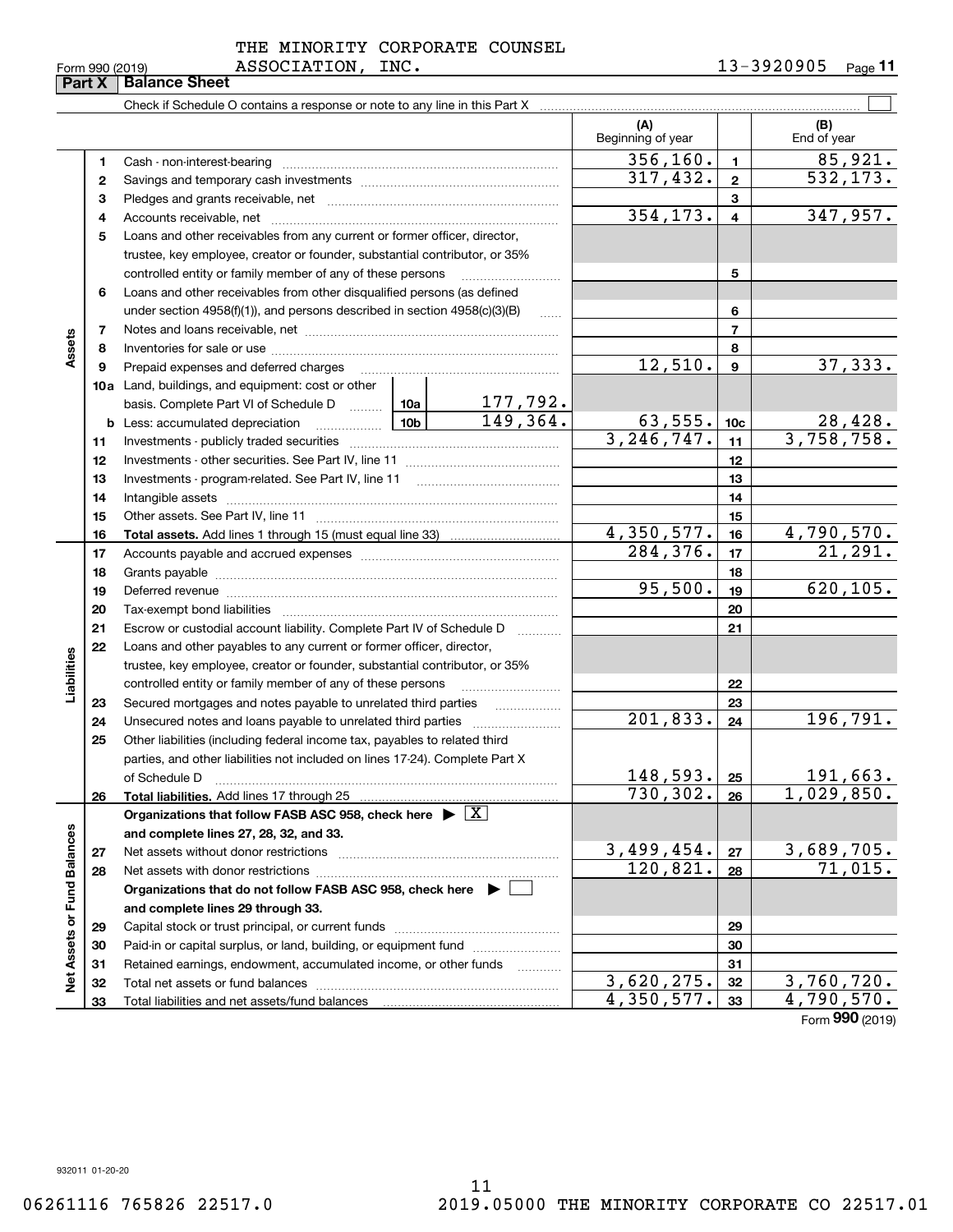|    | THE MINORITY CORPORATE COUNSEL                                                                                                                                                                                                                                                                                                                                                                                                                                          |                         |                |                   |                         |
|----|-------------------------------------------------------------------------------------------------------------------------------------------------------------------------------------------------------------------------------------------------------------------------------------------------------------------------------------------------------------------------------------------------------------------------------------------------------------------------|-------------------------|----------------|-------------------|-------------------------|
|    | ASSOCIATION, INC.<br>Form 990 (2019)                                                                                                                                                                                                                                                                                                                                                                                                                                    |                         | 13-3920905     |                   | Page 12                 |
|    | Part XI<br><b>Reconciliation of Net Assets</b>                                                                                                                                                                                                                                                                                                                                                                                                                          |                         |                |                   |                         |
|    |                                                                                                                                                                                                                                                                                                                                                                                                                                                                         |                         |                |                   |                         |
|    |                                                                                                                                                                                                                                                                                                                                                                                                                                                                         |                         |                |                   |                         |
| 1  | Total revenue (must equal Part VIII, column (A), line 12)                                                                                                                                                                                                                                                                                                                                                                                                               | $\mathbf{1}$            | 3, 251, 958.   |                   |                         |
| 2  |                                                                                                                                                                                                                                                                                                                                                                                                                                                                         | $\overline{2}$          | 3,536,338.     |                   |                         |
| 3  | Revenue less expenses. Subtract line 2 from line 1                                                                                                                                                                                                                                                                                                                                                                                                                      | 3                       | $-284,380.$    |                   |                         |
| 4  |                                                                                                                                                                                                                                                                                                                                                                                                                                                                         | $\overline{\mathbf{4}}$ | 3,620,275.     |                   |                         |
| 5  |                                                                                                                                                                                                                                                                                                                                                                                                                                                                         | 5                       |                |                   | 424,825.                |
| 6  |                                                                                                                                                                                                                                                                                                                                                                                                                                                                         | 6                       |                |                   |                         |
| 7  | Investment expenses www.communication.com/www.communication.com/www.communication.com/www.com                                                                                                                                                                                                                                                                                                                                                                           | $\overline{7}$          |                |                   |                         |
| 8  | Prior period adjustments<br>$\begin{minipage}{0.5\textwidth} \begin{tabular}{ l l l } \hline \multicolumn{1}{ l l l } \hline \multicolumn{1}{ l l } \multicolumn{1}{ l } \multicolumn{1}{ l } \multicolumn{1}{ l } \multicolumn{1}{ l } \multicolumn{1}{ l } \multicolumn{1}{ l } \multicolumn{1}{ l } \multicolumn{1}{ l } \multicolumn{1}{ l } \multicolumn{1}{ l } \multicolumn{1}{ l } \multicolumn{1}{ l } \multicolumn{1}{ l } \multicolumn{1}{ l } \multicolumn$ | 8                       |                |                   |                         |
| 9  | Other changes in net assets or fund balances (explain on Schedule O)                                                                                                                                                                                                                                                                                                                                                                                                    | 9                       |                |                   | 0.                      |
| 10 | Net assets or fund balances at end of year. Combine lines 3 through 9 (must equal Part X, line 32,                                                                                                                                                                                                                                                                                                                                                                      |                         |                |                   |                         |
|    | column (B))                                                                                                                                                                                                                                                                                                                                                                                                                                                             | 10                      | 3,760,720.     |                   |                         |
|    | Part XII Financial Statements and Reporting                                                                                                                                                                                                                                                                                                                                                                                                                             |                         |                |                   |                         |
|    |                                                                                                                                                                                                                                                                                                                                                                                                                                                                         |                         |                |                   | $\overline{\mathbf{x}}$ |
|    |                                                                                                                                                                                                                                                                                                                                                                                                                                                                         |                         |                | <b>Yes</b>        | <b>No</b>               |
| 1  | $ X $ Accrual<br>Accounting method used to prepare the Form 990: <u>[16</u> ] Cash<br>Other                                                                                                                                                                                                                                                                                                                                                                             |                         |                |                   |                         |
|    | If the organization changed its method of accounting from a prior year or checked "Other," explain in Schedule O.                                                                                                                                                                                                                                                                                                                                                       |                         |                |                   |                         |
|    | 2a Were the organization's financial statements compiled or reviewed by an independent accountant?                                                                                                                                                                                                                                                                                                                                                                      |                         | 2a             |                   | х                       |
|    | If "Yes," check a box below to indicate whether the financial statements for the year were compiled or reviewed on a                                                                                                                                                                                                                                                                                                                                                    |                         |                |                   |                         |
|    | separate basis, consolidated basis, or both:                                                                                                                                                                                                                                                                                                                                                                                                                            |                         |                |                   |                         |
|    | Consolidated basis<br>Separate basis<br>Both consolidated and separate basis                                                                                                                                                                                                                                                                                                                                                                                            |                         |                |                   |                         |
|    | b Were the organization's financial statements audited by an independent accountant?                                                                                                                                                                                                                                                                                                                                                                                    |                         | 2 <sub>b</sub> | x                 |                         |
|    | If "Yes," check a box below to indicate whether the financial statements for the year were audited on a separate basis,                                                                                                                                                                                                                                                                                                                                                 |                         |                |                   |                         |
|    | consolidated basis, or both:                                                                                                                                                                                                                                                                                                                                                                                                                                            |                         |                |                   |                         |
|    | $\lfloor x \rfloor$ Separate basis<br>Consolidated basis<br>Both consolidated and separate basis                                                                                                                                                                                                                                                                                                                                                                        |                         |                |                   |                         |
|    | c If "Yes" to line 2a or 2b, does the organization have a committee that assumes responsibility for oversight of the audit,                                                                                                                                                                                                                                                                                                                                             |                         |                | x                 |                         |
|    |                                                                                                                                                                                                                                                                                                                                                                                                                                                                         |                         | 2c             |                   |                         |
|    | If the organization changed either its oversight process or selection process during the tax year, explain on Schedule O.                                                                                                                                                                                                                                                                                                                                               |                         |                |                   |                         |
|    | 3a As a result of a federal award, was the organization required to undergo an audit or audits as set forth in the Single Audit                                                                                                                                                                                                                                                                                                                                         |                         |                |                   | x                       |
|    |                                                                                                                                                                                                                                                                                                                                                                                                                                                                         |                         | За             |                   |                         |
|    | b If "Yes," did the organization undergo the required audit or audits? If the organization did not undergo the required audit                                                                                                                                                                                                                                                                                                                                           |                         | 3b             |                   |                         |
|    |                                                                                                                                                                                                                                                                                                                                                                                                                                                                         |                         |                | $\Omega$ $\Omega$ |                         |

Form (2019) **990**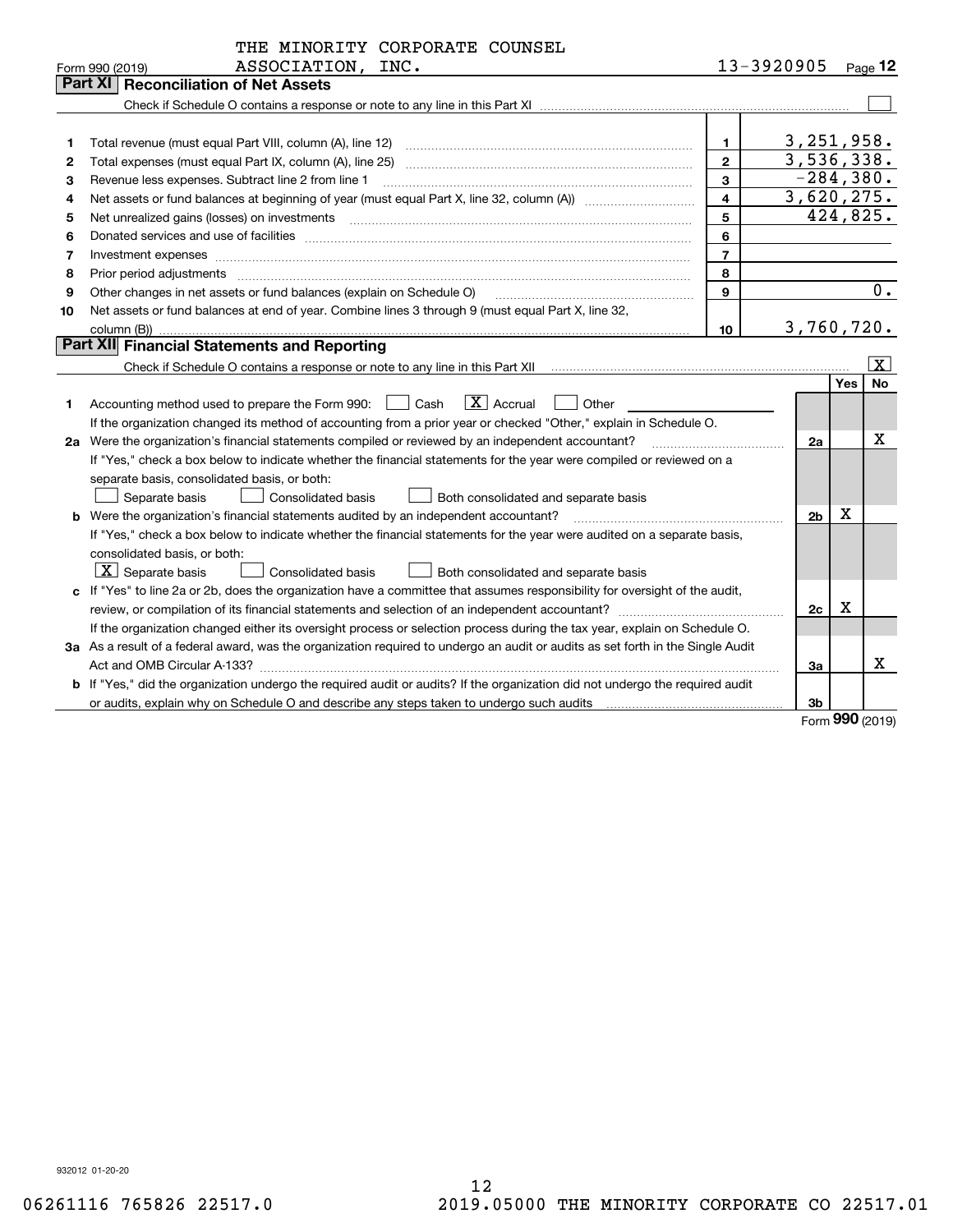| <b>SCHEDULE A</b>                                      |                                                                                                                                                                                                                                                      |                                                                                                                         |                                                               |                                  | OMB No. 1545-0047                     |
|--------------------------------------------------------|------------------------------------------------------------------------------------------------------------------------------------------------------------------------------------------------------------------------------------------------------|-------------------------------------------------------------------------------------------------------------------------|---------------------------------------------------------------|----------------------------------|---------------------------------------|
| (Form 990 or 990-EZ)                                   |                                                                                                                                                                                                                                                      | <b>Public Charity Status and Public Support</b>                                                                         |                                                               |                                  |                                       |
|                                                        |                                                                                                                                                                                                                                                      | Complete if the organization is a section 501(c)(3) organization or a section<br>4947(a)(1) nonexempt charitable trust. |                                                               |                                  |                                       |
| Department of the Treasury<br>Internal Revenue Service |                                                                                                                                                                                                                                                      | Attach to Form 990 or Form 990-EZ.                                                                                      |                                                               |                                  | <b>Open to Public</b><br>Inspection   |
| Name of the organization                               | THE MINORITY CORPORATE COUNSEL                                                                                                                                                                                                                       | Go to www.irs.gov/Form990 for instructions and the latest information.                                                  |                                                               |                                  | <b>Employer identification number</b> |
|                                                        | ASSOCIATION, INC.                                                                                                                                                                                                                                    |                                                                                                                         |                                                               |                                  | 13-3920905                            |
| Part I                                                 | Reason for Public Charity Status (All organizations must complete this part.) See instructions.                                                                                                                                                      |                                                                                                                         |                                                               |                                  |                                       |
|                                                        | The organization is not a private foundation because it is: (For lines 1 through 12, check only one box.)                                                                                                                                            |                                                                                                                         |                                                               |                                  |                                       |
| 1                                                      | A church, convention of churches, or association of churches described in section 170(b)(1)(A)(i).                                                                                                                                                   |                                                                                                                         |                                                               |                                  |                                       |
| 2                                                      | A school described in section 170(b)(1)(A)(ii). (Attach Schedule E (Form 990 or 990-EZ).)                                                                                                                                                            |                                                                                                                         |                                                               |                                  |                                       |
| 3                                                      | A hospital or a cooperative hospital service organization described in section 170(b)(1)(A)(iii).                                                                                                                                                    |                                                                                                                         |                                                               |                                  |                                       |
| 4                                                      | A medical research organization operated in conjunction with a hospital described in section 170(b)(1)(A)(iii). Enter the hospital's name,                                                                                                           |                                                                                                                         |                                                               |                                  |                                       |
| city, and state:                                       |                                                                                                                                                                                                                                                      |                                                                                                                         |                                                               |                                  |                                       |
| 5                                                      | An organization operated for the benefit of a college or university owned or operated by a governmental unit described in                                                                                                                            |                                                                                                                         |                                                               |                                  |                                       |
|                                                        | section 170(b)(1)(A)(iv). (Complete Part II.)                                                                                                                                                                                                        |                                                                                                                         |                                                               |                                  |                                       |
| 6<br>7                                                 | A federal, state, or local government or governmental unit described in section 170(b)(1)(A)(v).<br>An organization that normally receives a substantial part of its support from a governmental unit or from the general public described in        |                                                                                                                         |                                                               |                                  |                                       |
|                                                        | section 170(b)(1)(A)(vi). (Complete Part II.)                                                                                                                                                                                                        |                                                                                                                         |                                                               |                                  |                                       |
| 8                                                      | A community trust described in section 170(b)(1)(A)(vi). (Complete Part II.)                                                                                                                                                                         |                                                                                                                         |                                                               |                                  |                                       |
| 9                                                      | An agricultural research organization described in section 170(b)(1)(A)(ix) operated in conjunction with a land-grant college                                                                                                                        |                                                                                                                         |                                                               |                                  |                                       |
|                                                        | or university or a non-land-grant college of agriculture (see instructions). Enter the name, city, and state of the college or                                                                                                                       |                                                                                                                         |                                                               |                                  |                                       |
| university:                                            |                                                                                                                                                                                                                                                      |                                                                                                                         |                                                               |                                  |                                       |
| X <br>10                                               | An organization that normally receives: (1) more than 33 1/3% of its support from contributions, membership fees, and gross receipts from                                                                                                            |                                                                                                                         |                                                               |                                  |                                       |
|                                                        | activities related to its exempt functions - subject to certain exceptions, and (2) no more than 33 1/3% of its support from gross investment                                                                                                        |                                                                                                                         |                                                               |                                  |                                       |
|                                                        | income and unrelated business taxable income (less section 511 tax) from businesses acquired by the organization after June 30, 1975.                                                                                                                |                                                                                                                         |                                                               |                                  |                                       |
|                                                        | See section 509(a)(2). (Complete Part III.)                                                                                                                                                                                                          |                                                                                                                         |                                                               |                                  |                                       |
| 11                                                     | An organization organized and operated exclusively to test for public safety. See section 509(a)(4).                                                                                                                                                 |                                                                                                                         |                                                               |                                  |                                       |
| 12                                                     | An organization organized and operated exclusively for the benefit of, to perform the functions of, or to carry out the purposes of one or                                                                                                           |                                                                                                                         |                                                               |                                  |                                       |
|                                                        | more publicly supported organizations described in section 509(a)(1) or section 509(a)(2). See section 509(a)(3). Check the box in<br>lines 12a through 12d that describes the type of supporting organization and complete lines 12e, 12f, and 12g. |                                                                                                                         |                                                               |                                  |                                       |
| a                                                      | Type I. A supporting organization operated, supervised, or controlled by its supported organization(s), typically by giving                                                                                                                          |                                                                                                                         |                                                               |                                  |                                       |
|                                                        | the supported organization(s) the power to regularly appoint or elect a majority of the directors or trustees of the supporting                                                                                                                      |                                                                                                                         |                                                               |                                  |                                       |
|                                                        | organization. You must complete Part IV, Sections A and B.                                                                                                                                                                                           |                                                                                                                         |                                                               |                                  |                                       |
| b                                                      | Type II. A supporting organization supervised or controlled in connection with its supported organization(s), by having                                                                                                                              |                                                                                                                         |                                                               |                                  |                                       |
|                                                        | control or management of the supporting organization vested in the same persons that control or manage the supported                                                                                                                                 |                                                                                                                         |                                                               |                                  |                                       |
|                                                        | organization(s). You must complete Part IV, Sections A and C.                                                                                                                                                                                        |                                                                                                                         |                                                               |                                  |                                       |
| с                                                      | Type III functionally integrated. A supporting organization operated in connection with, and functionally integrated with,                                                                                                                           |                                                                                                                         |                                                               |                                  |                                       |
|                                                        | its supported organization(s) (see instructions). You must complete Part IV, Sections A, D, and E.                                                                                                                                                   |                                                                                                                         |                                                               |                                  |                                       |
| d                                                      | Type III non-functionally integrated. A supporting organization operated in connection with its supported organization(s)                                                                                                                            |                                                                                                                         |                                                               |                                  |                                       |
|                                                        | that is not functionally integrated. The organization generally must satisfy a distribution requirement and an attentiveness<br>requirement (see instructions). You must complete Part IV, Sections A and D, and Part V.                             |                                                                                                                         |                                                               |                                  |                                       |
| е                                                      | Check this box if the organization received a written determination from the IRS that it is a Type I, Type II, Type III                                                                                                                              |                                                                                                                         |                                                               |                                  |                                       |
|                                                        | functionally integrated, or Type III non-functionally integrated supporting organization.                                                                                                                                                            |                                                                                                                         |                                                               |                                  |                                       |
|                                                        | Enter the number of supported organizations                                                                                                                                                                                                          |                                                                                                                         |                                                               |                                  |                                       |
|                                                        | Provide the following information about the supported organization(s).                                                                                                                                                                               |                                                                                                                         |                                                               |                                  |                                       |
| (i) Name of supported                                  | (ii) EIN                                                                                                                                                                                                                                             | (iii) Type of organization<br>(described on lines 1-10                                                                  | (iv) Is the organization listed<br>n your governing document? | (v) Amount of monetary           | (vi) Amount of other                  |
| organization                                           |                                                                                                                                                                                                                                                      | above (see instructions))                                                                                               | Yes                                                           | support (see instructions)<br>No | support (see instructions)            |
|                                                        |                                                                                                                                                                                                                                                      |                                                                                                                         |                                                               |                                  |                                       |
|                                                        |                                                                                                                                                                                                                                                      |                                                                                                                         |                                                               |                                  |                                       |
|                                                        |                                                                                                                                                                                                                                                      |                                                                                                                         |                                                               |                                  |                                       |
|                                                        |                                                                                                                                                                                                                                                      |                                                                                                                         |                                                               |                                  |                                       |
|                                                        |                                                                                                                                                                                                                                                      |                                                                                                                         |                                                               |                                  |                                       |
|                                                        |                                                                                                                                                                                                                                                      |                                                                                                                         |                                                               |                                  |                                       |
|                                                        |                                                                                                                                                                                                                                                      |                                                                                                                         |                                                               |                                  |                                       |
|                                                        |                                                                                                                                                                                                                                                      |                                                                                                                         |                                                               |                                  |                                       |
|                                                        |                                                                                                                                                                                                                                                      |                                                                                                                         |                                                               |                                  |                                       |
| Total                                                  |                                                                                                                                                                                                                                                      |                                                                                                                         |                                                               |                                  |                                       |
|                                                        | LHA For Paperwork Reduction Act Notice, see the Instructions for Form 990 or 990-EZ. 932021 09-25-19                                                                                                                                                 |                                                                                                                         |                                                               |                                  | Schedule A (Form 990 or 990-EZ) 2019  |

or 990-EZ. 932021 09-25-19 Schedule A (Form 990 or 990-EZ) 2019 13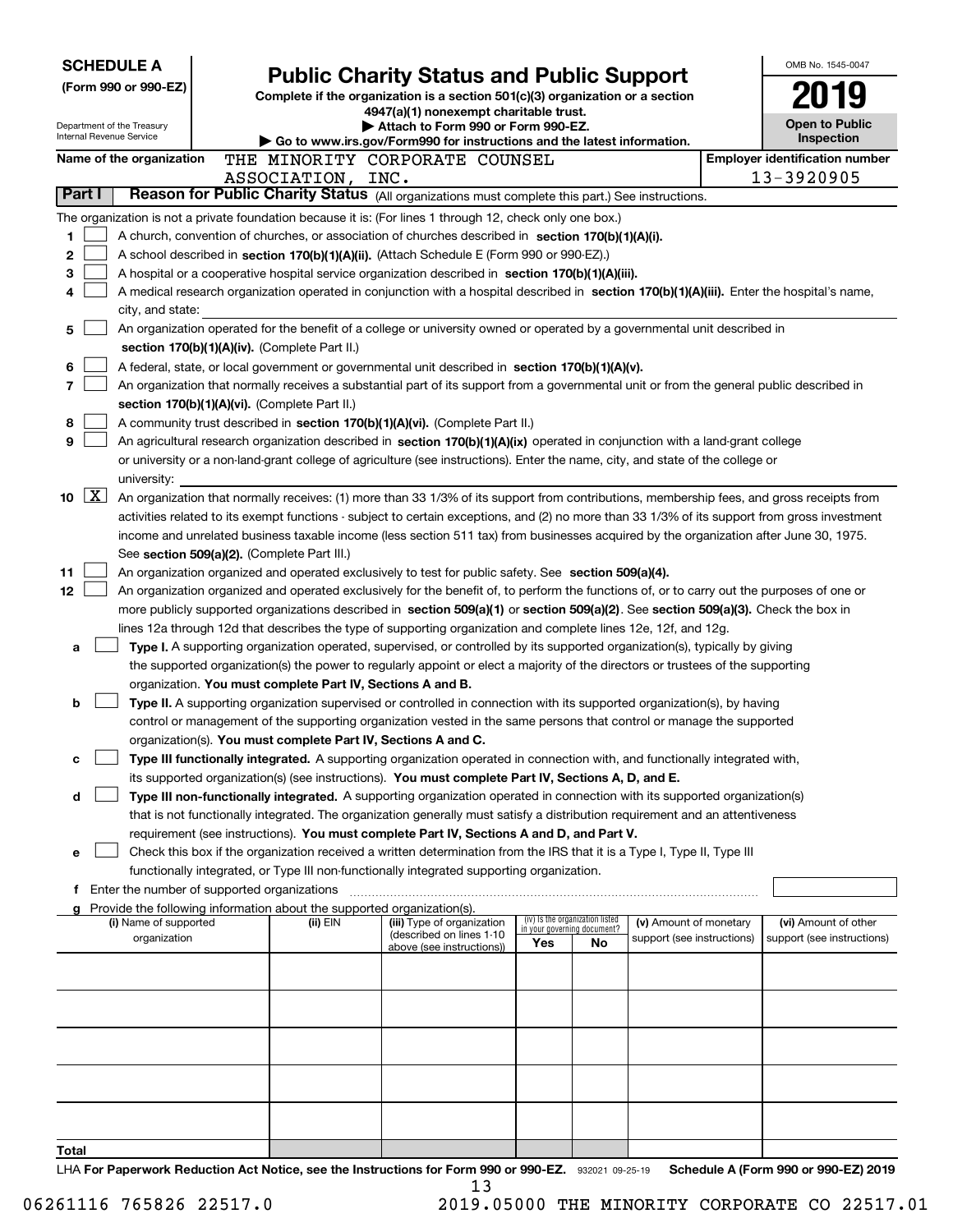### Schedule A (Form 990 or 990-EZ) 2019  $\, {\rm ASSOCIATION}$  ,  $\, {\rm INC}$  ,  $\,$

**Part II Support Schedule for Organizations Described in Sections 170(b)(1)(A)(iv) and 170(b)(1)(A)(vi)**

(Complete only if you checked the box on line 5, 7, or 8 of Part I or if the organization failed to qualify under Part III. If the organization fails to qualify under the tests listed below, please complete Part III.)

|    | <b>Section A. Public Support</b>                                                                                                               |          |            |            |            |                                      |           |
|----|------------------------------------------------------------------------------------------------------------------------------------------------|----------|------------|------------|------------|--------------------------------------|-----------|
|    | Calendar year (or fiscal year beginning in) $\blacktriangleright$                                                                              | (a) 2015 | $(b)$ 2016 | $(c)$ 2017 | $(d)$ 2018 | (e) 2019                             | (f) Total |
|    | 1 Gifts, grants, contributions, and                                                                                                            |          |            |            |            |                                      |           |
|    | membership fees received. (Do not                                                                                                              |          |            |            |            |                                      |           |
|    | include any "unusual grants.")                                                                                                                 |          |            |            |            |                                      |           |
|    | 2 Tax revenues levied for the organ-                                                                                                           |          |            |            |            |                                      |           |
|    | ization's benefit and either paid to                                                                                                           |          |            |            |            |                                      |           |
|    | or expended on its behalf                                                                                                                      |          |            |            |            |                                      |           |
|    | 3 The value of services or facilities                                                                                                          |          |            |            |            |                                      |           |
|    | furnished by a governmental unit to                                                                                                            |          |            |            |            |                                      |           |
|    | the organization without charge                                                                                                                |          |            |            |            |                                      |           |
|    | 4 Total. Add lines 1 through 3                                                                                                                 |          |            |            |            |                                      |           |
| 5. | The portion of total contributions                                                                                                             |          |            |            |            |                                      |           |
|    | by each person (other than a                                                                                                                   |          |            |            |            |                                      |           |
|    | governmental unit or publicly                                                                                                                  |          |            |            |            |                                      |           |
|    | supported organization) included                                                                                                               |          |            |            |            |                                      |           |
|    | on line 1 that exceeds 2% of the                                                                                                               |          |            |            |            |                                      |           |
|    | amount shown on line 11,                                                                                                                       |          |            |            |            |                                      |           |
|    | column (f)                                                                                                                                     |          |            |            |            |                                      |           |
|    | 6 Public support. Subtract line 5 from line 4.                                                                                                 |          |            |            |            |                                      |           |
|    | <b>Section B. Total Support</b>                                                                                                                |          |            |            |            |                                      |           |
|    | Calendar year (or fiscal year beginning in)                                                                                                    | (a) 2015 | $(b)$ 2016 | $(c)$ 2017 | $(d)$ 2018 | $(e)$ 2019                           | (f) Total |
|    | 7 Amounts from line 4                                                                                                                          |          |            |            |            |                                      |           |
| 8  | Gross income from interest,                                                                                                                    |          |            |            |            |                                      |           |
|    | dividends, payments received on                                                                                                                |          |            |            |            |                                      |           |
|    | securities loans, rents, royalties,                                                                                                            |          |            |            |            |                                      |           |
|    | and income from similar sources                                                                                                                |          |            |            |            |                                      |           |
|    | <b>9</b> Net income from unrelated business                                                                                                    |          |            |            |            |                                      |           |
|    | activities, whether or not the                                                                                                                 |          |            |            |            |                                      |           |
|    | business is regularly carried on                                                                                                               |          |            |            |            |                                      |           |
|    | <b>10</b> Other income. Do not include gain                                                                                                    |          |            |            |            |                                      |           |
|    | or loss from the sale of capital                                                                                                               |          |            |            |            |                                      |           |
|    | assets (Explain in Part VI.)                                                                                                                   |          |            |            |            |                                      |           |
|    | <b>11 Total support.</b> Add lines 7 through 10                                                                                                |          |            |            |            |                                      |           |
|    | <b>12</b> Gross receipts from related activities, etc. (see instructions)                                                                      |          |            |            |            | 12                                   |           |
|    | 13 First five years. If the Form 990 is for the organization's first, second, third, fourth, or fifth tax year as a section 501(c)(3)          |          |            |            |            |                                      |           |
|    | organization, check this box and stop here                                                                                                     |          |            |            |            |                                      |           |
|    | <b>Section C. Computation of Public Support Percentage</b>                                                                                     |          |            |            |            |                                      |           |
|    | 14 Public support percentage for 2019 (line 6, column (f) divided by line 11, column (f) <i>marrourcommum</i>                                  |          |            |            |            | 14                                   | %         |
|    |                                                                                                                                                |          |            |            |            | 15                                   | %         |
|    | 16a 33 1/3% support test - 2019. If the organization did not check the box on line 13, and line 14 is 33 1/3% or more, check this box and      |          |            |            |            |                                      |           |
|    | stop here. The organization qualifies as a publicly supported organization                                                                     |          |            |            |            |                                      |           |
|    | b 33 1/3% support test - 2018. If the organization did not check a box on line 13 or 16a, and line 15 is 33 1/3% or more, check this box       |          |            |            |            |                                      |           |
|    | and stop here. The organization qualifies as a publicly supported organization                                                                 |          |            |            |            |                                      |           |
|    | 17a 10% -facts-and-circumstances test - 2019. If the organization did not check a box on line 13, 16a, or 16b, and line 14 is 10% or more,     |          |            |            |            |                                      |           |
|    | and if the organization meets the "facts-and-circumstances" test, check this box and stop here. Explain in Part VI how the organization        |          |            |            |            |                                      |           |
|    | meets the "facts-and-circumstances" test. The organization qualifies as a publicly supported organization                                      |          |            |            |            |                                      |           |
|    | <b>b 10% -facts-and-circumstances test - 2018.</b> If the organization did not check a box on line 13, 16a, 16b, or 17a, and line 15 is 10% or |          |            |            |            |                                      |           |
|    | more, and if the organization meets the "facts-and-circumstances" test, check this box and stop here. Explain in Part VI how the               |          |            |            |            |                                      |           |
|    | organization meets the "facts-and-circumstances" test. The organization qualifies as a publicly supported organization                         |          |            |            |            |                                      |           |
|    | 18 Private foundation. If the organization did not check a box on line 13, 16a, 16b, 17a, or 17b, check this box and see instructions          |          |            |            |            |                                      |           |
|    |                                                                                                                                                |          |            |            |            | Schodule A (Form 000 or 000 F7) 2010 |           |

**Schedule A (Form 990 or 990-EZ) 2019**

932022 09-25-19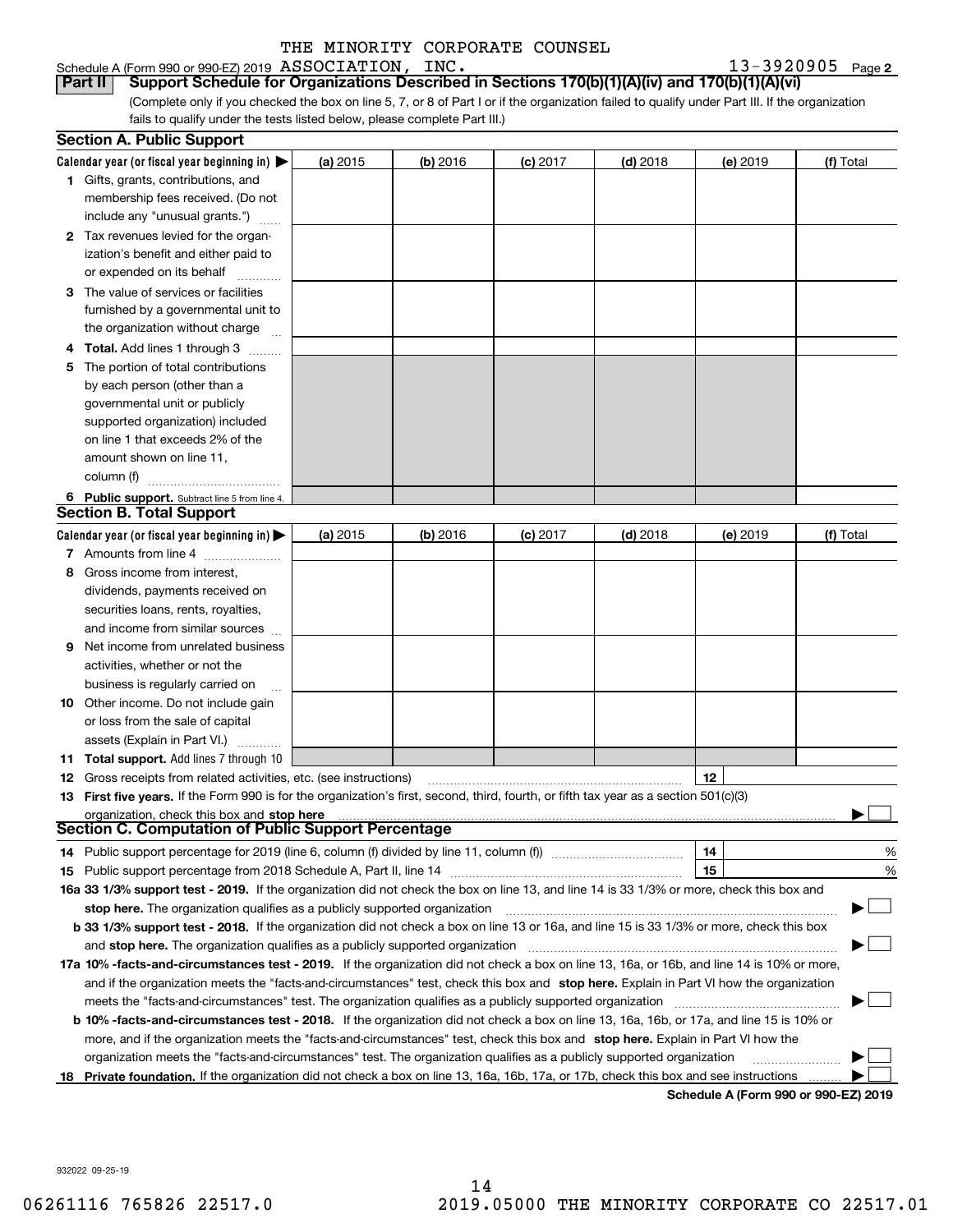### **Part III Support Schedule for Organizations Described in Section 509(a)(2)**

(Complete only if you checked the box on line 10 of Part I or if the organization failed to qualify under Part II. If the organization fails to qualify under the tests listed below, please complete Part II.)

|     | <b>Section A. Public Support</b>                                                                                                                                                                                               |           |                       |            |            |           |                                         |
|-----|--------------------------------------------------------------------------------------------------------------------------------------------------------------------------------------------------------------------------------|-----------|-----------------------|------------|------------|-----------|-----------------------------------------|
|     | Calendar year (or fiscal year beginning in)                                                                                                                                                                                    | (a) 2015  | $(b)$ 2016            | $(c)$ 2017 | $(d)$ 2018 | (e) 2019  | (f) Total                               |
|     | 1 Gifts, grants, contributions, and                                                                                                                                                                                            |           |                       |            |            |           |                                         |
|     | membership fees received. (Do not                                                                                                                                                                                              |           |                       |            |            |           |                                         |
|     | include any "unusual grants.")                                                                                                                                                                                                 | 2443710.  | 2208570.              | 3044382.   | 2788208.   |           | 2158662.12643532.                       |
|     | 2 Gross receipts from admissions,<br>merchandise sold or services per-<br>formed, or facilities furnished in<br>any activity that is related to the<br>organization's tax-exempt purpose                                       |           | $558, 850.$ 716, 963. | 445,457.   | 617,546.   | 918,607.  | 3257423.                                |
|     | 3 Gross receipts from activities that                                                                                                                                                                                          |           |                       |            |            |           |                                         |
|     | are not an unrelated trade or bus-<br>iness under section 513                                                                                                                                                                  |           |                       |            |            |           |                                         |
|     | 4 Tax revenues levied for the organ-                                                                                                                                                                                           |           |                       |            |            |           |                                         |
|     | ization's benefit and either paid to                                                                                                                                                                                           |           |                       |            |            |           |                                         |
|     | or expended on its behalf                                                                                                                                                                                                      |           |                       |            |            |           |                                         |
|     | 5 The value of services or facilities                                                                                                                                                                                          |           |                       |            |            |           |                                         |
|     | furnished by a governmental unit to                                                                                                                                                                                            |           |                       |            |            |           |                                         |
|     | the organization without charge                                                                                                                                                                                                |           |                       |            |            |           |                                         |
|     | 6 Total. Add lines 1 through 5                                                                                                                                                                                                 | 3002560.  | 2925533.              | 3489839.   | 3405754.   |           | 3077269.15900955.                       |
|     | 7a Amounts included on lines 1, 2, and                                                                                                                                                                                         |           |                       |            |            |           |                                         |
|     | 3 received from disqualified persons                                                                                                                                                                                           |           |                       |            |            |           | 0.                                      |
|     | <b>b</b> Amounts included on lines 2 and 3 received                                                                                                                                                                            |           |                       |            |            |           |                                         |
|     | from other than disqualified persons that<br>exceed the greater of \$5,000 or 1% of the<br>amount on line 13 for the year                                                                                                      |           |                       |            |            |           | 0.                                      |
|     | c Add lines 7a and 7b                                                                                                                                                                                                          |           |                       |            |            |           | 0.                                      |
|     | 8 Public support. (Subtract line 7c from line 6.)                                                                                                                                                                              |           |                       |            |            |           | 15900955.                               |
|     | <b>Section B. Total Support</b>                                                                                                                                                                                                |           |                       |            |            |           |                                         |
|     | Calendar year (or fiscal year beginning in)                                                                                                                                                                                    | (a) 2015  | (b) 2016              | $(c)$ 2017 | $(d)$ 2018 | (e) 2019  | (f) Total                               |
|     | <b>9</b> Amounts from line 6                                                                                                                                                                                                   | 3002560.  | 2925533.              | 3489839.   | 3405754.   |           | 3077269.15900955.                       |
|     | 10a Gross income from interest,<br>dividends, payments received on<br>securities loans, rents, royalties,<br>and income from similar sources                                                                                   | 102, 358. | 89,587.               | 97,707.    | 97,599.    | 120,788.  | 508,039.                                |
|     | <b>b</b> Unrelated business taxable income                                                                                                                                                                                     |           |                       |            |            |           |                                         |
|     | (less section 511 taxes) from businesses                                                                                                                                                                                       |           |                       |            |            |           |                                         |
|     | acquired after June 30, 1975                                                                                                                                                                                                   |           |                       |            |            |           |                                         |
|     | c Add lines 10a and 10b                                                                                                                                                                                                        | 102, 358. | 89,587.               | 97,707.    | 97,599.    | 120, 788. | 508,039.                                |
|     | <b>11</b> Net income from unrelated business<br>activities not included in line 10b,<br>whether or not the business is<br>regularly carried on                                                                                 |           |                       |            |            |           |                                         |
|     | <b>12</b> Other income. Do not include gain<br>or loss from the sale of capital<br>assets (Explain in Part VI.)                                                                                                                |           |                       |            |            |           |                                         |
|     | 13 Total support. (Add lines 9, 10c, 11, and 12.)                                                                                                                                                                              | 3104918.  | 3015120.              | 3587546.   | 3503353.   |           | 3198057.16408994.                       |
|     | 14 First five years. If the Form 990 is for the organization's first, second, third, fourth, or fifth tax year as a section 501(c)(3) organization,                                                                            |           |                       |            |            |           |                                         |
|     | check this box and stop here with the continuum control to the control of the control of the control of the control of the control of the control of the control of the control of the control of the control of the control o |           |                       |            |            |           |                                         |
|     | <b>Section C. Computation of Public Support Percentage</b>                                                                                                                                                                     |           |                       |            |            |           |                                         |
|     | 15 Public support percentage for 2019 (line 8, column (f), divided by line 13, column (f))                                                                                                                                     |           |                       |            |            | 15        | 96.90<br>%                              |
| 16. | Public support percentage from 2018 Schedule A, Part III, line 15                                                                                                                                                              |           |                       |            |            | 16        | 96.92<br>%                              |
|     | <b>Section D. Computation of Investment Income Percentage</b>                                                                                                                                                                  |           |                       |            |            |           |                                         |
|     | 17 Investment income percentage for 2019 (line 10c, column (f), divided by line 13, column (f))                                                                                                                                |           |                       |            |            | 17        | 3.10<br>%                               |
|     | 18 Investment income percentage from 2018 Schedule A, Part III, line 17                                                                                                                                                        |           |                       |            |            | 18        | 3.08<br>$\%$                            |
|     | 19a 33 1/3% support tests - 2019. If the organization did not check the box on line 14, and line 15 is more than 33 1/3%, and line 17 is not                                                                                   |           |                       |            |            |           |                                         |
|     | more than 33 1/3%, check this box and stop here. The organization qualifies as a publicly supported organization                                                                                                               |           |                       |            |            |           | $\blacktriangleright$ $\vert$ X $\vert$ |
|     | <b>b 33 1/3% support tests - 2018.</b> If the organization did not check a box on line 14 or line 19a, and line 16 is more than 33 1/3%, and                                                                                   |           |                       |            |            |           |                                         |
|     | line 18 is not more than 33 1/3%, check this box and stop here. The organization qualifies as a publicly supported organization                                                                                                |           |                       |            |            |           |                                         |
| 20  | Private foundation. If the organization did not check a box on line 14, 19a, or 19b, check this box and see instructions                                                                                                       |           |                       |            |            |           |                                         |
|     | 932023 09-25-19                                                                                                                                                                                                                |           |                       |            |            |           | Schedule A (Form 990 or 990-EZ) 2019    |

 <sup>06261116 765826 22517.0 2019.05000</sup> THE MINORITY CORPORATE CO 22517.01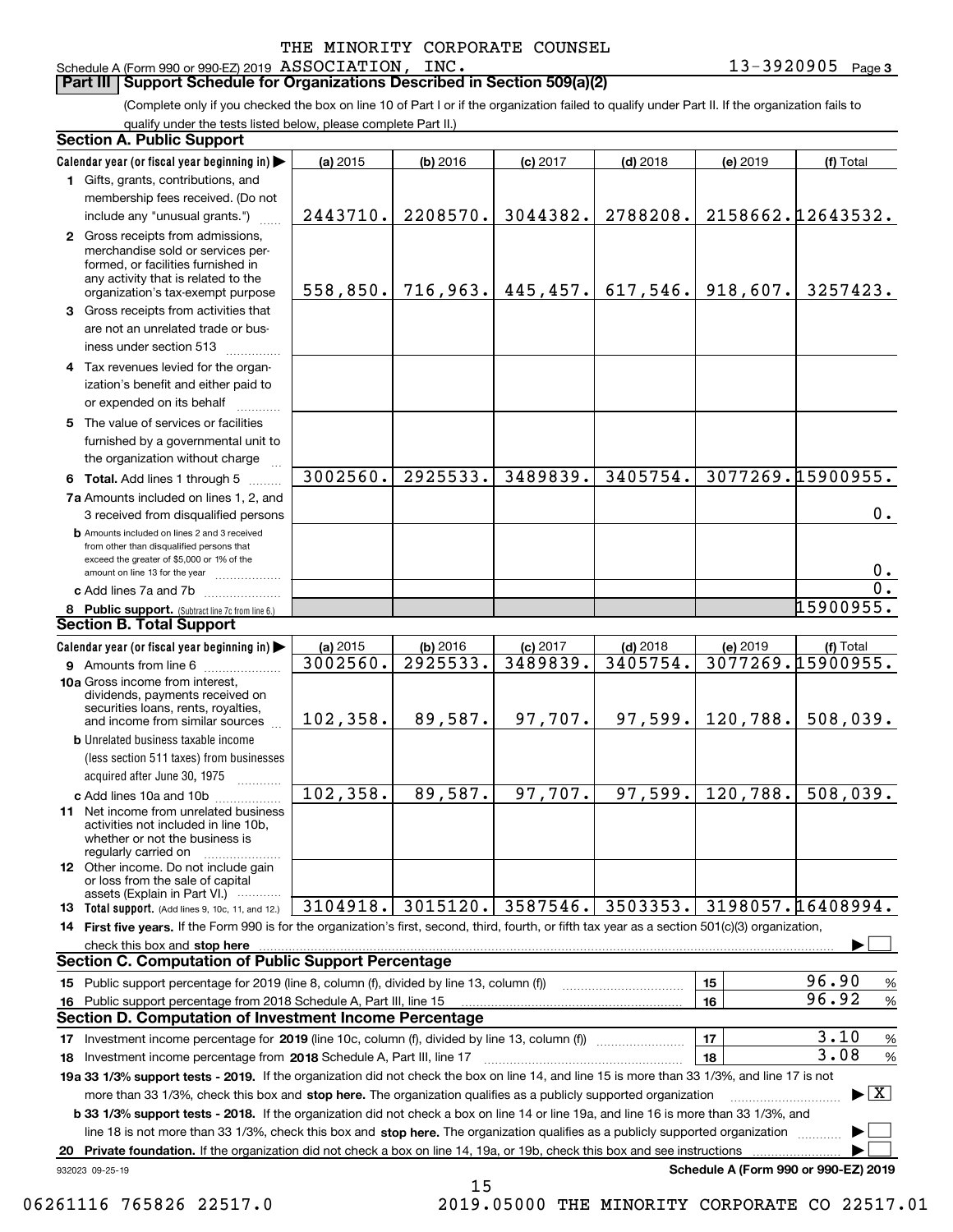### Schedule A (Form 990 or 990-EZ) 2019  $\, {\rm ASSOCIATION}$  ,  $\, {\rm INC}$  ,  $\,$ **Part IV Supporting Organizations**

(Complete only if you checked a box in line 12 on Part I. If you checked 12a of Part I, complete Sections A and B. If you checked 12b of Part I, complete Sections A and C. If you checked 12c of Part I, complete Sections A, D, and E. If you checked 12d of Part I, complete Sections A and D, and complete Part V.)

### **Section A. All Supporting Organizations**

- **1** Are all of the organization's supported organizations listed by name in the organization's governing documents? If "No," describe in **Part VI** how the supported organizations are designated. If designated by *class or purpose, describe the designation. If historic and continuing relationship, explain.*
- **2** Did the organization have any supported organization that does not have an IRS determination of status under section 509(a)(1) or (2)? If "Yes," explain in Part VI how the organization determined that the supported *organization was described in section 509(a)(1) or (2).*
- **3a** Did the organization have a supported organization described in section 501(c)(4), (5), or (6)? If "Yes," answer *(b) and (c) below.*
- **b** Did the organization confirm that each supported organization qualified under section 501(c)(4), (5), or (6) and satisfied the public support tests under section 509(a)(2)? If "Yes," describe in **Part VI** when and how the *organization made the determination.*
- **c**Did the organization ensure that all support to such organizations was used exclusively for section 170(c)(2)(B) purposes? If "Yes," explain in **Part VI** what controls the organization put in place to ensure such use.
- **4a***If* Was any supported organization not organized in the United States ("foreign supported organization")? *"Yes," and if you checked 12a or 12b in Part I, answer (b) and (c) below.*
- **b** Did the organization have ultimate control and discretion in deciding whether to make grants to the foreign supported organization? If "Yes," describe in **Part VI** how the organization had such control and discretion *despite being controlled or supervised by or in connection with its supported organizations.*
- **c** Did the organization support any foreign supported organization that does not have an IRS determination under sections 501(c)(3) and 509(a)(1) or (2)? If "Yes," explain in **Part VI** what controls the organization used *to ensure that all support to the foreign supported organization was used exclusively for section 170(c)(2)(B) purposes.*
- **5a** Did the organization add, substitute, or remove any supported organizations during the tax year? If "Yes," answer (b) and (c) below (if applicable). Also, provide detail in **Part VI,** including (i) the names and EIN *numbers of the supported organizations added, substituted, or removed; (ii) the reasons for each such action; (iii) the authority under the organization's organizing document authorizing such action; and (iv) how the action was accomplished (such as by amendment to the organizing document).*
- **b** Type I or Type II only. Was any added or substituted supported organization part of a class already designated in the organization's organizing document?
- **cSubstitutions only.**  Was the substitution the result of an event beyond the organization's control?
- **6** Did the organization provide support (whether in the form of grants or the provision of services or facilities) to **Part VI.** *If "Yes," provide detail in* support or benefit one or more of the filing organization's supported organizations? anyone other than (i) its supported organizations, (ii) individuals that are part of the charitable class benefited by one or more of its supported organizations, or (iii) other supporting organizations that also
- **7**Did the organization provide a grant, loan, compensation, or other similar payment to a substantial contributor *If "Yes," complete Part I of Schedule L (Form 990 or 990-EZ).* regard to a substantial contributor? (as defined in section 4958(c)(3)(C)), a family member of a substantial contributor, or a 35% controlled entity with
- **8** Did the organization make a loan to a disqualified person (as defined in section 4958) not described in line 7? *If "Yes," complete Part I of Schedule L (Form 990 or 990-EZ).*
- **9a** Was the organization controlled directly or indirectly at any time during the tax year by one or more in section 509(a)(1) or (2))? If "Yes," *provide detail in* <code>Part VI.</code> disqualified persons as defined in section 4946 (other than foundation managers and organizations described
- **b** Did one or more disqualified persons (as defined in line 9a) hold a controlling interest in any entity in which the supporting organization had an interest? If "Yes," provide detail in P**art VI**.
- **c**Did a disqualified person (as defined in line 9a) have an ownership interest in, or derive any personal benefit from, assets in which the supporting organization also had an interest? If "Yes," provide detail in P**art VI.**
- **10a** Was the organization subject to the excess business holdings rules of section 4943 because of section supporting organizations)? If "Yes," answer 10b below. 4943(f) (regarding certain Type II supporting organizations, and all Type III non-functionally integrated
- **b** Did the organization have any excess business holdings in the tax year? (Use Schedule C, Form 4720, to *determine whether the organization had excess business holdings.)*

16

932024 09-25-19

**3b3c4a4b4c5a 5b5c6789a 9b9c10a**

**Schedule A (Form 990 or 990-EZ) 2019**

**10b**

06261116 765826 22517.0 2019.05000 THE MINORITY CORPORATE CO 22517.01

**1**

**2**

**3a**

**YesNo**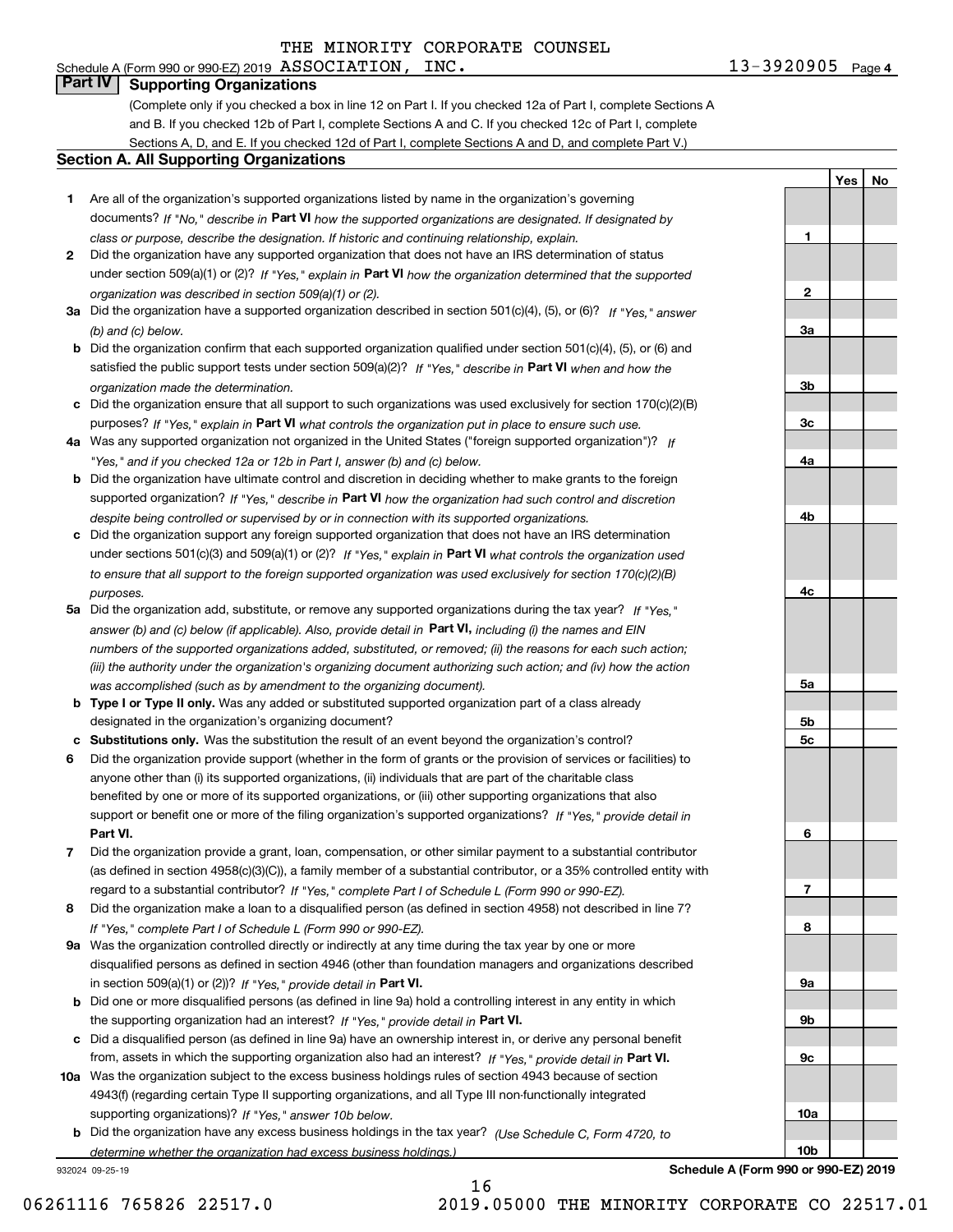**5** Schedule A (Form 990 or 990-EZ) 2019 Page ASSOCIATION, INC. 13-3920905

|              | Part IV<br><b>Supporting Organizations (continued)</b>                                                                            |              |     |    |
|--------------|-----------------------------------------------------------------------------------------------------------------------------------|--------------|-----|----|
|              |                                                                                                                                   |              | Yes | No |
| 11           | Has the organization accepted a gift or contribution from any of the following persons?                                           |              |     |    |
|              | a A person who directly or indirectly controls, either alone or together with persons described in (b) and (c)                    |              |     |    |
|              | below, the governing body of a supported organization?                                                                            | 11a          |     |    |
|              | <b>b</b> A family member of a person described in (a) above?                                                                      | 11b          |     |    |
|              | c A 35% controlled entity of a person described in (a) or (b) above? If "Yes" to a, b, or c, provide detail in Part VI.           | 11c          |     |    |
|              | <b>Section B. Type I Supporting Organizations</b>                                                                                 |              |     |    |
|              |                                                                                                                                   |              | Yes | No |
|              |                                                                                                                                   |              |     |    |
| 1            | Did the directors, trustees, or membership of one or more supported organizations have the power to                               |              |     |    |
|              | regularly appoint or elect at least a majority of the organization's directors or trustees at all times during the                |              |     |    |
|              | tax year? If "No," describe in Part VI how the supported organization(s) effectively operated, supervised, or                     |              |     |    |
|              | controlled the organization's activities. If the organization had more than one supported organization,                           |              |     |    |
|              | describe how the powers to appoint and/or remove directors or trustees were allocated among the supported                         |              |     |    |
|              | organizations and what conditions or restrictions, if any, applied to such powers during the tax year.                            | 1            |     |    |
| $\mathbf{2}$ | Did the organization operate for the benefit of any supported organization other than the supported                               |              |     |    |
|              | organization(s) that operated, supervised, or controlled the supporting organization? If "Yes," explain in                        |              |     |    |
|              | Part VI how providing such benefit carried out the purposes of the supported organization(s) that operated,                       |              |     |    |
|              | supervised, or controlled the supporting organization.                                                                            | 2            |     |    |
|              | <b>Section C. Type II Supporting Organizations</b>                                                                                |              |     |    |
|              |                                                                                                                                   |              | Yes | No |
| 1            | Were a majority of the organization's directors or trustees during the tax year also a majority of the directors                  |              |     |    |
|              | or trustees of each of the organization's supported organization(s)? If "No," describe in Part VI how control                     |              |     |    |
|              | or management of the supporting organization was vested in the same persons that controlled or managed                            |              |     |    |
|              | the supported organization(s).                                                                                                    | 1            |     |    |
|              | <b>Section D. All Type III Supporting Organizations</b>                                                                           |              |     |    |
|              |                                                                                                                                   |              | Yes | No |
| 1            | Did the organization provide to each of its supported organizations, by the last day of the fifth month of the                    |              |     |    |
|              |                                                                                                                                   |              |     |    |
|              | organization's tax year, (i) a written notice describing the type and amount of support provided during the prior tax             |              |     |    |
|              | year, (ii) a copy of the Form 990 that was most recently filed as of the date of notification, and (iii) copies of the            |              |     |    |
|              | organization's governing documents in effect on the date of notification, to the extent not previously provided?                  | 1            |     |    |
| 2            | Were any of the organization's officers, directors, or trustees either (i) appointed or elected by the supported                  |              |     |    |
|              | organization(s) or (ii) serving on the governing body of a supported organization? If "No," explain in Part VI how                |              |     |    |
|              | the organization maintained a close and continuous working relationship with the supported organization(s).                       | $\mathbf{2}$ |     |    |
| 3            | By reason of the relationship described in (2), did the organization's supported organizations have a                             |              |     |    |
|              | significant voice in the organization's investment policies and in directing the use of the organization's                        |              |     |    |
|              | income or assets at all times during the tax year? If "Yes," describe in Part VI the role the organization's                      |              |     |    |
|              | supported organizations played in this regard.                                                                                    | 3            |     |    |
|              | Section E. Type III Functionally Integrated Supporting Organizations                                                              |              |     |    |
| 1            | Check the box next to the method that the organization used to satisfy the Integral Part Test during the year (see instructions). |              |     |    |
| a            | The organization satisfied the Activities Test. Complete line 2 below.                                                            |              |     |    |
| b            | The organization is the parent of each of its supported organizations. Complete line 3 below.                                     |              |     |    |
| C            | The organization supported a governmental entity. Describe in Part VI how you supported a government entity (see instructions),   |              |     |    |
| 2            | Activities Test. Answer (a) and (b) below.                                                                                        |              | Yes | No |
| a            | Did substantially all of the organization's activities during the tax year directly further the exempt purposes of                |              |     |    |
|              | the supported organization(s) to which the organization was responsive? If "Yes," then in Part VI identify                        |              |     |    |
|              | those supported organizations and explain how these activities directly furthered their exempt purposes,                          |              |     |    |
|              |                                                                                                                                   |              |     |    |
|              | how the organization was responsive to those supported organizations, and how the organization determined                         |              |     |    |
|              | that these activities constituted substantially all of its activities.                                                            | 2a           |     |    |
| b            | Did the activities described in (a) constitute activities that, but for the organization's involvement, one or more               |              |     |    |
|              | of the organization's supported organization(s) would have been engaged in? If "Yes," explain in Part VI the                      |              |     |    |
|              | reasons for the organization's position that its supported organization(s) would have engaged in these                            |              |     |    |
|              | activities but for the organization's involvement.                                                                                | 2b           |     |    |
| з            | Parent of Supported Organizations. Answer (a) and (b) below.                                                                      |              |     |    |
| а            | Did the organization have the power to regularly appoint or elect a majority of the officers, directors, or                       |              |     |    |
|              | trustees of each of the supported organizations? Provide details in Part VI.                                                      | За           |     |    |
|              | <b>b</b> Did the organization exercise a substantial degree of direction over the policies, programs, and activities of each      |              |     |    |
|              | of its supported organizations? If "Yes," describe in Part VI the role played by the organization in this regard                  | Зb           |     |    |
|              | Schedule A (Form 990 or 990-EZ) 2019<br>932025 09-25-19                                                                           |              |     |    |

17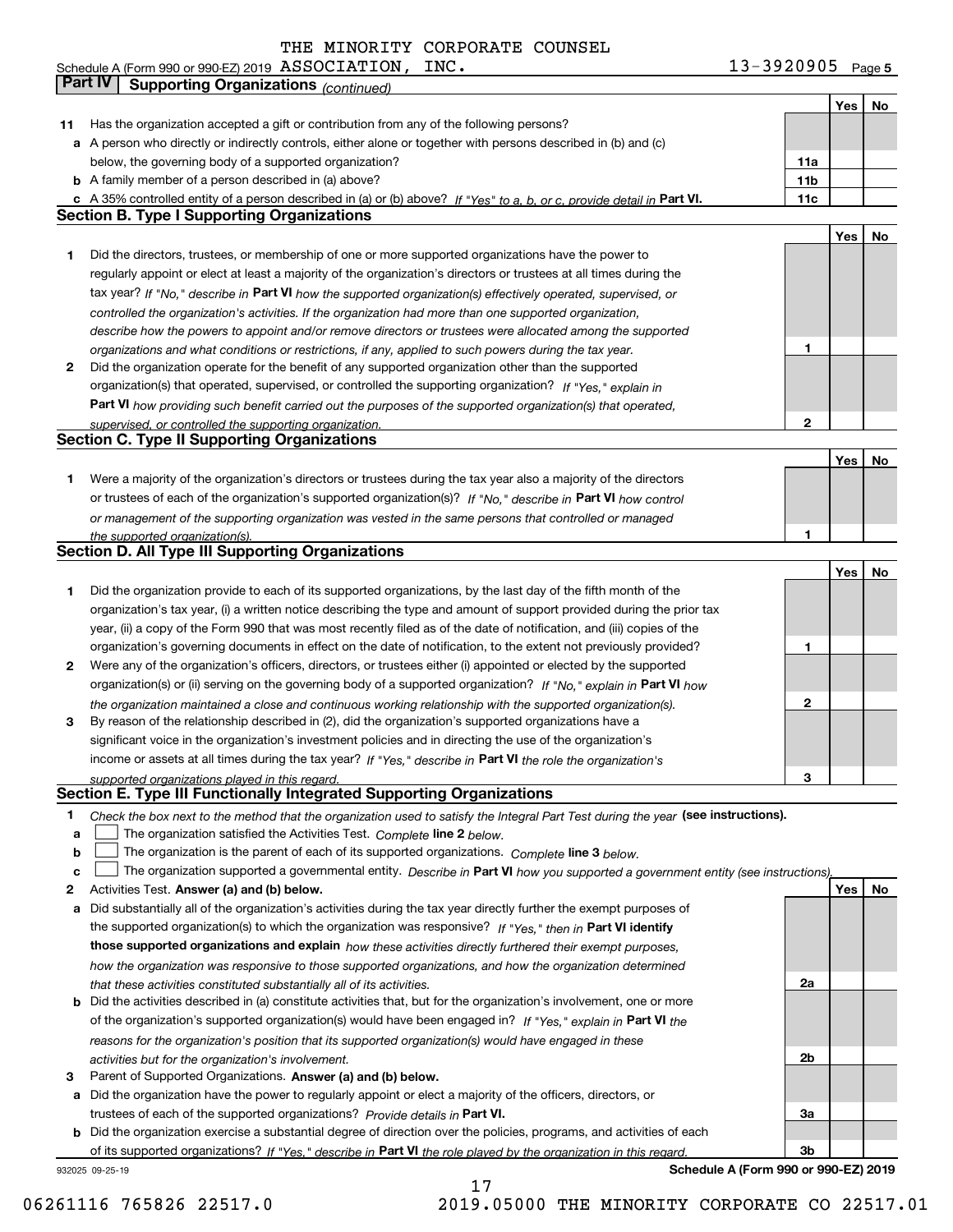#### **1SEP 10. See instructions.** All antegral Part Test as a qualifying trust on Nov. 20, 1970 (explain in Part VI). See instructions. All **Section A - Adjusted Net Income 123** Other gross income (see instructions) **456** Portion of operating expenses paid or incurred for production or **7** Other expenses (see instructions) **8** Adjusted Net Income (subtract lines 5, 6, and 7 from line 4) **8 8 1234567Section B - Minimum Asset Amount 1**Aggregate fair market value of all non-exempt-use assets (see **2**Acquisition indebtedness applicable to non-exempt-use assets **3** Subtract line 2 from line 1d. **4**Cash deemed held for exempt use. Enter 1-1/2% of line 3 (for greater amount, **5** Net value of non-exempt-use assets (subtract line 4 from line 3) **678a** Average monthly value of securities **b** Average monthly cash balances **c**Fair market value of other non-exempt-use assets **dTotal**  (add lines 1a, 1b, and 1c) **eDiscount** claimed for blockage or other **1a1b1c1d2345678**factors (explain in detail in **Part VI**): **Minimum Asset Amount**  (add line 7 to line 6) **Section C - Distributable Amount 123456123456Distributable Amount.** Subtract line 5 from line 4, unless subject to Schedule A (Form 990 or 990-EZ) 2019  $\, {\rm ASSOCIATION}$  ,  $\, {\rm INC}$  ,  $\,$ other Type III non-functionally integrated supporting organizations must complete Sections A through E. (B) Current Year (optional)(A) Prior Year Net short-term capital gain Recoveries of prior-year distributions Add lines 1 through 3. Depreciation and depletion collection of gross income or for management, conservation, or maintenance of property held for production of income (see instructions) (B) Current Year (optional)(A) Prior Year instructions for short tax year or assets held for part of year): see instructions). Multiply line 5 by .035. Recoveries of prior-year distributions Current Year Adjusted net income for prior year (from Section A, line 8, Column A) Enter 85% of line 1. Minimum asset amount for prior year (from Section B, line 8, Column A) Enter greater of line 2 or line 3. Income tax imposed in prior year emergency temporary reduction (see instructions). **Part V Type III Non-Functionally Integrated 509(a)(3) Supporting Organizations**   $\mathcal{L}^{\text{max}}$

**7**Check here if the current year is the organization's first as a non-functionally integrated Type III supporting organization (see instructions). $\mathcal{L}^{\text{max}}$ 

**Schedule A (Form 990 or 990-EZ) 2019**

932026 09-25-19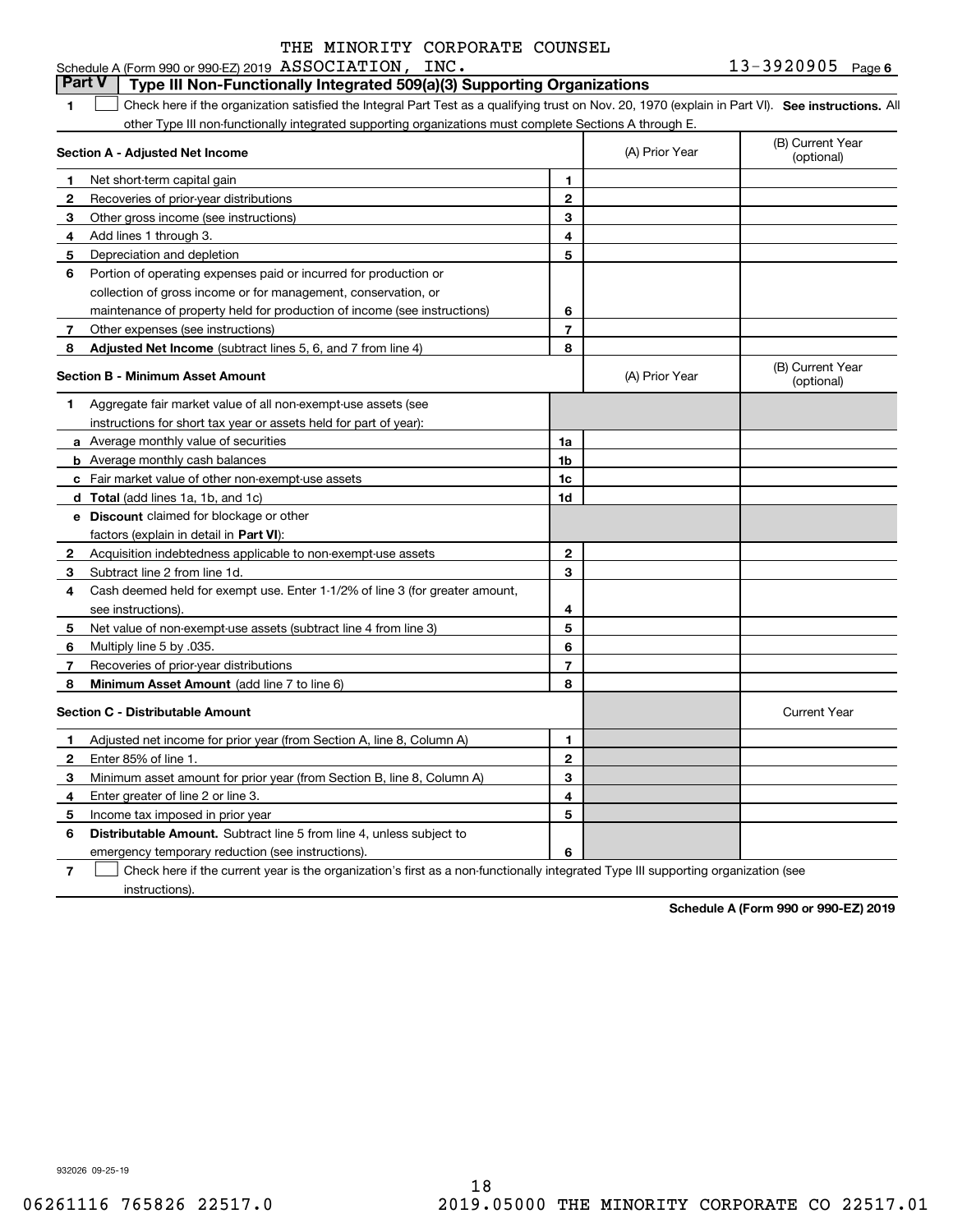### **Section D - Distributions Current Year 1** Amounts paid to supported organizations to accomplish exempt purposes **2345** Qualified set-aside amounts (prior IRS approval required) **678910**Other distributions (describe in Part VI). See instructions. **Total annual distributions.** Add lines 1 through 6. (provide details in Part VI). See instructions. **(i)Excess Distributions (ii) UnderdistributionsPre-2019(iii) Distributable Amount for 2019 Section E - Distribution Allocations**  (see instructions) **12**Underdistributions, if any, for years prior to 2019 (reason-**3**Excess distributions carryover, if any, to 2019 **4**Distributions for 2019 from Section D, **5** Remaining underdistributions for years prior to 2019, if **6** Remaining underdistributions for 2019. Subtract lines 3h **7Excess distributions carryover to 2020.**  Add lines 3j **8**Breakdown of line 7: able cause required- explain in Part VI). See instructions. **a** From 2014 **b** From 2015 **c**From 2016 **d**From 2017 **e** From 2018 **fTotal**  of lines 3a through e **g**Applied to underdistributions of prior years **h** Applied to 2019 distributable amount **ij** Remainder. Subtract lines 3g, 3h, and 3i from 3f. **a** Applied to underdistributions of prior years **b** Applied to 2019 distributable amount **c** Remainder. Subtract lines 4a and 4b from 4. than zero, explain in Part VI. See instructions. **Part VI** . See instructions. **a** Excess from 2015 **b** Excess from 2016 **c**Excess from 2017 **d**Excess from 2018 **e** Excess from 2019 Schedule A (Form 990 or 990-EZ) 2019  $\, {\rm ASSOCIATION}$  ,  $\, {\rm INC}$  ,  $\,$ Amounts paid to perform activity that directly furthers exempt purposes of supported organizations, in excess of income from activity Administrative expenses paid to accomplish exempt purposes of supported organizations Amounts paid to acquire exempt-use assets Distributions to attentive supported organizations to which the organization is responsive Distributable amount for 2019 from Section C, line 6 Line 8 amount divided by line 9 amount Distributable amount for 2019 from Section C, line 6 i Carryover from 2014 not applied (see instructions)  $line 7:$   $\frac{1}{2}$ any. Subtract lines 3g and 4a from line 2. For result greater and 4b from line 1. For result greater than zero, explain in and 4c. **Part V Type III Non-Functionally Integrated 509(a)(3) Supporting Organizations** *(continued)*

**Schedule A (Form 990 or 990-EZ) 2019**

932027 09-25-19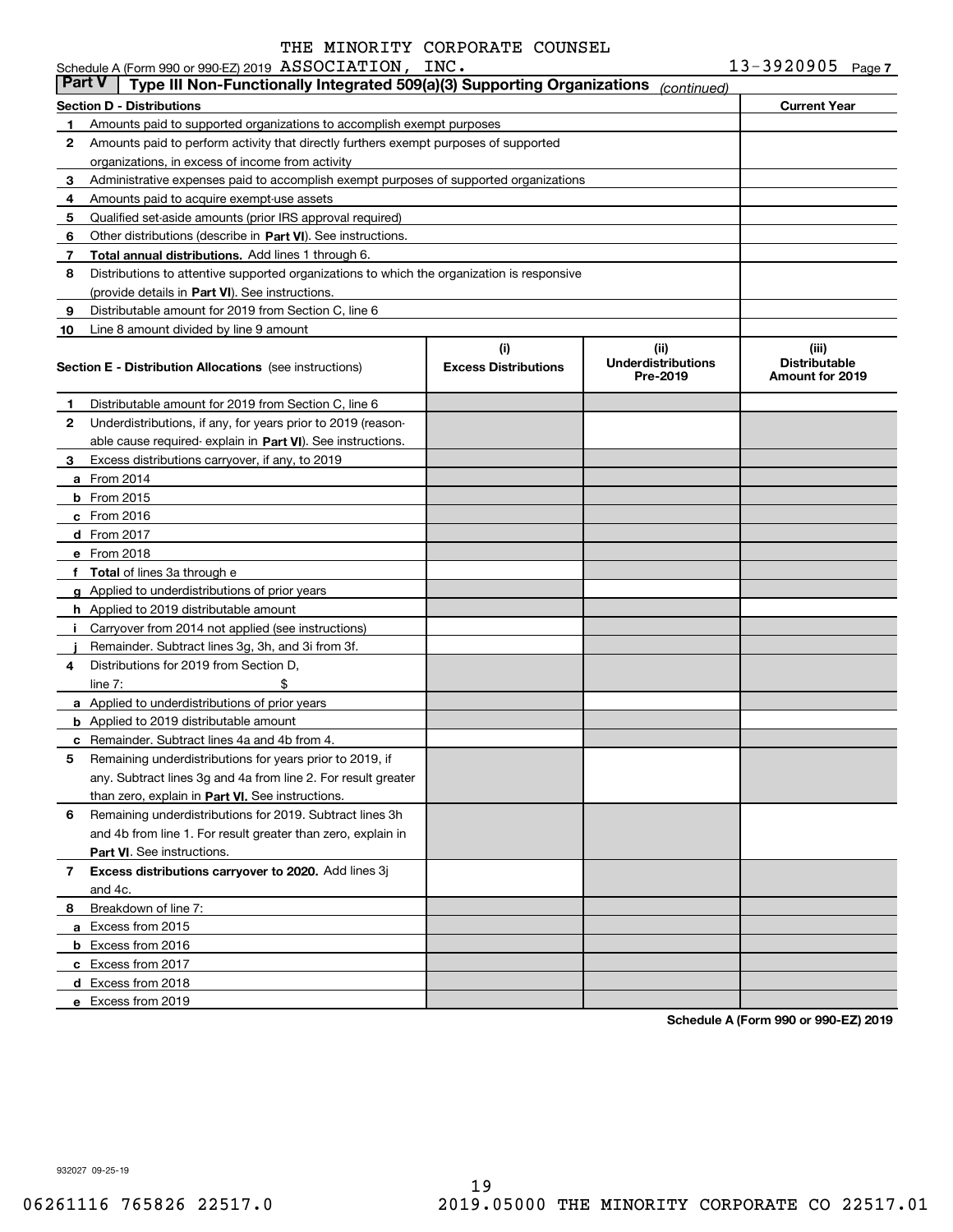|                                                        |  | THE MINORITY CORPORATE COUNSEL                                                                                                                                                                                                                                   |                                                                                                                                                                                                                                                                                                  |
|--------------------------------------------------------|--|------------------------------------------------------------------------------------------------------------------------------------------------------------------------------------------------------------------------------------------------------------------|--------------------------------------------------------------------------------------------------------------------------------------------------------------------------------------------------------------------------------------------------------------------------------------------------|
| Schedule A (Form 990 or 990-EZ) 2019 ASSOCIATION, INC. |  |                                                                                                                                                                                                                                                                  | $13 - 3920905$ Page 8                                                                                                                                                                                                                                                                            |
| Part VI<br>(See instructions.)                         |  | Supplemental Information. Provide the explanations required by Part II, line 10; Part II, line 17a or 17b; Part III, line 12;<br>Section D, lines 5, 6, and 8; and Part V, Section E, lines 2, 5, and 6. Also complete this part for any additional information. | Part IV, Section A, lines 1, 2, 3b, 3c, 4b, 4c, 5a, 6, 9a, 9b, 9c, 11a, 11b, and 11c; Part IV, Section B, lines 1 and 2; Part IV, Section C,<br>line 1; Part IV, Section D, lines 2 and 3; Part IV, Section E, lines 1c, 2a, 2b, 3a, and 3b; Part V, line 1; Part V, Section B, line 1e; Part V, |
|                                                        |  |                                                                                                                                                                                                                                                                  |                                                                                                                                                                                                                                                                                                  |
|                                                        |  |                                                                                                                                                                                                                                                                  |                                                                                                                                                                                                                                                                                                  |
|                                                        |  |                                                                                                                                                                                                                                                                  |                                                                                                                                                                                                                                                                                                  |
|                                                        |  |                                                                                                                                                                                                                                                                  |                                                                                                                                                                                                                                                                                                  |
|                                                        |  |                                                                                                                                                                                                                                                                  |                                                                                                                                                                                                                                                                                                  |
|                                                        |  |                                                                                                                                                                                                                                                                  |                                                                                                                                                                                                                                                                                                  |
|                                                        |  |                                                                                                                                                                                                                                                                  |                                                                                                                                                                                                                                                                                                  |
|                                                        |  |                                                                                                                                                                                                                                                                  |                                                                                                                                                                                                                                                                                                  |
|                                                        |  |                                                                                                                                                                                                                                                                  |                                                                                                                                                                                                                                                                                                  |
|                                                        |  |                                                                                                                                                                                                                                                                  |                                                                                                                                                                                                                                                                                                  |
|                                                        |  |                                                                                                                                                                                                                                                                  |                                                                                                                                                                                                                                                                                                  |
|                                                        |  |                                                                                                                                                                                                                                                                  |                                                                                                                                                                                                                                                                                                  |
|                                                        |  |                                                                                                                                                                                                                                                                  |                                                                                                                                                                                                                                                                                                  |
|                                                        |  |                                                                                                                                                                                                                                                                  |                                                                                                                                                                                                                                                                                                  |
|                                                        |  |                                                                                                                                                                                                                                                                  |                                                                                                                                                                                                                                                                                                  |
|                                                        |  |                                                                                                                                                                                                                                                                  |                                                                                                                                                                                                                                                                                                  |
|                                                        |  |                                                                                                                                                                                                                                                                  |                                                                                                                                                                                                                                                                                                  |
|                                                        |  |                                                                                                                                                                                                                                                                  |                                                                                                                                                                                                                                                                                                  |
|                                                        |  |                                                                                                                                                                                                                                                                  |                                                                                                                                                                                                                                                                                                  |
|                                                        |  |                                                                                                                                                                                                                                                                  |                                                                                                                                                                                                                                                                                                  |
|                                                        |  |                                                                                                                                                                                                                                                                  |                                                                                                                                                                                                                                                                                                  |
|                                                        |  |                                                                                                                                                                                                                                                                  |                                                                                                                                                                                                                                                                                                  |
|                                                        |  |                                                                                                                                                                                                                                                                  |                                                                                                                                                                                                                                                                                                  |
|                                                        |  |                                                                                                                                                                                                                                                                  |                                                                                                                                                                                                                                                                                                  |
|                                                        |  |                                                                                                                                                                                                                                                                  |                                                                                                                                                                                                                                                                                                  |
|                                                        |  |                                                                                                                                                                                                                                                                  |                                                                                                                                                                                                                                                                                                  |
|                                                        |  |                                                                                                                                                                                                                                                                  |                                                                                                                                                                                                                                                                                                  |
|                                                        |  |                                                                                                                                                                                                                                                                  |                                                                                                                                                                                                                                                                                                  |
|                                                        |  |                                                                                                                                                                                                                                                                  |                                                                                                                                                                                                                                                                                                  |
| 932028 09-25-19                                        |  | 20                                                                                                                                                                                                                                                               | Schedule A (Form 990 or 990-EZ) 2019                                                                                                                                                                                                                                                             |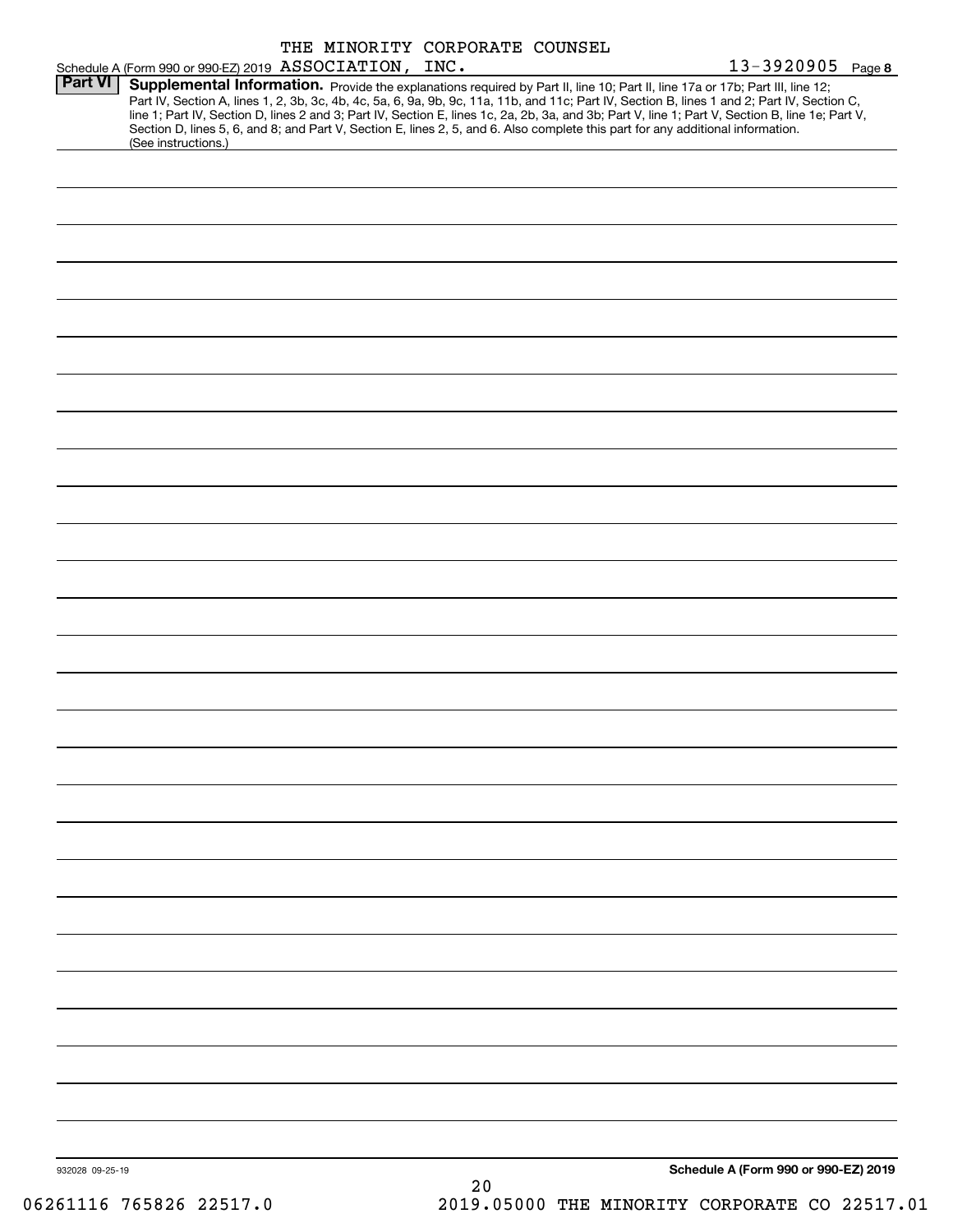Department of the Treasury Internal Revenue Service **(Form 990, 990-EZ, or 990-PF)**

### Name of the organization

**Organization type** (check one):

### \*\* PUBLIC DISCLOSURE COPY \*\*

# **Schedule B Schedule of Contributors**

**| Attach to Form 990, Form 990-EZ, or Form 990-PF. | Go to www.irs.gov/Form990 for the latest information.** OMB No. 1545-0047

# **2019**

**Employer identification number**

| $\overline{1}$ it is vigalization. |                   |                                |  |
|------------------------------------|-------------------|--------------------------------|--|
|                                    |                   | THE MINORITY CORPORATE COUNSEL |  |
|                                    | ASSOCIATION, INC. |                                |  |

13-3920905

| Filers of:         | Section:                                                                    |
|--------------------|-----------------------------------------------------------------------------|
| Form 990 or 990-EZ | $\lfloor \mathbf{X} \rfloor$ 501(c)( 3) (enter number) organization         |
|                    | $4947(a)(1)$ nonexempt charitable trust not treated as a private foundation |
|                    | 527 political organization                                                  |
| Form 990-PF        | 501(c)(3) exempt private foundation                                         |
|                    | 4947(a)(1) nonexempt charitable trust treated as a private foundation       |
|                    | 501(c)(3) taxable private foundation                                        |

Check if your organization is covered by the **General Rule** or a **Special Rule. Note:**  Only a section 501(c)(7), (8), or (10) organization can check boxes for both the General Rule and a Special Rule. See instructions.

### **General Rule**

 $\boxed{\textbf{X}}$  For an organization filing Form 990, 990-EZ, or 990-PF that received, during the year, contributions totaling \$5,000 or more (in money or property) from any one contributor. Complete Parts I and II. See instructions for determining a contributor's total contributions.

### **Special Rules**

any one contributor, during the year, total contributions of the greater of  $\,$  (1) \$5,000; or **(2)** 2% of the amount on (i) Form 990, Part VIII, line 1h; For an organization described in section 501(c)(3) filing Form 990 or 990-EZ that met the 33 1/3% support test of the regulations under sections 509(a)(1) and 170(b)(1)(A)(vi), that checked Schedule A (Form 990 or 990-EZ), Part II, line 13, 16a, or 16b, and that received from or (ii) Form 990-EZ, line 1. Complete Parts I and II.  $\mathcal{L}^{\text{max}}$ 

year, total contributions of more than \$1,000 *exclusively* for religious, charitable, scientific, literary, or educational purposes, or for the For an organization described in section 501(c)(7), (8), or (10) filing Form 990 or 990-EZ that received from any one contributor, during the prevention of cruelty to children or animals. Complete Parts I, II, and III.  $\mathcal{L}^{\text{max}}$ 

purpose. Don't complete any of the parts unless the **General Rule** applies to this organization because it received *nonexclusively* year, contributions <sub>exclusively</sub> for religious, charitable, etc., purposes, but no such contributions totaled more than \$1,000. If this box is checked, enter here the total contributions that were received during the year for an  $\;$ exclusively religious, charitable, etc., For an organization described in section 501(c)(7), (8), or (10) filing Form 990 or 990-EZ that received from any one contributor, during the religious, charitable, etc., contributions totaling \$5,000 or more during the year  $\Box$ — $\Box$   $\Box$  $\mathcal{L}^{\text{max}}$ 

**Caution:**  An organization that isn't covered by the General Rule and/or the Special Rules doesn't file Schedule B (Form 990, 990-EZ, or 990-PF),  **must** but it answer "No" on Part IV, line 2, of its Form 990; or check the box on line H of its Form 990-EZ or on its Form 990-PF, Part I, line 2, to certify that it doesn't meet the filing requirements of Schedule B (Form 990, 990-EZ, or 990-PF).

**For Paperwork Reduction Act Notice, see the instructions for Form 990, 990-EZ, or 990-PF. Schedule B (Form 990, 990-EZ, or 990-PF) (2019)** LHA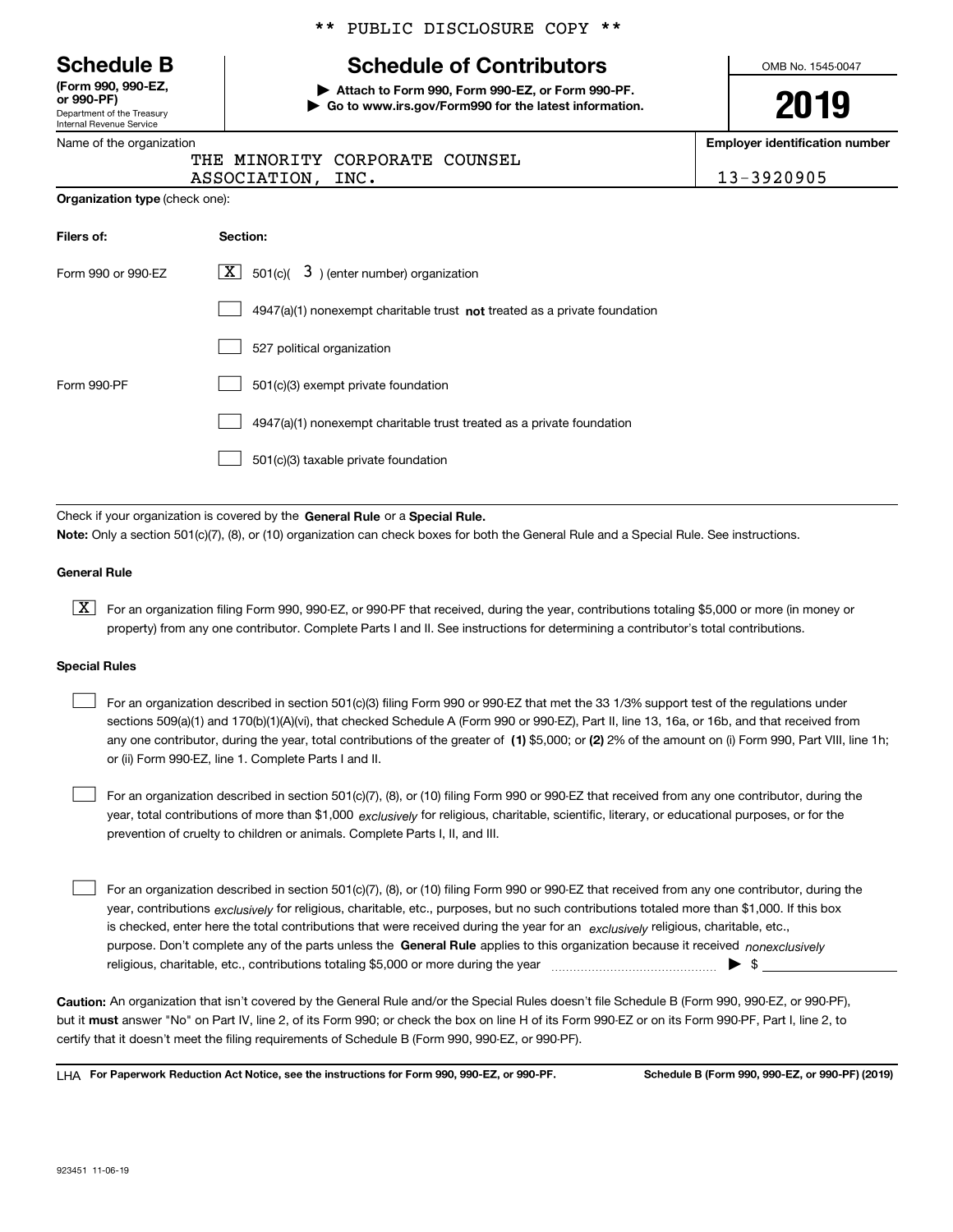|                      | Schedule B (Form 990, 990-EZ, or 990-PF) (2019)                                                |                                   | Page 2                                                                                                 |
|----------------------|------------------------------------------------------------------------------------------------|-----------------------------------|--------------------------------------------------------------------------------------------------------|
| Name of organization | THE MINORITY CORPORATE COUNSEL                                                                 |                                   | <b>Employer identification number</b>                                                                  |
|                      | ASSOCIATION, INC.                                                                              |                                   | 13-3920905                                                                                             |
| Part I               | Contributors (see instructions). Use duplicate copies of Part I if additional space is needed. |                                   |                                                                                                        |
| (a)<br>No.           | (b)<br>Name, address, and ZIP + 4                                                              | (c)<br><b>Total contributions</b> | (d)<br>Type of contribution                                                                            |
| 1                    |                                                                                                | 8,801.<br>\$                      | $\mathbf{X}$<br>Person<br>Payroll<br>Noncash<br>(Complete Part II for<br>noncash contributions.)       |
| (a)<br>No.           | (b)<br>Name, address, and ZIP + 4                                                              | (c)<br><b>Total contributions</b> | (d)<br>Type of contribution                                                                            |
| 2                    |                                                                                                | 31,380.<br>\$                     | $\mathbf{X}$<br>Person<br>Payroll<br>Noncash<br>(Complete Part II for<br>noncash contributions.)       |
| (a)<br>No.           | (b)<br>Name, address, and ZIP + 4                                                              | (c)<br><b>Total contributions</b> | (d)<br>Type of contribution                                                                            |
| 3                    |                                                                                                | 12,003.<br>\$                     | $\mathbf{X}$<br>Person<br>Payroll<br>Noncash<br>(Complete Part II for<br>noncash contributions.)       |
| (a)<br>No.           | (b)<br>Name, address, and ZIP + 4                                                              | (c)<br><b>Total contributions</b> | (d)<br>Type of contribution                                                                            |
| 4                    |                                                                                                | 9,401.<br>\$                      | $\mathbf{X}$<br>Person<br>Payroll<br>Noncash<br>(Complete Part II for<br>noncash contributions.)       |
| (a)<br>No.           | (b)<br>Name, address, and ZIP + 4                                                              | (c)<br><b>Total contributions</b> | (d)<br>Type of contribution                                                                            |
| 5                    |                                                                                                | 28,013.<br>\$                     | $\boxed{\text{X}}$<br>Person<br>Payroll<br>Noncash<br>(Complete Part II for<br>noncash contributions.) |
| (a)<br>No.           | (b)<br>Name, address, and ZIP + 4                                                              | (c)<br><b>Total contributions</b> | (d)<br>Type of contribution                                                                            |
| 6                    |                                                                                                | 11,397.<br>\$                     | $\boxed{\text{X}}$<br>Person<br>Payroll<br>Noncash<br>(Complete Part II for<br>noncash contributions.) |

22

Schedule B (Form 990, 990-EZ, or 990-PF) (2019) Page 2

923452 11-06-19 **Schedule B (Form 990, 990-EZ, or 990-PF) (2019)**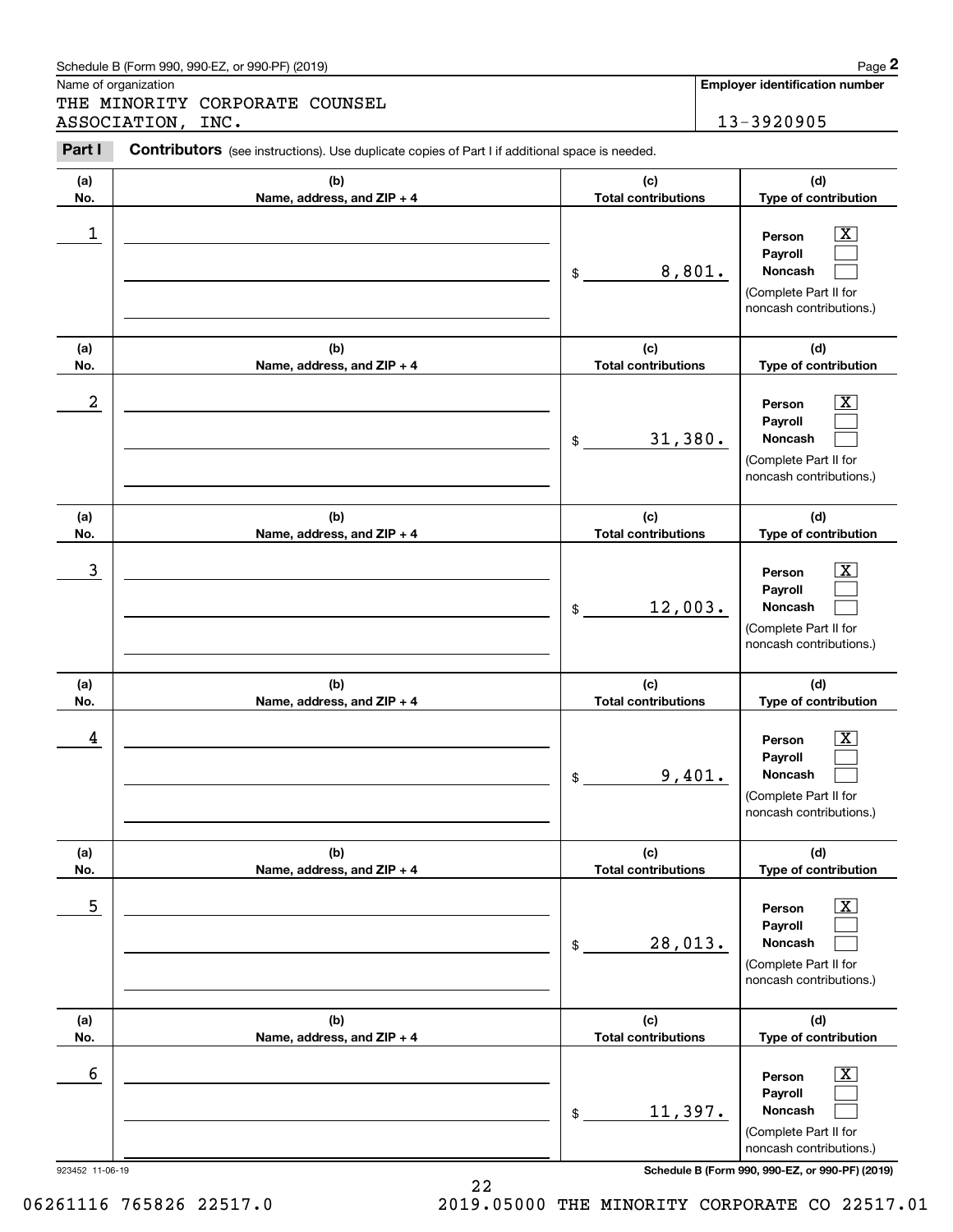| Name of organization | Schedule B (Form 990, 990-EZ, or 990-PF) (2019)                                                       |                                   |        | Page 2<br><b>Employer identification number</b>                                                        |
|----------------------|-------------------------------------------------------------------------------------------------------|-----------------------------------|--------|--------------------------------------------------------------------------------------------------------|
|                      | THE MINORITY CORPORATE COUNSEL                                                                        |                                   |        |                                                                                                        |
|                      | ASSOCIATION, INC.                                                                                     |                                   |        | 13-3920905                                                                                             |
| Part I               | <b>Contributors</b> (see instructions). Use duplicate copies of Part I if additional space is needed. |                                   |        |                                                                                                        |
| (a)<br>No.           | (b)<br>Name, address, and ZIP + 4                                                                     | (c)<br><b>Total contributions</b> |        | (d)<br>Type of contribution                                                                            |
| 7                    |                                                                                                       | 21,397.<br>\$                     |        | $\mathbf{X}$<br>Person<br>Payroll<br>Noncash<br>(Complete Part II for<br>noncash contributions.)       |
| (a)<br>No.           | (b)<br>Name, address, and ZIP + 4                                                                     | (c)<br><b>Total contributions</b> |        | (d)<br>Type of contribution                                                                            |
| 8                    |                                                                                                       | 20,323.<br>\$                     |        | $\mathbf{X}$<br>Person<br>Payroll<br>Noncash<br>(Complete Part II for<br>noncash contributions.)       |
| (a)<br>No.           | (b)<br>Name, address, and ZIP + 4                                                                     | (c)<br><b>Total contributions</b> |        | (d)<br>Type of contribution                                                                            |
| 9                    |                                                                                                       | \$                                | 5,699. | $\mathbf{X}$<br>Person<br>Payroll<br>Noncash<br>(Complete Part II for<br>noncash contributions.)       |
| (a)<br>No.           | (b)<br>Name, address, and ZIP + 4                                                                     | (c)<br><b>Total contributions</b> |        | (d)<br>Type of contribution                                                                            |
| 10                   |                                                                                                       | 11,397.<br>\$                     |        | $\mathbf{X}$<br>Person<br>Payroll<br>Noncash<br>(Complete Part II for<br>noncash contributions.)       |
| (a)<br>No.           | (b)<br>Name, address, and ZIP + 4                                                                     | (c)<br><b>Total contributions</b> |        | (d)<br>Type of contribution                                                                            |
| 11                   |                                                                                                       | 10,000.<br>\$                     |        | $\boxed{\text{X}}$<br>Person<br>Payroll<br>Noncash<br>(Complete Part II for<br>noncash contributions.) |
| (a)<br>No.           | (b)<br>Name, address, and ZIP + 4                                                                     | (c)<br><b>Total contributions</b> |        | (d)<br>Type of contribution                                                                            |
| 12                   |                                                                                                       | 17,702.<br>\$                     |        | $\boxed{\text{X}}$<br>Person<br>Payroll<br>Noncash<br>(Complete Part II for<br>noncash contributions.) |

923452 11-06-19 **Schedule B (Form 990, 990-EZ, or 990-PF) (2019)**

Schedule B (Form 990, 990-EZ, or 990-PF) (2019) Page 2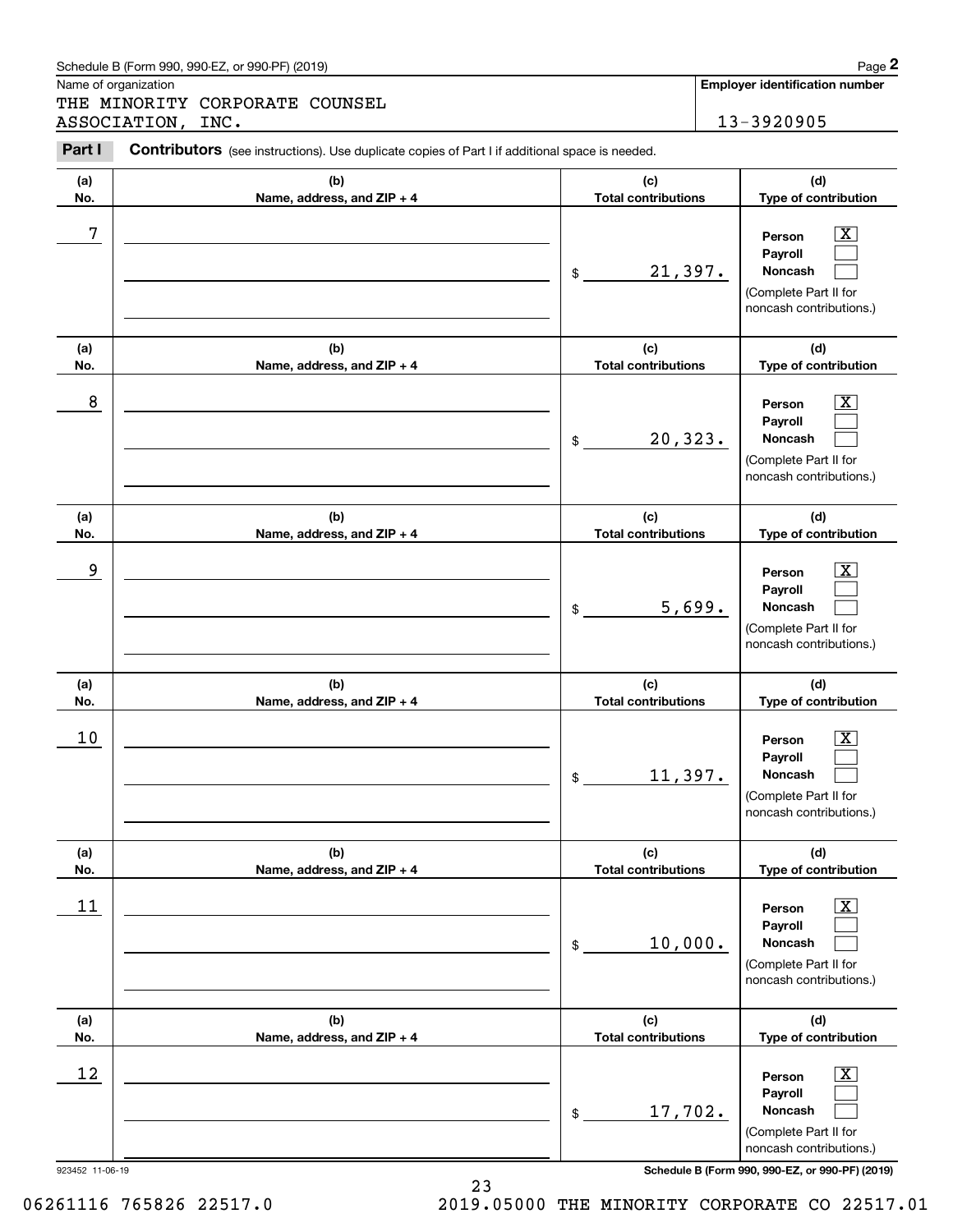|            | Schedule B (Form 990, 990-EZ, or 990-PF) (2019)                                                |                                   |        | Page 2                                                                                                      |
|------------|------------------------------------------------------------------------------------------------|-----------------------------------|--------|-------------------------------------------------------------------------------------------------------------|
|            | Name of organization<br>THE MINORITY CORPORATE COUNSEL                                         |                                   |        | <b>Employer identification number</b>                                                                       |
|            | ASSOCIATION,<br>INC.                                                                           |                                   |        | 13-3920905                                                                                                  |
| Part I     | Contributors (see instructions). Use duplicate copies of Part I if additional space is needed. |                                   |        |                                                                                                             |
| (a)<br>No. | (b)<br>Name, address, and ZIP + 4                                                              | (c)<br><b>Total contributions</b> |        | (d)<br>Type of contribution                                                                                 |
| 13         |                                                                                                | \$                                | 5,699. | $\overline{\mathbf{X}}$<br>Person<br>Payroll<br>Noncash<br>(Complete Part II for<br>noncash contributions.) |
| (a)<br>No. | (b)<br>Name, address, and ZIP + 4                                                              | (c)<br><b>Total contributions</b> |        | (d)<br>Type of contribution                                                                                 |
| 14         |                                                                                                | 14,401.<br>\$                     |        | $\overline{\mathbf{X}}$<br>Person<br>Payroll<br>Noncash<br>(Complete Part II for<br>noncash contributions.) |
| (a)<br>No. | (b)<br>Name, address, and ZIP + 4                                                              | (c)<br><b>Total contributions</b> |        | (d)<br>Type of contribution                                                                                 |
| 15         |                                                                                                | \$                                | 5,699. | $\overline{\mathbf{X}}$<br>Person<br>Payroll<br>Noncash<br>(Complete Part II for<br>noncash contributions.) |
| (a)<br>No. | (b)<br>Name, address, and ZIP + 4                                                              | (c)<br><b>Total contributions</b> |        | (d)<br>Type of contribution                                                                                 |
| 16         |                                                                                                | \$                                | 7,478. | $\mathbf{X}$<br>Person<br>Payroll<br>Noncash<br>(Complete Part II for<br>noncash contributions.)            |
| (a)<br>No. | (b)<br>Name, address, and ZIP + 4                                                              | (c)<br><b>Total contributions</b> |        | (d)<br>Type of contribution                                                                                 |
| 17         |                                                                                                | \$                                | 5,000. | $\boxed{\text{X}}$<br>Person<br>Payroll<br>Noncash<br>(Complete Part II for<br>noncash contributions.)      |
| (a)<br>No. | (b)<br>Name, address, and ZIP + 4                                                              | (c)<br><b>Total contributions</b> |        | (d)<br>Type of contribution                                                                                 |
| 18         |                                                                                                | \$                                | 8,801. | $\boxed{\text{X}}$<br>Person<br>Payroll<br>Noncash<br>(Complete Part II for<br>noncash contributions.)      |

24

923452 11-06-19 **Schedule B (Form 990, 990-EZ, or 990-PF) (2019)**

06261116 765826 22517.0 2019.05000 THE MINORITY CORPORATE CO 22517.01

Schedule B (Form 990, 990-EZ, or 990-PF) (2019) **Page 2** Page 2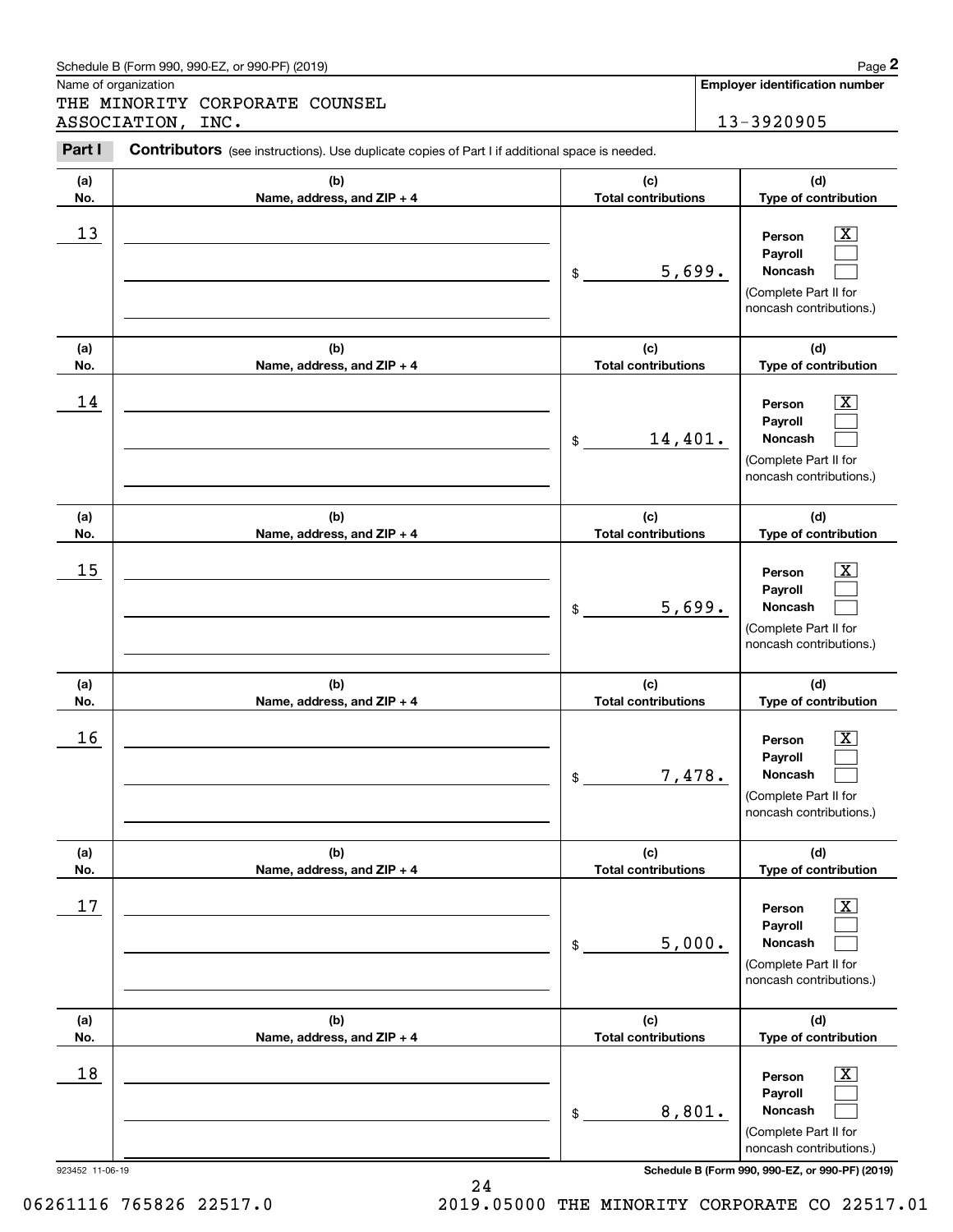|            | Schedule B (Form 990, 990-EZ, or 990-PF) (2019)                                                |                                   |        | Page 2                                                                                                        |
|------------|------------------------------------------------------------------------------------------------|-----------------------------------|--------|---------------------------------------------------------------------------------------------------------------|
|            | Name of organization<br>THE MINORITY CORPORATE COUNSEL                                         |                                   |        | <b>Employer identification number</b>                                                                         |
|            | ASSOCIATION, INC.                                                                              |                                   |        | 13-3920905                                                                                                    |
| Part I     | Contributors (see instructions). Use duplicate copies of Part I if additional space is needed. |                                   |        |                                                                                                               |
| (a)<br>No. | (b)<br>Name, address, and ZIP + 4                                                              | (c)<br><b>Total contributions</b> |        | (d)<br>Type of contribution                                                                                   |
| 19         |                                                                                                | 25,000.<br>\$                     |        | $\mathbf{X}$<br>Person<br>Payroll<br>Noncash<br>(Complete Part II for<br>noncash contributions.)              |
| (a)<br>No. | (b)<br>Name, address, and ZIP + 4                                                              | (c)<br><b>Total contributions</b> |        | (d)<br>Type of contribution                                                                                   |
| 20         |                                                                                                | 10,000.<br>$\$\$                  |        | $\mathbf{X}$<br>Person<br>Payroll<br>Noncash<br>(Complete Part II for<br>noncash contributions.)              |
| (a)<br>No. | (b)<br>Name, address, and ZIP + 4                                                              | (c)<br><b>Total contributions</b> |        | (d)<br>Type of contribution                                                                                   |
| 21         |                                                                                                | 15,000.<br>\$                     |        | $\mathbf{X}$<br>Person<br>Payroll<br>Noncash<br>(Complete Part II for<br>noncash contributions.)              |
| (a)<br>No. | (b)<br>Name, address, and ZIP + 4                                                              | (c)<br><b>Total contributions</b> |        | (d)<br>Type of contribution                                                                                   |
| 22         |                                                                                                | \$                                | 5,699. | $\mathbf{X}$<br>Person<br>Payroll<br>Noncash<br>(Complete Part II for<br>noncash contributions.)              |
| (a)<br>No. | (b)<br>Name, address, and ZIP + 4                                                              | (c)<br><b>Total contributions</b> |        | (d)<br>Type of contribution                                                                                   |
| 23         |                                                                                                | \$                                | 8,801. | $\boxed{\text{X}}$<br>Person<br>Payroll<br><b>Noncash</b><br>(Complete Part II for<br>noncash contributions.) |
| (a)<br>No. | (b)<br>Name, address, and ZIP + 4                                                              | (c)<br><b>Total contributions</b> |        | (d)<br>Type of contribution                                                                                   |
| 24         |                                                                                                | 10,000.<br>\$                     |        | $\boxed{\text{X}}$<br>Person<br>Payroll<br>Noncash<br>(Complete Part II for<br>noncash contributions.)        |

923452 11-06-19 **Schedule B (Form 990, 990-EZ, or 990-PF) (2019)**

Schedule B (Form 990, 990-EZ, or 990-PF) (2019) **Page 2** Page 2

06261116 765826 22517.0 2019.05000 THE MINORITY CORPORATE CO 22517.01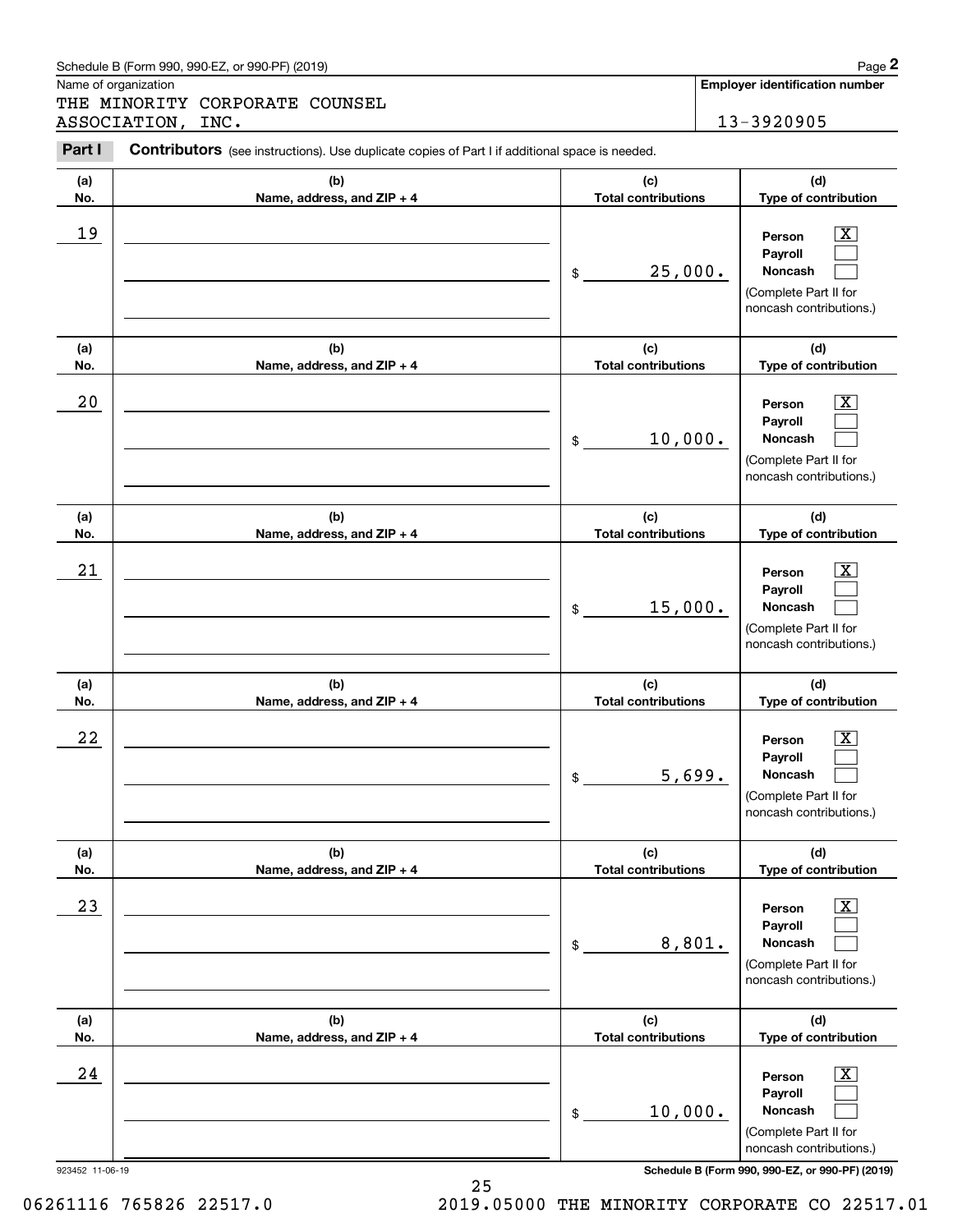|                      | Schedule B (Form 990, 990-EZ, or 990-PF) (2019)                                                |                                   | Page 2                                                                                                      |
|----------------------|------------------------------------------------------------------------------------------------|-----------------------------------|-------------------------------------------------------------------------------------------------------------|
| Name of organization | THE MINORITY CORPORATE COUNSEL                                                                 |                                   | <b>Employer identification number</b>                                                                       |
|                      | ASSOCIATION, INC.                                                                              |                                   | 13-3920905                                                                                                  |
| Part I               | Contributors (see instructions). Use duplicate copies of Part I if additional space is needed. |                                   |                                                                                                             |
| (a)<br>No.           | (b)<br>Name, address, and ZIP + 4                                                              | (c)<br><b>Total contributions</b> | (d)<br>Type of contribution                                                                                 |
| 25                   |                                                                                                | 9,401.<br>\$                      | $\overline{\text{X}}$<br>Person<br>Payroll<br>Noncash<br>(Complete Part II for<br>noncash contributions.)   |
| (a)<br>No.           | (b)<br>Name, address, and ZIP + 4                                                              | (c)<br><b>Total contributions</b> | (d)<br>Type of contribution                                                                                 |
| 26                   |                                                                                                | 8,801.<br>\$                      | $\overline{\text{X}}$<br>Person<br>Payroll<br>Noncash<br>(Complete Part II for<br>noncash contributions.)   |
| (a)<br>No.           | (b)<br>Name, address, and ZIP + 4                                                              | (c)<br><b>Total contributions</b> | (d)<br>Type of contribution                                                                                 |
| 27                   |                                                                                                | 9,401.<br>\$                      | $\overline{\text{X}}$<br>Person<br>Payroll<br>Noncash<br>(Complete Part II for<br>noncash contributions.)   |
| (a)<br>No.           | (b)<br>Name, address, and ZIP + 4                                                              | (c)<br><b>Total contributions</b> | (d)<br>Type of contribution                                                                                 |
| 28                   |                                                                                                | 16, 279.<br>\$                    | $\overline{\text{X}}$<br>Person<br>Payroll<br>Noncash<br>(Complete Part II for<br>noncash contributions.)   |
| (a)<br>No.           | (b)<br>Name, address, and ZIP + 4                                                              | (c)<br><b>Total contributions</b> | (d)<br>Type of contribution                                                                                 |
| 29                   |                                                                                                | 11,805.<br>\$                     | $\overline{\mathbf{X}}$<br>Person<br>Payroll<br>Noncash<br>(Complete Part II for<br>noncash contributions.) |
| (a)<br>No.           | (b)<br>Name, address, and ZIP + 4                                                              | (c)<br><b>Total contributions</b> | (d)<br>Type of contribution                                                                                 |
| 30                   |                                                                                                | 5,000.<br>\$                      | $\overline{\mathbf{X}}$<br>Person<br>Payroll<br>Noncash<br>(Complete Part II for<br>noncash contributions.) |

26

923452 11-06-19 **Schedule B (Form 990, 990-EZ, or 990-PF) (2019)**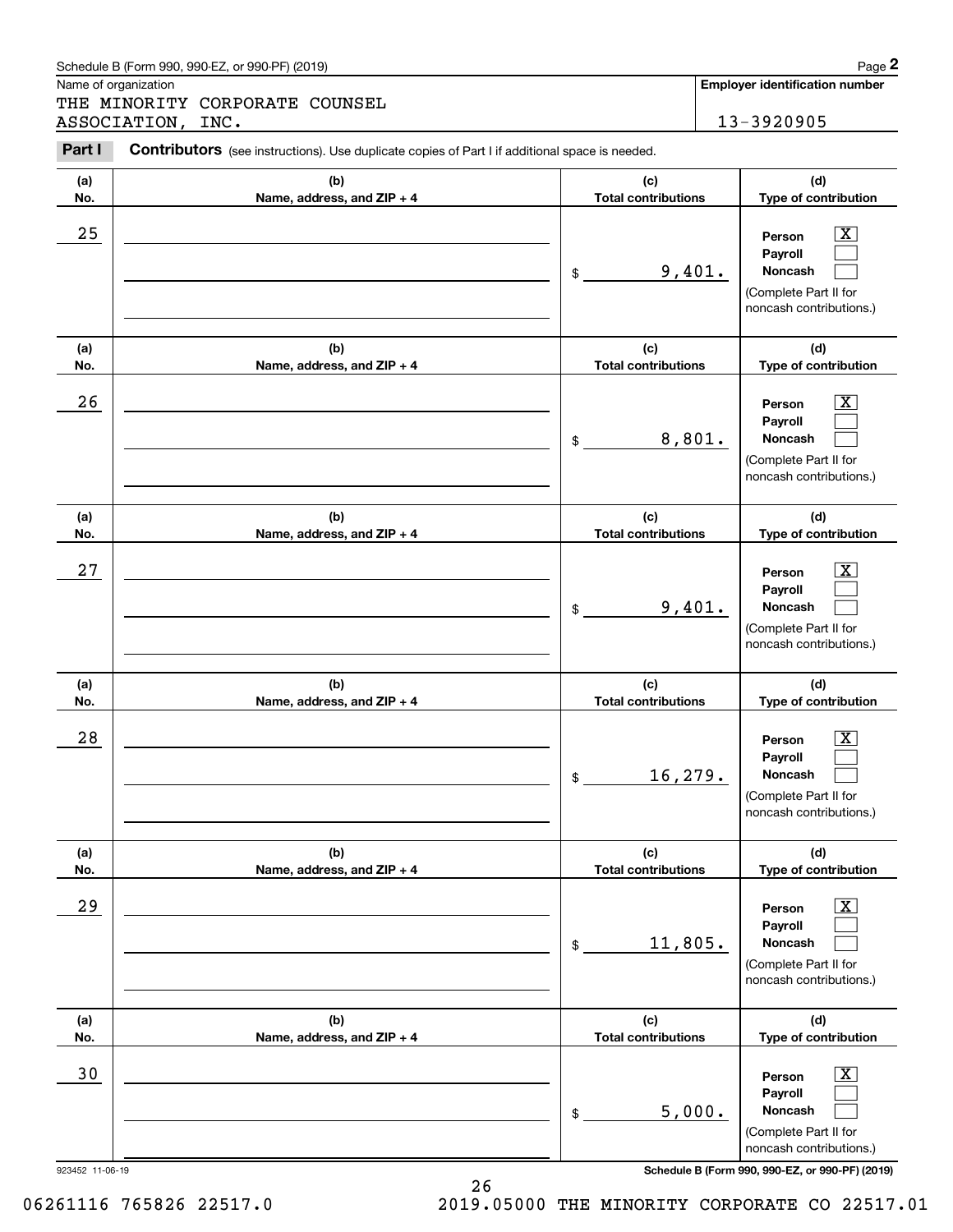| (a)<br>No.            | (b)<br>Name, address, and ZIP + 4 | (c)<br><b>Total contributions</b> | (d)<br>Type of contribution                                                                                                                                    |
|-----------------------|-----------------------------------|-----------------------------------|----------------------------------------------------------------------------------------------------------------------------------------------------------------|
| 31                    |                                   | 10,000.<br>$\frac{1}{2}$          | $\boxed{\text{X}}$<br>Person<br>Payroll<br>Noncash<br>(Complete Part II for<br>noncash contributions.)                                                         |
| (a)<br>No.            | (b)<br>Name, address, and ZIP + 4 | (c)<br><b>Total contributions</b> | (d)<br>Type of contribution                                                                                                                                    |
| 32                    |                                   | 7,478.<br>$\frac{1}{2}$           | $\boxed{\text{X}}$<br>Person<br>Payroll<br>Noncash<br>(Complete Part II for<br>noncash contributions.)                                                         |
| (a)<br>No.            | (b)<br>Name, address, and ZIP + 4 | (c)<br><b>Total contributions</b> | (d)<br>Type of contribution                                                                                                                                    |
| 33                    |                                   | 16,397.<br>\$                     | $\boxed{\text{X}}$<br>Person<br>Payroll<br><b>Noncash</b><br>(Complete Part II for<br>noncash contributions.)                                                  |
| (a)<br>No.            | (b)<br>Name, address, and ZIP + 4 | (c)<br><b>Total contributions</b> | (d)<br>Type of contribution                                                                                                                                    |
| 34                    |                                   | 5,699.<br>\$                      | $\overline{\mathbf{X}}$<br>Person<br>Payroll<br>Noncash<br>(Complete Part II for<br>noncash contributions.)                                                    |
| (a)                   | (b)                               | (c)                               | (d)                                                                                                                                                            |
| No.                   | Name, address, and ZIP + 4        | <b>Total contributions</b>        | <b>Type of contribution</b>                                                                                                                                    |
| 35                    |                                   | 31,892.<br>$$\mathbb{S}$$         | x<br>Person<br>Payroll<br>Noncash<br>(Complete Part II for<br>noncash contributions.)                                                                          |
| (a)<br>No.            | (b)<br>Name, address, and ZIP + 4 | (c)<br><b>Total contributions</b> | (d)<br>Type of contribution                                                                                                                                    |
| 36<br>923452 11-06-19 |                                   | 15,699.<br>\$                     | $\overline{\mathbf{X}}$<br>Person<br>Payroll<br>Noncash<br>(Complete Part II for<br>noncash contributions.)<br>Schedule B (Form 990, 990-EZ, or 990-PF) (2019) |

Contributors (see instructions). Use duplicate copies of Part I if additional space is needed.

Name of organization

Chedule B (Form 990, 990-EZ, or 990-PF) (2019)<br> **2Page 2**<br>
2PART MINORITY CORPORATE COUNSEL<br>
2PART I Contributors (see instructions). Use duplicate copies of Part I if additional space is needed.<br>
2PART I Contributors (see THE MINORITY CORPORATE COUNSEL ASSOCIATION, INC. 13-3920905

**Employer identification number**

06261116 765826 22517.0 2019.05000 THE MINORITY CORPORATE CO 22517.01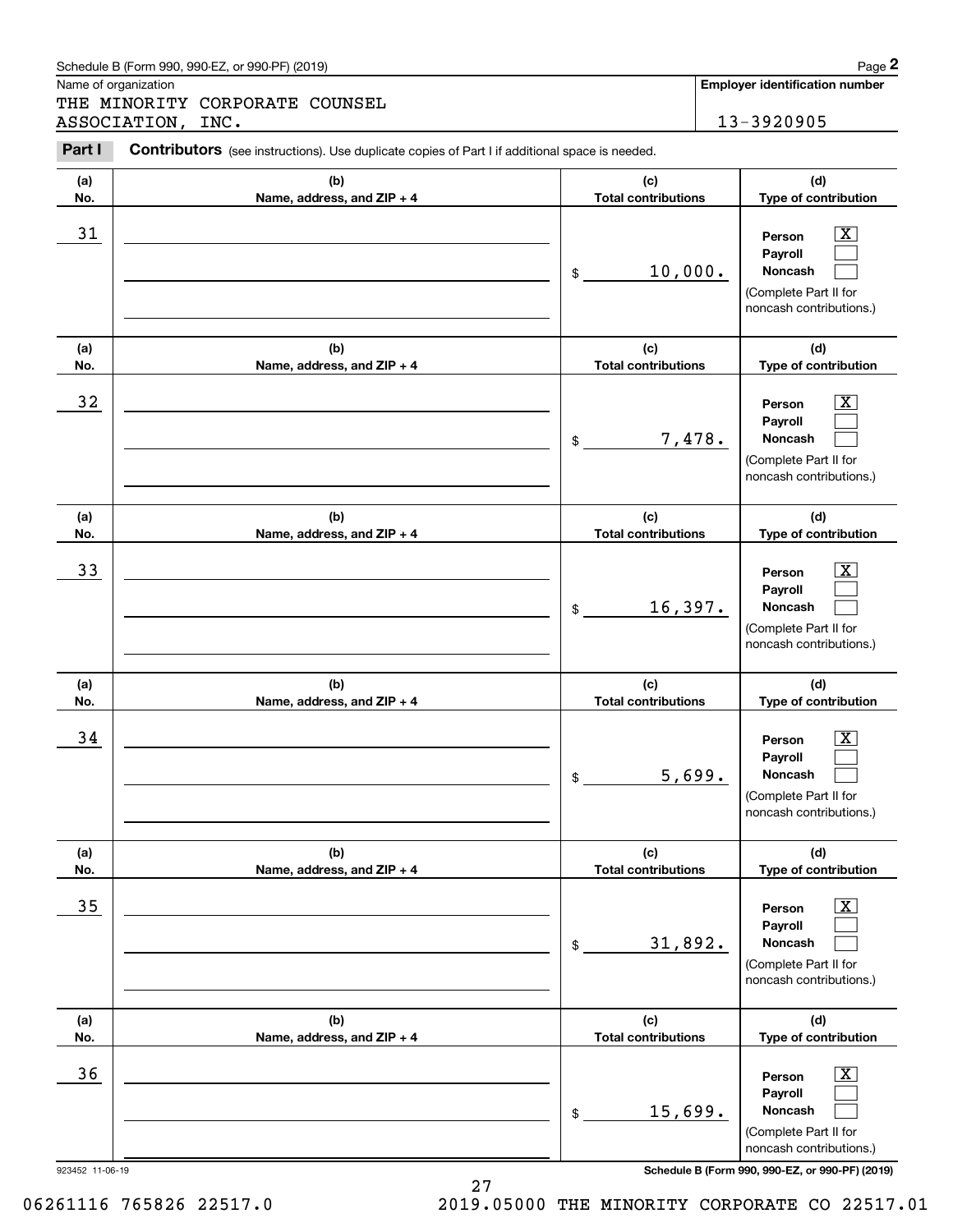|            | Schedule B (Form 990, 990-EZ, or 990-PF) (2019)                                                |                                   |                                                                                                                       | Page 2 |
|------------|------------------------------------------------------------------------------------------------|-----------------------------------|-----------------------------------------------------------------------------------------------------------------------|--------|
|            | Name of organization<br>THE MINORITY CORPORATE COUNSEL                                         |                                   | <b>Employer identification number</b>                                                                                 |        |
|            | ASSOCIATION, INC.                                                                              |                                   | 13-3920905                                                                                                            |        |
| Part I     | Contributors (see instructions). Use duplicate copies of Part I if additional space is needed. |                                   |                                                                                                                       |        |
| (a)<br>No. | (b)<br>Name, address, and ZIP + 4                                                              | (c)<br><b>Total contributions</b> | (d)<br>Type of contribution                                                                                           |        |
| 37         |                                                                                                | 15,099.<br>\$                     | $\overline{\mathbf{X}}$<br>Person<br>Payroll<br>Noncash<br>(Complete Part II for<br>noncash contributions.)           |        |
| (a)<br>No. | (b)<br>Name, address, and ZIP + 4                                                              | (c)<br><b>Total contributions</b> | (d)<br>Type of contribution                                                                                           |        |
| 38         |                                                                                                | \$                                | $\overline{\mathbf{X}}$<br>Person<br>Payroll<br>5,000.<br>Noncash<br>(Complete Part II for<br>noncash contributions.) |        |
| (a)<br>No. | (b)<br>Name, address, and ZIP + 4                                                              | (c)<br><b>Total contributions</b> | (d)<br>Type of contribution                                                                                           |        |
| 39         |                                                                                                | 14,145.<br>\$                     | $\overline{\mathbf{X}}$<br>Person<br>Payroll<br>Noncash<br>(Complete Part II for<br>noncash contributions.)           |        |
| (a)<br>No. | (b)<br>Name, address, and ZIP + 4                                                              | (c)<br><b>Total contributions</b> | (d)<br>Type of contribution                                                                                           |        |
| 40         |                                                                                                | 21,397.<br>\$                     | $\mathbf{X}$<br>Person<br>Payroll<br>Noncash<br>(Complete Part II for<br>noncash contributions.)                      |        |
| (a)<br>No. | (b)<br>Name, address, and ZIP + 4                                                              | (c)<br><b>Total contributions</b> | (d)<br>Type of contribution                                                                                           |        |
| 41         |                                                                                                | 20,441.<br>\$                     | $\boxed{\text{X}}$<br>Person<br>Payroll<br>Noncash<br>(Complete Part II for<br>noncash contributions.)                |        |
| (a)<br>No. | (b)<br>Name, address, and ZIP + 4                                                              | (c)<br><b>Total contributions</b> | (d)<br>Type of contribution                                                                                           |        |
| 42         |                                                                                                | \$                                | $\boxed{\text{X}}$<br>Person<br>Payroll<br>9,401.<br>Noncash<br>(Complete Part II for<br>noncash contributions.)      |        |

28

923452 11-06-19 **Schedule B (Form 990, 990-EZ, or 990-PF) (2019)**

06261116 765826 22517.0 2019.05000 THE MINORITY CORPORATE CO 22517.01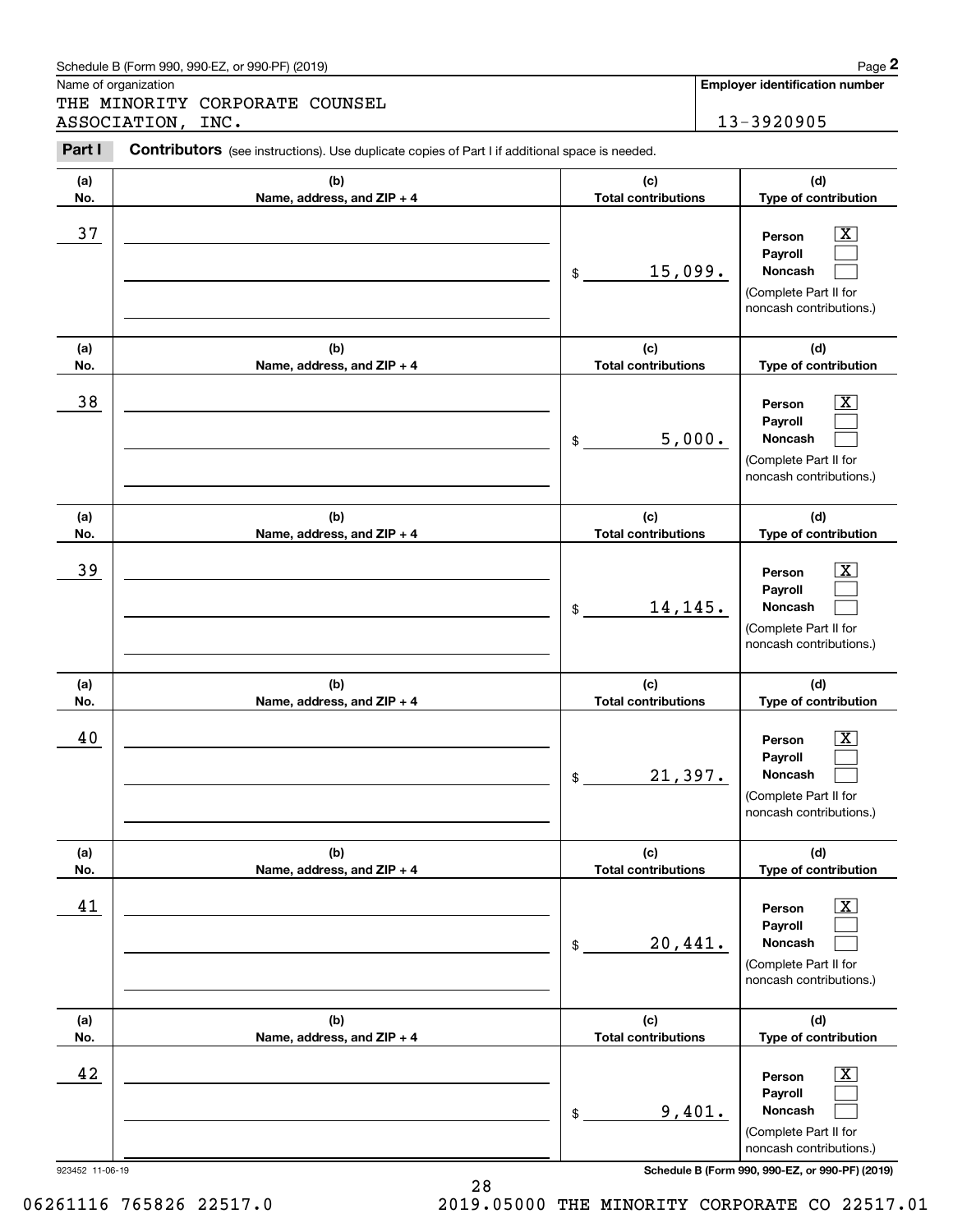|            | Schedule B (Form 990, 990-EZ, or 990-PF) (2019)                                                |                                   | Page 2                                                                                                           |
|------------|------------------------------------------------------------------------------------------------|-----------------------------------|------------------------------------------------------------------------------------------------------------------|
|            | Name of organization<br>THE MINORITY CORPORATE COUNSEL                                         |                                   | <b>Employer identification number</b>                                                                            |
|            | ASSOCIATION, INC.                                                                              |                                   | 13-3920905                                                                                                       |
| Part I     | Contributors (see instructions). Use duplicate copies of Part I if additional space is needed. |                                   |                                                                                                                  |
| (a)<br>No. | (b)<br>Name, address, and ZIP + 4                                                              | (c)<br><b>Total contributions</b> | (d)<br>Type of contribution                                                                                      |
| 43         |                                                                                                | 40,533.<br>\$                     | $\boxed{\text{X}}$<br>Person<br>Payroll<br>Noncash<br>(Complete Part II for<br>noncash contributions.)           |
| (a)<br>No. | (b)<br>Name, address, and ZIP + 4                                                              | (c)<br><b>Total contributions</b> | (d)<br>Type of contribution                                                                                      |
| 44         |                                                                                                | 11,397.<br>\$                     | $\mathbf{X}$<br>Person<br>Payroll<br>Noncash<br>(Complete Part II for<br>noncash contributions.)                 |
| (a)<br>No. | (b)<br>Name, address, and ZIP + 4                                                              | (c)<br><b>Total contributions</b> | (d)<br>Type of contribution                                                                                      |
| 45         |                                                                                                | 10,000.<br>\$                     | $\overline{\mathbf{X}}$<br>Person<br>Payroll<br>Noncash<br>(Complete Part II for<br>noncash contributions.)      |
| (a)<br>No. | (b)<br>Name, address, and ZIP + 4                                                              | (c)<br><b>Total contributions</b> | (d)<br>Type of contribution                                                                                      |
| 46         |                                                                                                | 10,000.<br>\$                     | $\mathbf{X}$<br>Person<br>Payroll<br>Noncash<br>(Complete Part II for<br>noncash contributions.)                 |
| (a)<br>No. | (b)<br>Name, address, and ZIP + 4                                                              | (c)<br><b>Total contributions</b> | (d)<br>Type of contribution                                                                                      |
| 47         |                                                                                                | \$                                | $\boxed{\text{X}}$<br>Person<br>Payroll<br>7,003.<br>Noncash<br>(Complete Part II for<br>noncash contributions.) |
| (a)<br>No. | (b)<br>Name, address, and ZIP + 4                                                              | (c)<br><b>Total contributions</b> | (d)<br>Type of contribution                                                                                      |
| 48         |                                                                                                | 12,591.<br>\$                     | $\boxed{\text{X}}$<br>Person<br>Payroll<br>Noncash<br>(Complete Part II for<br>noncash contributions.)           |

923452 11-06-19 **Schedule B (Form 990, 990-EZ, or 990-PF) (2019)**

29 06261116 765826 22517.0 2019.05000 THE MINORITY CORPORATE CO 22517.01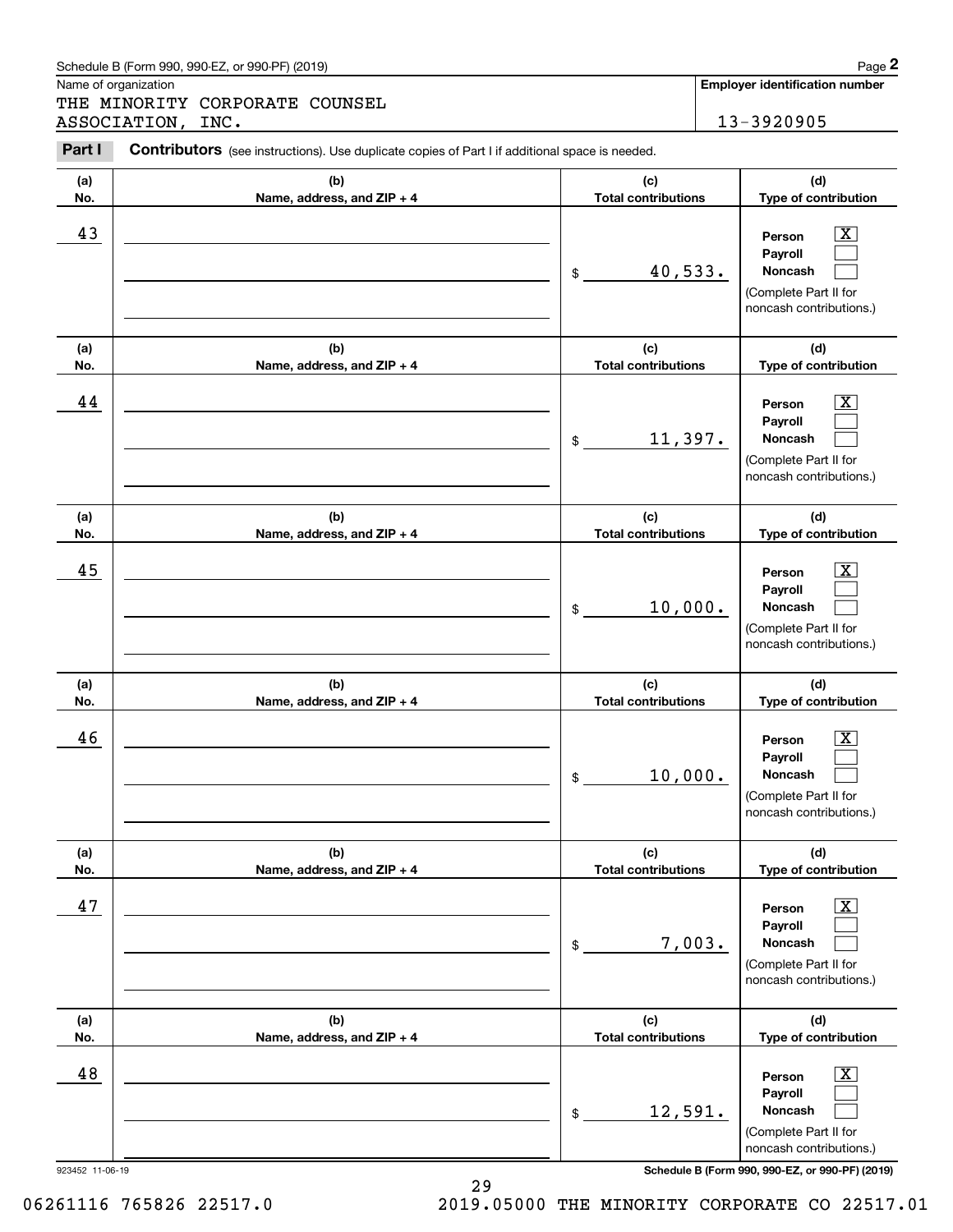|                      | Schedule B (Form 990, 990-EZ, or 990-PF) (2019)                                                |                                   |        | Page 2                                                                                                             |
|----------------------|------------------------------------------------------------------------------------------------|-----------------------------------|--------|--------------------------------------------------------------------------------------------------------------------|
| Name of organization | THE MINORITY CORPORATE COUNSEL                                                                 |                                   |        | <b>Employer identification number</b>                                                                              |
|                      | ASSOCIATION, INC.                                                                              |                                   |        | 13-3920905                                                                                                         |
| Part I               | Contributors (see instructions). Use duplicate copies of Part I if additional space is needed. |                                   |        |                                                                                                                    |
| (a)<br>No.           | (b)<br>Name, address, and ZIP + 4                                                              | (c)<br><b>Total contributions</b> |        | (d)<br>Type of contribution                                                                                        |
| 49                   |                                                                                                | 9,401.<br>\$                      |        | $\overline{\mathbf{x}}$<br>Person<br>Payroll<br>Noncash<br>(Complete Part II for<br>noncash contributions.)        |
| (a)<br>No.           | (b)<br>Name, address, and ZIP + 4                                                              | (c)<br><b>Total contributions</b> |        | (d)<br>Type of contribution                                                                                        |
| 50                   |                                                                                                | \$                                | 9,045. | $\overline{\mathbf{X}}$<br>Person<br>Payroll<br>Noncash<br>(Complete Part II for<br>noncash contributions.)        |
| (a)<br>No.           | (b)<br>Name, address, and ZIP + 4                                                              | (c)<br><b>Total contributions</b> |        | (d)<br>Type of contribution                                                                                        |
| 51                   |                                                                                                | 9,401.<br>\$                      |        | $\overline{\mathbf{X}}$<br>Person<br>Payroll<br>Noncash<br>(Complete Part II for<br>noncash contributions.)        |
| (a)<br>No.           | (b)<br>Name, address, and ZIP + 4                                                              | (c)<br><b>Total contributions</b> |        | (d)<br>Type of contribution                                                                                        |
| 52                   |                                                                                                | \$                                | 6,892. | $\overline{\mathbf{X}}$<br>Person<br>Payroll<br>Noncash<br>(Complete Part II for<br>noncash contributions.)        |
| (a)<br>No.           | (b)<br>Name, address, and ZIP + 4                                                              | (c)<br><b>Total contributions</b> |        | (d)<br>Type of contribution                                                                                        |
| 53                   |                                                                                                | 23,045.<br>\$                     |        | $\overline{\mathbf{X}}$<br>Person<br>Payroll<br><b>Noncash</b><br>(Complete Part II for<br>noncash contributions.) |
| (a)<br>No.           | (b)<br>Name, address, and ZIP + 4                                                              | (c)<br><b>Total contributions</b> |        | (d)<br>Type of contribution                                                                                        |
| 54                   |                                                                                                | \$                                | 9,401. | $\overline{\mathbf{X}}$<br>Person<br>Payroll<br>Noncash<br>(Complete Part II for<br>noncash contributions.)        |

923452 11-06-19 **Schedule B (Form 990, 990-EZ, or 990-PF) (2019)**

06261116 765826 22517.0 2019.05000 THE MINORITY CORPORATE CO 22517.01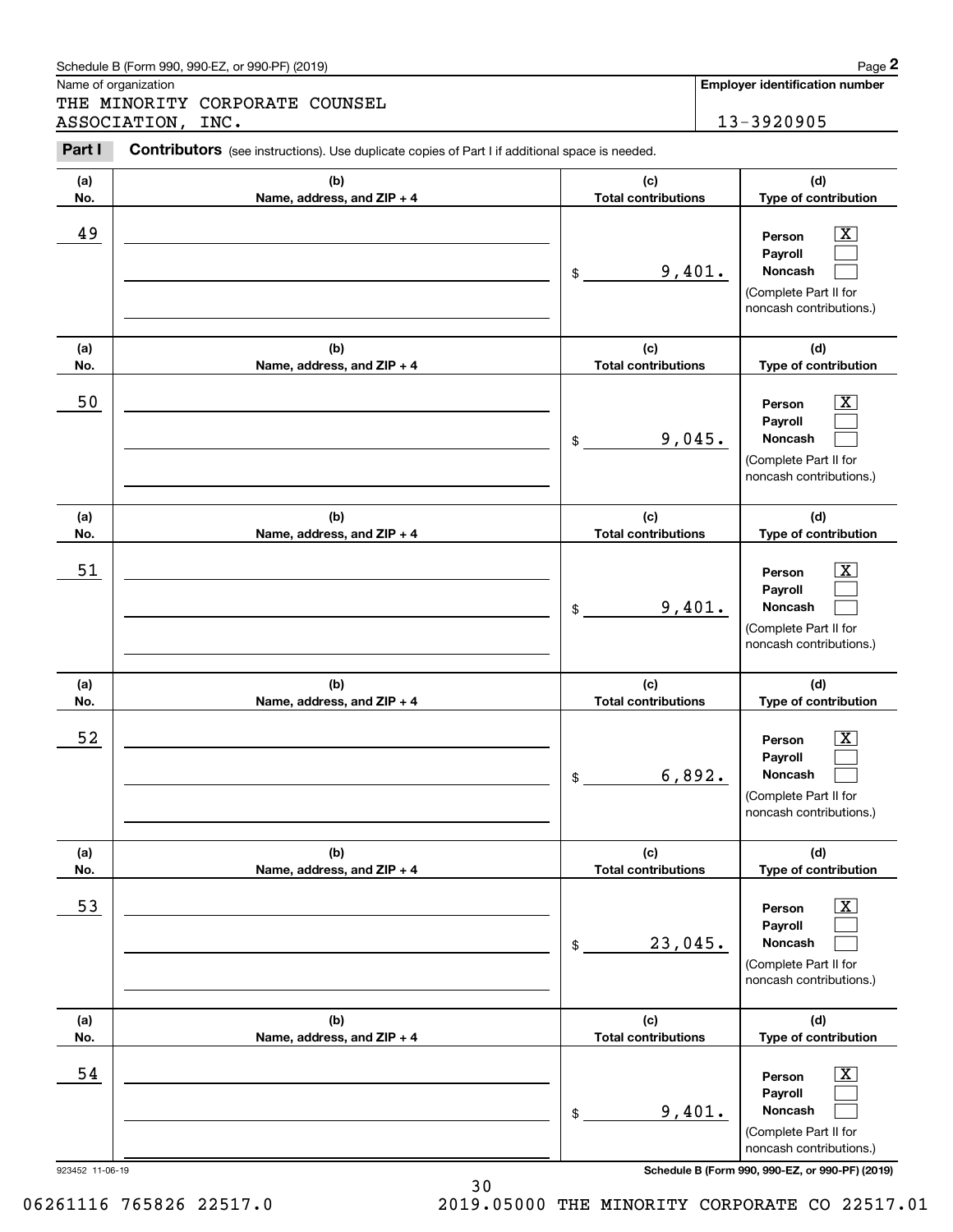|            | Schedule B (Form 990, 990-EZ, or 990-PF) (2019)                                                |                                   | Page 2                                                                                                      |
|------------|------------------------------------------------------------------------------------------------|-----------------------------------|-------------------------------------------------------------------------------------------------------------|
|            | Name of organization<br>THE MINORITY CORPORATE COUNSEL                                         |                                   | <b>Employer identification number</b>                                                                       |
|            | ASSOCIATION, INC.                                                                              |                                   | 13-3920905                                                                                                  |
| Part I     | Contributors (see instructions). Use duplicate copies of Part I if additional space is needed. |                                   |                                                                                                             |
| (a)<br>No. | (b)<br>Name, address, and ZIP + 4                                                              | (c)<br><b>Total contributions</b> | (d)<br>Type of contribution                                                                                 |
| 55         |                                                                                                | 16,901.<br>\$                     | $\overline{\mathbf{X}}$<br>Person<br>Payroll<br>Noncash<br>(Complete Part II for<br>noncash contributions.) |
| (a)<br>No. | (b)<br>Name, address, and ZIP + 4                                                              | (c)<br><b>Total contributions</b> | (d)<br>Type of contribution                                                                                 |
| 56         |                                                                                                | 8,801.<br>\$                      | $\overline{\text{X}}$<br>Person<br>Payroll<br>Noncash<br>(Complete Part II for<br>noncash contributions.)   |
| (a)<br>No. | (b)<br>Name, address, and ZIP + 4                                                              | (c)<br><b>Total contributions</b> | (d)<br>Type of contribution                                                                                 |
| 57         |                                                                                                | 15,699.<br>\$                     | $\overline{\text{X}}$<br>Person<br>Payroll<br>Noncash<br>(Complete Part II for<br>noncash contributions.)   |
| (a)<br>No. | (b)<br>Name, address, and ZIP + 4                                                              | (c)<br><b>Total contributions</b> | (d)<br>Type of contribution                                                                                 |
| 58         |                                                                                                | 17,478.<br>\$                     | $\overline{\text{X}}$<br>Person<br>Payroll<br>Noncash<br>(Complete Part II for<br>noncash contributions.)   |
| (a)<br>No. | (b)<br>Name, address, and ZIP + 4                                                              | (c)<br><b>Total contributions</b> | (d)<br>Type of contribution                                                                                 |
| 59         |                                                                                                | 9,045.<br>\$                      | $\overline{\mathbf{X}}$<br>Person<br>Payroll<br>Noncash<br>(Complete Part II for<br>noncash contributions.) |
| (a)<br>No. | (b)<br>Name, address, and ZIP + 4                                                              | (c)<br><b>Total contributions</b> | (d)<br>Type of contribution                                                                                 |
| 60         |                                                                                                | 9,205.<br>\$                      | $\overline{\mathbf{X}}$<br>Person<br>Payroll<br>Noncash<br>(Complete Part II for<br>noncash contributions.) |

31

923452 11-06-19 **Schedule B (Form 990, 990-EZ, or 990-PF) (2019)**

06261116 765826 22517.0 2019.05000 THE MINORITY CORPORATE CO 22517.01

| . or 990-PF)<br>) (2019)<br>Schedule B (Form 990, 990-EZ,<br>Page |  |
|-------------------------------------------------------------------|--|
|-------------------------------------------------------------------|--|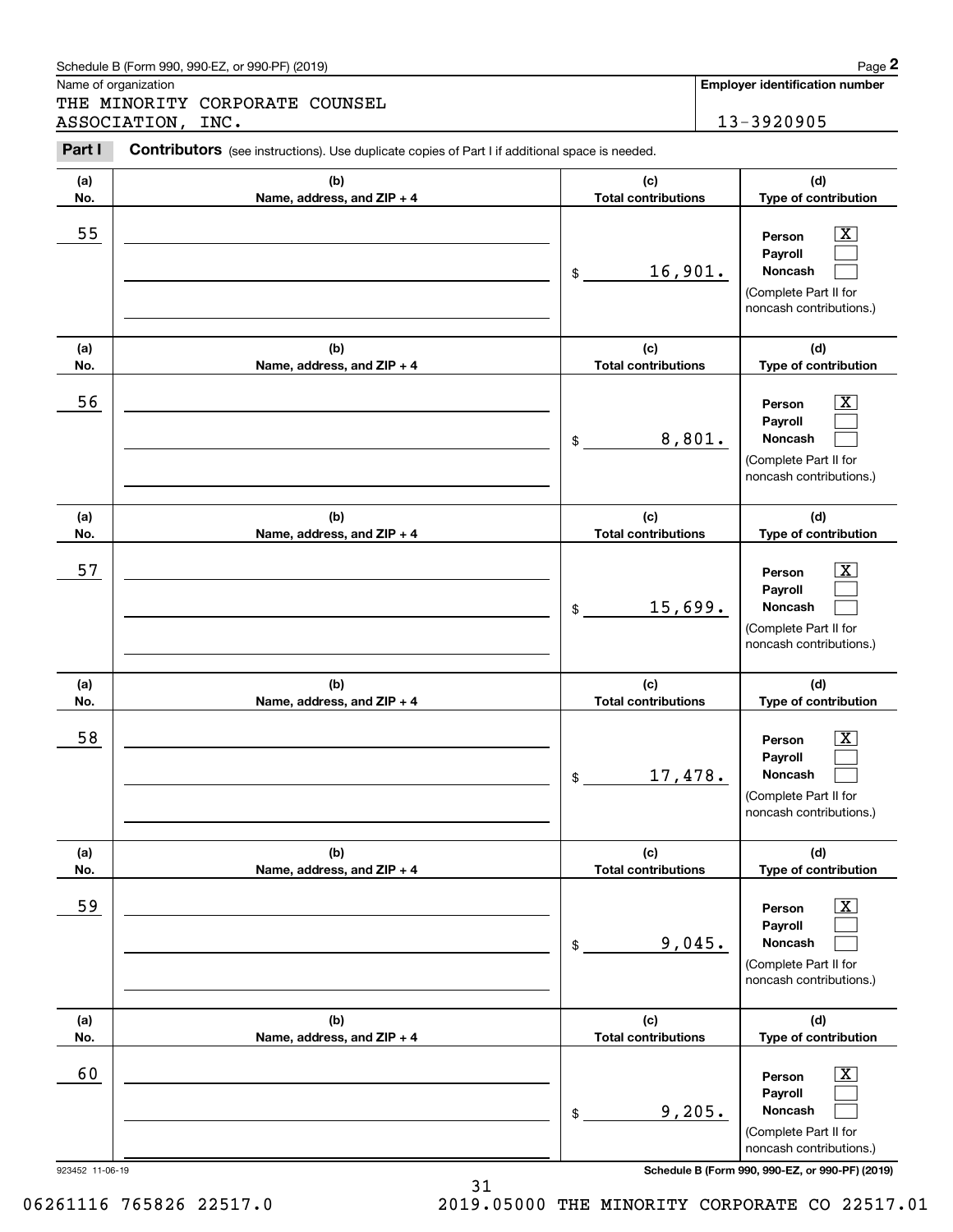| Schedule B (Form 990. 990-EZ. or 990-PF) (2019) | Page |
|-------------------------------------------------|------|
|-------------------------------------------------|------|

Name of organization

THE MINORITY CORPORATE COUNSEL ASSOCIATION, INC. 13-3920905

#### **(a)No.(b)Name, address, and ZIP + 4 (c)Total contributions (d)Type of contribution PersonPayrollNoncash (a)No.(b)Name, address, and ZIP + 4 (c)Total contributions (d)Type of contribution PersonPayrollNoncash (a)No.(b)Name, address, and ZIP + 4 (c)Total contributions (d)Type of contribution PersonPayrollNoncash (a) No.(b) Name, address, and ZIP + 4 (c) Total contributions (d) Type of contribution PersonPayrollNoncash (a) No.(b)Name, address, and ZIP + 4 (c) Total contributions (d) Type of contribution PersonPayrollNoncash (a) No.(b)Name, address, and ZIP + 4 (c) Total contributions (d)Type of contribution PersonPayrollNoncash Contributors** (see instructions). Use duplicate copies of Part I if additional space is needed. \$(Complete Part II for noncash contributions.) \$(Complete Part II for noncash contributions.) \$(Complete Part II for noncash contributions.) \$(Complete Part II for noncash contributions.) \$(Complete Part II for noncash contributions.) \$(Complete Part II for noncash contributions.) Chedule B (Form 990, 990-EZ, or 990-PF) (2019)<br> **2Page 2**<br>
2PART MINORITY CORPORATE COUNSEL<br>
2PART I Contributors (see instructions). Use duplicate copies of Part I if additional space is needed.<br>
2PART I Contributors (see  $|X|$  $\mathcal{L}^{\text{max}}$  $\mathcal{L}^{\text{max}}$  $\boxed{\text{X}}$  $\mathcal{L}^{\text{max}}$  $\mathcal{L}^{\text{max}}$  $|X|$  $\mathcal{L}^{\text{max}}$  $\mathcal{L}^{\text{max}}$  $|X|$  $\mathcal{L}^{\text{max}}$  $\mathcal{L}^{\text{max}}$  $|X|$  $\mathcal{L}^{\text{max}}$  $\mathcal{L}^{\text{max}}$  $\boxed{\text{X}}$  $\mathcal{L}^{\text{max}}$  $\mathcal{L}^{\text{max}}$ 61 X 5,699. 62 X 6,892. 63 | Person X 13,919. 64 X 5,699. 65 X 9,401. 66 X 23,446.

923452 11-06-19 **Schedule B (Form 990, 990-EZ, or 990-PF) (2019)**

06261116 765826 22517.0 2019.05000 THE MINORITY CORPORATE CO 22517.01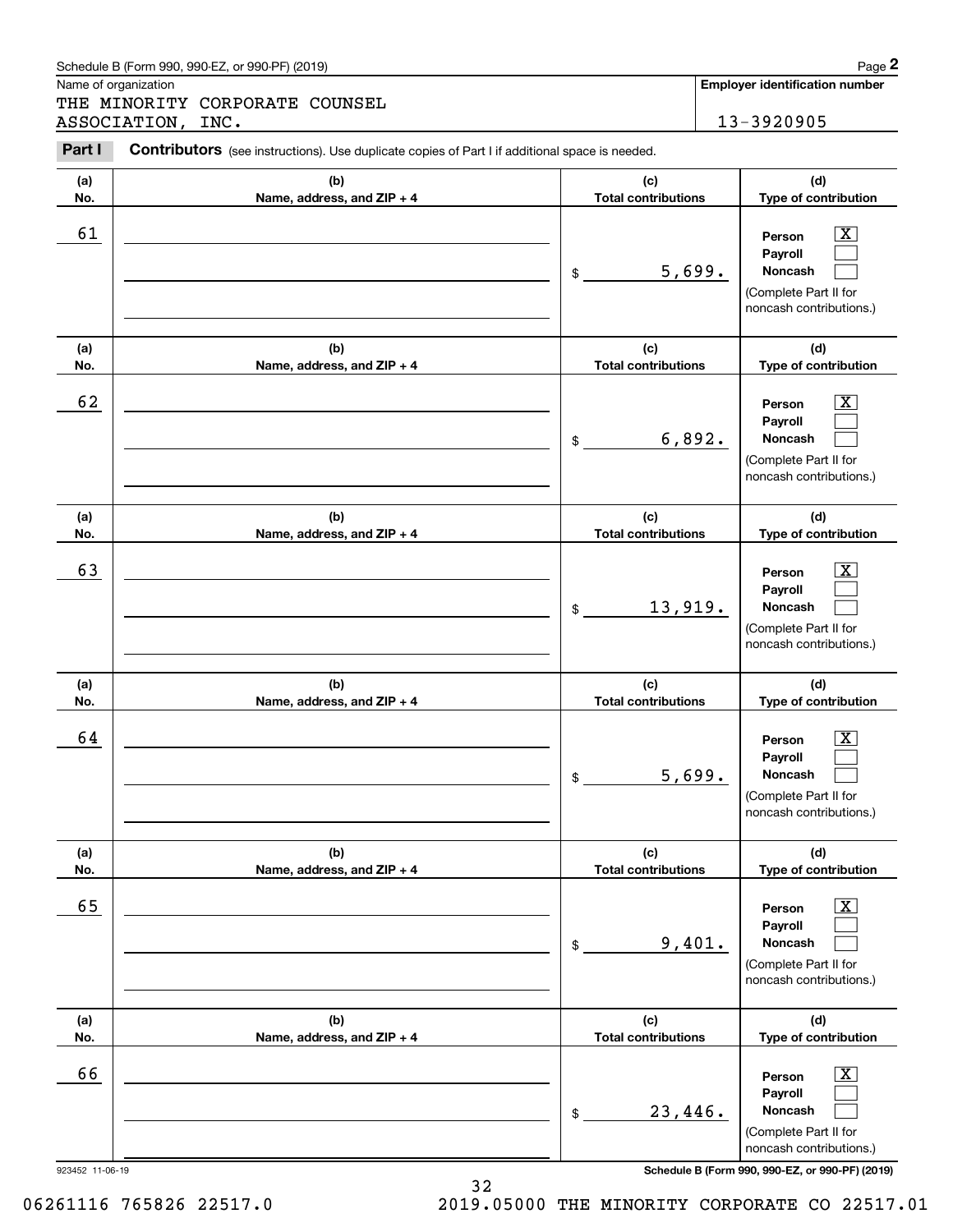|            | Schedule B (Form 990, 990-EZ, or 990-PF) (2019)                                                |                                   | Page 2                                                                                                        |
|------------|------------------------------------------------------------------------------------------------|-----------------------------------|---------------------------------------------------------------------------------------------------------------|
|            | Name of organization<br>THE MINORITY CORPORATE COUNSEL                                         |                                   | <b>Employer identification number</b>                                                                         |
|            | ASSOCIATION, INC.                                                                              |                                   | 13-3920905                                                                                                    |
| Part I     | Contributors (see instructions). Use duplicate copies of Part I if additional space is needed. |                                   |                                                                                                               |
| (a)<br>No. | (b)<br>Name, address, and ZIP + 4                                                              | (c)<br><b>Total contributions</b> | (d)<br>Type of contribution                                                                                   |
| 67         |                                                                                                | 5,699.<br>\$                      | $\mathbf{X}$<br>Person<br>Payroll<br>Noncash<br>(Complete Part II for<br>noncash contributions.)              |
| (a)<br>No. | (b)<br>Name, address, and ZIP + 4                                                              | (c)<br><b>Total contributions</b> | (d)<br>Type of contribution                                                                                   |
| 68         |                                                                                                | 5,000.<br>\$                      | X<br>Person<br>Payroll<br>Noncash<br>(Complete Part II for<br>noncash contributions.)                         |
| (a)<br>No. | (b)<br>Name, address, and ZIP + 4                                                              | (c)<br><b>Total contributions</b> | (d)<br>Type of contribution                                                                                   |
| 69         |                                                                                                | 10,000.<br>\$                     | $\mathbf{X}$<br>Person<br>Payroll<br>Noncash<br>(Complete Part II for<br>noncash contributions.)              |
| (a)<br>No. | (b)<br>Name, address, and ZIP + 4                                                              | (c)<br><b>Total contributions</b> | (d)<br>Type of contribution                                                                                   |
| 70         |                                                                                                | 9,401.<br>\$                      | $\mathbf{X}$<br>Person<br>Payroll<br>Noncash<br>(Complete Part II for<br>noncash contributions.)              |
| (a)<br>No. | (b)<br>Name, address, and ZIP + 4                                                              | (c)<br><b>Total contributions</b> | (d)<br>Type of contribution                                                                                   |
| 71         |                                                                                                | 35,438.<br>\$                     | $\boxed{\text{X}}$<br>Person<br>Payroll<br><b>Noncash</b><br>(Complete Part II for<br>noncash contributions.) |
| (a)<br>No. | (b)<br>Name, address, and ZIP + 4                                                              | (c)<br><b>Total contributions</b> | (d)<br>Type of contribution                                                                                   |
| 72         |                                                                                                | 21,397.<br>\$                     | $\boxed{\text{X}}$<br>Person<br>Payroll<br>Noncash<br>(Complete Part II for<br>noncash contributions.)        |

# Schedule B (Form 990, 990-EZ, or 990-PF) (2019) Page 2

923452 11-06-19 **Schedule B (Form 990, 990-EZ, or 990-PF) (2019)**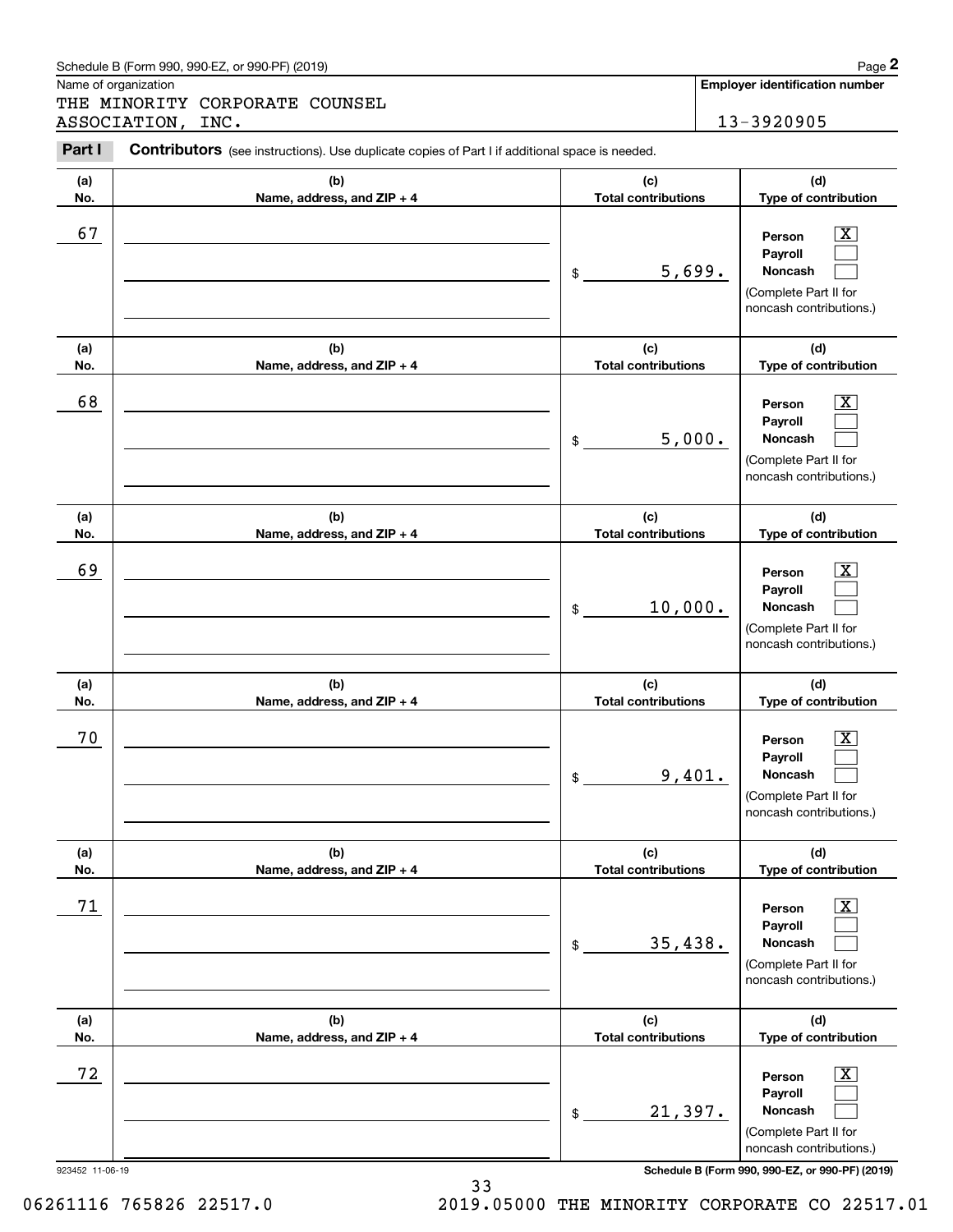|                      | Schedule B (Form 990, 990-EZ, or 990-PF) (2019)                                                       |                                   |        | Page 2                                                                                                             |
|----------------------|-------------------------------------------------------------------------------------------------------|-----------------------------------|--------|--------------------------------------------------------------------------------------------------------------------|
| Name of organization | THE MINORITY CORPORATE COUNSEL                                                                        |                                   |        | Employer identification number                                                                                     |
|                      | ASSOCIATION, INC.                                                                                     |                                   |        | 13-3920905                                                                                                         |
| Part I               | <b>Contributors</b> (see instructions). Use duplicate copies of Part I if additional space is needed. |                                   |        |                                                                                                                    |
| (a)<br>No.           | (b)<br>Name, address, and ZIP + 4                                                                     | (c)<br><b>Total contributions</b> |        | (d)<br>Type of contribution                                                                                        |
| 73                   |                                                                                                       | 10,000.<br>\$                     |        | $\mathbf{X}$<br>Person<br>Payroll<br><b>Noncash</b><br>(Complete Part II for<br>noncash contributions.)            |
| (a)<br>No.           | (b)<br>Name, address, and ZIP + 4                                                                     | (c)<br><b>Total contributions</b> |        | (d)<br>Type of contribution                                                                                        |
| 74                   |                                                                                                       | 10,000.<br>\$                     |        | $\overline{\mathbf{X}}$<br>Person<br>Payroll<br><b>Noncash</b><br>(Complete Part II for<br>noncash contributions.) |
| (a)<br>No.           | (b)<br>Name, address, and ZIP + 4                                                                     | (c)<br><b>Total contributions</b> |        | (d)<br>Type of contribution                                                                                        |
| 75                   |                                                                                                       | \$                                | 7,247. | $\overline{\text{X}}$<br>Person<br>Payroll<br>Noncash<br>(Complete Part II for<br>noncash contributions.)          |
| (a)<br>No.           | (b)<br>Name, address, and ZIP + 4                                                                     | (c)<br><b>Total contributions</b> |        | (d)<br>Type of contribution                                                                                        |
| 76                   |                                                                                                       | \$                                | 7,478. | $\mathbf{X}$<br>Person<br>Payroll<br>Noncash<br>(Complete Part II for<br>noncash contributions.)                   |
| (a)<br>No.           | (b)<br>Name, address, and ZIP + 4                                                                     | (c)<br><b>Total contributions</b> |        | (d)<br>Type of contribution                                                                                        |
| 77                   |                                                                                                       | 11,400.<br>\$                     |        | $\boxed{\text{X}}$<br>Person<br>Payroll<br><b>Noncash</b><br>(Complete Part II for<br>noncash contributions.)      |
| (a)<br>No.           | (b)<br>Name, address, and ZIP + 4                                                                     | (c)<br><b>Total contributions</b> |        | (d)<br>Type of contribution                                                                                        |
| 78                   |                                                                                                       | 10,000.<br>\$                     |        | $\boxed{\text{X}}$<br>Person<br>Payroll<br><b>Noncash</b><br>(Complete Part II for<br>noncash contributions.)      |

923452 11-06-19 **Schedule B (Form 990, 990-EZ, or 990-PF) (2019)**

06261116 765826 22517.0 2019.05000 THE MINORITY CORPORATE CO 22517.01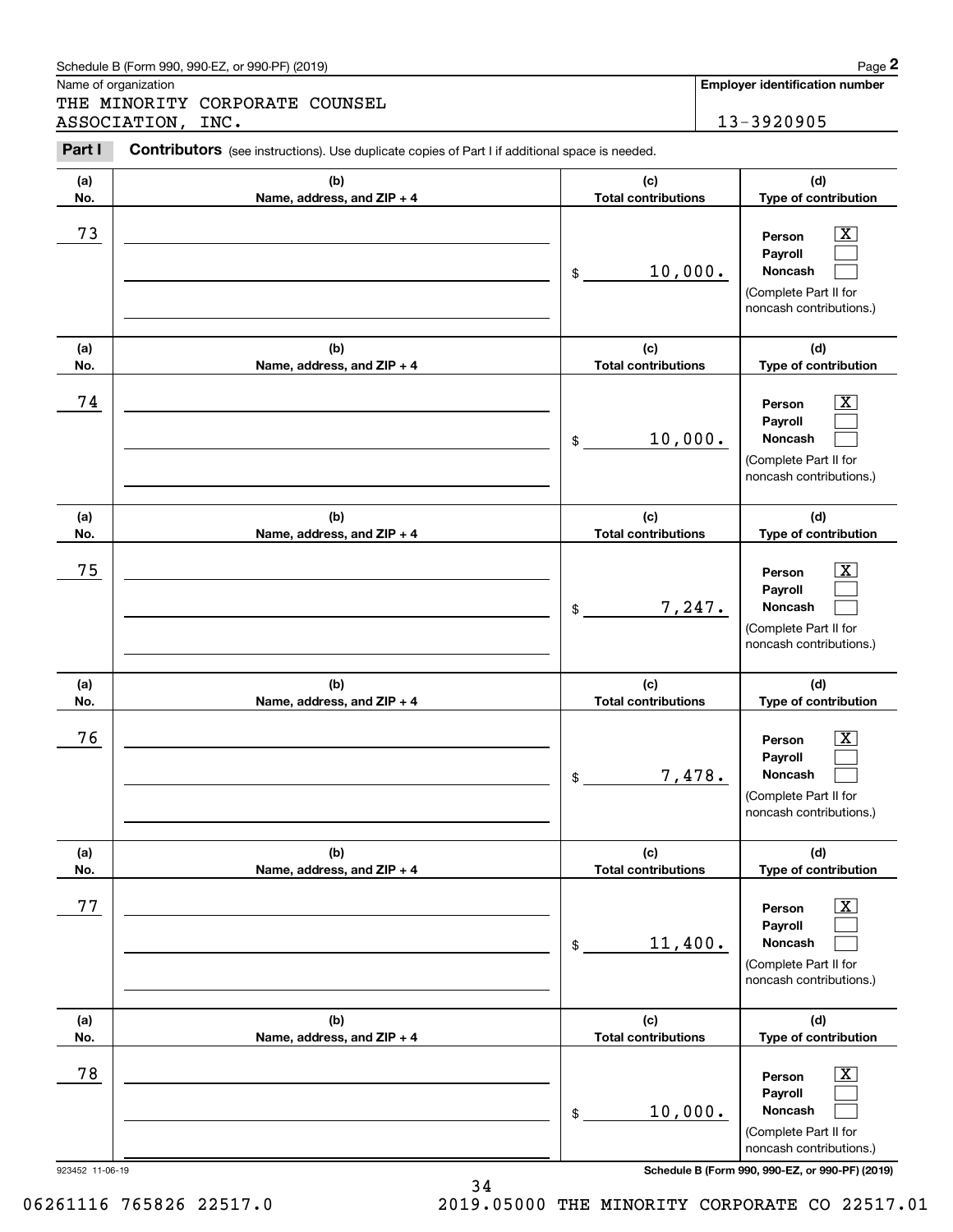|                      | Schedule B (Form 990, 990-EZ, or 990-PF) (2019)                                                       |                                   |        | Page 2                                                                                                      |
|----------------------|-------------------------------------------------------------------------------------------------------|-----------------------------------|--------|-------------------------------------------------------------------------------------------------------------|
| Name of organization |                                                                                                       |                                   |        | <b>Employer identification number</b>                                                                       |
|                      | THE MINORITY CORPORATE COUNSEL<br>ASSOCIATION, INC.                                                   |                                   |        | 13-3920905                                                                                                  |
| Part I               | <b>Contributors</b> (see instructions). Use duplicate copies of Part I if additional space is needed. |                                   |        |                                                                                                             |
| (a)<br>No.           | (b)<br>Name, address, and ZIP + 4                                                                     | (c)<br><b>Total contributions</b> |        | (d)<br>Type of contribution                                                                                 |
| 79                   |                                                                                                       | 15,286.<br>\$                     |        | $\overline{\mathbf{X}}$<br>Person<br>Payroll<br>Noncash<br>(Complete Part II for<br>noncash contributions.) |
| (a)<br>No.           | (b)<br>Name, address, and ZIP + 4                                                                     | (c)<br><b>Total contributions</b> |        | (d)<br>Type of contribution                                                                                 |
| 80                   |                                                                                                       | \$                                | 9,401. | $\overline{\mathbf{X}}$<br>Person<br>Payroll<br>Noncash<br>(Complete Part II for<br>noncash contributions.) |
| (a)<br>No.           | (b)<br>Name, address, and ZIP + 4                                                                     | (c)<br><b>Total contributions</b> |        | (d)<br>Type of contribution                                                                                 |
| 81                   |                                                                                                       | \$                                | 9,664. | x<br>Person<br>Payroll<br>Noncash<br>(Complete Part II for<br>noncash contributions.)                       |
| (a)<br>No.           | (b)<br>Name, address, and ZIP + 4                                                                     | (c)<br><b>Total contributions</b> |        | (d)<br>Type of contribution                                                                                 |
| 82                   |                                                                                                       | \$                                | 5,699. | $\overline{\mathbf{X}}$<br>Person<br>Payroll<br>Noncash<br>(Complete Part II for<br>noncash contributions.) |
| (a)<br>No.           | (b)<br>Name, address, and ZIP + 4                                                                     | (c)<br><b>Total contributions</b> |        | (d)<br>Type of contribution                                                                                 |
| 83                   |                                                                                                       | \$                                | 7,478. | $\boxed{\text{X}}$<br>Person<br>Payroll<br>Noncash<br>(Complete Part II for<br>noncash contributions.)      |
| (a)<br>No.           | (b)<br>Name, address, and ZIP + 4                                                                     | (c)<br><b>Total contributions</b> |        | (d)<br>Type of contribution                                                                                 |
| 84                   |                                                                                                       | \$                                | 9,401. | $\overline{\mathbf{X}}$<br>Person<br>Payroll<br>Noncash<br>(Complete Part II for<br>noncash contributions.) |

923452 11-06-19 **Schedule B (Form 990, 990-EZ, or 990-PF) (2019)**

35 06261116 765826 22517.0 2019.05000 THE MINORITY CORPORATE CO 22517.01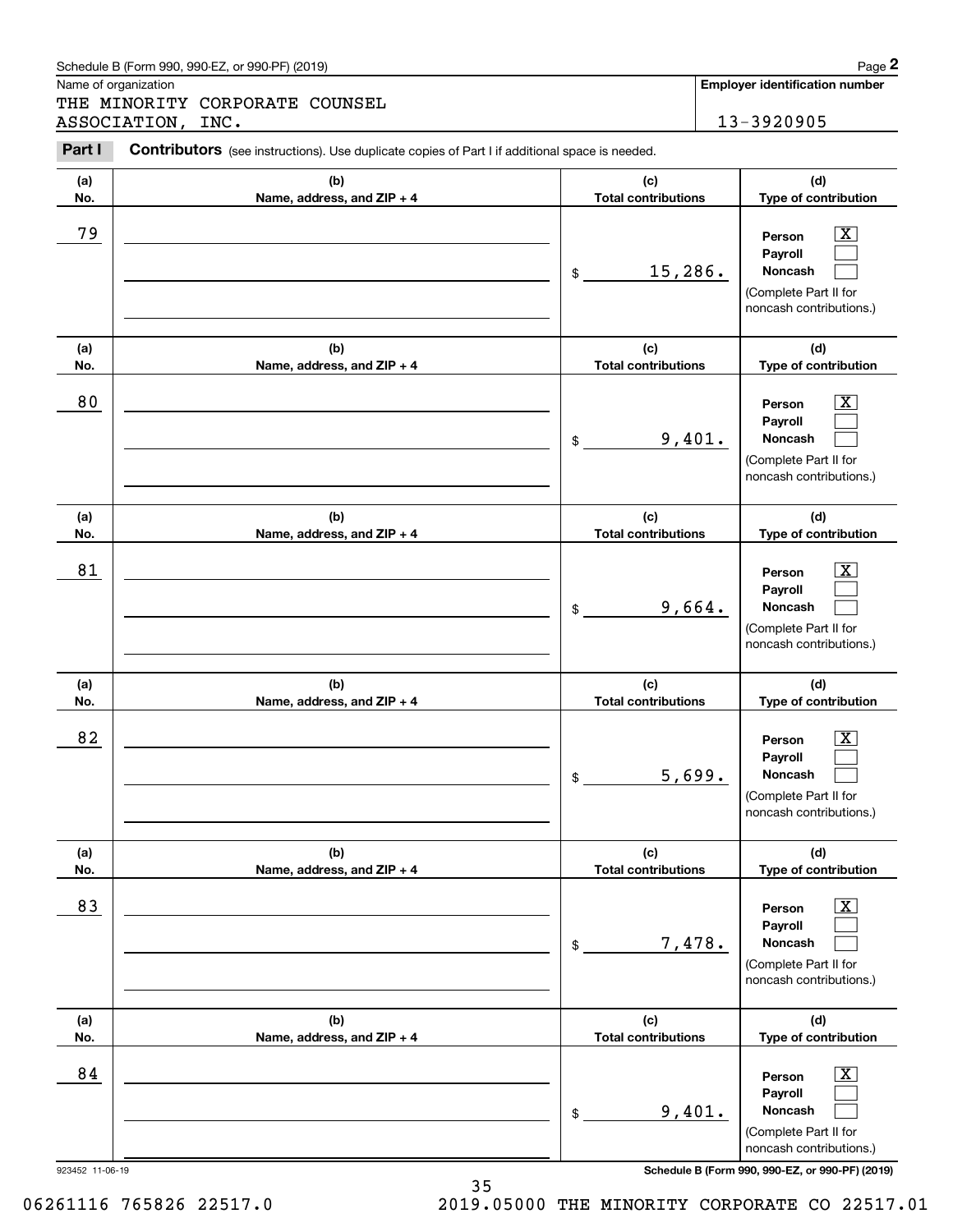|                      | Schedule B (Form 990, 990-EZ, or 990-PF) (2019)                                                                               |                                   |  | Page 2                                                                                                    |  |
|----------------------|-------------------------------------------------------------------------------------------------------------------------------|-----------------------------------|--|-----------------------------------------------------------------------------------------------------------|--|
| Name of organization | THE MINORITY CORPORATE COUNSEL                                                                                                |                                   |  | Employer identification number                                                                            |  |
| Part I               | ASSOCIATION,<br>INC.<br><b>Contributors</b> (see instructions). Use duplicate copies of Part I if additional space is needed. |                                   |  | 13-3920905                                                                                                |  |
| (a)<br>No.           | (b)<br>Name, address, and ZIP + 4                                                                                             | (c)<br><b>Total contributions</b> |  | (d)<br>Type of contribution                                                                               |  |
| 85                   |                                                                                                                               | 10,000.<br>\$                     |  | $\mathbf{X}$<br>Person<br>Payroll<br>Noncash<br>(Complete Part II for<br>noncash contributions.)          |  |
| (a)<br>No.           | (b)<br>Name, address, and ZIP + 4                                                                                             | (c)<br><b>Total contributions</b> |  | (d)<br>Type of contribution                                                                               |  |
| 86                   |                                                                                                                               | 10,000.<br>\$                     |  | $\overline{\text{X}}$<br>Person<br>Payroll<br>Noncash<br>(Complete Part II for<br>noncash contributions.) |  |
| (a)<br>No.           | (b)<br>Name, address, and ZIP + 4                                                                                             | (c)<br><b>Total contributions</b> |  | (d)<br>Type of contribution                                                                               |  |
| 87                   |                                                                                                                               | 12,946.<br>\$                     |  | $\overline{\text{X}}$<br>Person<br>Payroll<br>Noncash<br>(Complete Part II for<br>noncash contributions.) |  |
| (a)<br>No.           | (b)<br>Name, address, and ZIP + 4                                                                                             | (c)<br><b>Total contributions</b> |  | (d)<br>Type of contribution                                                                               |  |
| 88                   |                                                                                                                               | 10,000.<br>\$                     |  | $\mathbf{X}$<br>Person<br>Payroll<br>Noncash<br>(Complete Part II for<br>noncash contributions.)          |  |
| (a)<br>No.           | (b)<br>Name, address, and ZIP + 4                                                                                             | (c)<br><b>Total contributions</b> |  | (d)<br>Type of contribution                                                                               |  |
| 89                   |                                                                                                                               | 17,338.<br>\$                     |  | $\boxed{\text{X}}$<br>Person<br>Payroll<br>Noncash<br>(Complete Part II for<br>noncash contributions.)    |  |
| (a)<br>No.           | (b)<br>Name, address, and ZIP + 4                                                                                             | (c)<br><b>Total contributions</b> |  | (d)<br>Type of contribution                                                                               |  |
| 90                   |                                                                                                                               | 10,000.<br>\$                     |  | $\boxed{\text{X}}$<br>Person<br>Payroll<br>Noncash<br>(Complete Part II for<br>noncash contributions.)    |  |

923452 11-06-19 **Schedule B (Form 990, 990-EZ, or 990-PF) (2019)**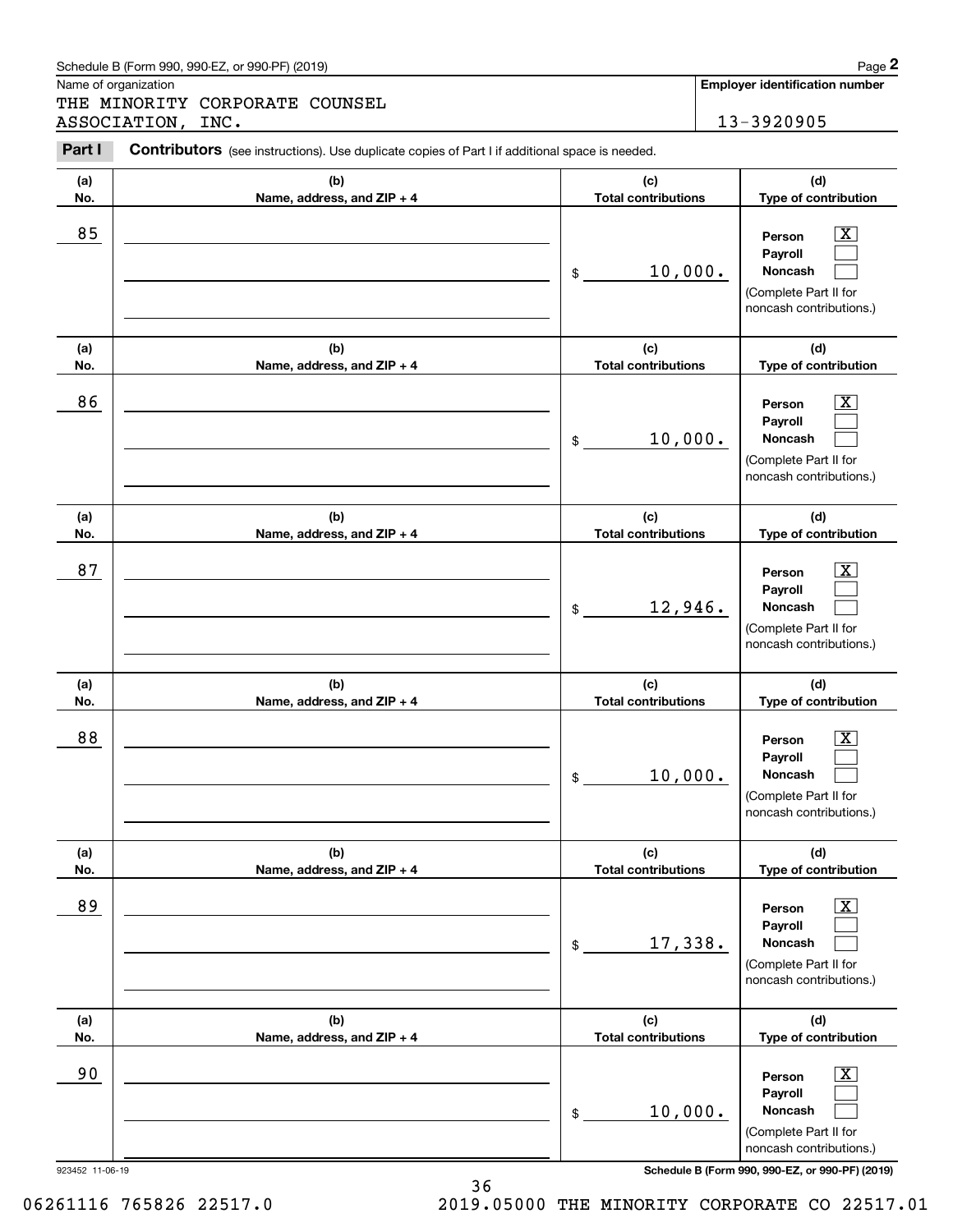|            | Schedule B (Form 990, 990-EZ, or 990-PF) (2019)                                                |                                   | Page 2                                                                                                      |
|------------|------------------------------------------------------------------------------------------------|-----------------------------------|-------------------------------------------------------------------------------------------------------------|
|            | Name of organization<br>THE MINORITY CORPORATE COUNSEL                                         |                                   | <b>Employer identification number</b>                                                                       |
|            | ASSOCIATION, INC.                                                                              |                                   | 13-3920905                                                                                                  |
| Part I     | Contributors (see instructions). Use duplicate copies of Part I if additional space is needed. |                                   |                                                                                                             |
| (a)<br>No. | (b)<br>Name, address, and ZIP + 4                                                              | (c)<br><b>Total contributions</b> | (d)<br>Type of contribution                                                                                 |
| 91         |                                                                                                | 9,401.<br>\$                      | $\overline{\text{X}}$<br>Person<br>Payroll<br>Noncash<br>(Complete Part II for<br>noncash contributions.)   |
| (a)<br>No. | (b)<br>Name, address, and ZIP + 4                                                              | (c)<br><b>Total contributions</b> | (d)<br>Type of contribution                                                                                 |
| 92         |                                                                                                | 11,397.<br>\$                     | $\overline{\text{X}}$<br>Person<br>Payroll<br>Noncash<br>(Complete Part II for<br>noncash contributions.)   |
| (a)<br>No. | (b)<br>Name, address, and ZIP + 4                                                              | (c)<br><b>Total contributions</b> | (d)<br>Type of contribution                                                                                 |
| 93         |                                                                                                | 8,801.<br>\$                      | $\overline{\text{X}}$<br>Person<br>Payroll<br>Noncash<br>(Complete Part II for<br>noncash contributions.)   |
| (a)<br>No. | (b)<br>Name, address, and ZIP + 4                                                              | (c)<br><b>Total contributions</b> | (d)<br>Type of contribution                                                                                 |
| 94         |                                                                                                | 5,699.<br>\$                      | $\overline{\text{X}}$<br>Person<br>Payroll<br>Noncash<br>(Complete Part II for<br>noncash contributions.)   |
| (a)<br>No. | (b)<br>Name, address, and ZIP + 4                                                              | (c)<br><b>Total contributions</b> | (d)<br>Type of contribution                                                                                 |
| 95         |                                                                                                | 10,000.<br>\$                     | $\overline{\mathbf{X}}$<br>Person<br>Payroll<br>Noncash<br>(Complete Part II for<br>noncash contributions.) |
| (a)<br>No. | (b)<br>Name, address, and ZIP + 4                                                              | (c)<br><b>Total contributions</b> | (d)<br>Type of contribution                                                                                 |
| 96         |                                                                                                | 5,699.<br>\$                      | $\overline{\mathbf{X}}$<br>Person<br>Payroll<br>Noncash<br>(Complete Part II for<br>noncash contributions.) |

## 37 06261116 765826 22517.0 2019.05000 THE MINORITY CORPORATE CO 22517.01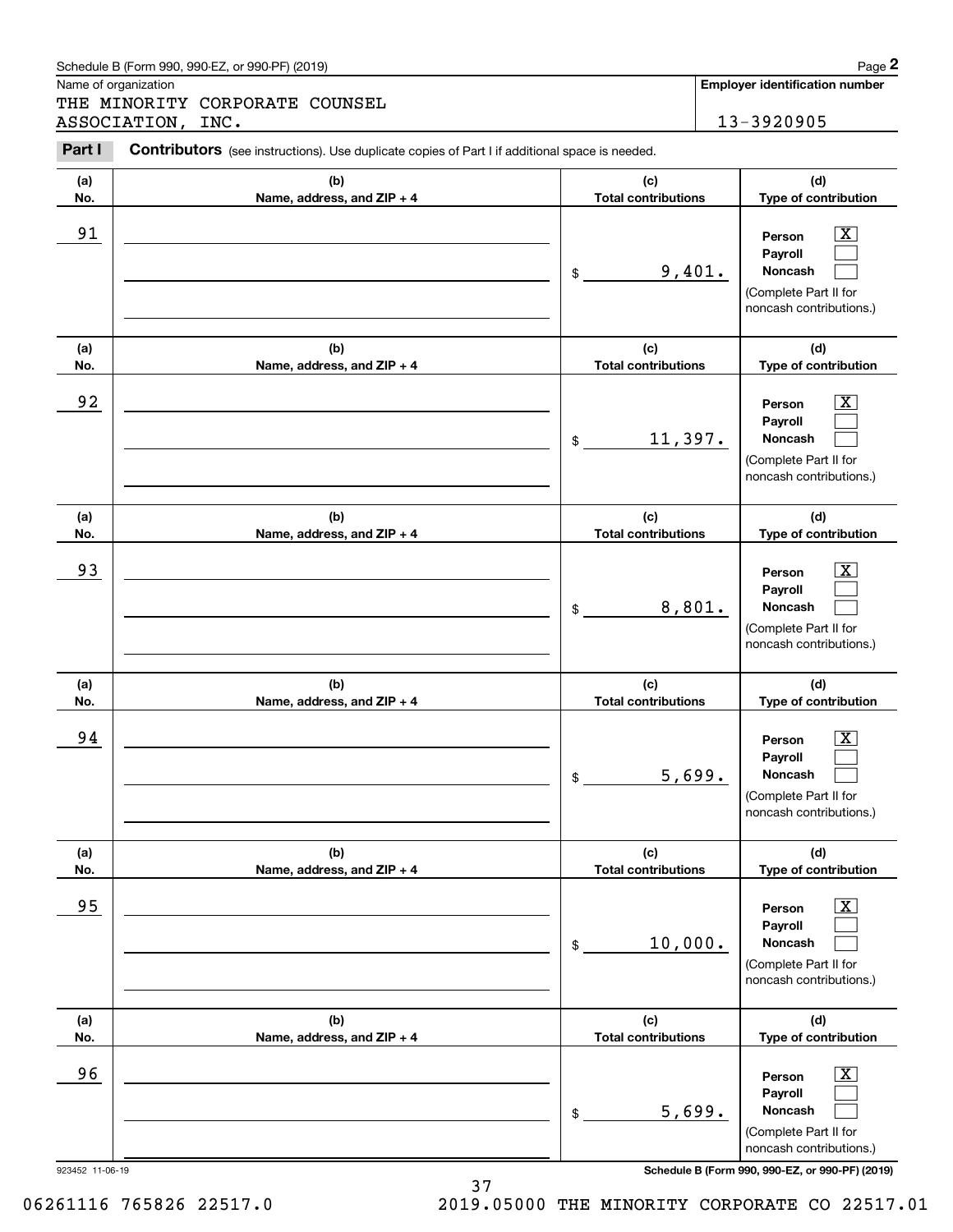|                      | Schedule B (Form 990, 990-EZ, or 990-PF) (2019)                                                       |                                   |        | Page 2                                                                                                        |
|----------------------|-------------------------------------------------------------------------------------------------------|-----------------------------------|--------|---------------------------------------------------------------------------------------------------------------|
| Name of organization | THE MINORITY CORPORATE COUNSEL                                                                        |                                   |        | Employer identification number                                                                                |
|                      | ASSOCIATION,<br>INC.                                                                                  |                                   |        | 13-3920905                                                                                                    |
| Part I               | <b>Contributors</b> (see instructions). Use duplicate copies of Part I if additional space is needed. |                                   |        |                                                                                                               |
| (a)<br>No.           | (b)<br>Name, address, and ZIP + 4                                                                     | (c)<br><b>Total contributions</b> |        | (d)<br>Type of contribution                                                                                   |
| 97                   |                                                                                                       | \$                                | 5,000. | $\mathbf{X}$<br>Person<br>Payroll<br>Noncash<br>(Complete Part II for<br>noncash contributions.)              |
| (a)<br>No.           | (b)<br>Name, address, and ZIP + 4                                                                     | (c)<br><b>Total contributions</b> |        | (d)<br>Type of contribution                                                                                   |
| 98                   |                                                                                                       | 10,000.<br>\$                     |        | $\overline{\text{X}}$<br>Person<br>Payroll<br>Noncash<br>(Complete Part II for<br>noncash contributions.)     |
| (a)<br>No.           | (b)<br>Name, address, and ZIP + 4                                                                     | (c)<br><b>Total contributions</b> |        | (d)<br>Type of contribution                                                                                   |
| 99                   |                                                                                                       | \$                                | 7,478. | $\overline{\text{X}}$<br>Person<br>Payroll<br>Noncash<br>(Complete Part II for<br>noncash contributions.)     |
| (a)<br>No.           | (b)<br>Name, address, and ZIP + 4                                                                     | (c)<br><b>Total contributions</b> |        | (d)<br>Type of contribution                                                                                   |
| 100                  |                                                                                                       | 10,000.<br>\$                     |        | $\overline{\mathbf{X}}$<br>Person<br>Payroll<br>Noncash<br>(Complete Part II for<br>noncash contributions.)   |
| (a)<br>No.           | (b)<br>Name, address, and ZIP + 4                                                                     | (c)<br><b>Total contributions</b> |        | (d)<br>Type of contribution                                                                                   |
| 101                  |                                                                                                       | \$                                | 7,478. | $\boxed{\text{X}}$<br>Person<br>Payroll<br><b>Noncash</b><br>(Complete Part II for<br>noncash contributions.) |
| (a)<br>No.           | (b)<br>Name, address, and ZIP + 4                                                                     | (c)<br><b>Total contributions</b> |        | (d)<br>Type of contribution                                                                                   |
| 102                  |                                                                                                       | \$                                | 5,699. | $\boxed{\text{X}}$<br>Person<br>Payroll<br>Noncash<br>(Complete Part II for<br>noncash contributions.)        |

38 06261116 765826 22517.0 2019.05000 THE MINORITY CORPORATE CO 22517.01

Schedule B (Form 990, 990-EZ, or 990-PF) (2019) Page 2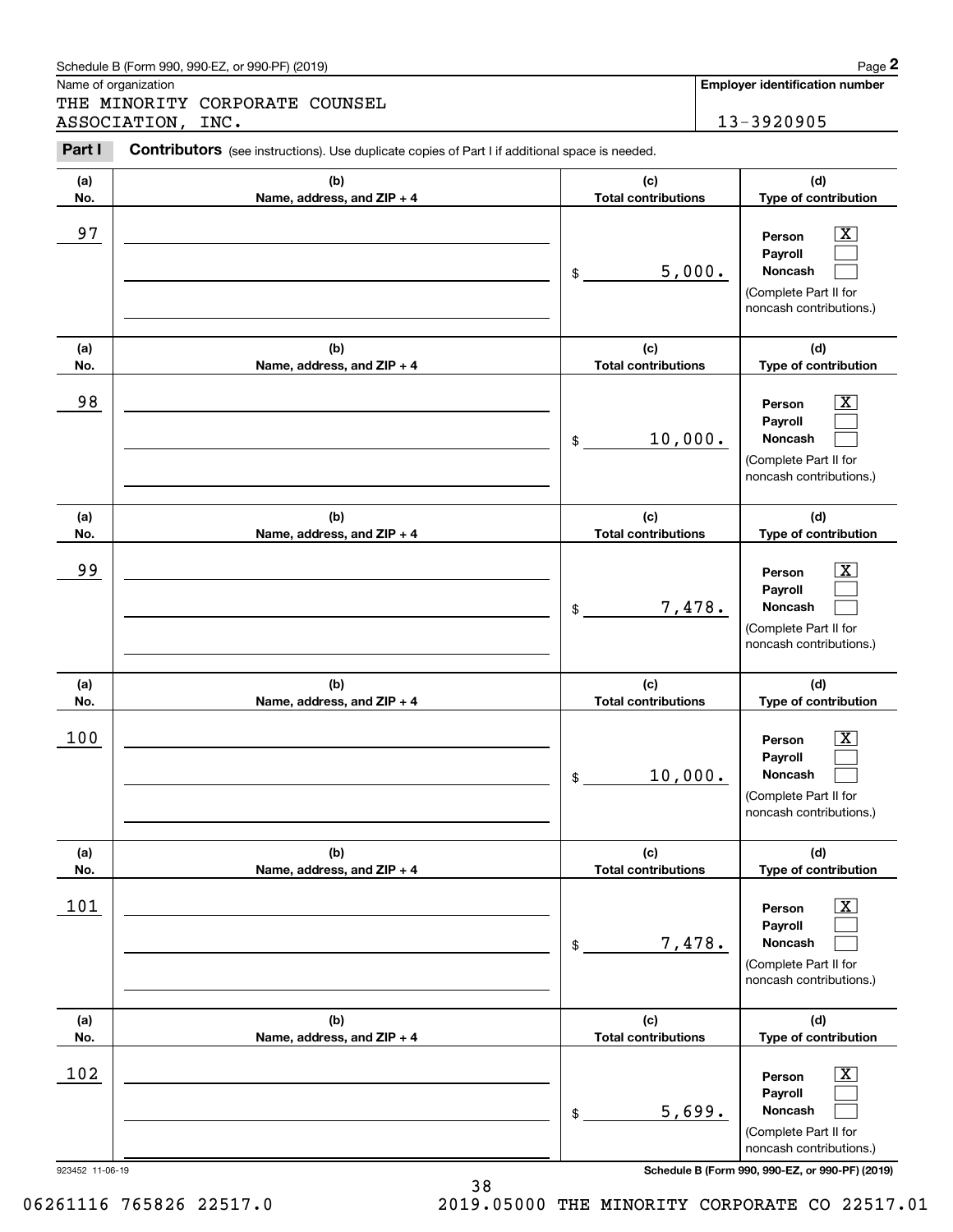|                      | Schedule B (Form 990, 990-EZ, or 990-PF) (2019)                                                                               |                                   |        | Page 2                                                                                                        |
|----------------------|-------------------------------------------------------------------------------------------------------------------------------|-----------------------------------|--------|---------------------------------------------------------------------------------------------------------------|
| Name of organization | THE MINORITY CORPORATE COUNSEL                                                                                                |                                   |        | Employer identification number                                                                                |
| Part I               | ASSOCIATION,<br>INC.<br><b>Contributors</b> (see instructions). Use duplicate copies of Part I if additional space is needed. |                                   |        | 13-3920905                                                                                                    |
| (a)<br>No.           | (b)<br>Name, address, and ZIP + 4                                                                                             | (c)<br><b>Total contributions</b> |        | (d)<br>Type of contribution                                                                                   |
| 103                  |                                                                                                                               | 17,500.<br>\$                     |        | $\mathbf{X}$<br>Person<br>Payroll<br>Noncash<br>(Complete Part II for<br>noncash contributions.)              |
| (a)<br>No.           | (b)<br>Name, address, and ZIP + 4                                                                                             | (c)<br><b>Total contributions</b> |        | (d)<br>Type of contribution                                                                                   |
| 104                  |                                                                                                                               | \$                                | 5,000. | $\overline{\mathbf{X}}$<br>Person<br>Payroll<br>Noncash<br>(Complete Part II for<br>noncash contributions.)   |
| (a)<br>No.           | (b)<br>Name, address, and ZIP + 4                                                                                             | (c)<br><b>Total contributions</b> |        | (d)<br>Type of contribution                                                                                   |
| 105                  |                                                                                                                               | 17,934.<br>\$                     |        | $\overline{\text{X}}$<br>Person<br>Payroll<br>Noncash<br>(Complete Part II for<br>noncash contributions.)     |
| (a)<br>No.           | (b)<br>Name, address, and ZIP + 4                                                                                             | (c)<br><b>Total contributions</b> |        | (d)<br>Type of contribution                                                                                   |
| 106                  |                                                                                                                               | 11,397.<br>\$                     |        | $\mathbf{X}$<br>Person<br>Payroll<br>Noncash<br>(Complete Part II for<br>noncash contributions.)              |
| (a)<br>No.           | (b)<br>Name, address, and ZIP + 4                                                                                             | (c)<br><b>Total contributions</b> |        | (d)<br>Type of contribution                                                                                   |
| 107                  |                                                                                                                               | \$                                | 9,045. | $\boxed{\text{X}}$<br>Person<br>Payroll<br><b>Noncash</b><br>(Complete Part II for<br>noncash contributions.) |
| (a)<br>No.           | (b)<br>Name, address, and ZIP + 4                                                                                             | (c)<br><b>Total contributions</b> |        | (d)<br>Type of contribution                                                                                   |
| 108                  |                                                                                                                               | 17,500.<br>\$                     |        | $\boxed{\text{X}}$<br>Person<br>Payroll<br>Noncash<br>(Complete Part II for<br>noncash contributions.)        |

39 06261116 765826 22517.0 2019.05000 THE MINORITY CORPORATE CO 22517.01

Schedule B (Form 990, 990-EZ, or 990-PF) (2019) Page 2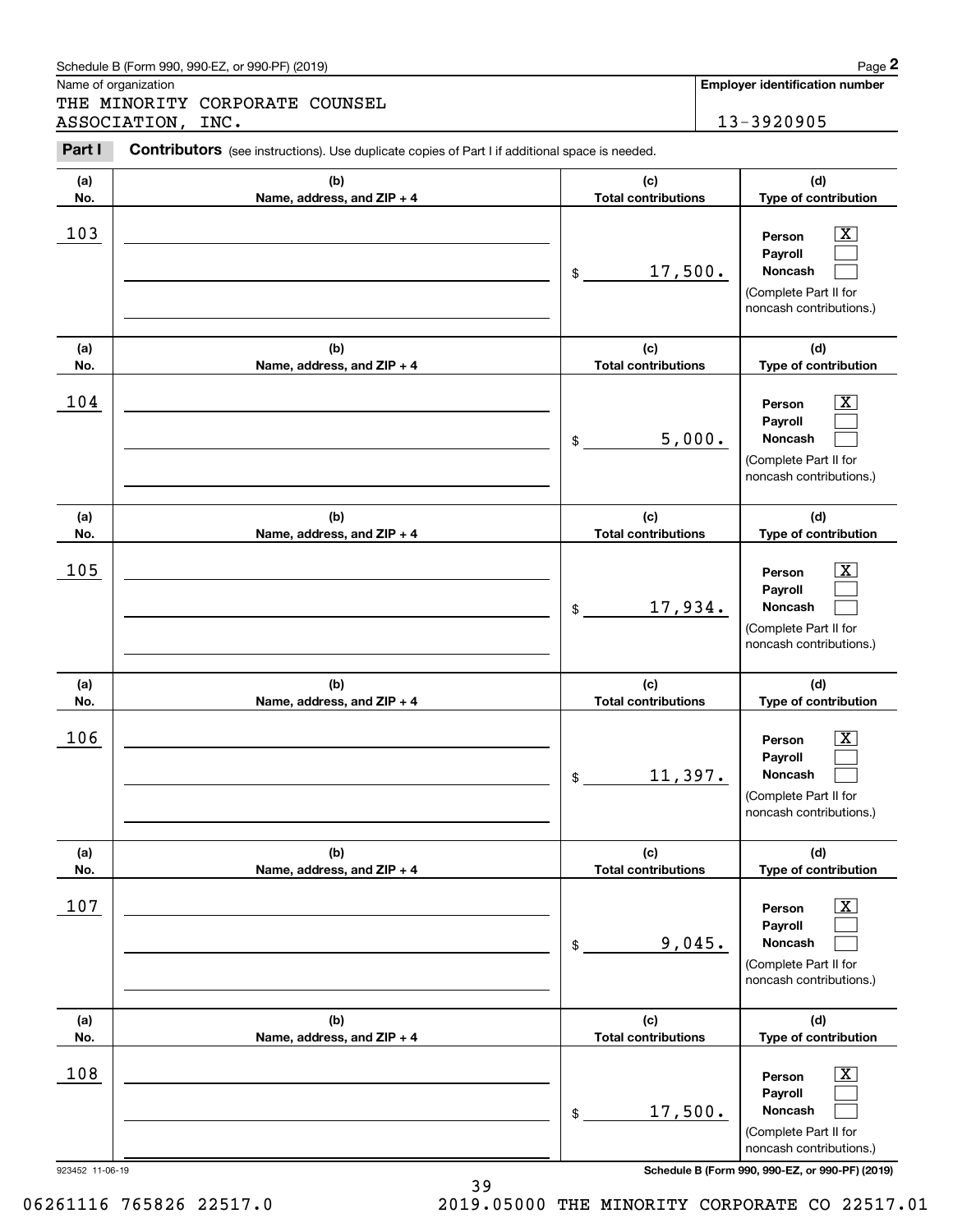|            | Schedule B (Form 990, 990-EZ, or 990-PF) (2019)                                                                            |                                   | Page 2                                                                                                        |
|------------|----------------------------------------------------------------------------------------------------------------------------|-----------------------------------|---------------------------------------------------------------------------------------------------------------|
|            | Name of organization<br>THE MINORITY CORPORATE COUNSEL                                                                     |                                   | Employer identification number                                                                                |
| Part I     | ASSOCIATION, INC.<br><b>Contributors</b> (see instructions). Use duplicate copies of Part I if additional space is needed. |                                   | 13-3920905                                                                                                    |
| (a)<br>No. | (b)<br>Name, address, and ZIP + 4                                                                                          | (c)<br><b>Total contributions</b> | (d)<br>Type of contribution                                                                                   |
| 109        |                                                                                                                            | 19,491.<br>\$                     | $\mathbf{X}$<br>Person<br>Payroll<br>Noncash<br>(Complete Part II for<br>noncash contributions.)              |
| (a)<br>No. | (b)<br>Name, address, and ZIP + 4                                                                                          | (c)<br><b>Total contributions</b> | (d)<br>Type of contribution                                                                                   |
| 110        |                                                                                                                            | 7,500.<br>\$                      | $\overline{\mathbf{X}}$<br>Person<br>Payroll<br>Noncash<br>(Complete Part II for<br>noncash contributions.)   |
| (a)<br>No. | (b)<br>Name, address, and ZIP + 4                                                                                          | (c)<br><b>Total contributions</b> | (d)<br>Type of contribution                                                                                   |
| 111        |                                                                                                                            | 10,000.<br>\$                     | $\overline{\text{X}}$<br>Person<br>Payroll<br>Noncash<br>(Complete Part II for<br>noncash contributions.)     |
| (a)<br>No. | (b)<br>Name, address, and ZIP + 4                                                                                          | (c)<br><b>Total contributions</b> | (d)<br>Type of contribution                                                                                   |
| 112        |                                                                                                                            | 10,000.<br>\$                     | $\mathbf{X}$<br>Person<br>Payroll<br>Noncash<br>(Complete Part II for<br>noncash contributions.)              |
| (a)<br>No. | (b)<br>Name, address, and ZIP + 4                                                                                          | (c)<br><b>Total contributions</b> | (d)<br>Type of contribution                                                                                   |
| 113        |                                                                                                                            | 10,000.<br>\$                     | $\boxed{\text{X}}$<br>Person<br>Payroll<br><b>Noncash</b><br>(Complete Part II for<br>noncash contributions.) |
| (a)<br>No. | (b)<br>Name, address, and ZIP + 4                                                                                          | (c)<br><b>Total contributions</b> | (d)<br>Type of contribution                                                                                   |
| 114        |                                                                                                                            | 34,587.<br>\$                     | $\boxed{\text{X}}$<br>Person<br>Payroll<br>Noncash<br>(Complete Part II for<br>noncash contributions.)        |

Schedule B (Form 990, 990-EZ, or 990-PF) (2019) Page 2

923452 11-06-19 **Schedule B (Form 990, 990-EZ, or 990-PF) (2019)**

40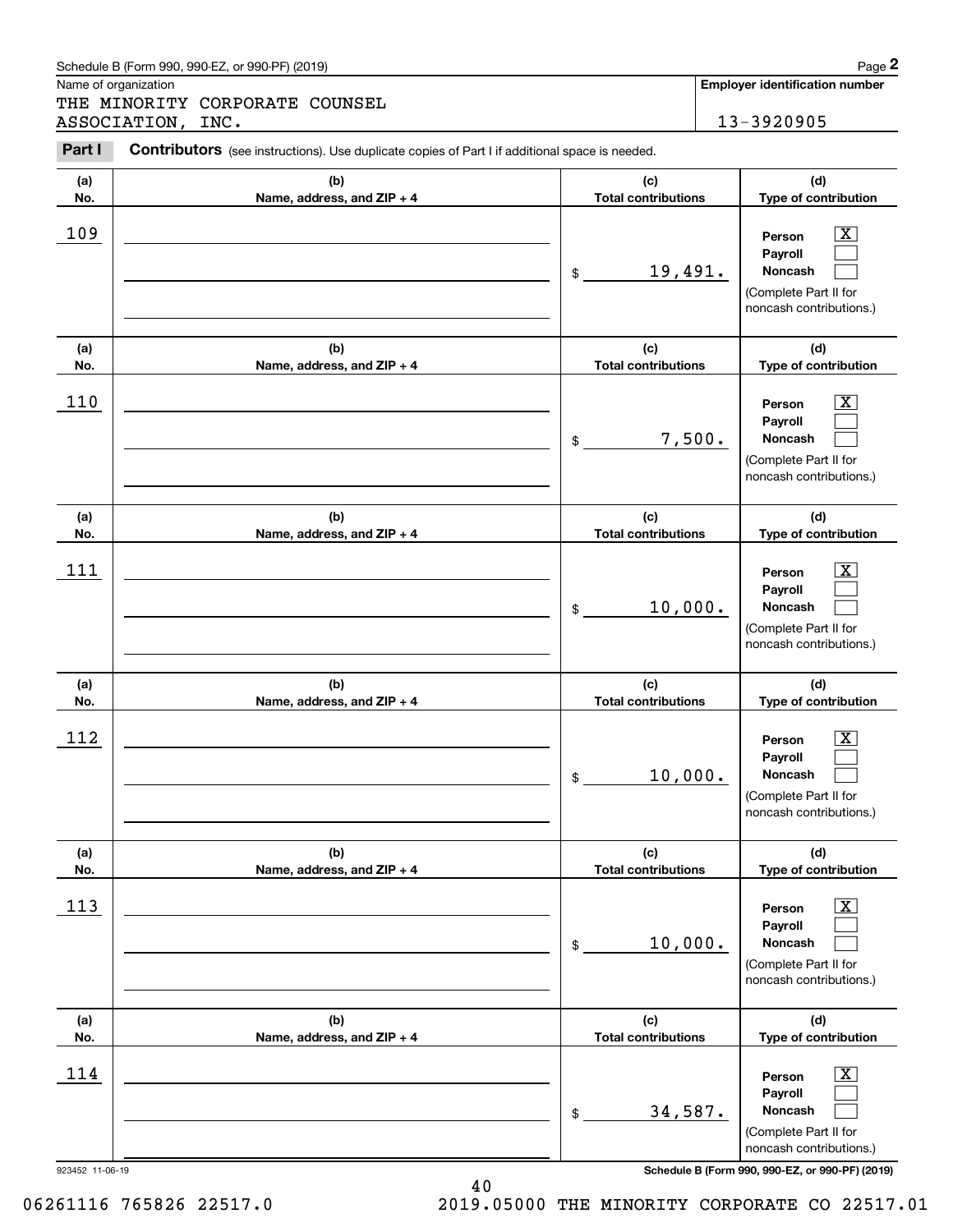|            | Schedule B (Form 990, 990-EZ, or 990-PF) (2019)                                                       |                                             |        | Page 2                                                                                                                          |
|------------|-------------------------------------------------------------------------------------------------------|---------------------------------------------|--------|---------------------------------------------------------------------------------------------------------------------------------|
|            | Name of organization<br>THE MINORITY CORPORATE COUNSEL                                                |                                             |        | <b>Employer identification number</b>                                                                                           |
|            | ASSOCIATION, INC.                                                                                     |                                             |        | 13-3920905                                                                                                                      |
| Part I     | <b>Contributors</b> (see instructions). Use duplicate copies of Part I if additional space is needed. |                                             |        |                                                                                                                                 |
| (a)        | (b)                                                                                                   | (c)                                         |        | (d)                                                                                                                             |
| No.        | Name, address, and ZIP + 4                                                                            | <b>Total contributions</b>                  |        | Type of contribution                                                                                                            |
| 115        |                                                                                                       | 14,384.<br>\$                               |        | $\mathbf{X}$<br>Person<br>Payroll<br><b>Noncash</b><br>(Complete Part II for<br>noncash contributions.)                         |
| (a)        | (b)                                                                                                   | (c)                                         |        | (d)                                                                                                                             |
| No.<br>116 | Name, address, and ZIP + 4                                                                            | <b>Total contributions</b><br>11,779.<br>\$ |        | Type of contribution<br>$\mathbf{X}$<br>Person<br>Payroll<br><b>Noncash</b><br>(Complete Part II for<br>noncash contributions.) |
| (a)<br>No. | (b)<br>Name, address, and ZIP + 4                                                                     | (c)<br><b>Total contributions</b>           |        | (d)<br>Type of contribution                                                                                                     |
| 117        |                                                                                                       | 16,301.<br>\$                               |        | $\mathbf{X}$<br>Person<br>Payroll<br><b>Noncash</b><br>(Complete Part II for<br>noncash contributions.)                         |
| (a)<br>No. | (b)<br>Name, address, and ZIP + 4                                                                     | (c)<br><b>Total contributions</b>           |        | (d)<br>Type of contribution                                                                                                     |
| 118        |                                                                                                       | \$                                          | 9,045. | $\mathbf{X}$<br>Person<br><b>Payroll</b><br>Noncash<br>(Complete Part II for<br>noncash contributions.)                         |
| (a)<br>No. | (b)<br>Name, address, and ZIP + 4                                                                     | (c)<br><b>Total contributions</b>           |        | (d)<br>Type of contribution                                                                                                     |
| 119        |                                                                                                       | 146,397.<br>\$                              |        | $\boxed{\text{X}}$<br>Person<br>Payroll<br><b>Noncash</b><br>(Complete Part II for<br>noncash contributions.)                   |
| (a)<br>No. | (b)<br>Name, address, and ZIP + 4                                                                     | (c)<br><b>Total contributions</b>           |        | (d)<br>Type of contribution                                                                                                     |
| 120        |                                                                                                       | \$                                          | 5,699. | $\boxed{\text{X}}$<br>Person<br>Payroll<br><b>Noncash</b><br>(Complete Part II for<br>noncash contributions.)                   |

923452 11-06-19 **Schedule B (Form 990, 990-EZ, or 990-PF) (2019)**

06261116 765826 22517.0 2019.05000 THE MINORITY CORPORATE CO 22517.01

41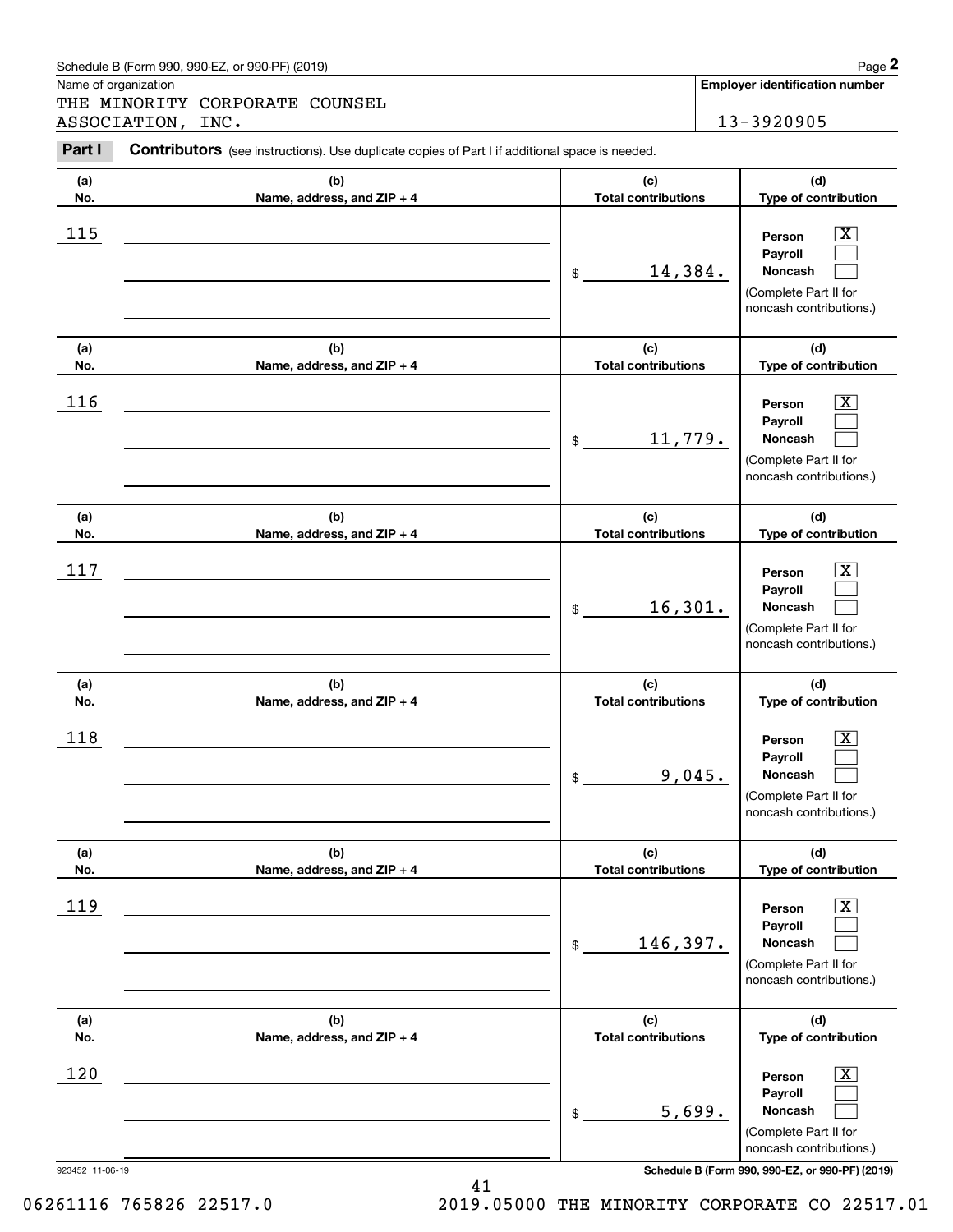|        | Schedule B (Form 990, 990-EZ, or 990-PF) (2019)                                                       |        | Page 2                                |  |  |
|--------|-------------------------------------------------------------------------------------------------------|--------|---------------------------------------|--|--|
|        | Name of organization                                                                                  |        | <b>Employer identification number</b> |  |  |
|        | THE MINORITY CORPORATE COUNSEL                                                                        |        |                                       |  |  |
|        | ASSOCIATION, INC.                                                                                     |        | 13-3920905                            |  |  |
| Part I | <b>Contributors</b> (see instructions). Use duplicate copies of Part I if additional space is needed. |        |                                       |  |  |
| (a     | (h)                                                                                                   | $\sim$ | (h)                                   |  |  |

| Part I     | Contributors (see instructions). Use duplicate copies of Part I if additional space is needed. |                                             |                                                                                                                                     |  |  |
|------------|------------------------------------------------------------------------------------------------|---------------------------------------------|-------------------------------------------------------------------------------------------------------------------------------------|--|--|
| (a)        | (b)                                                                                            | (c)                                         | (d)                                                                                                                                 |  |  |
| No.        | Name, address, and ZIP + 4                                                                     | <b>Total contributions</b>                  | Type of contribution                                                                                                                |  |  |
| 121        |                                                                                                | 5,000.<br>\$                                | $\overline{\mathbf{X}}$<br>Person<br>Payroll<br>Noncash<br>(Complete Part II for<br>noncash contributions.)                         |  |  |
| (a)<br>No. | (b)<br>Name, address, and ZIP + 4                                                              | (c)<br><b>Total contributions</b>           | (d)<br>Type of contribution                                                                                                         |  |  |
| 122        |                                                                                                | 7,478.<br>\$                                | $\overline{\mathbf{X}}$<br>Person<br>Payroll<br>Noncash<br>(Complete Part II for<br>noncash contributions.)                         |  |  |
| (a)        | (b)                                                                                            | (c)                                         | (d)                                                                                                                                 |  |  |
| No.        | Name, address, and ZIP + 4                                                                     | <b>Total contributions</b>                  | Type of contribution                                                                                                                |  |  |
| 123        |                                                                                                | 15,699.<br>\$                               | $\overline{\mathbf{X}}$<br>Person<br>Payroll<br>Noncash<br>(Complete Part II for<br>noncash contributions.)                         |  |  |
| (a)        | (b)                                                                                            | (c)                                         | (d)                                                                                                                                 |  |  |
| No.<br>124 | Name, address, and ZIP + 4                                                                     | <b>Total contributions</b><br>10,000.<br>\$ | Type of contribution<br>$\overline{\mathbf{X}}$<br>Person<br>Payroll<br>Noncash<br>(Complete Part II for<br>noncash contributions.) |  |  |
| (a)<br>No. | (b)<br>Name, address, and ZIP + 4                                                              | (c)<br><b>Total contributions</b>           | (d)<br>Type of contribution                                                                                                         |  |  |
| 125        |                                                                                                | 10,000.<br>\$                               | $\overline{\mathbf{X}}$<br>Person<br>Payroll<br>Noncash<br>(Complete Part II for<br>noncash contributions.)                         |  |  |
| (a)        | (b)                                                                                            | (c)                                         | (d)                                                                                                                                 |  |  |
| No.<br>126 | Name, address, and ZIP + 4                                                                     | <b>Total contributions</b><br>23,401.<br>\$ | Type of contribution<br>$\overline{\mathbf{X}}$<br>Person<br>Payroll<br>Noncash<br>(Complete Part II for<br>noncash contributions.) |  |  |

923452 11-06-19 **Schedule B (Form 990, 990-EZ, or 990-PF) (2019)**

06261116 765826 22517.0 2019.05000 THE MINORITY CORPORATE CO 22517.01

42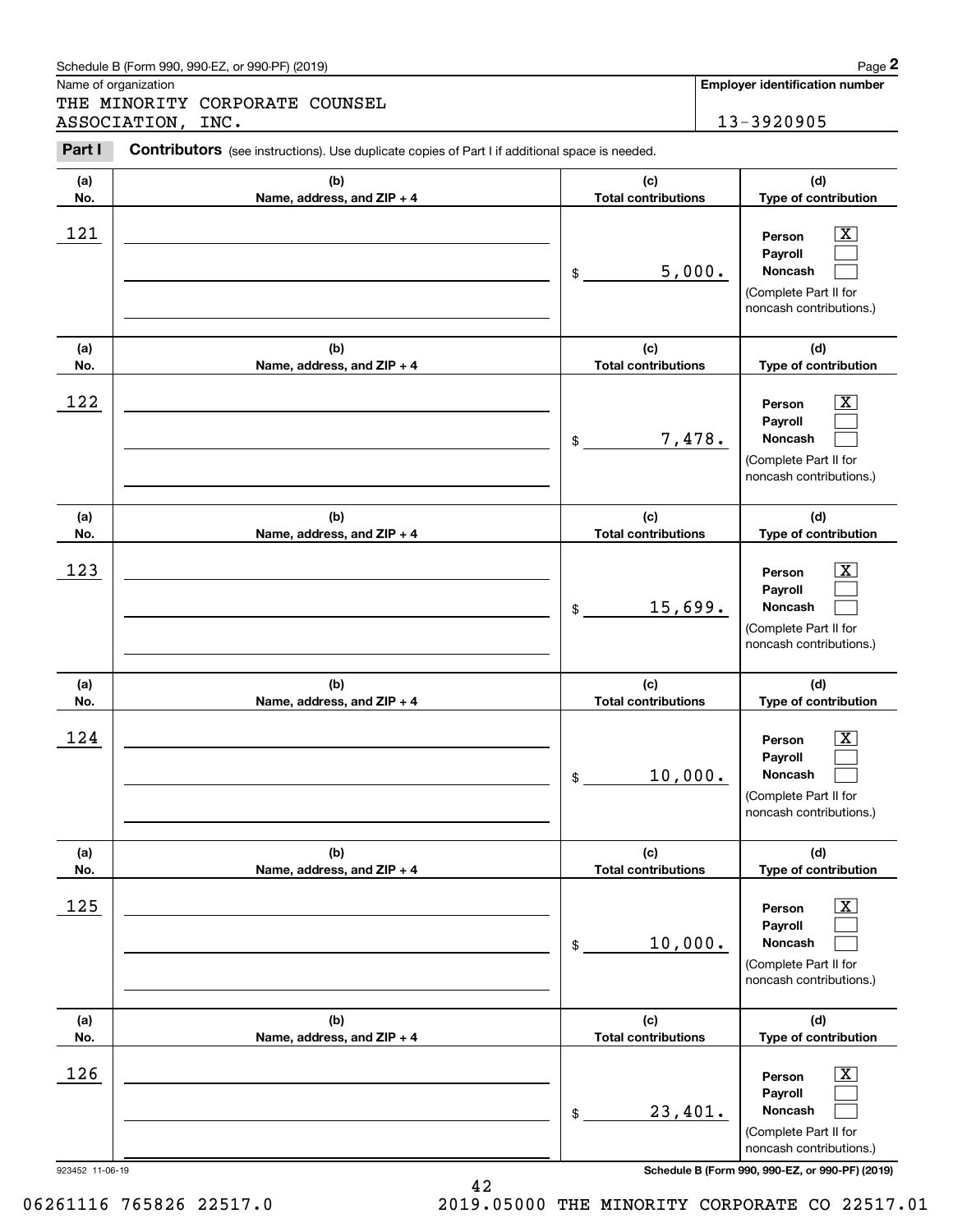|                 | Schedule B (Form 990, 990-EZ, or 990-PF) (2019)                                                |                                   | Page 2                                                                                                             |
|-----------------|------------------------------------------------------------------------------------------------|-----------------------------------|--------------------------------------------------------------------------------------------------------------------|
|                 | Name of organization<br>THE MINORITY CORPORATE COUNSEL                                         |                                   | <b>Employer identification number</b>                                                                              |
|                 | ASSOCIATION, INC.                                                                              |                                   | 13-3920905                                                                                                         |
| Part I          | Contributors (see instructions). Use duplicate copies of Part I if additional space is needed. |                                   |                                                                                                                    |
| (a)             | (b)                                                                                            | (c)                               | (d)                                                                                                                |
| No.             | Name, address, and ZIP + 4                                                                     | <b>Total contributions</b>        | Type of contribution                                                                                               |
| 127             |                                                                                                | 5,699.<br>\$                      | $\mathbf{X}$<br>Person<br>Payroll<br>Noncash<br>(Complete Part II for<br>noncash contributions.)                   |
| (a)<br>No.      | (b)<br>Name, address, and ZIP + 4                                                              | (c)<br><b>Total contributions</b> | (d)<br>Type of contribution                                                                                        |
| 128             |                                                                                                | 5,699.<br>\$                      | $\overline{\mathbf{X}}$<br>Person<br>Payroll<br>Noncash<br>(Complete Part II for<br>noncash contributions.)        |
| (a)             | (b)                                                                                            | (c)                               | (d)                                                                                                                |
| No.             | Name, address, and ZIP + 4                                                                     | <b>Total contributions</b>        | Type of contribution                                                                                               |
| 129             |                                                                                                | 5,000.<br>\$                      | $\mathbf{X}$<br>Person<br>Payroll<br>Noncash<br>(Complete Part II for<br>noncash contributions.)                   |
| (a)<br>No.      | (b)<br>Name, address, and ZIP + 4                                                              | (c)<br><b>Total contributions</b> | (d)<br>Type of contribution                                                                                        |
| 130             |                                                                                                | 13,901.<br>\$                     | $\overline{\text{X}}$<br>Person<br>Payroll<br>Noncash<br>(Complete Part II for<br>noncash contributions.)          |
| (a)<br>No.      | (b)<br>Name, address, and ZIP + 4                                                              | (c)<br><b>Total contributions</b> | (d)<br>Type of contribution                                                                                        |
| 131             |                                                                                                | 15,000.<br>\$                     | $\overline{\mathbf{X}}$<br>Person<br>Payroll<br><b>Noncash</b><br>(Complete Part II for<br>noncash contributions.) |
| (a)<br>No.      | (b)<br>Name, address, and ZIP + 4                                                              | (c)<br><b>Total contributions</b> | (d)<br>Type of contribution                                                                                        |
| 132             |                                                                                                | 10,000.<br>\$                     | $\overline{\mathbf{X}}$<br>Person<br>Payroll<br>Noncash<br>(Complete Part II for<br>noncash contributions.)        |
| 923452 11-06-19 |                                                                                                |                                   | Schedule B (Form 990, 990-EZ, or 990-PF) (2019)                                                                    |

06261116 765826 22517.0 2019.05000 THE MINORITY CORPORATE CO 22517.01

Schedule B (Form 990, 990-EZ, or 990-PF) (2019) Page 2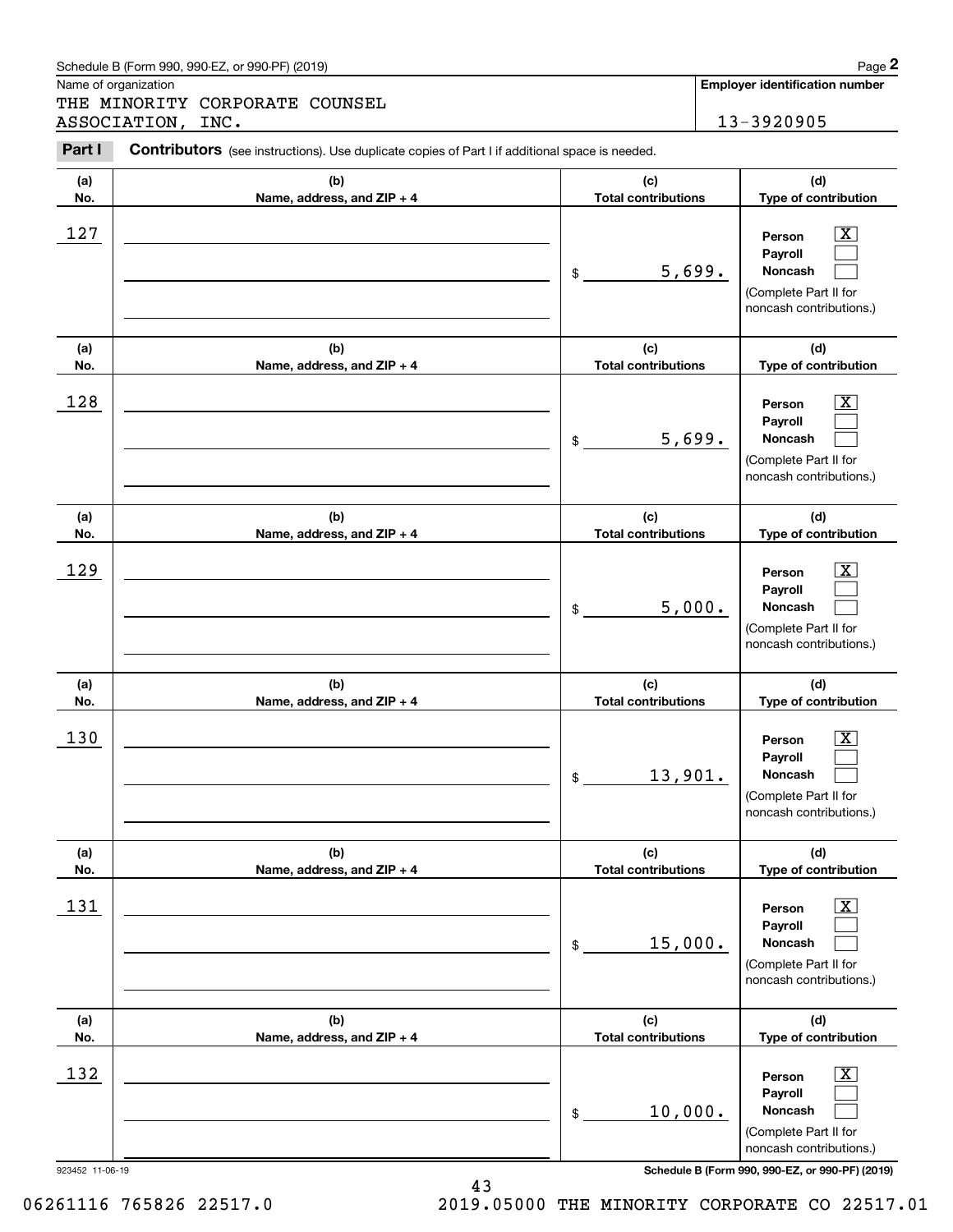|            | Schedule B (Form 990, 990-EZ, or 990-PF) (2019)                                                |                                   | Page 2                                                                                                        |
|------------|------------------------------------------------------------------------------------------------|-----------------------------------|---------------------------------------------------------------------------------------------------------------|
|            | Name of organization<br>THE MINORITY CORPORATE COUNSEL                                         |                                   | Employer identification number                                                                                |
|            | ASSOCIATION, INC.                                                                              |                                   | 13-3920905                                                                                                    |
| Part I     | Contributors (see instructions). Use duplicate copies of Part I if additional space is needed. |                                   |                                                                                                               |
| (a)<br>No. | (b)<br>Name, address, and ZIP + 4                                                              | (c)<br><b>Total contributions</b> | (d)<br>Type of contribution                                                                                   |
| 133        |                                                                                                | 11,397.<br>\$                     | $\mathbf{X}$<br>Person<br>Payroll<br>Noncash<br>(Complete Part II for<br>noncash contributions.)              |
| (a)<br>No. | (b)<br>Name, address, and ZIP + 4                                                              | (c)<br><b>Total contributions</b> | (d)<br>Type of contribution                                                                                   |
| 134        |                                                                                                | 10,000.<br>\$                     | $\overline{\mathbf{X}}$<br>Person<br>Payroll<br>Noncash<br>(Complete Part II for<br>noncash contributions.)   |
| (a)<br>No. | (b)<br>Name, address, and ZIP + 4                                                              | (c)<br><b>Total contributions</b> | (d)<br>Type of contribution                                                                                   |
| 135        |                                                                                                | 9,401.<br>\$                      | $\overline{\text{X}}$<br>Person<br>Payroll<br>Noncash<br>(Complete Part II for<br>noncash contributions.)     |
| (a)<br>No. | (b)<br>Name, address, and ZIP + 4                                                              | (c)<br><b>Total contributions</b> | (d)<br>Type of contribution                                                                                   |
| 136        |                                                                                                | 7,478.<br>\$                      | $\mathbf{X}$<br>Person<br>Payroll<br>Noncash<br>(Complete Part II for<br>noncash contributions.)              |
| (a)<br>No. | (b)<br>Name, address, and ZIP + 4                                                              | (c)<br><b>Total contributions</b> | (d)<br>Type of contribution                                                                                   |
| 137        |                                                                                                | 20,091.<br>\$                     | $\boxed{\text{X}}$<br>Person<br>Payroll<br><b>Noncash</b><br>(Complete Part II for<br>noncash contributions.) |
| (a)<br>No. | (b)<br>Name, address, and ZIP + 4                                                              | (c)<br><b>Total contributions</b> | (d)<br>Type of contribution                                                                                   |
| 138        |                                                                                                | 8,801.<br>\$                      | $\boxed{\text{X}}$<br>Person<br>Payroll<br><b>Noncash</b><br>(Complete Part II for<br>noncash contributions.) |

923452 11-06-19 **Schedule B (Form 990, 990-EZ, or 990-PF) (2019)**

06261116 765826 22517.0 2019.05000 THE MINORITY CORPORATE CO 22517.01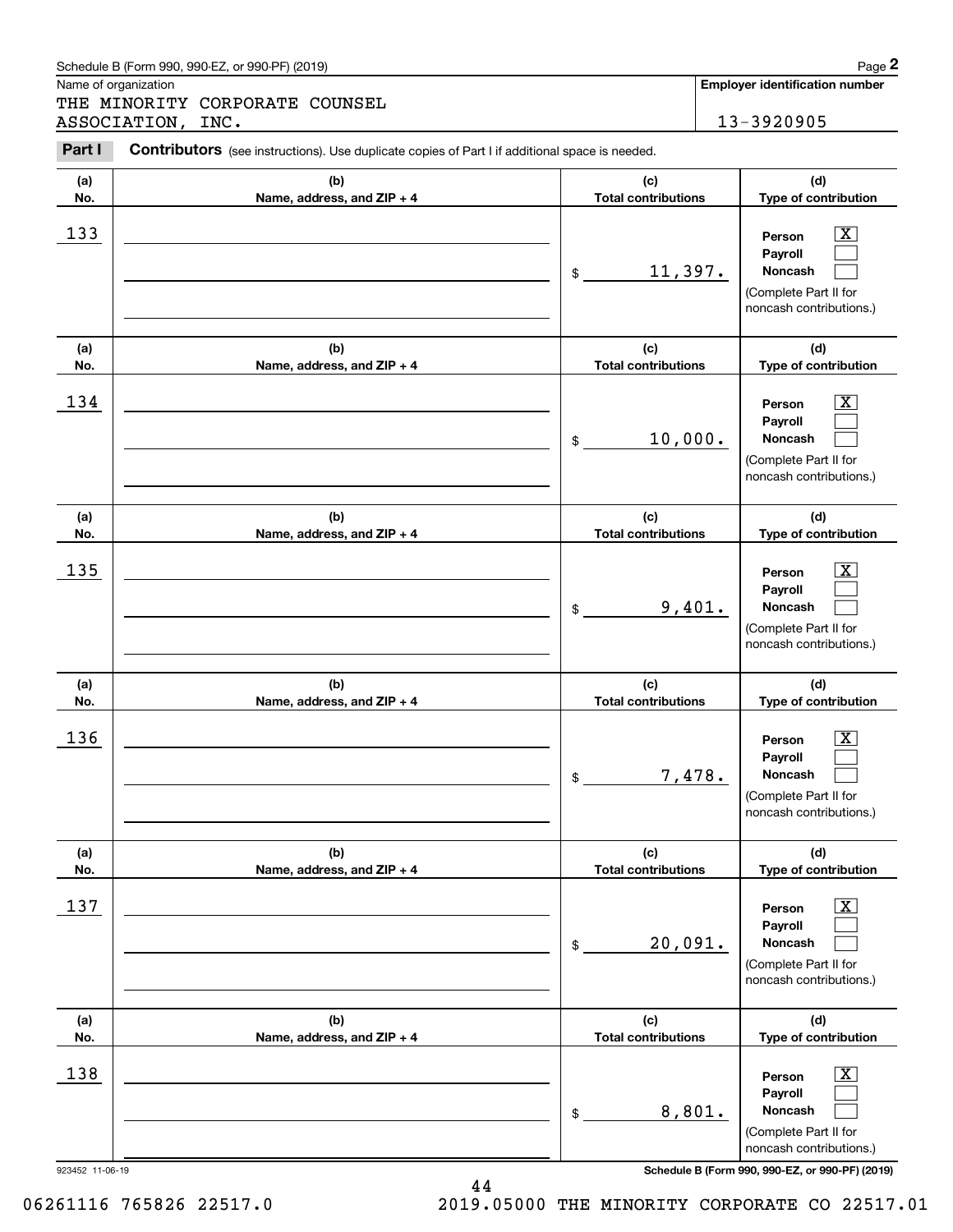|                      | Schedule B (Form 990, 990-EZ, or 990-PF) (2019)                                                |                                   |         | Page 2                                                                                                      |
|----------------------|------------------------------------------------------------------------------------------------|-----------------------------------|---------|-------------------------------------------------------------------------------------------------------------|
| Name of organization | THE MINORITY CORPORATE COUNSEL                                                                 |                                   |         | <b>Employer identification number</b>                                                                       |
|                      | ASSOCIATION, INC.                                                                              |                                   |         | 13-3920905                                                                                                  |
| Part I               | Contributors (see instructions). Use duplicate copies of Part I if additional space is needed. |                                   |         |                                                                                                             |
| (a)<br>No.           | (b)<br>Name, address, and ZIP + 4                                                              | (c)<br><b>Total contributions</b> |         | (d)<br>Type of contribution                                                                                 |
| 139                  |                                                                                                | \$                                | 7,478.  | $\overline{\mathbf{X}}$<br>Person<br>Payroll<br>Noncash<br>(Complete Part II for<br>noncash contributions.) |
| (a)<br>No.           | (b)<br>Name, address, and ZIP + 4                                                              | (c)<br><b>Total contributions</b> |         | (d)<br>Type of contribution                                                                                 |
| 140                  |                                                                                                | 36,397.<br>\$                     |         | x<br>Person<br>Payroll<br>Noncash<br>(Complete Part II for<br>noncash contributions.)                       |
| (a)<br>No.           | (b)<br>Name, address, and ZIP + 4                                                              | (c)<br><b>Total contributions</b> |         | (d)<br>Type of contribution                                                                                 |
| 141                  |                                                                                                | \$                                | 5,000.  | х<br>Person<br>Payroll<br>Noncash<br>(Complete Part II for<br>noncash contributions.)                       |
| (a)<br>No.           | (b)<br>Name, address, and ZIP + 4                                                              | (c)<br><b>Total contributions</b> |         | (d)<br>Type of contribution                                                                                 |
| 142                  |                                                                                                | \$                                | 8, 202. | $\overline{\mathbf{X}}$<br>Person<br>Payroll<br>Noncash<br>(Complete Part II for<br>noncash contributions.) |
| (a)<br>No.           | (b)<br>Name, address, and ZIP + 4                                                              | (c)<br><b>Total contributions</b> |         | (d)<br>Type of contribution                                                                                 |
| 143                  |                                                                                                | \$                                | 5,000.  | $\boxed{\text{X}}$<br>Person<br>Payroll<br>Noncash<br>(Complete Part II for<br>noncash contributions.)      |
| (a)<br>No.           | (b)<br>Name, address, and ZIP + 4                                                              | (c)<br><b>Total contributions</b> |         | (d)<br>Type of contribution                                                                                 |
| 144                  |                                                                                                | 10,000.<br>\$                     |         | $\boxed{\text{X}}$<br>Person<br>Payroll<br>Noncash<br>(Complete Part II for<br>noncash contributions.)      |

Schedule B (Form 990, 990-EZ, or 990-PF) (2019) Page 2

923452 11-06-19 **Schedule B (Form 990, 990-EZ, or 990-PF) (2019)**

06261116 765826 22517.0 2019.05000 THE MINORITY CORPORATE CO 22517.01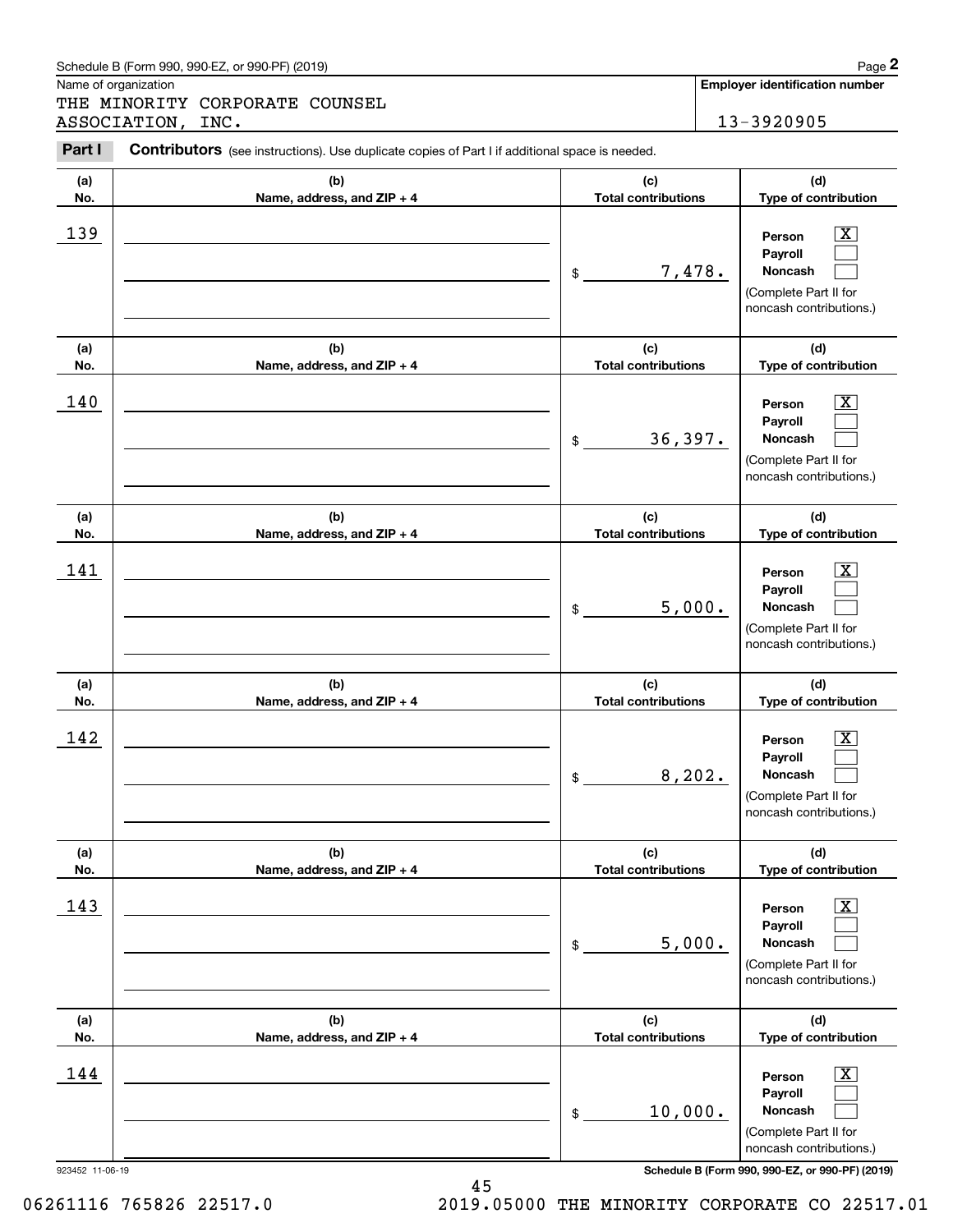|                      | Schedule B (Form 990, 990-EZ, or 990-PF) (2019)                                                |                                   |        | Page 2                                                                                                      |
|----------------------|------------------------------------------------------------------------------------------------|-----------------------------------|--------|-------------------------------------------------------------------------------------------------------------|
| Name of organization | THE MINORITY CORPORATE COUNSEL                                                                 |                                   |        | <b>Employer identification number</b>                                                                       |
|                      | ASSOCIATION, INC.                                                                              |                                   |        | 13-3920905                                                                                                  |
| Part I               | Contributors (see instructions). Use duplicate copies of Part I if additional space is needed. |                                   |        |                                                                                                             |
| (a)<br>No.           | (b)<br>Name, address, and ZIP + 4                                                              | (c)<br><b>Total contributions</b> |        | (d)<br>Type of contribution                                                                                 |
| 145                  |                                                                                                | 21,397.<br>$\$$                   |        | $\overline{\text{X}}$<br>Person<br>Payroll<br>Noncash<br>(Complete Part II for<br>noncash contributions.)   |
| (a)<br>No.           | (b)<br>Name, address, and ZIP + 4                                                              | (c)<br><b>Total contributions</b> |        | (d)<br>Type of contribution                                                                                 |
| 146                  |                                                                                                | 11,397.<br>\$                     |        | $\overline{\text{X}}$<br>Person<br>Payroll<br>Noncash<br>(Complete Part II for<br>noncash contributions.)   |
| (a)<br>No.           | (b)<br>Name, address, and ZIP + 4                                                              | (c)<br><b>Total contributions</b> |        | (d)<br>Type of contribution                                                                                 |
| 147                  |                                                                                                | 14,978.<br>\$                     |        | $\overline{\text{X}}$<br>Person<br>Payroll<br>Noncash<br>(Complete Part II for<br>noncash contributions.)   |
| (a)<br>No.           | (b)<br>Name, address, and ZIP + 4                                                              | (c)<br><b>Total contributions</b> |        | (d)<br>Type of contribution                                                                                 |
| 148                  |                                                                                                | 31, 279.<br>\$                    |        | $\overline{\text{X}}$<br>Person<br>Payroll<br>Noncash<br>(Complete Part II for<br>noncash contributions.)   |
| (a)<br>No.           | (b)<br>Name, address, and ZIP + 4                                                              | (c)<br><b>Total contributions</b> |        | (d)<br>Type of contribution                                                                                 |
| 149                  |                                                                                                | \$                                | 7,003. | $\overline{\mathbf{X}}$<br>Person<br>Payroll<br>Noncash<br>(Complete Part II for<br>noncash contributions.) |
| (a)<br>No.           | (b)<br>Name, address, and ZIP + 4                                                              | (c)<br><b>Total contributions</b> |        | (d)<br>Type of contribution                                                                                 |
| 150                  |                                                                                                | 10,000.<br>\$                     |        | $\overline{\mathbf{X}}$<br>Person<br>Payroll<br>Noncash<br>(Complete Part II for<br>noncash contributions.) |

06261116 765826 22517.0 2019.05000 THE MINORITY CORPORATE CO 22517.01

46

| Schedule B (Form 990, 990-EZ, or 990-PF) (2019) | Page |
|-------------------------------------------------|------|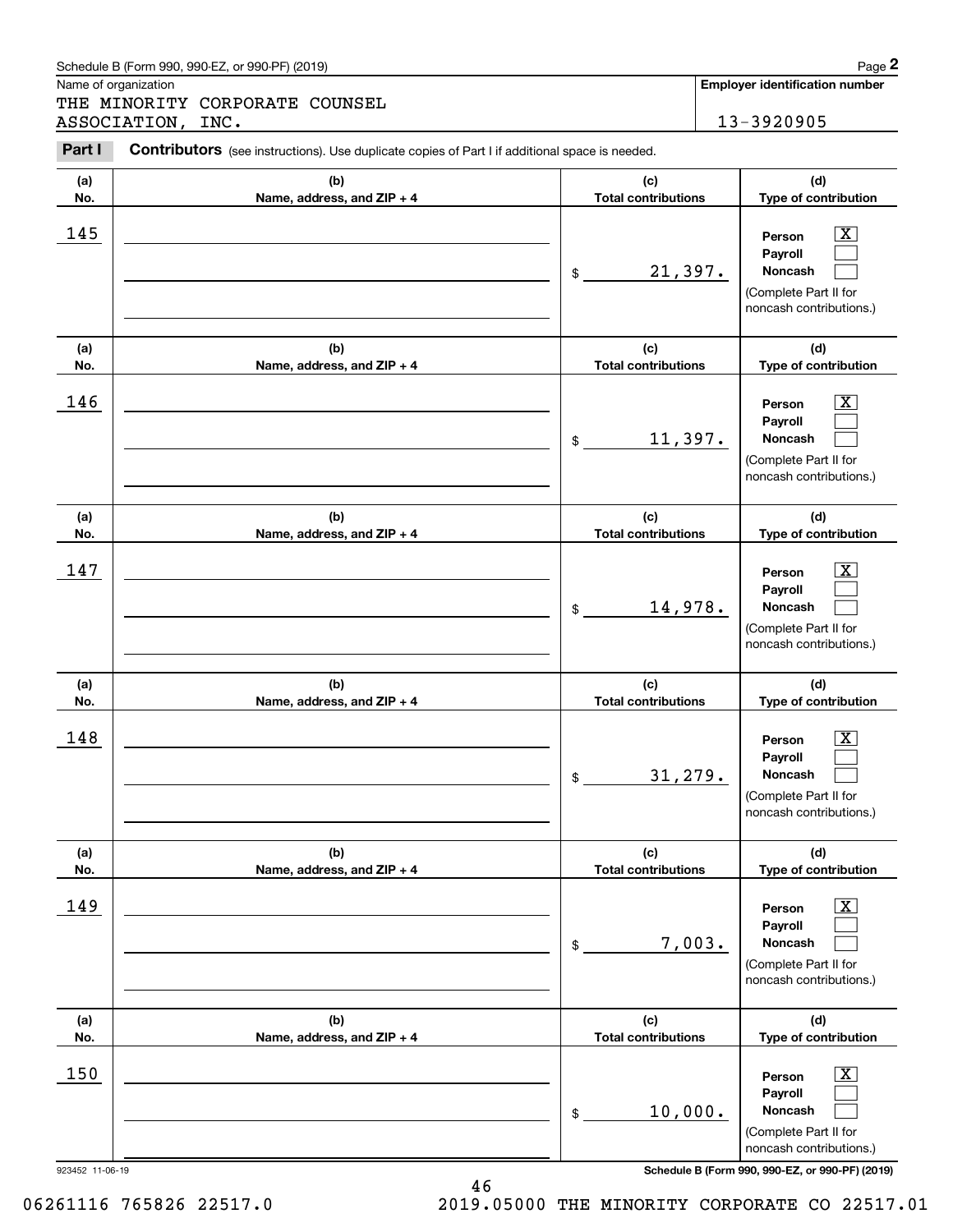| (a)<br>No.      | (b)<br>Name, address, and ZIP + 4 | (c)<br><b>Total contributions</b> | (d)<br>Type of contribution                                                                               |
|-----------------|-----------------------------------|-----------------------------------|-----------------------------------------------------------------------------------------------------------|
| 151             |                                   | 8,801.<br>\$                      | $\overline{\text{X}}$<br>Person<br>Payroll<br>Noncash<br>(Complete Part II for<br>noncash contributions.) |
| (a)<br>No.      | (b)<br>Name, address, and ZIP + 4 | (c)<br><b>Total contributions</b> | (d)<br>Type of contribution                                                                               |
| 152             |                                   | 5,699.<br>\$                      | Х,<br>Person<br>Payroll<br>Noncash<br>(Complete Part II for<br>noncash contributions.)                    |
| (a)<br>No.      | (b)<br>Name, address, and ZIP + 4 | (c)<br><b>Total contributions</b> | (d)<br>Type of contribution                                                                               |
| 153             |                                   | 19,000.<br>\$                     | $\overline{\text{X}}$<br>Person<br>Payroll<br>Noncash<br>(Complete Part II for<br>noncash contributions.) |
| (a)<br>No.      | (b)<br>Name, address, and ZIP + 4 | (c)<br><b>Total contributions</b> | (d)<br>Type of contribution                                                                               |
| 154             |                                   | 16,537.<br>$\$$                   | х<br>Person<br>Payroll<br>Noncash<br>(Complete Part II for<br>noncash contributions.)                     |
| (a)<br>No.      | (b)<br>Name, address, and ZIP + 4 | (c)<br><b>Total contributions</b> | (d)<br>Type of contribution                                                                               |
| 155             |                                   | 5,699.<br>\$                      | $\overline{\text{X}}$<br>Person<br>Payroll<br>Noncash<br>(Complete Part II for<br>noncash contributions.) |
| (a)             | (b)                               | (c)                               | (d)                                                                                                       |
| No.             | Name, address, and ZIP + 4        | <b>Total contributions</b>        | Type of contribution                                                                                      |
| 156             |                                   | 22,131.<br>\$                     | Х,<br>Person<br>Payroll<br>Noncash<br>(Complete Part II for<br>noncash contributions.)                    |
| 923452 11-06-19 |                                   |                                   | Schedule B (Form 990, 990-EZ, or 990-PF) (2019)                                                           |

### Schedule B (Form 990, 990-EZ, or 990-PF) (2019) **Page 2**

Name of organization

(see instructions). Use duplicate copies of Part I if additional space is needed.<br> **2Part I Contributors** (see instructions). Use duplicate copies of Part I if additional space is needed.<br> **2Part I Contributors** (see i THE MINORITY CORPORATE COUNSEL ASSOCIATION, INC. 13-3920905

**Employer identification number**

06261116 765826 22517.0 2019.05000 THE MINORITY CORPORATE CO 22517.01

47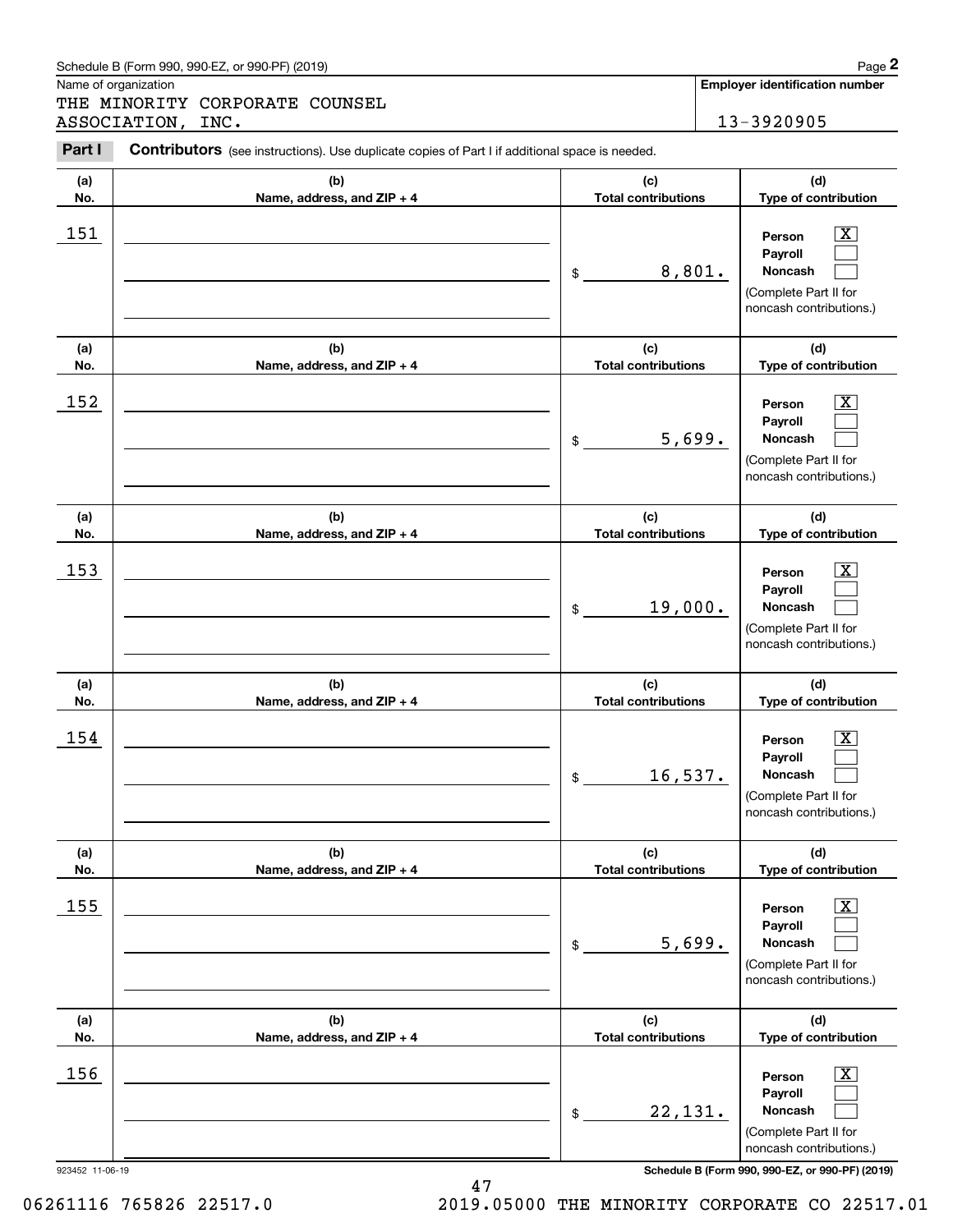|            | Schedule B (Form 990, 990-EZ, or 990-PF) (2019)                                                |                                   | Page 2                                                                                                             |
|------------|------------------------------------------------------------------------------------------------|-----------------------------------|--------------------------------------------------------------------------------------------------------------------|
|            | Name of organization                                                                           |                                   | <b>Employer identification number</b>                                                                              |
|            | THE MINORITY CORPORATE COUNSEL<br>ASSOCIATION, INC.                                            |                                   | 13-3920905                                                                                                         |
| Part I     | Contributors (see instructions). Use duplicate copies of Part I if additional space is needed. |                                   |                                                                                                                    |
| (a)<br>No. | (b)<br>Name, address, and ZIP + 4                                                              | (c)<br><b>Total contributions</b> | (d)<br>Type of contribution                                                                                        |
| 157        |                                                                                                | 9,401.<br>\$                      | $\overline{\mathbf{X}}$<br>Person<br>Payroll<br>Noncash<br>(Complete Part II for<br>noncash contributions.)        |
| (a)<br>No. | (b)<br>Name, address, and ZIP + 4                                                              | (c)<br><b>Total contributions</b> | (d)<br>Type of contribution                                                                                        |
| 158        |                                                                                                | 5,000.<br>\$                      | $\overline{\mathbf{X}}$<br>Person<br>Payroll<br>Noncash<br>(Complete Part II for<br>noncash contributions.)        |
| (a)<br>No. | (b)<br>Name, address, and ZIP + 4                                                              | (c)<br><b>Total contributions</b> | (d)<br>Type of contribution                                                                                        |
| 159        |                                                                                                | 10,000.<br>\$                     | $\overline{\mathbf{X}}$<br>Person<br>Payroll<br>Noncash<br>(Complete Part II for<br>noncash contributions.)        |
| (a)<br>No. | (b)<br>Name, address, and ZIP + 4                                                              | (c)<br><b>Total contributions</b> | (d)<br>Type of contribution                                                                                        |
| 160        |                                                                                                | 5,000.<br>\$                      | $\overline{\mathbf{X}}$<br>Person<br>Payroll<br>Noncash<br>(Complete Part II for<br>noncash contributions.)        |
| (a)<br>No. | (b)<br>Name, address, and ZIP + 4                                                              | (c)<br><b>Total contributions</b> | (d)<br>Type of contribution                                                                                        |
| 161        |                                                                                                | 18,419.<br>\$                     | $\overline{\mathbf{X}}$<br>Person<br>Payroll<br><b>Noncash</b><br>(Complete Part II for<br>noncash contributions.) |
| (a)<br>No. | (b)<br>Name, address, and ZIP + 4                                                              | (c)<br><b>Total contributions</b> | (d)<br>Type of contribution                                                                                        |
| 162        |                                                                                                | 5,699.<br>\$                      | $\overline{\mathbf{X}}$<br>Person<br>Payroll<br>Noncash<br>(Complete Part II for<br>noncash contributions.)        |

923452 11-06-19 **Schedule B (Form 990, 990-EZ, or 990-PF) (2019)**

06261116 765826 22517.0 2019.05000 THE MINORITY CORPORATE CO 22517.01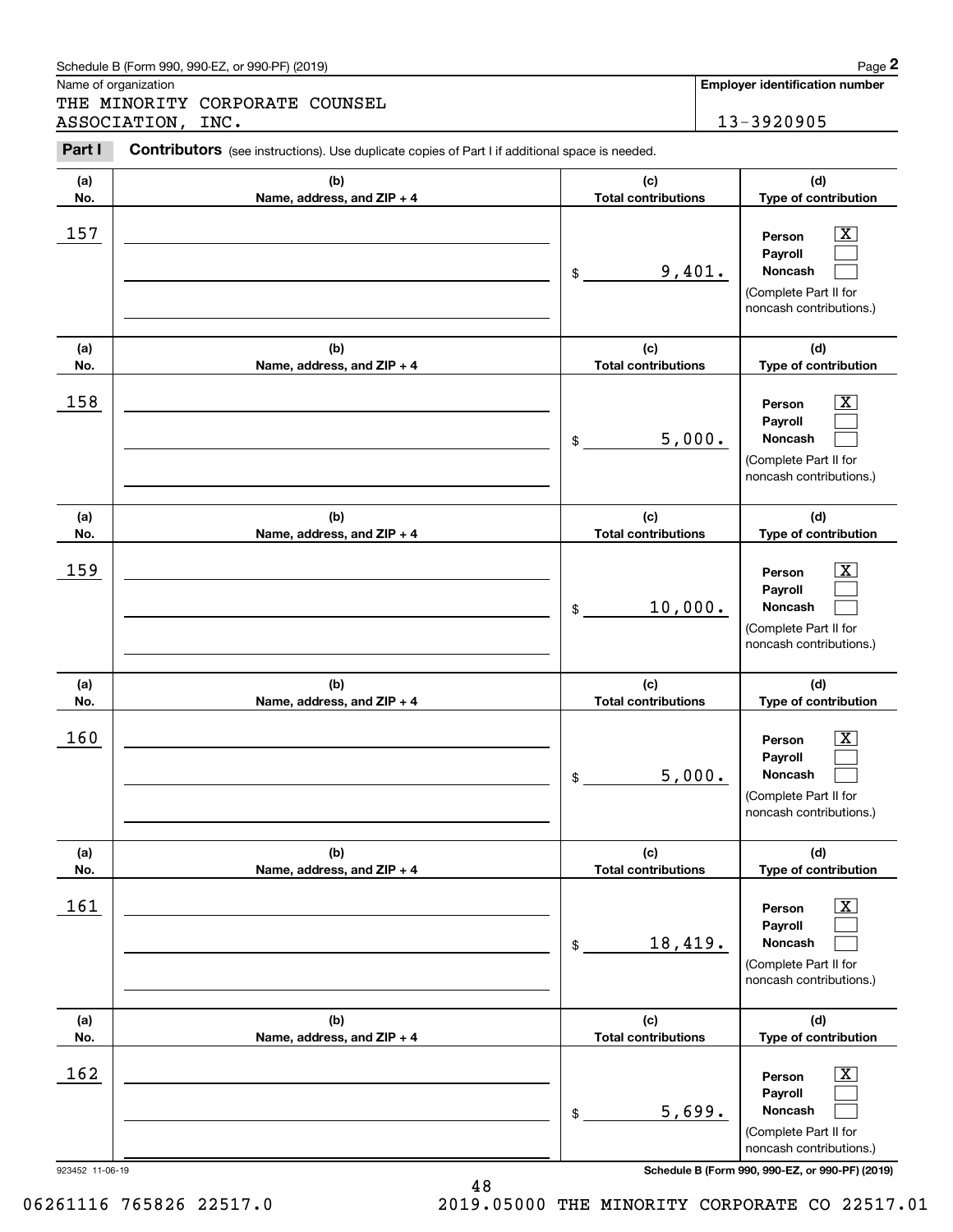|            | Schedule B (Form 990, 990-EZ, or 990-PF) (2019)                                                |                                   | Page 2                                                                                                              |
|------------|------------------------------------------------------------------------------------------------|-----------------------------------|---------------------------------------------------------------------------------------------------------------------|
|            | Name of organization<br>THE MINORITY CORPORATE COUNSEL                                         |                                   | <b>Employer identification number</b>                                                                               |
|            | ASSOCIATION, INC.                                                                              |                                   | 13-3920905                                                                                                          |
| Part I     | Contributors (see instructions). Use duplicate copies of Part I if additional space is needed. |                                   |                                                                                                                     |
| (a)<br>No. | (b)<br>Name, address, and ZIP + 4                                                              | (c)<br><b>Total contributions</b> | (d)<br>Type of contribution                                                                                         |
| 163        |                                                                                                | 36,491.<br>$\$$                   | $\overline{\text{X}}$<br>Person<br>Payroll<br>Noncash<br>(Complete Part II for<br>noncash contributions.)           |
| (a)<br>No. | (b)<br>Name, address, and ZIP + 4                                                              | (c)<br><b>Total contributions</b> | (d)<br>Type of contribution                                                                                         |
| 164        |                                                                                                | 10,000.<br>\$                     | $\overline{\text{X}}$<br>Person<br>Payroll<br>Noncash<br>(Complete Part II for<br>noncash contributions.)           |
| (a)<br>No. | (b)<br>Name, address, and ZIP + 4                                                              | (c)<br><b>Total contributions</b> | (d)<br>Type of contribution                                                                                         |
| 165        |                                                                                                | \$                                | $\overline{\text{X}}$<br>Person<br>Payroll<br>6,397.<br>Noncash<br>(Complete Part II for<br>noncash contributions.) |
| (a)<br>No. | (b)<br>Name, address, and ZIP + 4                                                              | (c)<br><b>Total contributions</b> | (d)<br>Type of contribution                                                                                         |
| 166        |                                                                                                | \$                                | $\overline{\text{X}}$<br>Person<br>Payroll<br>5,000.<br>Noncash<br>(Complete Part II for<br>noncash contributions.) |
| (a)<br>No. | (b)<br>Name, address, and ZIP + 4                                                              | (c)<br><b>Total contributions</b> | (d)<br>Type of contribution                                                                                         |
| 167        |                                                                                                | 11,397.<br>\$                     | $\overline{\mathbf{X}}$<br>Person<br>Payroll<br>Noncash<br>(Complete Part II for<br>noncash contributions.)         |
| (a)<br>No. | (b)<br>Name, address, and ZIP + 4                                                              | (c)<br><b>Total contributions</b> | (d)<br>Type of contribution                                                                                         |
| 168        |                                                                                                | 31,879.<br>\$                     | $\overline{\mathbf{X}}$<br>Person<br>Payroll<br>Noncash<br>(Complete Part II for<br>noncash contributions.)         |

49

06261116 765826 22517.0 2019.05000 THE MINORITY CORPORATE CO 22517.01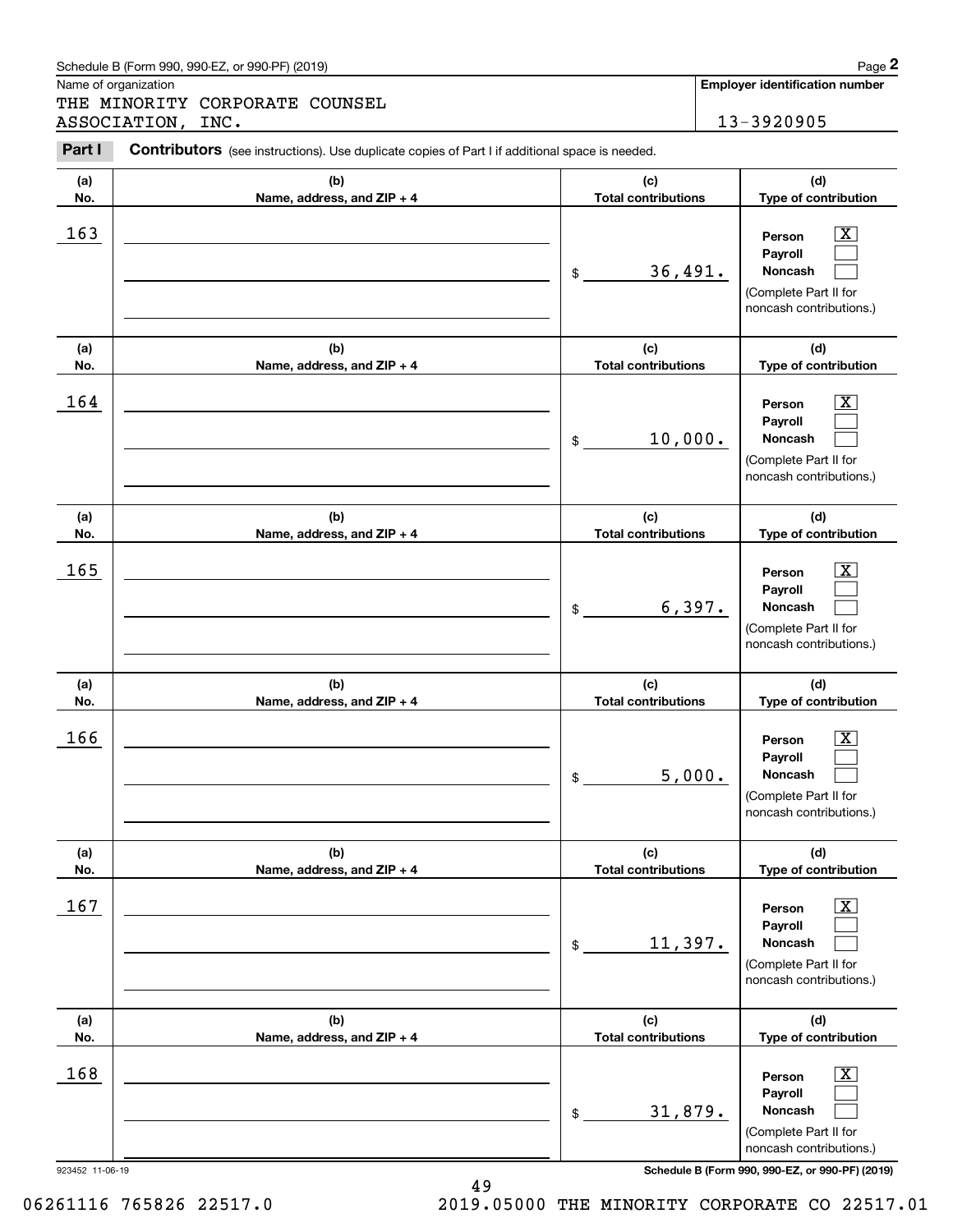|            | Schedule B (Form 990, 990-EZ, or 990-PF) (2019)                                                       |                                   |        | Page 2                                                                                                        |
|------------|-------------------------------------------------------------------------------------------------------|-----------------------------------|--------|---------------------------------------------------------------------------------------------------------------|
|            | Name of organization<br>THE MINORITY CORPORATE COUNSEL<br>ASSOCIATION,<br>INC.                        |                                   |        | Employer identification number<br>13-3920905                                                                  |
| Part I     | <b>Contributors</b> (see instructions). Use duplicate copies of Part I if additional space is needed. |                                   |        |                                                                                                               |
| (a)<br>No. | (b)<br>Name, address, and ZIP + 4                                                                     | (c)<br><b>Total contributions</b> |        | (d)<br>Type of contribution                                                                                   |
| 169        |                                                                                                       | \$                                | 5,207. | $\mathbf{X}$<br>Person<br>Payroll<br>Noncash<br>(Complete Part II for<br>noncash contributions.)              |
| (a)<br>No. | (b)<br>Name, address, and ZIP + 4                                                                     | (c)<br><b>Total contributions</b> |        | (d)<br>Type of contribution                                                                                   |
| 170        |                                                                                                       | 10,000.<br>\$                     |        | $\overline{\mathbf{X}}$<br>Person<br>Payroll<br>Noncash<br>(Complete Part II for<br>noncash contributions.)   |
| (a)<br>No. | (b)<br>Name, address, and ZIP + 4                                                                     | (c)<br><b>Total contributions</b> |        | (d)<br>Type of contribution                                                                                   |
| 171        |                                                                                                       | \$                                | 7,491. | $\overline{\text{X}}$<br>Person<br>Payroll<br>Noncash<br>(Complete Part II for<br>noncash contributions.)     |
| (a)<br>No. | (b)<br>Name, address, and ZIP + 4                                                                     | (c)<br><b>Total contributions</b> |        | (d)<br>Type of contribution                                                                                   |
| 172        |                                                                                                       | 25,000.<br>\$                     |        | $\mathbf{X}$<br>Person<br>Payroll<br>Noncash<br>(Complete Part II for<br>noncash contributions.)              |
| (a)<br>No. | (b)<br>Name, address, and ZIP + 4                                                                     | (c)<br><b>Total contributions</b> |        | (d)<br>Type of contribution                                                                                   |
| 173        |                                                                                                       | 24,379.<br>\$                     |        | $\boxed{\text{X}}$<br>Person<br>Payroll<br><b>Noncash</b><br>(Complete Part II for<br>noncash contributions.) |
| (a)<br>No. | (b)<br>Name, address, and ZIP + 4                                                                     | (c)<br><b>Total contributions</b> |        | (d)<br>Type of contribution                                                                                   |
| 174        |                                                                                                       | \$                                | 9,401. | $\boxed{\text{X}}$<br>Person<br>Payroll<br><b>Noncash</b><br>(Complete Part II for<br>noncash contributions.) |

50 06261116 765826 22517.0 2019.05000 THE MINORITY CORPORATE CO 22517.01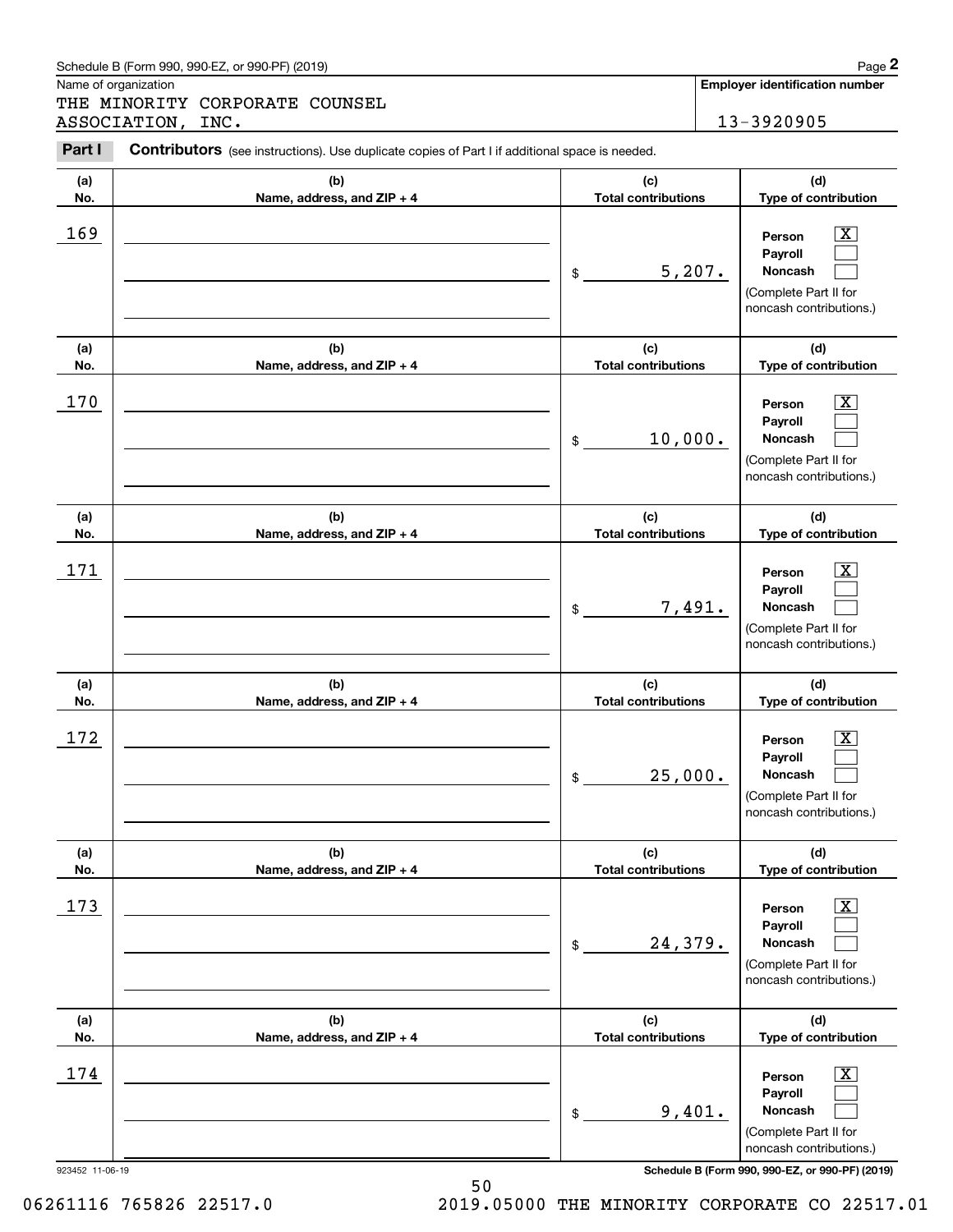| (a)<br>No. | (b)<br>Name, address, and ZIP + 4 | (c)<br><b>Total contributions</b> | (d)<br>Type of contribution                                                                      |
|------------|-----------------------------------|-----------------------------------|--------------------------------------------------------------------------------------------------|
| 175        |                                   | 13,919.<br>$\frac{1}{2}$          | $\mathbf{X}$<br>Person<br>Payroll<br>Noncash<br>(Complete Part II for<br>noncash contributions.) |
| (a)<br>No. | (b)<br>Name, address, and ZIP + 4 | (c)<br><b>Total contributions</b> | (d)<br>Type of contribution                                                                      |
| 176        |                                   | 8,202.<br>\$                      | $\mathbf{X}$<br>Person<br>Payroll<br>Noncash<br>(Complete Part II for<br>noncash contributions.) |
| (a)<br>No. | (b)<br>Name, address, and ZIP + 4 | (c)<br><b>Total contributions</b> | (d)<br>Type of contribution                                                                      |
| 177        |                                   | 24,401.<br>\$                     | $\mathbf{X}$<br>Person<br>Payroll<br>Noncash<br>(Complete Part II for<br>noncash contributions.) |
| (a)<br>No. | (b)<br>Name, address, and ZIP + 4 | (c)<br><b>Total contributions</b> | (d)<br>Type of contribution                                                                      |
| 178        |                                   | 9,045.<br>\$                      | X<br>Person<br>Payroll<br>Noncash<br>(Complete Part II for<br>noncash contributions.)            |
| (a)<br>No. | (b)<br>Name, address, and ZIP + 4 | (c)<br><b>Total contributions</b> | (d)<br><b>Type of contribution</b>                                                               |
| 179        |                                   | 9,401.<br>$$\mathbb{S}$$          | Person<br>Payroll<br>Noncash<br>(Complete Part II for<br>noncash contributions.)                 |
| (a)<br>No. | (b)<br>Name, address, and ZIP + 4 | (c)<br><b>Total contributions</b> | (d)<br>Type of contribution                                                                      |
| 180        |                                   | 5,000.<br>\$                      | х<br>Person<br>Payroll<br>Noncash<br>(Complete Part II for<br>noncash contributions.)            |
|            | 923452 11-06-19                   |                                   | Schedule B (Form 990, 990-EZ, or 990-PF) (2019)                                                  |

Contributors (see instructions). Use duplicate copies of Part I if additional space is needed.

Name of organization

Chedule B (Form 990, 990-EZ, or 990-PF) (2019)<br> **2Page 2**<br>
2PART MINORITY CORPORATE COUNSEL<br>
2PART I Contributors (see instructions). Use duplicate copies of Part I if additional space is needed.<br>
2PART I Contributors (see THE MINORITY CORPORATE COUNSEL ASSOCIATION, INC. 13-3920905

**Employer identification number**

51

06261116 765826 22517.0 2019.05000 THE MINORITY CORPORATE CO 22517.01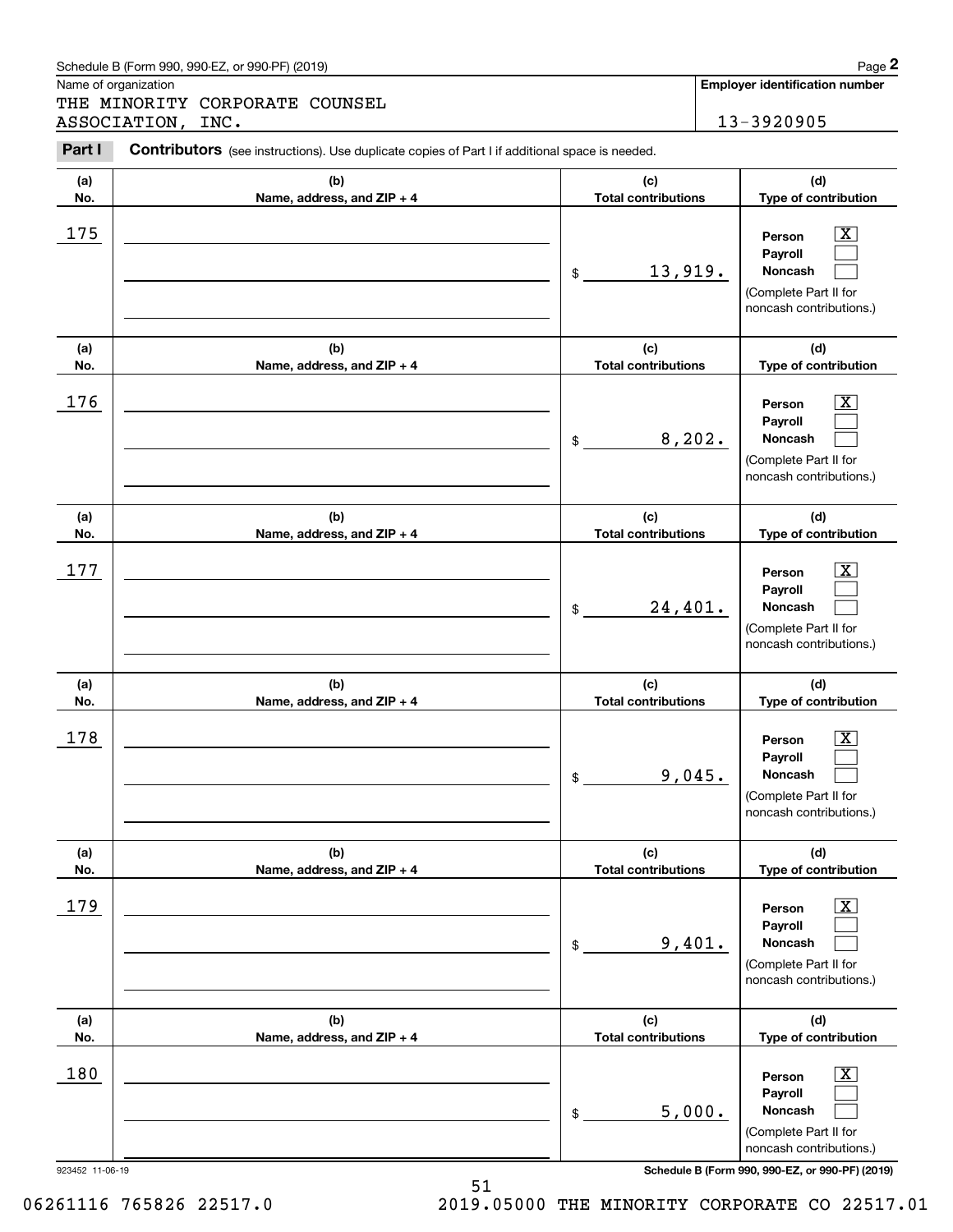|            | Schedule B (Form 990, 990-EZ, or 990-PF) (2019)                                                |                                   | Page 2                                                                                                              |
|------------|------------------------------------------------------------------------------------------------|-----------------------------------|---------------------------------------------------------------------------------------------------------------------|
|            | Name of organization<br>THE MINORITY CORPORATE COUNSEL                                         |                                   | <b>Employer identification number</b>                                                                               |
|            | ASSOCIATION, INC.                                                                              |                                   | 13-3920905                                                                                                          |
| Part I     | Contributors (see instructions). Use duplicate copies of Part I if additional space is needed. |                                   |                                                                                                                     |
| (a)<br>No. | (b)<br>Name, address, and ZIP + 4                                                              | (c)<br><b>Total contributions</b> | (d)<br>Type of contribution                                                                                         |
| 181        |                                                                                                | 32,927.<br>$\$$                   | $\overline{\text{X}}$<br>Person<br>Payroll<br>Noncash<br>(Complete Part II for<br>noncash contributions.)           |
| (a)<br>No. | (b)<br>Name, address, and ZIP + 4                                                              | (c)<br><b>Total contributions</b> | (d)<br>Type of contribution                                                                                         |
| 182        |                                                                                                | 23,199.<br>\$                     | $\overline{\text{X}}$<br>Person<br>Payroll<br>Noncash<br>(Complete Part II for<br>noncash contributions.)           |
| (a)<br>No. | (b)<br>Name, address, and ZIP + 4                                                              | (c)<br><b>Total contributions</b> | (d)<br>Type of contribution                                                                                         |
| 183        |                                                                                                | 12,591.<br>\$                     | $\overline{\text{X}}$<br>Person<br>Payroll<br>Noncash<br>(Complete Part II for<br>noncash contributions.)           |
| (a)<br>No. | (b)<br>Name, address, and ZIP + 4                                                              | (c)<br><b>Total contributions</b> | (d)<br>Type of contribution                                                                                         |
| 184        |                                                                                                | \$                                | $\overline{\text{X}}$<br>Person<br>Payroll<br>8,801.<br>Noncash<br>(Complete Part II for<br>noncash contributions.) |
| (a)<br>No. | (b)<br>Name, address, and ZIP + 4                                                              | (c)<br><b>Total contributions</b> | (d)<br>Type of contribution                                                                                         |
| 185        |                                                                                                | 31,397.<br>\$                     | $\overline{\mathbf{X}}$<br>Person<br>Payroll<br>Noncash<br>(Complete Part II for<br>noncash contributions.)         |
| (a)<br>No. | (b)<br>Name, address, and ZIP + 4                                                              | (c)<br><b>Total contributions</b> | (d)<br>Type of contribution                                                                                         |
| 186        |                                                                                                | 40,809.<br>\$                     | $\overline{\mathbf{X}}$<br>Person<br>Payroll<br>Noncash<br>(Complete Part II for<br>noncash contributions.)         |

923452 11-06-19 **Schedule B (Form 990, 990-EZ, or 990-PF) (2019)**

06261116 765826 22517.0 2019.05000 THE MINORITY CORPORATE CO 22517.01

| Schedule B<br>(2019)<br>990-EZ<br>$\_$ . or 990-PF $^{\backprime}$ .<br>B (Form 990. <sup>ค.</sup> | Paɑe |
|----------------------------------------------------------------------------------------------------|------|
|                                                                                                    |      |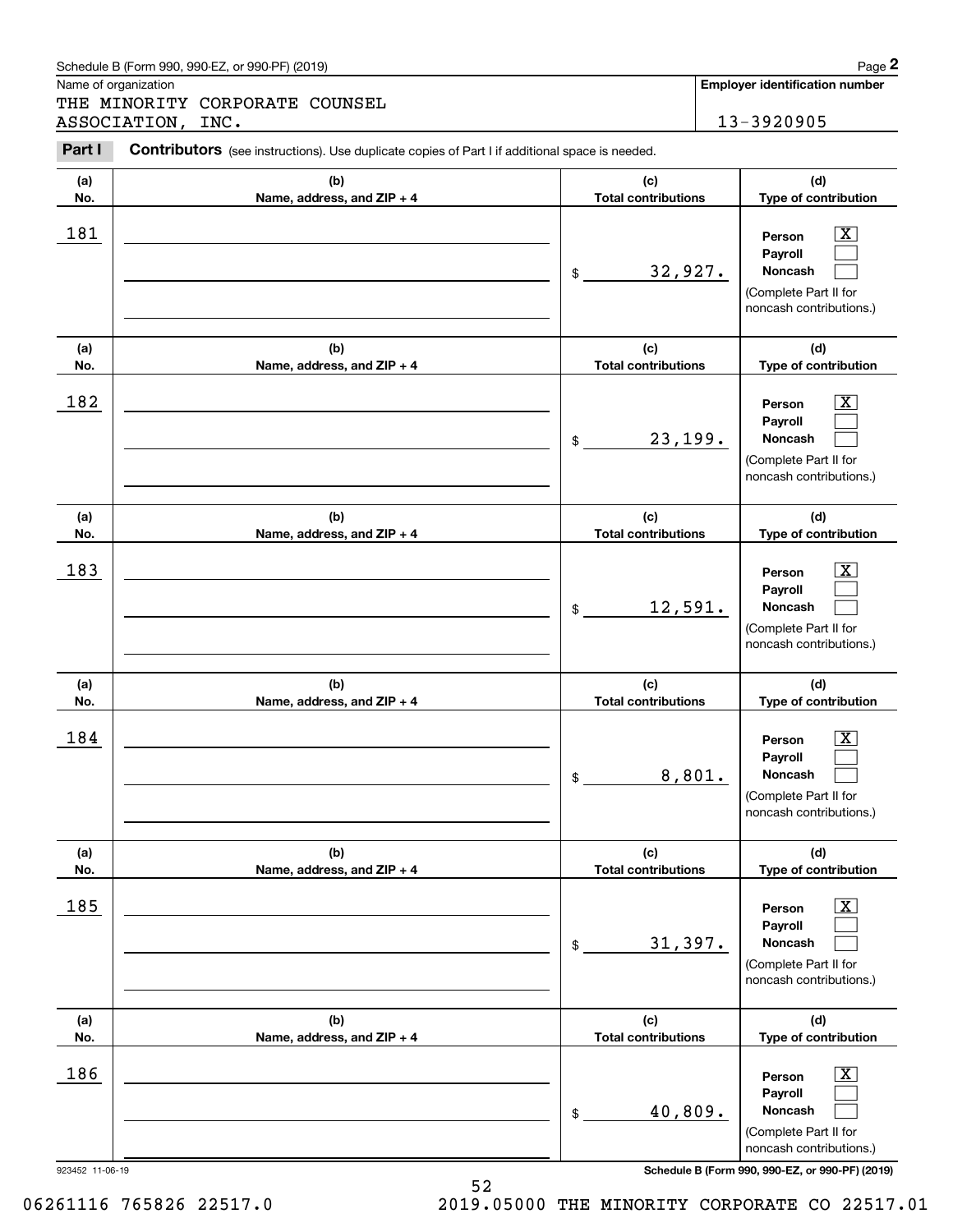|            | Schedule B (Form 990, 990-EZ, or 990-PF) (2019)                                                |                                   |        | Page 2                                                                                                             |
|------------|------------------------------------------------------------------------------------------------|-----------------------------------|--------|--------------------------------------------------------------------------------------------------------------------|
|            | Name of organization<br>THE MINORITY CORPORATE COUNSEL                                         |                                   |        | <b>Employer identification number</b>                                                                              |
|            | ASSOCIATION, INC.                                                                              |                                   |        | 13-3920905                                                                                                         |
| Part I     | Contributors (see instructions). Use duplicate copies of Part I if additional space is needed. |                                   |        |                                                                                                                    |
| (a)<br>No. | (b)<br>Name, address, and ZIP + 4                                                              | (c)<br><b>Total contributions</b> |        | (d)<br>Type of contribution                                                                                        |
| 187        |                                                                                                | 37,491.<br>\$                     |        | $\mathbf{X}$<br>Person<br>Payroll<br>Noncash<br>(Complete Part II for<br>noncash contributions.)                   |
| (a)<br>No. | (b)<br>Name, address, and ZIP + 4                                                              | (c)<br><b>Total contributions</b> |        | (d)<br>Type of contribution                                                                                        |
| 188        |                                                                                                | 21,397.<br>\$                     |        | $\overline{\mathbf{X}}$<br>Person<br>Payroll<br>Noncash<br>(Complete Part II for<br>noncash contributions.)        |
| (a)<br>No. | (b)<br>Name, address, and ZIP + 4                                                              | (c)<br><b>Total contributions</b> |        | (d)<br>Type of contribution                                                                                        |
| 189        |                                                                                                | 21,397.<br>\$                     |        | $\overline{\mathbf{X}}$<br>Person<br>Payroll<br>Noncash<br>(Complete Part II for<br>noncash contributions.)        |
| (a)<br>No. | (b)<br>Name, address, and ZIP + 4                                                              | (c)<br><b>Total contributions</b> |        | (d)<br>Type of contribution                                                                                        |
| 190        |                                                                                                | 25,000.<br>\$                     |        | $\overline{\text{X}}$<br>Person<br>Payroll<br>Noncash<br>(Complete Part II for<br>noncash contributions.)          |
| (a)<br>No. | (b)<br>Name, address, and ZIP + 4                                                              | (c)<br><b>Total contributions</b> |        | (d)<br>Type of contribution                                                                                        |
| 191        |                                                                                                | \$                                | 5,699. | $\overline{\mathbf{X}}$<br>Person<br>Payroll<br><b>Noncash</b><br>(Complete Part II for<br>noncash contributions.) |
| (a)<br>No. | (b)<br>Name, address, and ZIP + 4                                                              | (c)<br><b>Total contributions</b> |        | (d)<br>Type of contribution                                                                                        |
| 192        |                                                                                                | 13,545.<br>\$                     |        | $\overline{\mathbf{X}}$<br>Person<br>Payroll<br>Noncash<br>(Complete Part II for<br>noncash contributions.)        |

923452 11-06-19 **Schedule B (Form 990, 990-EZ, or 990-PF) (2019)**

06261116 765826 22517.0 2019.05000 THE MINORITY CORPORATE CO 22517.01

Schedule B (Form 990, 990-EZ, or 990-PF) (2019) Page 2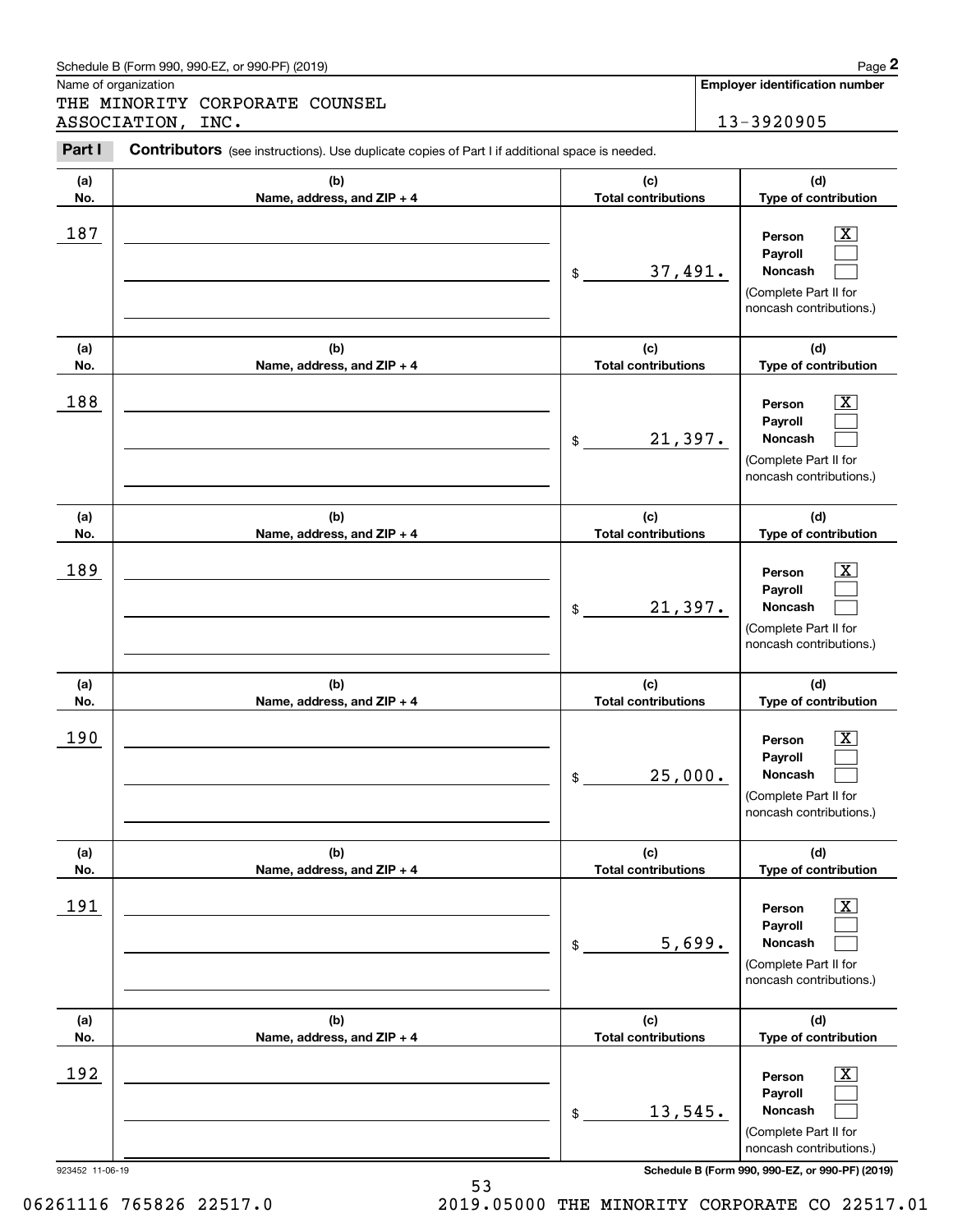|            | Schedule B (Form 990, 990-EZ, or 990-PF) (2019)                                                |                                   | Page 2                                                                                                      |
|------------|------------------------------------------------------------------------------------------------|-----------------------------------|-------------------------------------------------------------------------------------------------------------|
|            | Name of organization<br>THE MINORITY CORPORATE COUNSEL<br>ASSOCIATION, INC.                    |                                   | Employer identification number<br>13-3920905                                                                |
| Part I     | Contributors (see instructions). Use duplicate copies of Part I if additional space is needed. |                                   |                                                                                                             |
| (a)<br>No. | (b)<br>Name, address, and ZIP + 4                                                              | (c)<br><b>Total contributions</b> | (d)<br>Type of contribution                                                                                 |
| 193        |                                                                                                | \$                                | $\mathbf{X}$<br>Person<br>Payroll<br>8,699.<br>Noncash<br>(Complete Part II for<br>noncash contributions.)  |
| (a)<br>No. | (b)<br>Name, address, and ZIP + 4                                                              | (c)<br><b>Total contributions</b> | (d)<br>Type of contribution                                                                                 |
| 194        |                                                                                                | 44,474.<br>\$                     | $\overline{\mathbf{X}}$<br>Person<br>Payroll<br>Noncash<br>(Complete Part II for<br>noncash contributions.) |
| (a)<br>No. | (b)<br>Name, address, and ZIP + 4                                                              | (c)<br><b>Total contributions</b> | (d)<br>Type of contribution                                                                                 |
|            |                                                                                                | \$                                | Person<br>Payroll<br>Noncash<br>(Complete Part II for<br>noncash contributions.)                            |
| (a)<br>No. | (b)<br>Name, address, and ZIP + 4                                                              | (c)<br><b>Total contributions</b> | (d)<br>Type of contribution                                                                                 |
|            |                                                                                                | \$                                | Person<br>Payroll<br>Noncash<br>(Complete Part II for<br>noncash contributions.)                            |
| (a)<br>No. | (b)<br>Name, address, and ZIP + 4                                                              | (c)<br><b>Total contributions</b> | (d)<br>Type of contribution                                                                                 |
|            |                                                                                                | \$                                | Person<br>Payroll<br><b>Noncash</b><br>(Complete Part II for<br>noncash contributions.)                     |
| (a)<br>No. | (b)<br>Name, address, and ZIP + 4                                                              | (c)<br><b>Total contributions</b> | (d)<br>Type of contribution                                                                                 |
|            |                                                                                                | \$                                | Person<br>Payroll<br><b>Noncash</b><br>(Complete Part II for<br>noncash contributions.)                     |

06261116 765826 22517.0 2019.05000 THE MINORITY CORPORATE CO 22517.01

54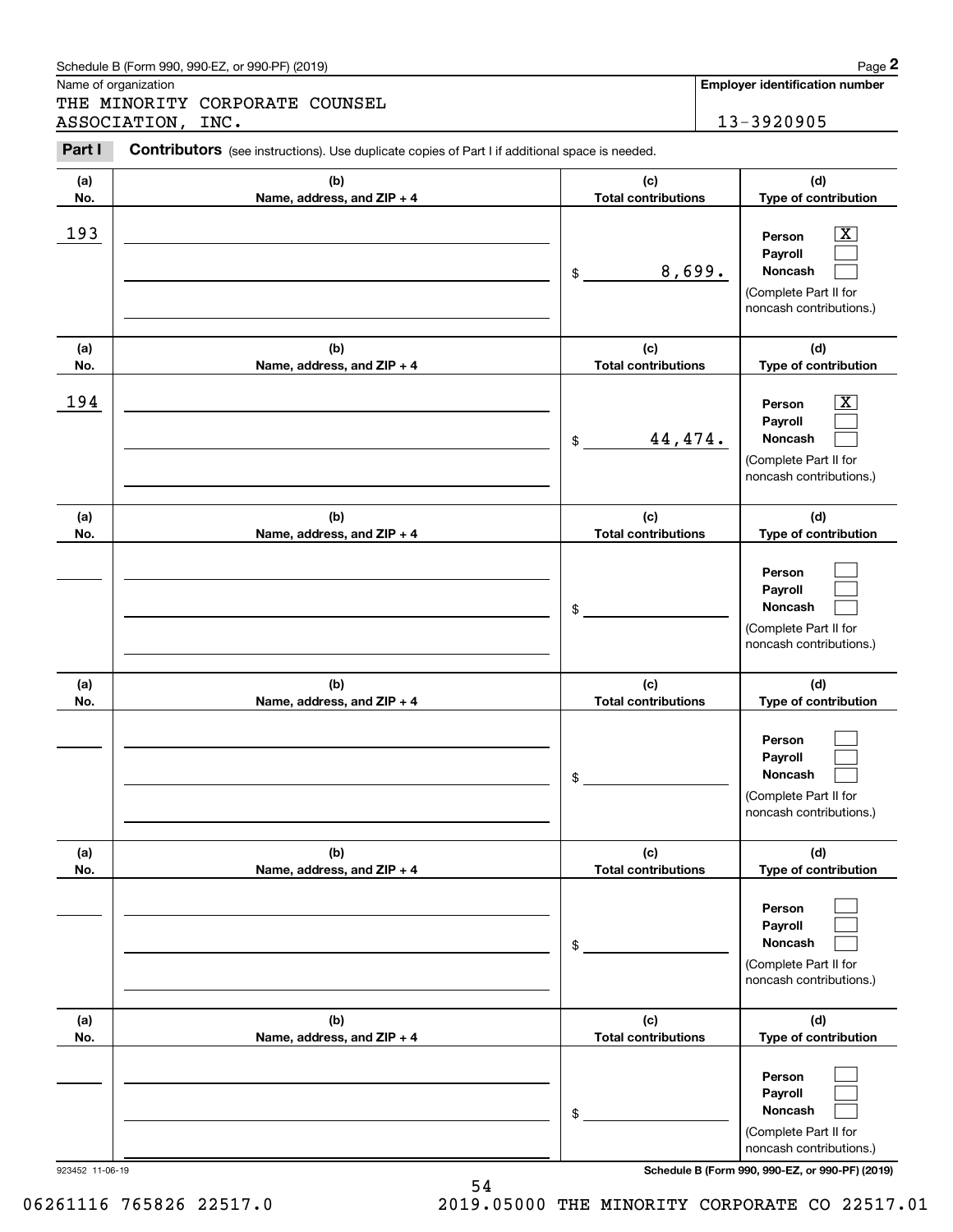|                              | Schedule B (Form 990, 990-EZ, or 990-PF) (2019)                                                     |                                                 | Page 3                                          |
|------------------------------|-----------------------------------------------------------------------------------------------------|-------------------------------------------------|-------------------------------------------------|
|                              | Name of organization                                                                                |                                                 | <b>Employer identification number</b>           |
|                              | THE MINORITY CORPORATE COUNSEL<br>ASSOCIATION, INC.                                                 |                                                 | 13-3920905                                      |
| Part II                      | Noncash Property (see instructions). Use duplicate copies of Part II if additional space is needed. |                                                 |                                                 |
| (a)<br>No.<br>from<br>Part I | (b)<br>Description of noncash property given                                                        | (c)<br>FMV (or estimate)<br>(See instructions.) | (d)<br>Date received                            |
|                              |                                                                                                     | \$                                              |                                                 |
| (a)<br>No.<br>from<br>Part I | (b)<br>Description of noncash property given                                                        | (c)<br>FMV (or estimate)<br>(See instructions.) | (d)<br>Date received                            |
|                              |                                                                                                     | \$                                              |                                                 |
| (a)<br>No.<br>from<br>Part I | (b)<br>Description of noncash property given                                                        | (c)<br>FMV (or estimate)<br>(See instructions.) | (d)<br>Date received                            |
|                              |                                                                                                     | \$                                              |                                                 |
| (a)<br>No.<br>from<br>Part I | (b)<br>Description of noncash property given                                                        | (c)<br>FMV (or estimate)<br>(See instructions.) | (d)<br>Date received                            |
|                              |                                                                                                     | \$                                              |                                                 |
| (a)<br>No.<br>from<br>Part I | (b)<br>Description of noncash property given                                                        | (c)<br>FMV (or estimate)<br>(See instructions.) | (d)<br>Date received                            |
|                              |                                                                                                     | \$                                              |                                                 |
| (a)<br>No.<br>from<br>Part I | (b)<br>Description of noncash property given                                                        | (c)<br>FMV (or estimate)<br>(See instructions.) | (d)<br>Date received                            |
|                              |                                                                                                     | \$                                              |                                                 |
| 923453 11-06-19              |                                                                                                     |                                                 | Schedule B (Form 990, 990-EZ, or 990-PF) (2019) |

55 06261116 765826 22517.0 2019.05000 THE MINORITY CORPORATE CO 22517.01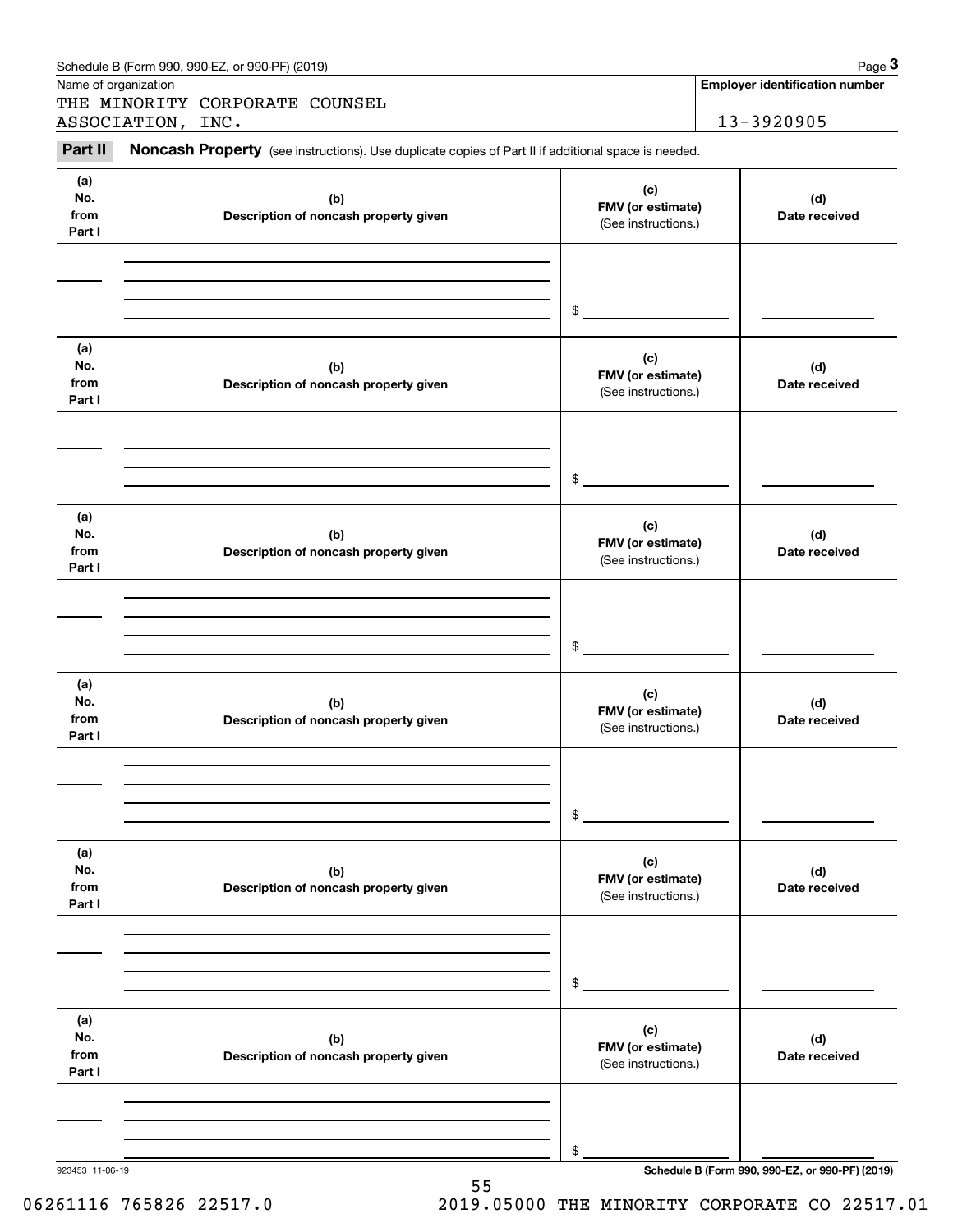|                  | Schedule B (Form 990, 990-EZ, or 990-PF) (2019)                                                                                                                                                                                                                              |                      |                                          | Page 4                                          |
|------------------|------------------------------------------------------------------------------------------------------------------------------------------------------------------------------------------------------------------------------------------------------------------------------|----------------------|------------------------------------------|-------------------------------------------------|
|                  | Name of organization                                                                                                                                                                                                                                                         |                      |                                          | Employer identification number                  |
|                  | THE MINORITY CORPORATE COUNSEL                                                                                                                                                                                                                                               |                      |                                          |                                                 |
|                  | ASSOCIATION, INC.                                                                                                                                                                                                                                                            |                      |                                          | 13-3920905                                      |
| <b>Part III</b>  | Exclusively religious, charitable, etc., contributions to organizations described in section 501(c)(7), (8), or (10) that total more than \$1,000 for the year<br>from any one contributor. Complete columns (a) through (e) and the following line entry. For organizations |                      |                                          |                                                 |
|                  | completing Part III, enter the total of exclusively religious, charitable, etc., contributions of \$1,000 or less for the year. (Enter this info. once.) $\blacktriangleright$ \$                                                                                            |                      |                                          |                                                 |
| (a) No.          | Use duplicate copies of Part III if additional space is needed.                                                                                                                                                                                                              |                      |                                          |                                                 |
| from             | (b) Purpose of gift                                                                                                                                                                                                                                                          | (c) Use of gift      |                                          | (d) Description of how gift is held             |
| Part I           |                                                                                                                                                                                                                                                                              |                      |                                          |                                                 |
|                  |                                                                                                                                                                                                                                                                              |                      |                                          |                                                 |
|                  |                                                                                                                                                                                                                                                                              |                      |                                          |                                                 |
|                  |                                                                                                                                                                                                                                                                              |                      |                                          |                                                 |
|                  |                                                                                                                                                                                                                                                                              | (e) Transfer of gift |                                          |                                                 |
|                  |                                                                                                                                                                                                                                                                              |                      |                                          |                                                 |
|                  | Transferee's name, address, and $ZIP + 4$                                                                                                                                                                                                                                    |                      | Relationship of transferor to transferee |                                                 |
|                  |                                                                                                                                                                                                                                                                              |                      |                                          |                                                 |
|                  |                                                                                                                                                                                                                                                                              |                      |                                          |                                                 |
|                  |                                                                                                                                                                                                                                                                              |                      |                                          |                                                 |
| (a) No.          |                                                                                                                                                                                                                                                                              |                      |                                          |                                                 |
| from<br>Part I   | (b) Purpose of gift                                                                                                                                                                                                                                                          | (c) Use of gift      |                                          | (d) Description of how gift is held             |
|                  |                                                                                                                                                                                                                                                                              |                      |                                          |                                                 |
|                  |                                                                                                                                                                                                                                                                              |                      |                                          |                                                 |
|                  |                                                                                                                                                                                                                                                                              |                      |                                          |                                                 |
|                  |                                                                                                                                                                                                                                                                              |                      |                                          |                                                 |
|                  | (e) Transfer of gift                                                                                                                                                                                                                                                         |                      |                                          |                                                 |
|                  | Transferee's name, address, and $ZIP + 4$                                                                                                                                                                                                                                    |                      | Relationship of transferor to transferee |                                                 |
|                  |                                                                                                                                                                                                                                                                              |                      |                                          |                                                 |
|                  |                                                                                                                                                                                                                                                                              |                      |                                          |                                                 |
|                  |                                                                                                                                                                                                                                                                              |                      |                                          |                                                 |
| (a) No.          |                                                                                                                                                                                                                                                                              |                      |                                          |                                                 |
| from<br>Part I   | (b) Purpose of gift                                                                                                                                                                                                                                                          | (c) Use of gift      |                                          | (d) Description of how gift is held             |
|                  |                                                                                                                                                                                                                                                                              |                      |                                          |                                                 |
|                  |                                                                                                                                                                                                                                                                              |                      |                                          |                                                 |
|                  |                                                                                                                                                                                                                                                                              |                      |                                          |                                                 |
|                  |                                                                                                                                                                                                                                                                              |                      |                                          |                                                 |
|                  |                                                                                                                                                                                                                                                                              | (e) Transfer of gift |                                          |                                                 |
|                  | Transferee's name, address, and ZIP + 4                                                                                                                                                                                                                                      |                      | Relationship of transferor to transferee |                                                 |
|                  |                                                                                                                                                                                                                                                                              |                      |                                          |                                                 |
|                  |                                                                                                                                                                                                                                                                              |                      |                                          |                                                 |
|                  |                                                                                                                                                                                                                                                                              |                      |                                          |                                                 |
|                  |                                                                                                                                                                                                                                                                              |                      |                                          |                                                 |
| (a) No.<br>`from | (b) Purpose of gift                                                                                                                                                                                                                                                          | (c) Use of gift      |                                          | (d) Description of how gift is held             |
| Part I           |                                                                                                                                                                                                                                                                              |                      |                                          |                                                 |
|                  |                                                                                                                                                                                                                                                                              |                      |                                          |                                                 |
|                  |                                                                                                                                                                                                                                                                              |                      |                                          |                                                 |
|                  |                                                                                                                                                                                                                                                                              |                      |                                          |                                                 |
|                  | (e) Transfer of gift                                                                                                                                                                                                                                                         |                      |                                          |                                                 |
|                  |                                                                                                                                                                                                                                                                              |                      |                                          |                                                 |
|                  | Transferee's name, address, and ZIP + 4                                                                                                                                                                                                                                      |                      | Relationship of transferor to transferee |                                                 |
|                  |                                                                                                                                                                                                                                                                              |                      |                                          |                                                 |
|                  |                                                                                                                                                                                                                                                                              |                      |                                          |                                                 |
|                  |                                                                                                                                                                                                                                                                              |                      |                                          |                                                 |
| 923454 11-06-19  |                                                                                                                                                                                                                                                                              |                      |                                          | Schedule B (Form 990, 990-EZ, or 990-PF) (2019) |
|                  |                                                                                                                                                                                                                                                                              | 56                   |                                          |                                                 |

06261116 765826 22517.0 2019.05000 THE MINORITY CORPORATE CO 22517.01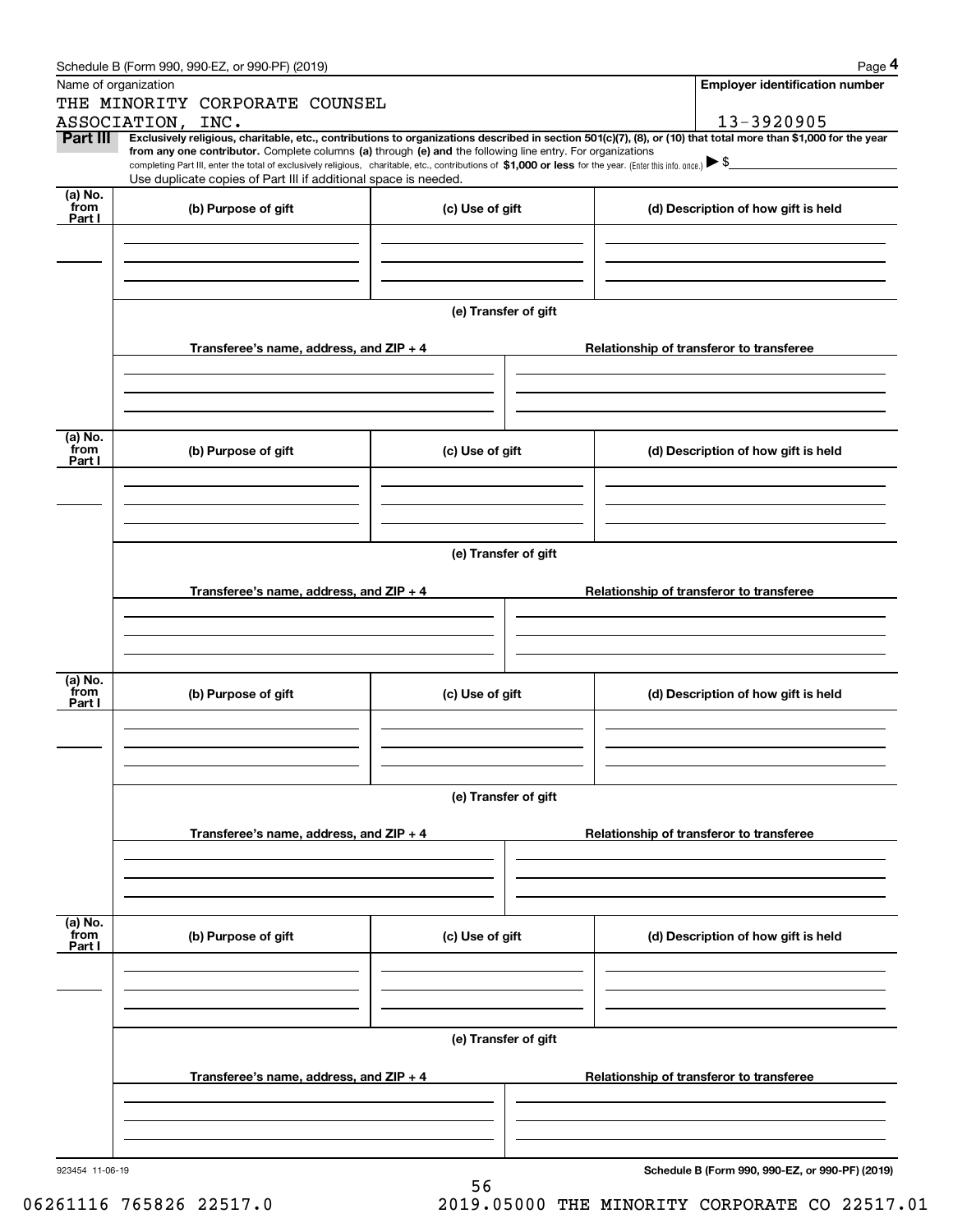|         | <b>Supplemental Financial Statements</b><br><b>SCHEDULE D</b> |                                                                                                                                                       |                                                                                 |                                                    |                |                                 |
|---------|---------------------------------------------------------------|-------------------------------------------------------------------------------------------------------------------------------------------------------|---------------------------------------------------------------------------------|----------------------------------------------------|----------------|---------------------------------|
|         | (Form 990)                                                    |                                                                                                                                                       |                                                                                 |                                                    |                |                                 |
|         |                                                               | Part IV, line 6, 7, 8, 9, 10, 11a, 11b, 11c, 11d, 11e, 11f, 12a, or 12b.                                                                              | Complete if the organization answered "Yes" on Form 990,<br>Attach to Form 990. |                                                    |                | <b>Open to Public</b>           |
|         | Department of the Treasury<br>Internal Revenue Service        |                                                                                                                                                       | Inspection                                                                      |                                                    |                |                                 |
|         | Name of the organization                                      |                                                                                                                                                       | <b>Employer identification number</b>                                           |                                                    |                |                                 |
|         |                                                               | ASSOCIATION, INC.                                                                                                                                     |                                                                                 |                                                    |                | 13-3920905                      |
|         | Part I                                                        | Organizations Maintaining Donor Advised Funds or Other Similar Funds or Accounts. Complete if the                                                     |                                                                                 |                                                    |                |                                 |
|         |                                                               | organization answered "Yes" on Form 990, Part IV, line 6.                                                                                             |                                                                                 |                                                    |                |                                 |
|         |                                                               |                                                                                                                                                       | (a) Donor advised funds                                                         |                                                    |                | (b) Funds and other accounts    |
| 1       |                                                               |                                                                                                                                                       |                                                                                 |                                                    |                |                                 |
| 2       |                                                               |                                                                                                                                                       |                                                                                 |                                                    |                |                                 |
| 3       |                                                               |                                                                                                                                                       |                                                                                 |                                                    |                |                                 |
| 4       |                                                               |                                                                                                                                                       |                                                                                 |                                                    |                |                                 |
| 5       |                                                               | Did the organization inform all donors and donor advisors in writing that the assets held in donor advised funds                                      |                                                                                 |                                                    |                |                                 |
|         |                                                               |                                                                                                                                                       |                                                                                 |                                                    |                | Yes<br>No                       |
| 6       |                                                               | Did the organization inform all grantees, donors, and donor advisors in writing that grant funds can be used only                                     |                                                                                 |                                                    |                |                                 |
|         |                                                               | for charitable purposes and not for the benefit of the donor or donor advisor, or for any other purpose conferring                                    |                                                                                 |                                                    |                |                                 |
|         | impermissible private benefit?                                |                                                                                                                                                       |                                                                                 |                                                    |                | <b>Yes</b><br>No.               |
| Part II |                                                               | Conservation Easements. Complete if the organization answered "Yes" on Form 990, Part IV, line 7.                                                     |                                                                                 |                                                    |                |                                 |
| 1       |                                                               | Purpose(s) of conservation easements held by the organization (check all that apply).                                                                 |                                                                                 |                                                    |                |                                 |
|         |                                                               | Preservation of land for public use (for example, recreation or education)                                                                            |                                                                                 | Preservation of a historically important land area |                |                                 |
|         |                                                               | Protection of natural habitat                                                                                                                         |                                                                                 | Preservation of a certified historic structure     |                |                                 |
|         |                                                               | Preservation of open space                                                                                                                            |                                                                                 |                                                    |                |                                 |
| 2       |                                                               | Complete lines 2a through 2d if the organization held a qualified conservation contribution in the form of a conservation easement on the last        |                                                                                 |                                                    |                |                                 |
|         | day of the tax year.                                          |                                                                                                                                                       |                                                                                 |                                                    |                | Held at the End of the Tax Year |
|         |                                                               |                                                                                                                                                       |                                                                                 |                                                    | 2a             |                                 |
| b       |                                                               | Total acreage restricted by conservation easements                                                                                                    |                                                                                 |                                                    | 2 <sub>b</sub> |                                 |
|         |                                                               |                                                                                                                                                       |                                                                                 |                                                    | 2c             |                                 |
| d       |                                                               | Number of conservation easements included in (c) acquired after 7/25/06, and not on a historic structure                                              |                                                                                 |                                                    |                |                                 |
|         |                                                               |                                                                                                                                                       |                                                                                 |                                                    | 2d             |                                 |
| З       |                                                               | Number of conservation easements modified, transferred, released, extinguished, or terminated by the organization during the tax                      |                                                                                 |                                                    |                |                                 |
|         | $year \blacktriangleright$                                    |                                                                                                                                                       |                                                                                 |                                                    |                |                                 |
| 4       |                                                               | Number of states where property subject to conservation easement is located                                                                           |                                                                                 |                                                    |                |                                 |
| 5       |                                                               | Does the organization have a written policy regarding the periodic monitoring, inspection, handling of                                                |                                                                                 |                                                    |                |                                 |
|         |                                                               | violations, and enforcement of the conservation easements it holds?                                                                                   |                                                                                 |                                                    |                | Yes<br>No                       |
| 6       |                                                               | Staff and volunteer hours devoted to monitoring, inspecting, handling of violations, and enforcing conservation easements during the year             |                                                                                 |                                                    |                |                                 |
|         |                                                               |                                                                                                                                                       |                                                                                 |                                                    |                |                                 |
| 7       |                                                               | Amount of expenses incurred in monitoring, inspecting, handling of violations, and enforcing conservation easements during the year                   |                                                                                 |                                                    |                |                                 |
|         | ▶\$                                                           |                                                                                                                                                       |                                                                                 |                                                    |                |                                 |
| 8       |                                                               | Does each conservation easement reported on line 2(d) above satisfy the requirements of section 170(h)(4)(B)(i)                                       |                                                                                 |                                                    |                |                                 |
|         |                                                               |                                                                                                                                                       |                                                                                 |                                                    |                | Yes<br>No                       |
| 9       |                                                               | In Part XIII, describe how the organization reports conservation easements in its revenue and expense statement and                                   |                                                                                 |                                                    |                |                                 |
|         |                                                               | balance sheet, and include, if applicable, the text of the footnote to the organization's financial statements that describes the                     |                                                                                 |                                                    |                |                                 |
|         | Part III                                                      | organization's accounting for conservation easements.<br>Organizations Maintaining Collections of Art, Historical Treasures, or Other Similar Assets. |                                                                                 |                                                    |                |                                 |
|         |                                                               | Complete if the organization answered "Yes" on Form 990, Part IV, line 8.                                                                             |                                                                                 |                                                    |                |                                 |
|         |                                                               |                                                                                                                                                       |                                                                                 |                                                    |                |                                 |
|         |                                                               | 1a If the organization elected, as permitted under FASB ASC 958, not to report in its revenue statement and balance sheet works                       |                                                                                 |                                                    |                |                                 |
|         |                                                               | of art, historical treasures, or other similar assets held for public exhibition, education, or research in furtherance of public                     |                                                                                 |                                                    |                |                                 |
|         |                                                               | service, provide in Part XIII the text of the footnote to its financial statements that describes these items.                                        |                                                                                 |                                                    |                |                                 |
| b       |                                                               | If the organization elected, as permitted under FASB ASC 958, to report in its revenue statement and balance sheet works of                           |                                                                                 |                                                    |                |                                 |
|         |                                                               | art, historical treasures, or other similar assets held for public exhibition, education, or research in furtherance of public service,               |                                                                                 |                                                    |                |                                 |
|         |                                                               | provide the following amounts relating to these items:                                                                                                |                                                                                 |                                                    |                |                                 |
|         |                                                               |                                                                                                                                                       |                                                                                 |                                                    |                |                                 |
|         |                                                               | (ii) Assets included in Form 990, Part X                                                                                                              |                                                                                 |                                                    |                |                                 |
| 2       |                                                               | If the organization received or held works of art, historical treasures, or other similar assets for financial gain, provide                          |                                                                                 |                                                    |                |                                 |
|         |                                                               | the following amounts required to be reported under FASB ASC 958 relating to these items:                                                             |                                                                                 |                                                    |                |                                 |
| а       |                                                               |                                                                                                                                                       |                                                                                 |                                                    |                | $\sim$ 5                        |
|         |                                                               |                                                                                                                                                       |                                                                                 |                                                    | ▶ \$           |                                 |
|         |                                                               | LHA For Paperwork Reduction Act Notice, see the Instructions for Form 990.                                                                            |                                                                                 |                                                    |                | Schedule D (Form 990) 2019      |
|         | 932051 10-02-19                                               |                                                                                                                                                       |                                                                                 |                                                    |                |                                 |
|         |                                                               |                                                                                                                                                       | 57                                                                              |                                                    |                |                                 |

06261116 765826 22517.0 2019.05000 THE MINORITY CORPORATE CO 22517.01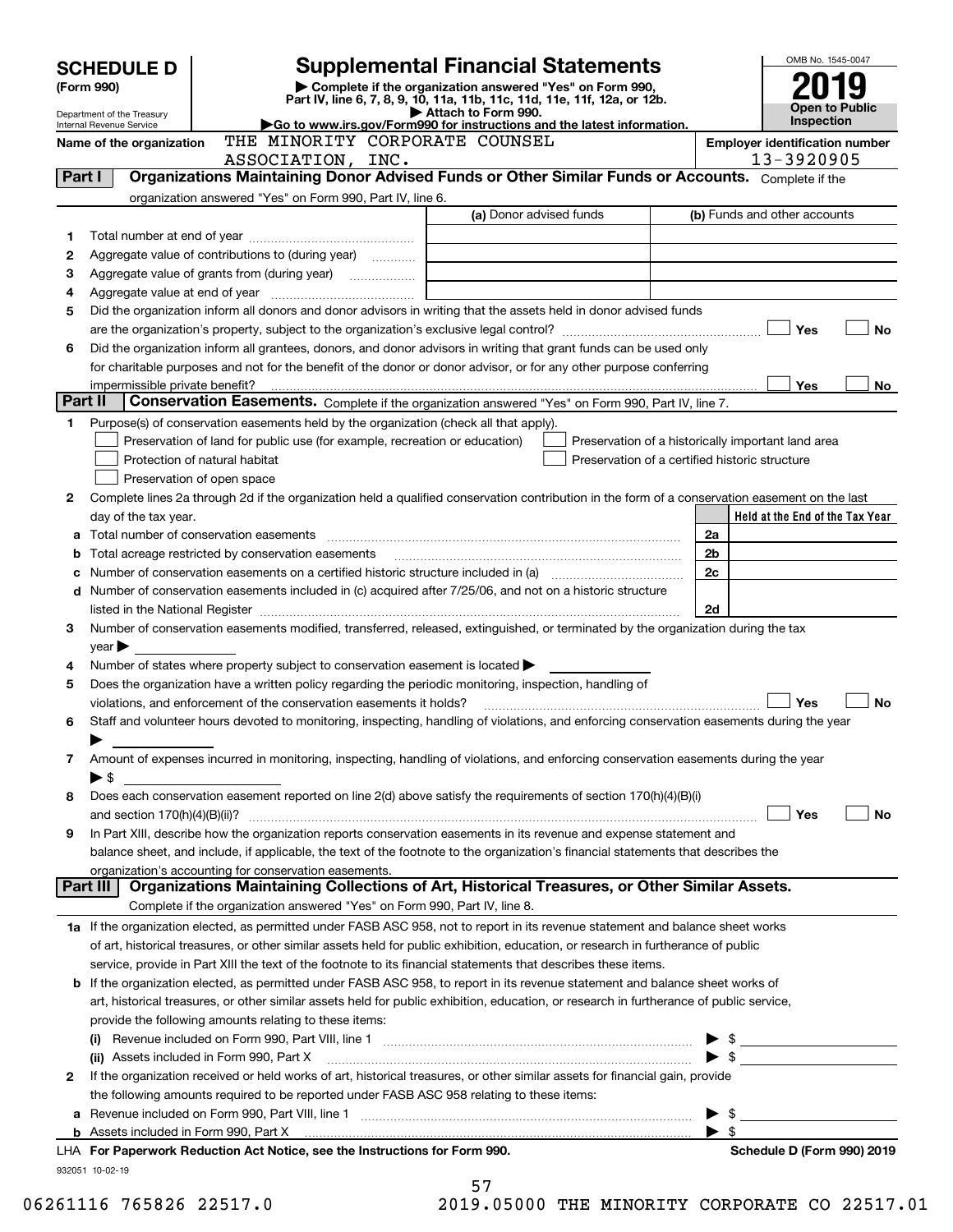|               | THE MINORITY CORPORATE COUNSEL                                                                                                                                                                                                 |                  |                    |   |                |                                                                                                                                                                                                                               |            |                 |                                                          |                   |
|---------------|--------------------------------------------------------------------------------------------------------------------------------------------------------------------------------------------------------------------------------|------------------|--------------------|---|----------------|-------------------------------------------------------------------------------------------------------------------------------------------------------------------------------------------------------------------------------|------------|-----------------|----------------------------------------------------------|-------------------|
|               | ASSOCIATION, INC.<br>Schedule D (Form 990) 2019                                                                                                                                                                                |                  |                    |   |                |                                                                                                                                                                                                                               |            |                 |                                                          | 13-3920905 Page 2 |
|               | Part III<br>Organizations Maintaining Collections of Art, Historical Treasures, or Other Similar Assets (continued)                                                                                                            |                  |                    |   |                |                                                                                                                                                                                                                               |            |                 |                                                          |                   |
| 3             | Using the organization's acquisition, accession, and other records, check any of the following that make significant use of its                                                                                                |                  |                    |   |                |                                                                                                                                                                                                                               |            |                 |                                                          |                   |
|               | collection items (check all that apply):                                                                                                                                                                                       |                  |                    |   |                |                                                                                                                                                                                                                               |            |                 |                                                          |                   |
| a             | Public exhibition                                                                                                                                                                                                              |                  | d                  |   |                | Loan or exchange program                                                                                                                                                                                                      |            |                 |                                                          |                   |
| b             | Scholarly research                                                                                                                                                                                                             |                  | е                  |   |                | Other and the contract of the contract of the contract of the contract of the contract of the contract of the contract of the contract of the contract of the contract of the contract of the contract of the contract of the |            |                 |                                                          |                   |
| c             | Preservation for future generations                                                                                                                                                                                            |                  |                    |   |                |                                                                                                                                                                                                                               |            |                 |                                                          |                   |
|               | Provide a description of the organization's collections and explain how they further the organization's exempt purpose in Part XIII.                                                                                           |                  |                    |   |                |                                                                                                                                                                                                                               |            |                 |                                                          |                   |
| 5             | During the year, did the organization solicit or receive donations of art, historical treasures, or other similar assets                                                                                                       |                  |                    |   |                |                                                                                                                                                                                                                               |            |                 |                                                          |                   |
|               | to be sold to raise funds rather than to be maintained as part of the organization's collection?                                                                                                                               |                  |                    |   |                |                                                                                                                                                                                                                               | . <u>.</u> |                 | Yes                                                      | No                |
|               | Part IV<br>Escrow and Custodial Arrangements. Complete if the organization answered "Yes" on Form 990, Part IV, line 9, or                                                                                                     |                  |                    |   |                |                                                                                                                                                                                                                               |            |                 |                                                          |                   |
|               | reported an amount on Form 990, Part X, line 21.                                                                                                                                                                               |                  |                    |   |                |                                                                                                                                                                                                                               |            |                 |                                                          |                   |
|               | 1a Is the organization an agent, trustee, custodian or other intermediary for contributions or other assets not included                                                                                                       |                  |                    |   |                |                                                                                                                                                                                                                               |            |                 |                                                          |                   |
|               | on Form 990, Part X? [11] matter contracts and contracts and contracts are contracted as a form 990, Part X?                                                                                                                   |                  |                    |   |                |                                                                                                                                                                                                                               |            |                 | Yes                                                      | No                |
|               | <b>b</b> If "Yes," explain the arrangement in Part XIII and complete the following table:                                                                                                                                      |                  |                    |   |                |                                                                                                                                                                                                                               |            |                 |                                                          |                   |
|               |                                                                                                                                                                                                                                |                  |                    |   |                |                                                                                                                                                                                                                               |            |                 | Amount                                                   |                   |
|               | c Beginning balance measurements and the contract of the contract of the contract of the contract of the contract of the contract of the contract of the contract of the contract of the contract of the contract of the contr |                  |                    |   |                |                                                                                                                                                                                                                               |            | 1c              |                                                          |                   |
|               | d Additions during the year measurements are all an according to the year measurement of the year measurement of the state of the state of the state of the state of the state of the state of the state of the state of the s |                  |                    |   |                |                                                                                                                                                                                                                               |            | 1d              |                                                          |                   |
|               |                                                                                                                                                                                                                                |                  |                    |   |                |                                                                                                                                                                                                                               |            | 1e              |                                                          |                   |
|               | e Distributions during the year manufactured and contain an account of the state of the state of the state of the state of the state of the state of the state of the state of the state of the state of the state of the stat |                  |                    |   |                |                                                                                                                                                                                                                               |            | 1f              |                                                          |                   |
| Ť.            | 2a Did the organization include an amount on Form 990, Part X, line 21, for escrow or custodial account liability?                                                                                                             |                  |                    |   |                |                                                                                                                                                                                                                               |            |                 | Yes                                                      | No                |
|               | <b>b</b> If "Yes," explain the arrangement in Part XIII. Check here if the explanation has been provided on Part XIII                                                                                                          |                  |                    |   |                |                                                                                                                                                                                                                               |            | .               |                                                          |                   |
| <b>Part V</b> | Endowment Funds. Complete if the organization answered "Yes" on Form 990, Part IV, line 10.                                                                                                                                    |                  |                    |   |                |                                                                                                                                                                                                                               |            |                 |                                                          |                   |
|               |                                                                                                                                                                                                                                | (a) Current year |                    |   | (b) Prior year | (c) Two years back                                                                                                                                                                                                            |            |                 | $\vert$ (d) Three years back $\vert$ (e) Four years back |                   |
|               |                                                                                                                                                                                                                                |                  |                    |   |                |                                                                                                                                                                                                                               |            |                 |                                                          |                   |
|               |                                                                                                                                                                                                                                |                  |                    |   |                |                                                                                                                                                                                                                               |            |                 |                                                          |                   |
|               |                                                                                                                                                                                                                                |                  |                    |   |                |                                                                                                                                                                                                                               |            |                 |                                                          |                   |
|               | c Net investment earnings, gains, and losses                                                                                                                                                                                   |                  |                    |   |                |                                                                                                                                                                                                                               |            |                 |                                                          |                   |
|               | d Grants or scholarships <i>manually contained</i>                                                                                                                                                                             |                  |                    |   |                |                                                                                                                                                                                                                               |            |                 |                                                          |                   |
|               | e Other expenditures for facilities                                                                                                                                                                                            |                  |                    |   |                |                                                                                                                                                                                                                               |            |                 |                                                          |                   |
|               | and programs                                                                                                                                                                                                                   |                  |                    |   |                |                                                                                                                                                                                                                               |            |                 |                                                          |                   |
|               | f Administrative expenses <i>manually communicative</i>                                                                                                                                                                        |                  |                    |   |                |                                                                                                                                                                                                                               |            |                 |                                                          |                   |
|               | <b>g</b> End of year balance $\ldots$                                                                                                                                                                                          |                  |                    |   |                |                                                                                                                                                                                                                               |            |                 |                                                          |                   |
| 2             | Provide the estimated percentage of the current year end balance (line 1g, column (a)) held as:                                                                                                                                |                  |                    |   |                |                                                                                                                                                                                                                               |            |                 |                                                          |                   |
|               | a Board designated or quasi-endowment >                                                                                                                                                                                        |                  |                    | % |                |                                                                                                                                                                                                                               |            |                 |                                                          |                   |
|               |                                                                                                                                                                                                                                | %                |                    |   |                |                                                                                                                                                                                                                               |            |                 |                                                          |                   |
|               | %<br>$\mathbf c$ Term endowment $\blacktriangleright$                                                                                                                                                                          |                  |                    |   |                |                                                                                                                                                                                                                               |            |                 |                                                          |                   |
|               | The percentages on lines 2a, 2b, and 2c should equal 100%.                                                                                                                                                                     |                  |                    |   |                |                                                                                                                                                                                                                               |            |                 |                                                          |                   |
|               | 3a Are there endowment funds not in the possession of the organization that are held and administered for the organization                                                                                                     |                  |                    |   |                |                                                                                                                                                                                                                               |            |                 |                                                          |                   |
|               | by:                                                                                                                                                                                                                            |                  |                    |   |                |                                                                                                                                                                                                                               |            |                 |                                                          | Yes<br>No         |
|               | (i)                                                                                                                                                                                                                            |                  |                    |   |                |                                                                                                                                                                                                                               |            |                 | 3a(i)                                                    |                   |
|               |                                                                                                                                                                                                                                |                  |                    |   |                |                                                                                                                                                                                                                               |            |                 | 3a(ii)                                                   |                   |
|               |                                                                                                                                                                                                                                |                  |                    |   |                |                                                                                                                                                                                                                               |            |                 | 3b                                                       |                   |
|               | Describe in Part XIII the intended uses of the organization's endowment funds.                                                                                                                                                 |                  |                    |   |                |                                                                                                                                                                                                                               |            |                 |                                                          |                   |
|               | <b>Part VI</b><br>Land, Buildings, and Equipment.                                                                                                                                                                              |                  |                    |   |                |                                                                                                                                                                                                                               |            |                 |                                                          |                   |
|               | Complete if the organization answered "Yes" on Form 990, Part IV, line 11a. See Form 990, Part X, line 10.                                                                                                                     |                  |                    |   |                |                                                                                                                                                                                                                               |            |                 |                                                          |                   |
|               | Description of property                                                                                                                                                                                                        |                  | (a) Cost or other  |   |                | (b) Cost or other                                                                                                                                                                                                             |            | (c) Accumulated | (d) Book value                                           |                   |
|               |                                                                                                                                                                                                                                |                  | basis (investment) |   |                | basis (other)                                                                                                                                                                                                                 |            | depreciation    |                                                          |                   |
|               |                                                                                                                                                                                                                                |                  |                    |   |                |                                                                                                                                                                                                                               |            |                 |                                                          |                   |
|               |                                                                                                                                                                                                                                |                  |                    |   |                |                                                                                                                                                                                                                               |            |                 |                                                          |                   |
|               |                                                                                                                                                                                                                                |                  |                    |   |                |                                                                                                                                                                                                                               |            |                 |                                                          |                   |
|               |                                                                                                                                                                                                                                |                  |                    |   |                | 82,708.                                                                                                                                                                                                                       |            | 61, 135.        |                                                          | 21,573.           |
|               |                                                                                                                                                                                                                                |                  |                    |   |                | 95,084.                                                                                                                                                                                                                       |            | 88,229.         |                                                          | 6,855.            |
|               |                                                                                                                                                                                                                                |                  |                    |   |                |                                                                                                                                                                                                                               |            |                 |                                                          | 28,428.           |

**Schedule D (Form 990) 2019**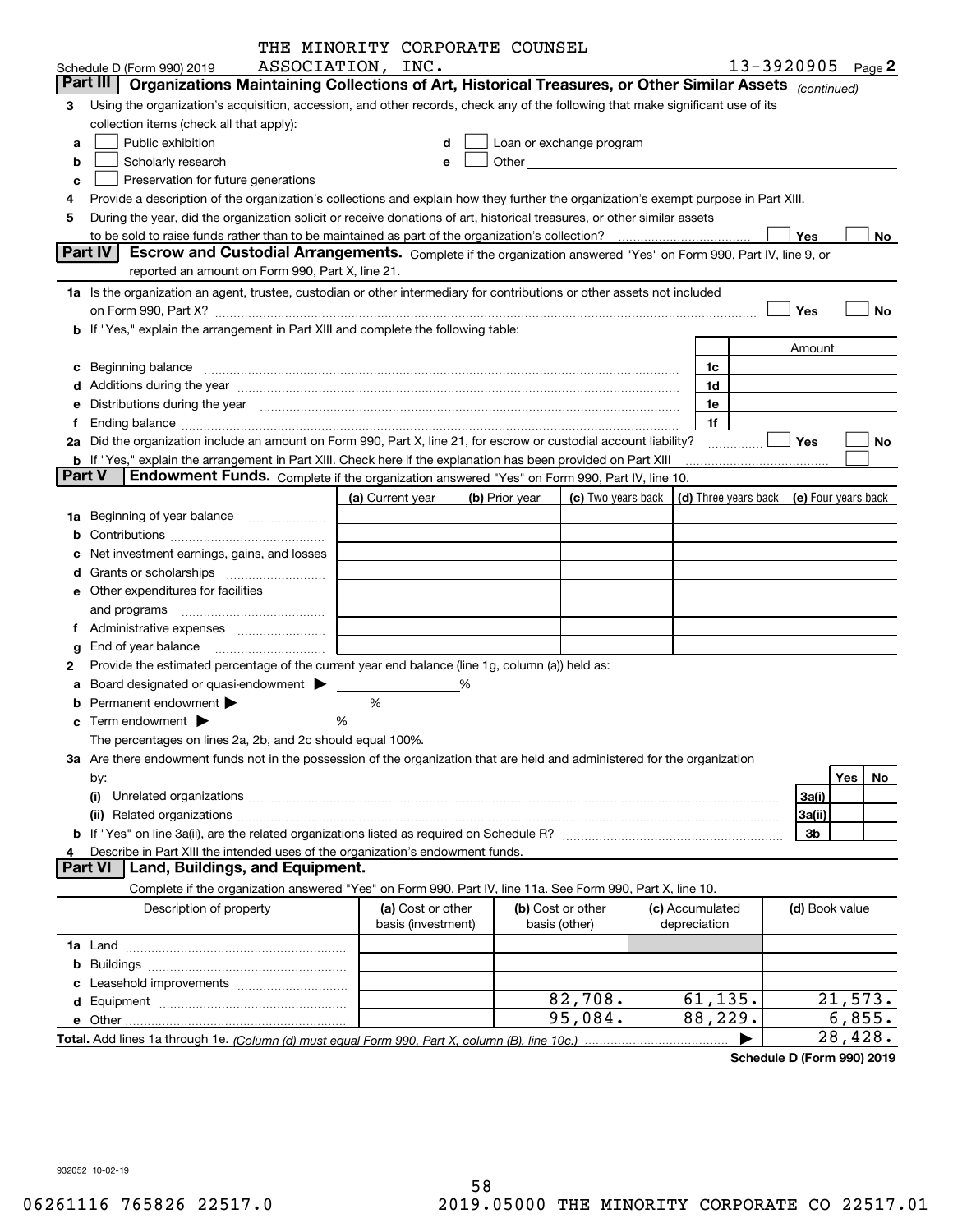|  | THE MINORITY CORPORATE COUNSEL |  |
|--|--------------------------------|--|
|  |                                |  |

| ASSOCIATION, INC.<br>Schedule D (Form 990) 2019                                                                                                                                         |                 |                                                           | $13 - 3920905$ Page 3 |  |
|-----------------------------------------------------------------------------------------------------------------------------------------------------------------------------------------|-----------------|-----------------------------------------------------------|-----------------------|--|
| <b>Investments - Other Securities.</b><br><b>Part VIII</b>                                                                                                                              |                 |                                                           |                       |  |
| Complete if the organization answered "Yes" on Form 990, Part IV, line 11b. See Form 990, Part X, line 12.                                                                              |                 |                                                           |                       |  |
| (a) Description of security or category (including name of security)                                                                                                                    | (b) Book value  | (c) Method of valuation: Cost or end-of-year market value |                       |  |
| (1) Financial derivatives                                                                                                                                                               |                 |                                                           |                       |  |
|                                                                                                                                                                                         |                 |                                                           |                       |  |
| $(3)$ Other<br><u> 1989 - Andrea State</u>                                                                                                                                              |                 |                                                           |                       |  |
| (A)                                                                                                                                                                                     |                 |                                                           |                       |  |
| (B)                                                                                                                                                                                     |                 |                                                           |                       |  |
| (C)                                                                                                                                                                                     |                 |                                                           |                       |  |
| (D)                                                                                                                                                                                     |                 |                                                           |                       |  |
| (E)                                                                                                                                                                                     |                 |                                                           |                       |  |
| (F)                                                                                                                                                                                     |                 |                                                           |                       |  |
| (G)                                                                                                                                                                                     |                 |                                                           |                       |  |
| (H)                                                                                                                                                                                     |                 |                                                           |                       |  |
| Total. (Col. (b) must equal Form 990, Part X, col. (B) line 12.) $\blacktriangleright$                                                                                                  |                 |                                                           |                       |  |
| Part VIII Investments - Program Related.<br>Complete if the organization answered "Yes" on Form 990, Part IV, line 11c. See Form 990, Part X, line 13.<br>(a) Description of investment | (b) Book value  | (c) Method of valuation: Cost or end-of-year market value |                       |  |
|                                                                                                                                                                                         |                 |                                                           |                       |  |
| (1)                                                                                                                                                                                     |                 |                                                           |                       |  |
| (2)                                                                                                                                                                                     |                 |                                                           |                       |  |
| (3)                                                                                                                                                                                     |                 |                                                           |                       |  |
| (4)                                                                                                                                                                                     |                 |                                                           |                       |  |
| (5)                                                                                                                                                                                     |                 |                                                           |                       |  |
| (6)                                                                                                                                                                                     |                 |                                                           |                       |  |
| (7)                                                                                                                                                                                     |                 |                                                           |                       |  |
| (8)                                                                                                                                                                                     |                 |                                                           |                       |  |
| (9)                                                                                                                                                                                     |                 |                                                           |                       |  |
| Total. (Col. (b) must equal Form 990, Part X, col. (B) line 13.)<br><b>Other Assets.</b><br>Part IX                                                                                     |                 |                                                           |                       |  |
| Complete if the organization answered "Yes" on Form 990, Part IV, line 11d. See Form 990, Part X, line 15.                                                                              |                 |                                                           |                       |  |
|                                                                                                                                                                                         | (a) Description |                                                           | (b) Book value        |  |
| (1)                                                                                                                                                                                     |                 |                                                           |                       |  |
| (2)                                                                                                                                                                                     |                 |                                                           |                       |  |
| (3)                                                                                                                                                                                     |                 |                                                           |                       |  |

**(3)(4) (5) (6) (7) (8) (9) Total.**  *(Column (b) must equal Form 990, Part X, col. (B) line 15.)*  $\blacktriangleright$ 

**Part X Other Liabilities.**

Complete if the organization answered "Yes" on Form 990, Part IV, line 11e or 11f. See Form 990, Part X, line 25.

| 1.  | (a) Description of liability | (b) Book value        |
|-----|------------------------------|-----------------------|
| (1) | Federal income taxes         |                       |
| (2) | <b>ACCRUED EXPENSES</b>      | $\frac{190,690}{973}$ |
|     | (3) CREDIT CARD PAYABLE      |                       |
| (4) |                              |                       |
| (5) |                              |                       |
| (6) |                              |                       |
| (7) |                              |                       |
| (8) |                              |                       |
| (9) |                              |                       |
|     |                              | 191,663.              |

**2.** Liability for uncertain tax positions. In Part XIII, provide the text of the footnote to the organization's financial statements that reports the organization's liability for uncertain tax positions under FASB ASC 740. Check here if the text of the footnote has been provided in Part XIII  $\boxed{\text{X}}$ 

**Schedule D (Form 990) 2019**

932053 10-02-19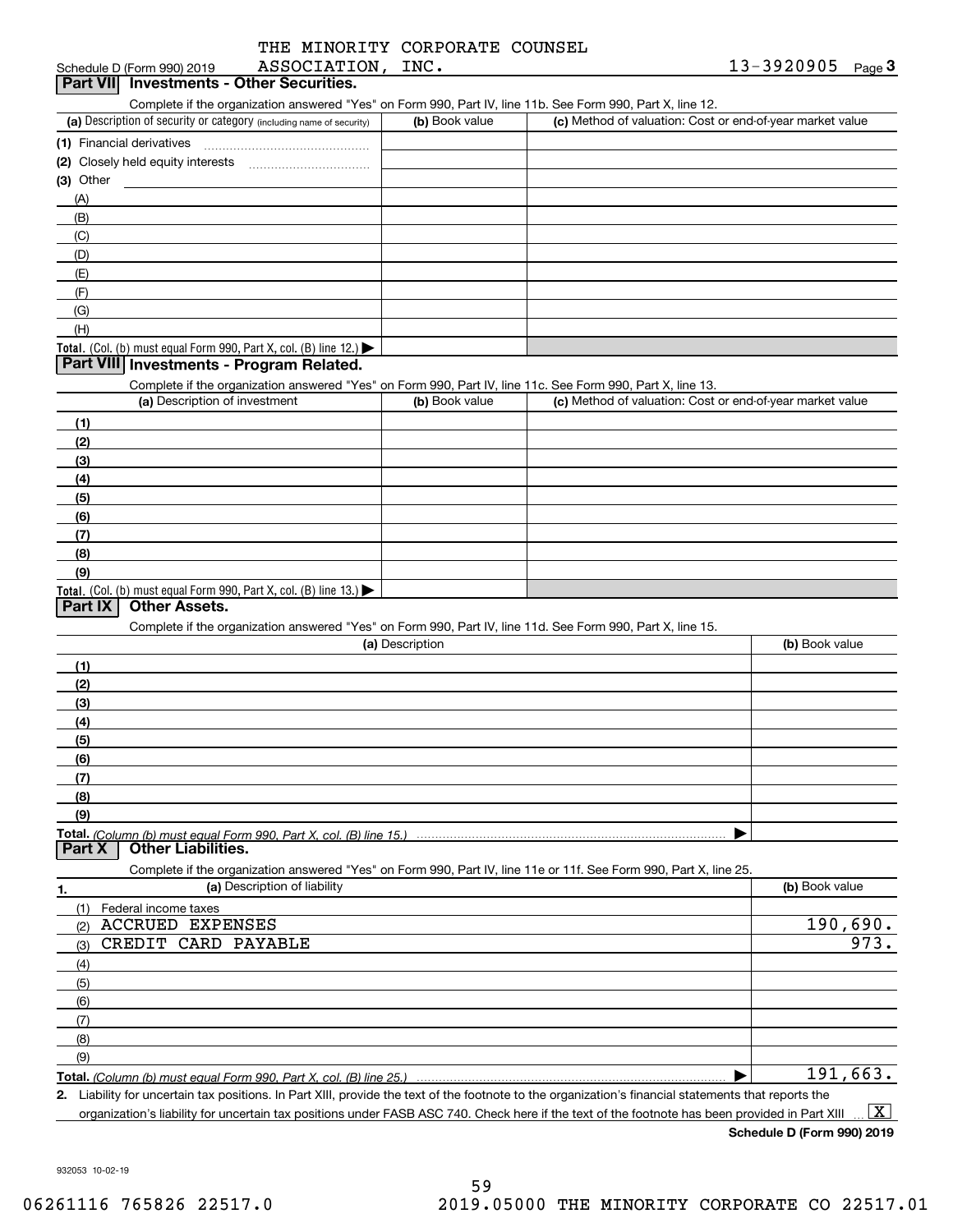|    | THE MINORITY CORPORATE COUNSEL                                                                                                                                                                                                      |                |            |                |                        |           |
|----|-------------------------------------------------------------------------------------------------------------------------------------------------------------------------------------------------------------------------------------|----------------|------------|----------------|------------------------|-----------|
|    | ASSOCIATION, INC.<br>Schedule D (Form 990) 2019                                                                                                                                                                                     |                |            |                | 13-3920905 $_{Page}$ 4 |           |
|    | Reconciliation of Revenue per Audited Financial Statements With Revenue per Return.<br><b>Part XI</b>                                                                                                                               |                |            |                |                        |           |
|    | Complete if the organization answered "Yes" on Form 990, Part IV, line 12a.                                                                                                                                                         |                |            |                |                        |           |
| 1  | Total revenue, gains, and other support per audited financial statements                                                                                                                                                            |                |            | 1 <sup>1</sup> | 4,011,783.             |           |
| 2  | Amounts included on line 1 but not on Form 990, Part VIII, line 12:                                                                                                                                                                 |                |            |                |                        |           |
| a  | Net unrealized gains (losses) on investments [11] matter contracts and the unrealized gains (losses) on investments                                                                                                                 | 2a             | 424,825.   |                |                        |           |
| b  |                                                                                                                                                                                                                                     | 2 <sub>b</sub> | 335,000.   |                |                        |           |
| с  |                                                                                                                                                                                                                                     | 2c             |            |                |                        |           |
| d  |                                                                                                                                                                                                                                     | 2d             |            |                |                        |           |
| е  | Add lines 2a through 2d                                                                                                                                                                                                             |                |            | 2е             |                        | 759,825.  |
| 3  |                                                                                                                                                                                                                                     |                |            | $\mathbf{3}$   | 3,251,958.             |           |
| 4  | Amounts included on Form 990, Part VIII, line 12, but not on line 1:                                                                                                                                                                |                |            |                |                        |           |
| a  |                                                                                                                                                                                                                                     | 4a             |            |                |                        |           |
|    | Other (Describe in Part XIII.) <b>Construction Contract Construction</b> Chern Construction Chern Chern Chern Chern Chern Chern Chern Chern Chern Chern Chern Chern Chern Chern Chern Chern Chern Chern Chern Chern Chern Chern Che | 4b             |            |                |                        |           |
|    | c Add lines 4a and 4b                                                                                                                                                                                                               |                |            | 4c             |                        | $0 \cdot$ |
| 5  |                                                                                                                                                                                                                                     | 5              | 3,251,958. |                |                        |           |
|    | Part XII   Reconciliation of Expenses per Audited Financial Statements With Expenses per Return.                                                                                                                                    |                |            |                |                        |           |
|    | Complete if the organization answered "Yes" on Form 990, Part IV, line 12a.                                                                                                                                                         |                |            |                |                        |           |
| 1  | Total expenses and losses per audited financial statements [11] [11] Total expenses and losses per audited financial statements [11] [11] Total expenses and losses per audited financial statements                                |                |            | $\blacksquare$ | 3,871,338.             |           |
| 2  | Amounts included on line 1 but not on Form 990, Part IX, line 25:                                                                                                                                                                   |                |            |                |                        |           |
| a  |                                                                                                                                                                                                                                     | 2a             | 335,000.   |                |                        |           |
|    |                                                                                                                                                                                                                                     | 2 <sub>b</sub> |            |                |                        |           |
| C. |                                                                                                                                                                                                                                     | 2c             |            |                |                        |           |
| d  |                                                                                                                                                                                                                                     | 2d             |            |                |                        |           |
| е  | Add lines 2a through 2d <b>contained a contained a contained a contained a</b> contained a contained a contained a contained a contained a contained a contained a contained a contained a contained a contained a contained a cont |                |            | 2е             |                        | 335,000.  |
| 3  |                                                                                                                                                                                                                                     |                |            | $\mathbf{3}$   | 3,536,338.             |           |
| 4  | Amounts included on Form 990, Part IX, line 25, but not on line 1:                                                                                                                                                                  |                |            |                |                        |           |
| a  |                                                                                                                                                                                                                                     | 4a             |            |                |                        |           |
| b  | Other (Describe in Part XIII.) <b>Construction Contract Construction</b> Chemistry Chemistry Chemistry Chemistry Chemistry                                                                                                          | 4 <sub>b</sub> |            |                |                        |           |
|    | Add lines 4a and 4b                                                                                                                                                                                                                 |                |            | 4c             |                        | 0.        |
| 5  |                                                                                                                                                                                                                                     |                |            | 5              | 3,536,338.             |           |
|    | Part XIII Supplemental Information.                                                                                                                                                                                                 |                |            |                |                        |           |

Provide the descriptions required for Part II, lines 3, 5, and 9; Part III, lines 1a and 4; Part IV, lines 1b and 2b; Part V, line 4; Part X, line 2; Part XI, lines 2d and 4b; and Part XII, lines 2d and 4b. Also complete this part to provide any additional information.

PART X, LINE 2:

| THE ASSOCIATION IS A NON-PROFIT ORGANIZATION THAT IS EXEMPT FROM FEDERAL |
|--------------------------------------------------------------------------|
| INCOME TAXES UNDER SECTION $501(C)$ (3) OF THE INTERNAL REVENUE CODE.    |
| HOWEVER, INCOME FROM CERTAIN ACTIVITIES, NOT DIRECTLY RELATED TO THE     |
| ASSOCIATION'S TAX-EXEMPT PURPOSE, IS SUBJECT TO TAXATION AS UNRELATED    |
| BUSINESS INCOME. THE ASSOCIATION IS EXEMPT FROM THE PAYMENT OF SALES TAX |
| IN THE STATES OF NEW YORK, FLORIDA, TEXAS, AND DISTRICT OF COLUMBIA.     |
|                                                                          |
|                                                                          |

60

932054 10-02-19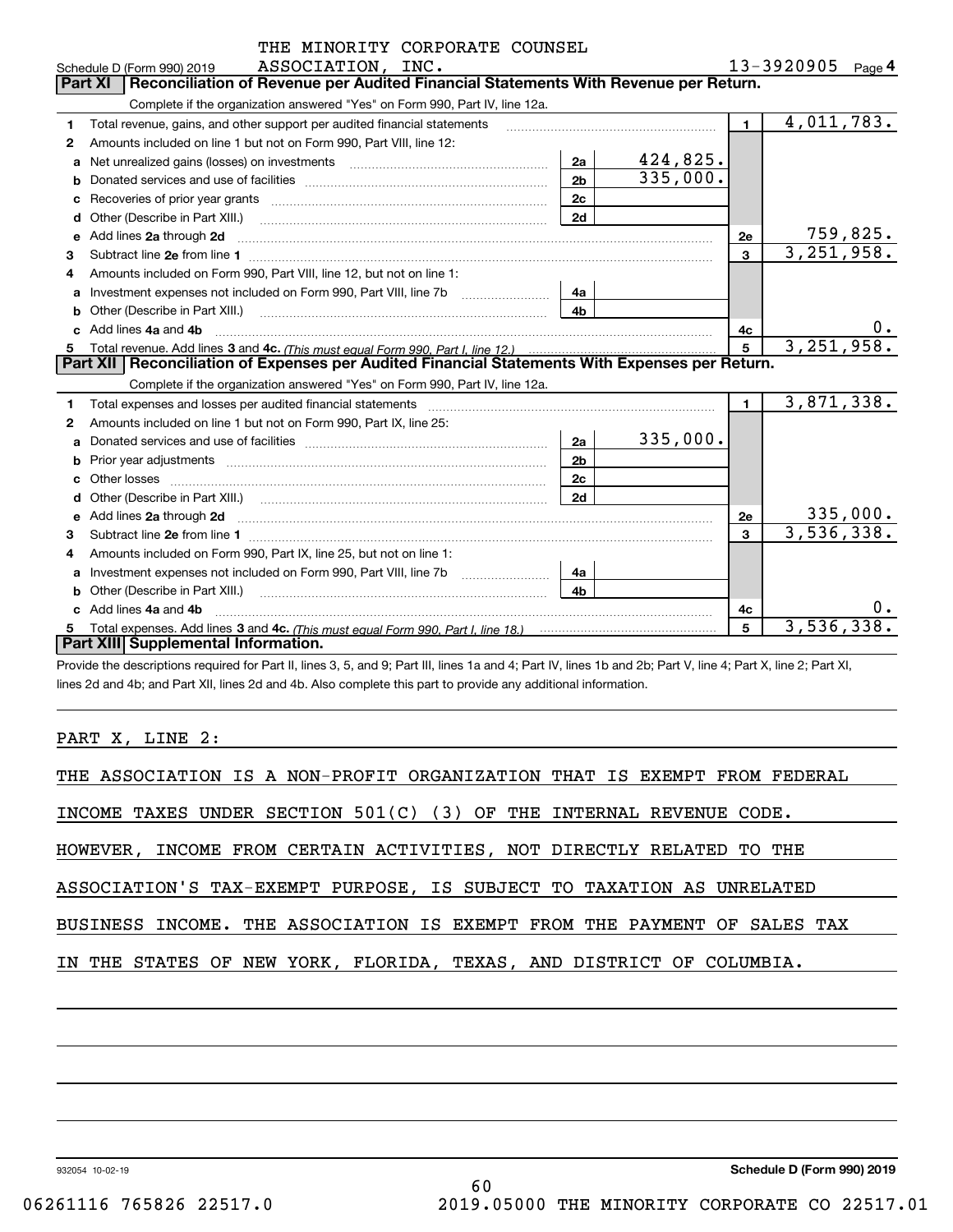| <b>SCHEDULE I</b>                                                                                                        |                                                                                                                                                                          |           | <b>Grants and Other Assistance to Organizations,</b> |               |                        |                                               |                    |  | OMB No. 1545-0047      |                              |
|--------------------------------------------------------------------------------------------------------------------------|--------------------------------------------------------------------------------------------------------------------------------------------------------------------------|-----------|------------------------------------------------------|---------------|------------------------|-----------------------------------------------|--------------------|--|------------------------|------------------------------|
| (Form 990)                                                                                                               | Governments, and Individuals in the United States                                                                                                                        |           |                                                      |               |                        |                                               |                    |  | 2019                   |                              |
| Complete if the organization answered "Yes" on Form 990, Part IV, line 21 or 22.<br>Attach to Form 990.                  |                                                                                                                                                                          |           |                                                      |               |                        |                                               |                    |  | <b>Open to Public</b>  |                              |
| Department of the Treasury<br><b>Internal Revenue Service</b><br>Go to www.irs.gov/Form990 for the latest information.   |                                                                                                                                                                          |           |                                                      |               |                        |                                               |                    |  | Inspection             |                              |
| THE MINORITY CORPORATE COUNSEL<br><b>Employer identification number</b><br>Name of the organization<br>ASSOCIATION, INC. |                                                                                                                                                                          |           |                                                      |               |                        |                                               |                    |  | 13-3920905             |                              |
| Part I                                                                                                                   | <b>General Information on Grants and Assistance</b>                                                                                                                      |           |                                                      |               |                        |                                               |                    |  |                        |                              |
| $\mathbf 1$                                                                                                              | Does the organization maintain records to substantiate the amount of the grants or assistance, the grantees' eligibility for the grants or assistance, and the selection |           |                                                      |               |                        |                                               |                    |  |                        |                              |
|                                                                                                                          |                                                                                                                                                                          |           |                                                      |               |                        |                                               |                    |  | $\boxed{\text{X}}$ Yes | No                           |
| $\mathbf{2}$                                                                                                             | Describe in Part IV the organization's procedures for monitoring the use of grant funds in the United States.                                                            |           |                                                      |               |                        |                                               |                    |  |                        |                              |
| Part II                                                                                                                  | Grants and Other Assistance to Domestic Organizations and Domestic Governments. Complete if the organization answered "Yes" on Form 990, Part IV, line 21, for any       |           |                                                      |               |                        |                                               |                    |  |                        |                              |
|                                                                                                                          | recipient that received more than \$5,000. Part II can be duplicated if additional space is needed.<br>1 (a) Name and address of organization                            | $(b)$ EIN | (c) IRC section                                      | (d) Amount of | (e) Amount of          | (f) Method of                                 | (g) Description of |  | (h) Purpose of grant   |                              |
|                                                                                                                          | or government                                                                                                                                                            |           | (if applicable)                                      | cash grant    | non-cash<br>assistance | valuation (book,<br>FMV, appraisal,<br>other) | noncash assistance |  | or assistance          |                              |
|                                                                                                                          |                                                                                                                                                                          |           |                                                      |               |                        |                                               |                    |  |                        |                              |
|                                                                                                                          |                                                                                                                                                                          |           |                                                      |               |                        |                                               |                    |  |                        |                              |
|                                                                                                                          |                                                                                                                                                                          |           |                                                      |               |                        |                                               |                    |  |                        |                              |
|                                                                                                                          |                                                                                                                                                                          |           |                                                      |               |                        |                                               |                    |  |                        |                              |
|                                                                                                                          |                                                                                                                                                                          |           |                                                      |               |                        |                                               |                    |  |                        |                              |
|                                                                                                                          |                                                                                                                                                                          |           |                                                      |               |                        |                                               |                    |  |                        |                              |
|                                                                                                                          |                                                                                                                                                                          |           |                                                      |               |                        |                                               |                    |  |                        |                              |
|                                                                                                                          |                                                                                                                                                                          |           |                                                      |               |                        |                                               |                    |  |                        |                              |
|                                                                                                                          |                                                                                                                                                                          |           |                                                      |               |                        |                                               |                    |  |                        |                              |
|                                                                                                                          |                                                                                                                                                                          |           |                                                      |               |                        |                                               |                    |  |                        |                              |
|                                                                                                                          |                                                                                                                                                                          |           |                                                      |               |                        |                                               |                    |  |                        |                              |
|                                                                                                                          |                                                                                                                                                                          |           |                                                      |               |                        |                                               |                    |  |                        |                              |
|                                                                                                                          |                                                                                                                                                                          |           |                                                      |               |                        |                                               |                    |  |                        |                              |
|                                                                                                                          |                                                                                                                                                                          |           |                                                      |               |                        |                                               |                    |  |                        |                              |
|                                                                                                                          |                                                                                                                                                                          |           |                                                      |               |                        |                                               |                    |  |                        |                              |
|                                                                                                                          |                                                                                                                                                                          |           |                                                      |               |                        |                                               |                    |  |                        |                              |
|                                                                                                                          |                                                                                                                                                                          |           |                                                      |               |                        |                                               |                    |  |                        |                              |
|                                                                                                                          |                                                                                                                                                                          |           |                                                      |               |                        |                                               |                    |  |                        |                              |
|                                                                                                                          |                                                                                                                                                                          |           |                                                      |               |                        |                                               |                    |  |                        |                              |
|                                                                                                                          |                                                                                                                                                                          |           |                                                      |               |                        |                                               |                    |  |                        |                              |
|                                                                                                                          |                                                                                                                                                                          |           |                                                      |               |                        |                                               |                    |  |                        |                              |
| $\mathbf{2}$                                                                                                             | Enter total number of section $501(c)(3)$ and government organizations listed in the line 1 table                                                                        |           |                                                      |               |                        |                                               |                    |  |                        |                              |
| 3                                                                                                                        | Enter total number of other organizations listed in the line 1 table                                                                                                     |           |                                                      |               |                        |                                               |                    |  |                        |                              |
|                                                                                                                          | LHA For Paperwork Reduction Act Notice, see the Instructions for Form 990.                                                                                               |           |                                                      |               |                        |                                               |                    |  |                        | Schedule I (Form 990) (2019) |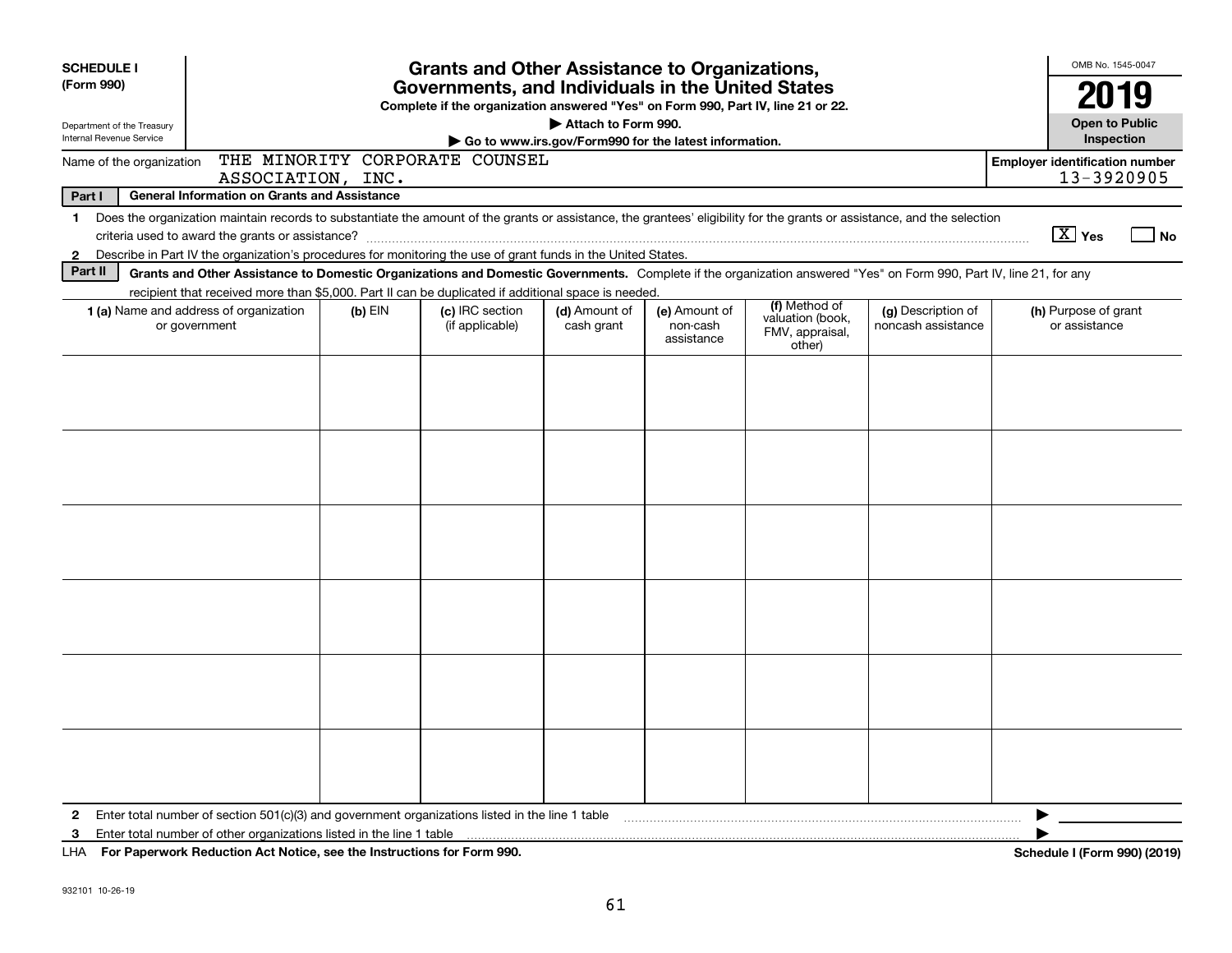## THE MINORITY CORPORATE COUNSEL

932102 10-26-19

**Part III** | Grants and Other Assistance to Domestic Individuals. Complete if the organization answered "Yes" on Form 990, Part IV, line 22. Part III can be duplicated if additional space is needed.

| (a) Type of grant or assistance            | (b) Number of<br>recipients | (c) Amount of<br>cash grant | (d) Amount of non-<br>cash assistance | (e) Method of valuation<br>(book, FMV, appraisal, other) | (f) Description of noncash assistance |
|--------------------------------------------|-----------------------------|-----------------------------|---------------------------------------|----------------------------------------------------------|---------------------------------------|
|                                            |                             |                             |                                       |                                                          |                                       |
| SCHOLARSHIPS FOR STUDENTS ACCEPTED INTO AN |                             |                             |                                       |                                                          |                                       |
| ACCREDITED US LAW SCHOOL                   |                             | 90,000.                     | $\mathfrak o$ .                       |                                                          |                                       |
|                                            |                             |                             |                                       |                                                          |                                       |
|                                            |                             |                             |                                       |                                                          |                                       |
|                                            |                             |                             |                                       |                                                          |                                       |
|                                            |                             |                             |                                       |                                                          |                                       |
|                                            |                             |                             |                                       |                                                          |                                       |
|                                            |                             |                             |                                       |                                                          |                                       |
|                                            |                             |                             |                                       |                                                          |                                       |
|                                            |                             |                             |                                       |                                                          |                                       |
|                                            |                             |                             |                                       |                                                          |                                       |
|                                            |                             |                             |                                       |                                                          |                                       |
|                                            |                             |                             |                                       |                                                          |                                       |
|                                            |                             |                             |                                       |                                                          |                                       |

Part IV | Supplemental Information. Provide the information required in Part I, line 2; Part III, column (b); and any other additional information.

PART I, LINE 2:

SCHOLARSHIP MONEY IS PAID DIRECTLY TO AN ACCREDITED EDUCATIONAL

INSTITUTION IN THE NAME OF THE SCHOLARSHIP RECIPIENT TO ENSURE THE

FUNDS ARE USED FOR QUALIFIED TUITION EXPENSES.

Schedule I (Form 990) (2019) ASSOCIATION, INC. 1 3-3920905 Page

**2**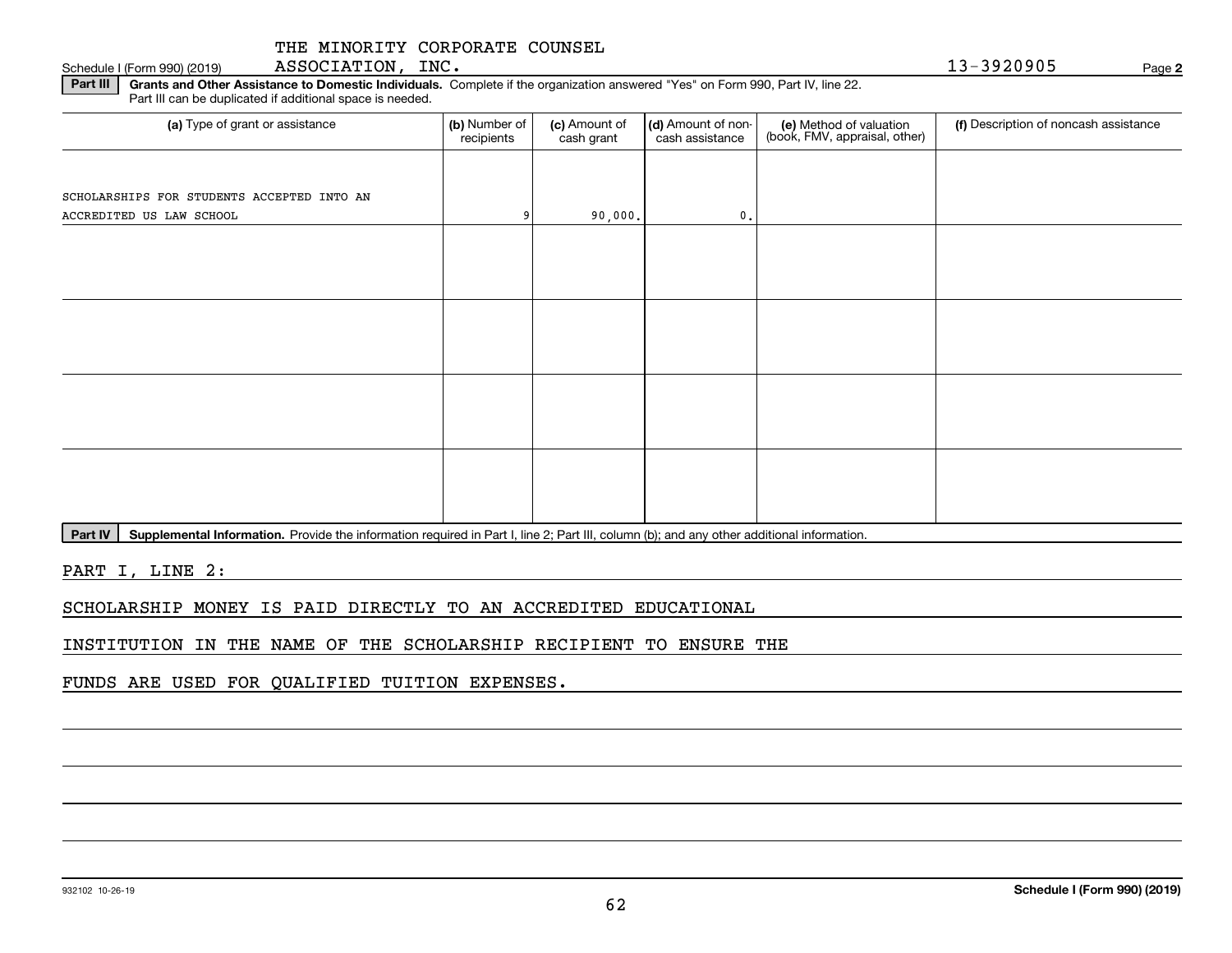|    | <b>Compensation Information</b><br><b>SCHEDULE J</b>                                                                                                    |                                       | OMB No. 1545-0047                   |            |                         |  |
|----|---------------------------------------------------------------------------------------------------------------------------------------------------------|---------------------------------------|-------------------------------------|------------|-------------------------|--|
|    | (Form 990)<br>For certain Officers, Directors, Trustees, Key Employees, and Highest                                                                     |                                       |                                     |            |                         |  |
|    | <b>Compensated Employees</b>                                                                                                                            |                                       | 2019                                |            |                         |  |
|    | Complete if the organization answered "Yes" on Form 990, Part IV, line 23.                                                                              |                                       |                                     |            |                         |  |
|    | Attach to Form 990.<br>Department of the Treasury<br>Go to www.irs.gov/Form990 for instructions and the latest information.<br>Internal Revenue Service |                                       | <b>Open to Public</b><br>Inspection |            |                         |  |
|    | THE MINORITY CORPORATE COUNSEL<br>Name of the organization                                                                                              | <b>Employer identification number</b> |                                     |            |                         |  |
|    | ASSOCIATION, INC.                                                                                                                                       | 13-3920905                            |                                     |            |                         |  |
|    | <b>Questions Regarding Compensation</b><br>Part I                                                                                                       |                                       |                                     |            |                         |  |
|    |                                                                                                                                                         |                                       |                                     | <b>Yes</b> | No                      |  |
|    | 1a Check the appropriate box(es) if the organization provided any of the following to or for a person listed on Form 990,                               |                                       |                                     |            |                         |  |
|    | Part VII, Section A, line 1a. Complete Part III to provide any relevant information regarding these items.                                              |                                       |                                     |            |                         |  |
|    | First-class or charter travel<br>Housing allowance or residence for personal use                                                                        |                                       |                                     |            |                         |  |
|    | Travel for companions<br>Payments for business use of personal residence                                                                                |                                       |                                     |            |                         |  |
|    | Tax indemnification and gross-up payments<br>Health or social club dues or initiation fees                                                              |                                       |                                     |            |                         |  |
|    | Discretionary spending account<br>Personal services (such as maid, chauffeur, chef)                                                                     |                                       |                                     |            |                         |  |
|    |                                                                                                                                                         |                                       |                                     |            |                         |  |
|    | <b>b</b> If any of the boxes on line 1a are checked, did the organization follow a written policy regarding payment or                                  |                                       |                                     |            |                         |  |
|    | reimbursement or provision of all of the expenses described above? If "No," complete Part III to explain                                                |                                       | 1b                                  |            |                         |  |
| 2  | Did the organization require substantiation prior to reimbursing or allowing expenses incurred by all directors,                                        |                                       |                                     |            |                         |  |
|    | trustees, and officers, including the CEO/Executive Director, regarding the items checked on line 1a?                                                   |                                       | $\mathbf{2}$                        |            |                         |  |
|    |                                                                                                                                                         |                                       |                                     |            |                         |  |
| з  | Indicate which, if any, of the following the organization used to establish the compensation of the organization's                                      |                                       |                                     |            |                         |  |
|    | CEO/Executive Director. Check all that apply. Do not check any boxes for methods used by a related organization to                                      |                                       |                                     |            |                         |  |
|    | establish compensation of the CEO/Executive Director, but explain in Part III.                                                                          |                                       |                                     |            |                         |  |
|    | $X$ Written employment contract<br>Compensation committee                                                                                               |                                       |                                     |            |                         |  |
|    | $X$ Compensation survey or study<br>Independent compensation consultant                                                                                 |                                       |                                     |            |                         |  |
|    | $\lfloor x \rfloor$ Approval by the board or compensation committee<br>Form 990 of other organizations                                                  |                                       |                                     |            |                         |  |
|    |                                                                                                                                                         |                                       |                                     |            |                         |  |
|    | During the year, did any person listed on Form 990, Part VII, Section A, line 1a, with respect to the filing                                            |                                       |                                     |            |                         |  |
|    | organization or a related organization:                                                                                                                 |                                       |                                     |            |                         |  |
| а  | Receive a severance payment or change-of-control payment?                                                                                               |                                       | 4a                                  |            | х                       |  |
| b  |                                                                                                                                                         |                                       | 4b                                  |            | $\overline{\mathbf{x}}$ |  |
| с  |                                                                                                                                                         |                                       | 4c                                  |            | $\overline{\mathbf{x}}$ |  |
|    | If "Yes" to any of lines 4a-c, list the persons and provide the applicable amounts for each item in Part III.                                           |                                       |                                     |            |                         |  |
|    |                                                                                                                                                         |                                       |                                     |            |                         |  |
|    | Only section 501(c)(3), 501(c)(4), and 501(c)(29) organizations must complete lines 5-9.                                                                |                                       |                                     |            |                         |  |
|    | For persons listed on Form 990, Part VII, Section A, line 1a, did the organization pay or accrue any compensation                                       |                                       |                                     |            |                         |  |
|    | contingent on the revenues of:                                                                                                                          |                                       |                                     |            |                         |  |
|    | a The organization? <b>Constitution</b> and the organization?                                                                                           |                                       | 5a                                  |            | x                       |  |
|    |                                                                                                                                                         |                                       | 5b                                  |            | $\overline{\mathbf{x}}$ |  |
|    | If "Yes" on line 5a or 5b, describe in Part III.                                                                                                        |                                       |                                     |            |                         |  |
| 6. | For persons listed on Form 990, Part VII, Section A, line 1a, did the organization pay or accrue any compensation                                       |                                       |                                     |            |                         |  |
|    | contingent on the net earnings of:                                                                                                                      |                                       |                                     |            |                         |  |
| a  |                                                                                                                                                         |                                       | 6a                                  |            | х                       |  |
|    |                                                                                                                                                         |                                       | 6b                                  |            | $\overline{\mathbf{x}}$ |  |
|    | If "Yes" on line 6a or 6b, describe in Part III.                                                                                                        |                                       |                                     |            |                         |  |
|    | 7 For persons listed on Form 990, Part VII, Section A, line 1a, did the organization provide any nonfixed payments                                      |                                       |                                     |            |                         |  |
|    |                                                                                                                                                         |                                       | 7                                   |            | х                       |  |
| 8  | Were any amounts reported on Form 990, Part VII, paid or accrued pursuant to a contract that was subject to the                                         |                                       |                                     |            |                         |  |
|    | initial contract exception described in Regulations section 53.4958-4(a)(3)? If "Yes," describe in Part III                                             |                                       | 8                                   |            | х                       |  |
| 9  | If "Yes" on line 8, did the organization also follow the rebuttable presumption procedure described in                                                  |                                       |                                     |            |                         |  |
|    | Regulations section 53.4958-6(c)?                                                                                                                       |                                       | 9                                   |            |                         |  |
|    | LHA For Paperwork Reduction Act Notice, see the Instructions for Form 990.                                                                              | Schedule J (Form 990) 2019            |                                     |            |                         |  |

932111 10-21-19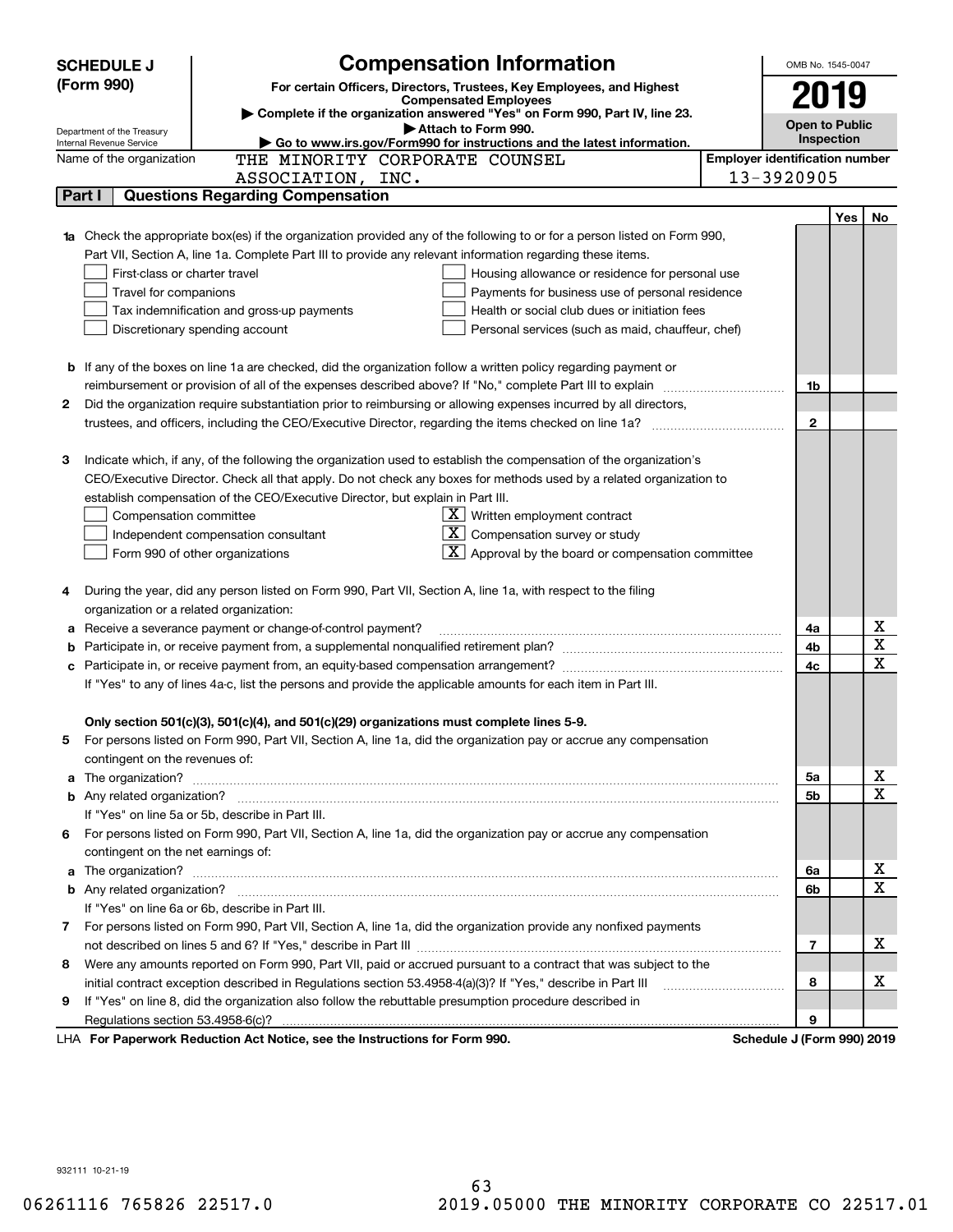### THE MINORITY CORPORATE COUNSEL

ASSOCIATION, INC.

13-3920905

**2**

**Part II Officers, Directors, Trustees, Key Employees, and Highest Compensated Employees.**  Schedule J (Form 990) 2019 Page Use duplicate copies if additional space is needed.

For each individual whose compensation must be reported on Schedule J, report compensation from the organization on row (i) and from related organizations, described in the instructions, on row (ii). Do not list any individuals that aren't listed on Form 990, Part VII.

**Note:**  The sum of columns (B)(i)-(iii) for each listed individual must equal the total amount of Form 990, Part VII, Section A, line 1a, applicable column (D) and (E) amounts for that individual.

|                                           | (B) Breakdown of W-2 and/or 1099-MISC compensation |                                           |                                           | (C) Retirement and<br>other deferred | (D) Nontaxable<br>benefits | (E) Total of columns<br>$(B)(i)-(D)$ | (F) Compensation<br>in column (B)         |
|-------------------------------------------|----------------------------------------------------|-------------------------------------------|-------------------------------------------|--------------------------------------|----------------------------|--------------------------------------|-------------------------------------------|
| (A) Name and Title                        | (i) Base<br>compensation                           | (ii) Bonus &<br>incentive<br>compensation | (iii) Other<br>reportable<br>compensation | compensation                         |                            |                                      | reported as deferred<br>on prior Form 990 |
| <b>JEAN LEE</b><br>(1)<br>(i)             | 309,483.                                           | 68,000.                                   | $\mathbf 0$ .                             | 11,200.                              | 7,970.                     | 396,653.                             | 0.                                        |
| PRESIDENT, CEO, AND TREASU<br><u>(ii)</u> | 0.                                                 | $\overline{0}$ .                          | $\overline{0}$ .                          | $\overline{0}$ .                     | $\overline{0}$ .           | $\overline{0}$ .                     | 0.                                        |
| SOPHIA PILIOURAS<br>(2)<br>(i)            | 185,543.                                           | 44,563.                                   | $\overline{0}$ .                          | 9,269.                               | 6,838.                     | 246, 213.                            | 0.                                        |
| PRESIDENT, MCCA ADVISORY P<br><u>(ii)</u> | 0.                                                 | $\mathbf 0$ .                             | $\overline{0}$ .                          | 0.                                   | 0.                         | $\overline{0}$ .                     | 0.                                        |
| $\qquad \qquad \textbf{(i)}$              |                                                    |                                           |                                           |                                      |                            |                                      |                                           |
| <u>(ii)</u>                               |                                                    |                                           |                                           |                                      |                            |                                      |                                           |
| (i)                                       |                                                    |                                           |                                           |                                      |                            |                                      |                                           |
| <u>(ii)</u>                               |                                                    |                                           |                                           |                                      |                            |                                      |                                           |
| (i)                                       |                                                    |                                           |                                           |                                      |                            |                                      |                                           |
| <u>(ii)</u>                               |                                                    |                                           |                                           |                                      |                            |                                      |                                           |
| (i)                                       |                                                    |                                           |                                           |                                      |                            |                                      |                                           |
| <u>(ii)</u>                               |                                                    |                                           |                                           |                                      |                            |                                      |                                           |
| (i)                                       |                                                    |                                           |                                           |                                      |                            |                                      |                                           |
| <u>(ii)</u>                               |                                                    |                                           |                                           |                                      |                            |                                      |                                           |
| (i)                                       |                                                    |                                           |                                           |                                      |                            |                                      |                                           |
| <u>(ii)</u>                               |                                                    |                                           |                                           |                                      |                            |                                      |                                           |
| (i)<br><u>(ii)</u>                        |                                                    |                                           |                                           |                                      |                            |                                      |                                           |
| (i)                                       |                                                    |                                           |                                           |                                      |                            |                                      |                                           |
| <u>(ii)</u>                               |                                                    |                                           |                                           |                                      |                            |                                      |                                           |
| (i)                                       |                                                    |                                           |                                           |                                      |                            |                                      |                                           |
| <u>(ii)</u>                               |                                                    |                                           |                                           |                                      |                            |                                      |                                           |
| (i)                                       |                                                    |                                           |                                           |                                      |                            |                                      |                                           |
| <u>(ii)</u>                               |                                                    |                                           |                                           |                                      |                            |                                      |                                           |
| (i)                                       |                                                    |                                           |                                           |                                      |                            |                                      |                                           |
| <u>(ii)</u>                               |                                                    |                                           |                                           |                                      |                            |                                      |                                           |
| (i)                                       |                                                    |                                           |                                           |                                      |                            |                                      |                                           |
| <u>(ii)</u>                               |                                                    |                                           |                                           |                                      |                            |                                      |                                           |
| (i)                                       |                                                    |                                           |                                           |                                      |                            |                                      |                                           |
| <u>(ii)</u>                               |                                                    |                                           |                                           |                                      |                            |                                      |                                           |
| (i)                                       |                                                    |                                           |                                           |                                      |                            |                                      |                                           |
| $\overline{}}$                            |                                                    |                                           |                                           |                                      |                            |                                      |                                           |

**Schedule J (Form 990) 2019**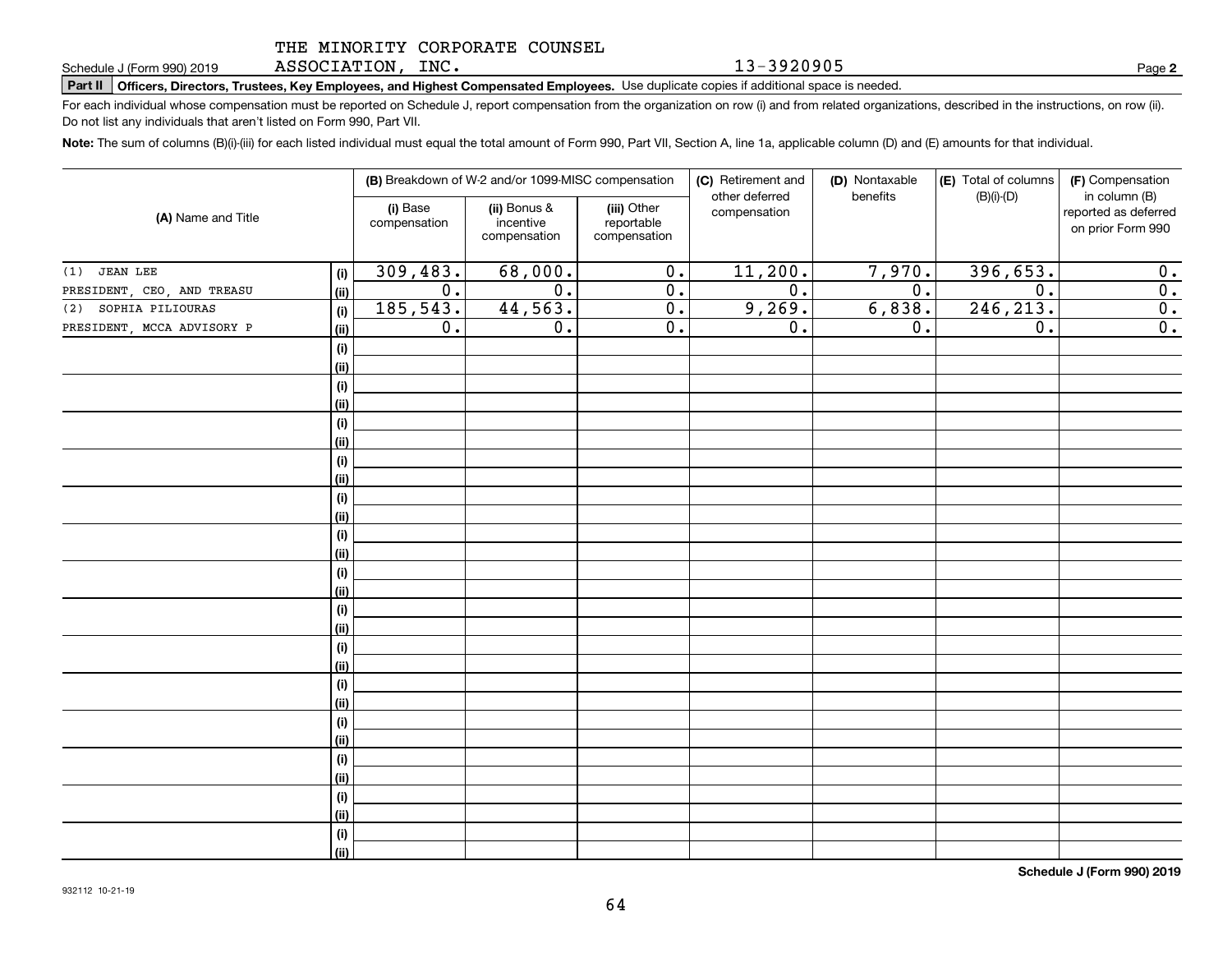|                   | THE MINORITY CORPORATE COUNSEL |  |
|-------------------|--------------------------------|--|
| ASSOCIATION, INC. |                                |  |

## **Part III Supplemental Information**

Schedule J (Form 990) 2019 ASSOCIATION, INC.<br>Part III Supplemental Information<br>Provide the information, explanation, or descriptions required for Part I, lines 1a, 1b, 3, 4a, 4b, 4c, 5a, 5b, 6a, 6b, 7, and 8, and for Part

**Schedule J (Form 990) 2019**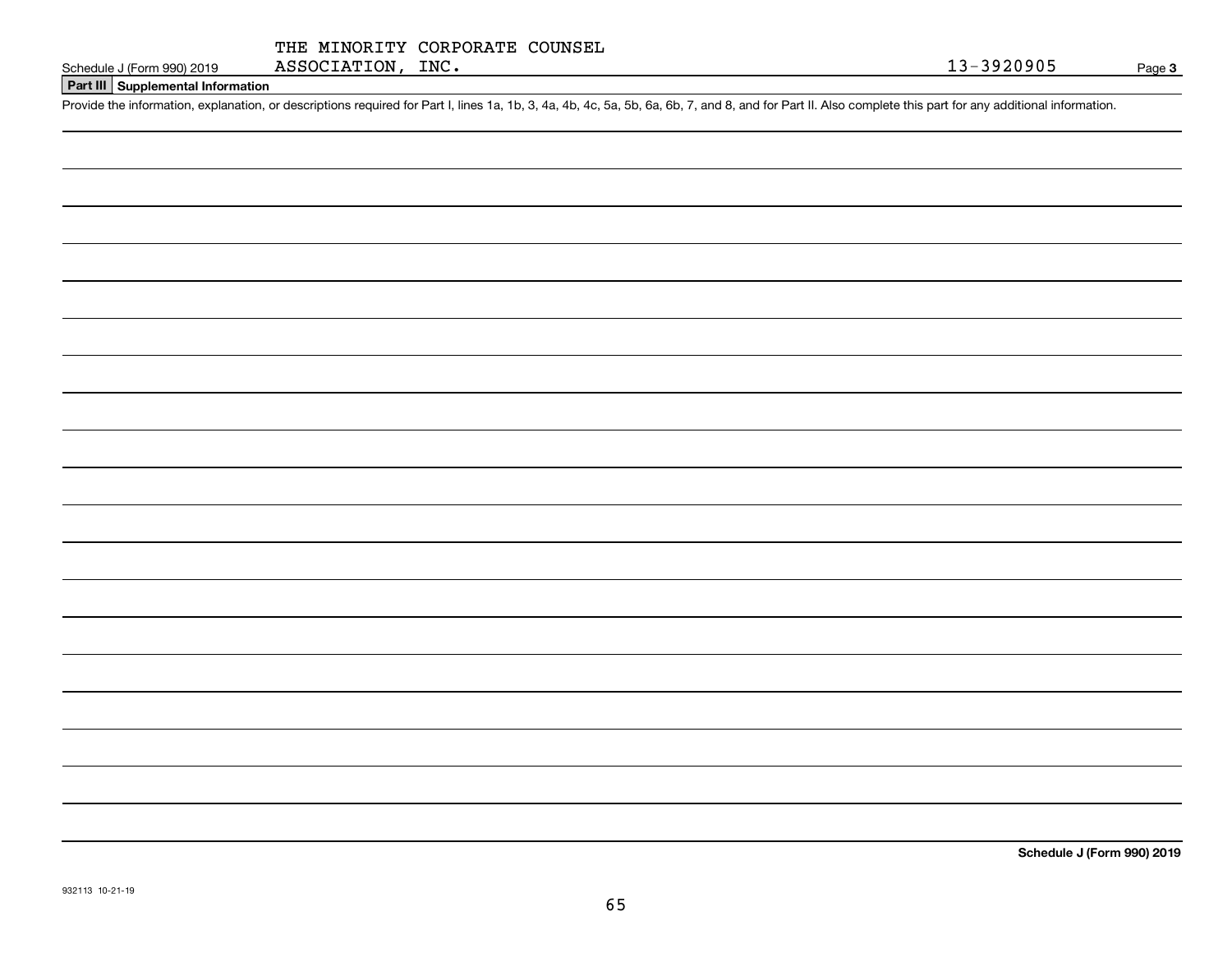**(Form 990 or 990-EZ)**

Department of the Treasury Internal Revenue Service Name of the organization

# **Complete to provide information for responses to specific questions on SCHEDULE O Supplemental Information to Form 990 or 990-EZ**

**Form 990 or 990-EZ or to provide any additional information. | Attach to Form 990 or 990-EZ. | Go to www.irs.gov/Form990 for the latest information.** THE MINORITY CORPORATE COUNSEL



ASSOCIATION, INC. 13-3920905

FORM 990, PART I, LINE 1, DESCRIPTION OF ORGANIZATION MISSION:

DEPARTMENTS AND THE LAW FIRMS THAT SERVE THEM.

FORM 990, PART III, LINE 4D, OTHER PROGRAM SERVICES:

PUBLICATION: MCCA PUBLISHES "DIVERSITY AND THE BAR", A PUBLICATION

WHICH EXAMINES KEY DIVERSITY ISSUES IN THE LEGAL PROFESSION.

EXPENSES \$ 117,643. INCLUDING GRANTS OF \$ 0. REVENUE \$ 62,868.

SCHOLARSHIP: MCCA PROVIDES FINANCIAL SUPPORT TO INDIVIDUALS THAT HAVE

BEEN ACCEPTED TO AN ACCREDITED U.S. LAW SCHOOL AND HAVE DEMONSTRATED

LEADERSHIP AND AN INTEREST IN AND COMMITMENT TO DIVERSITY.

EXPENSES \$ 98,500. INCLUDING GRANTS OF \$ 90,000. REVENUE \$ 0.

JOB BANK: MCCA GENERATES REVENUE FROM MEMBERS' POSTING OF ADS ONLINE ON

BOXWOOD.

EXPENSES \$ 0. INCLUDING GRANTS OF \$ 0. REVENUE \$ 88,282.

FORM 990, PART VI, SECTION B, LINE 11B:

AN OUTSIDE PROFESSIONAL FIRM PREPARES THE FORM 990. UPON RECEIPT OF THE

DRAFT 990, THE PRESIDENT AND CEO REVIEWS THE RETURN AND SENDS IT TO THE

EXECUTIVE COMMITTE FOR REVIEW AND APROVAL VIA EMAIL.

FORM 990, PART VI, SECTION B, LINE 12C:

THE CONFLICT OF INTEREST POLICY WAS DISTRIBUTED IN 2019 AND MEMBERS OF THE

EXECUTIVE COMMITTEE WERE ASKED TO RETURN THE SIGNED COPIES.

932211 09-06-19 LHA For Paperwork Reduction Act Notice, see the Instructions for Form 990 or 990-EZ. Schedule O (Form 990 or 990-EZ) (2019)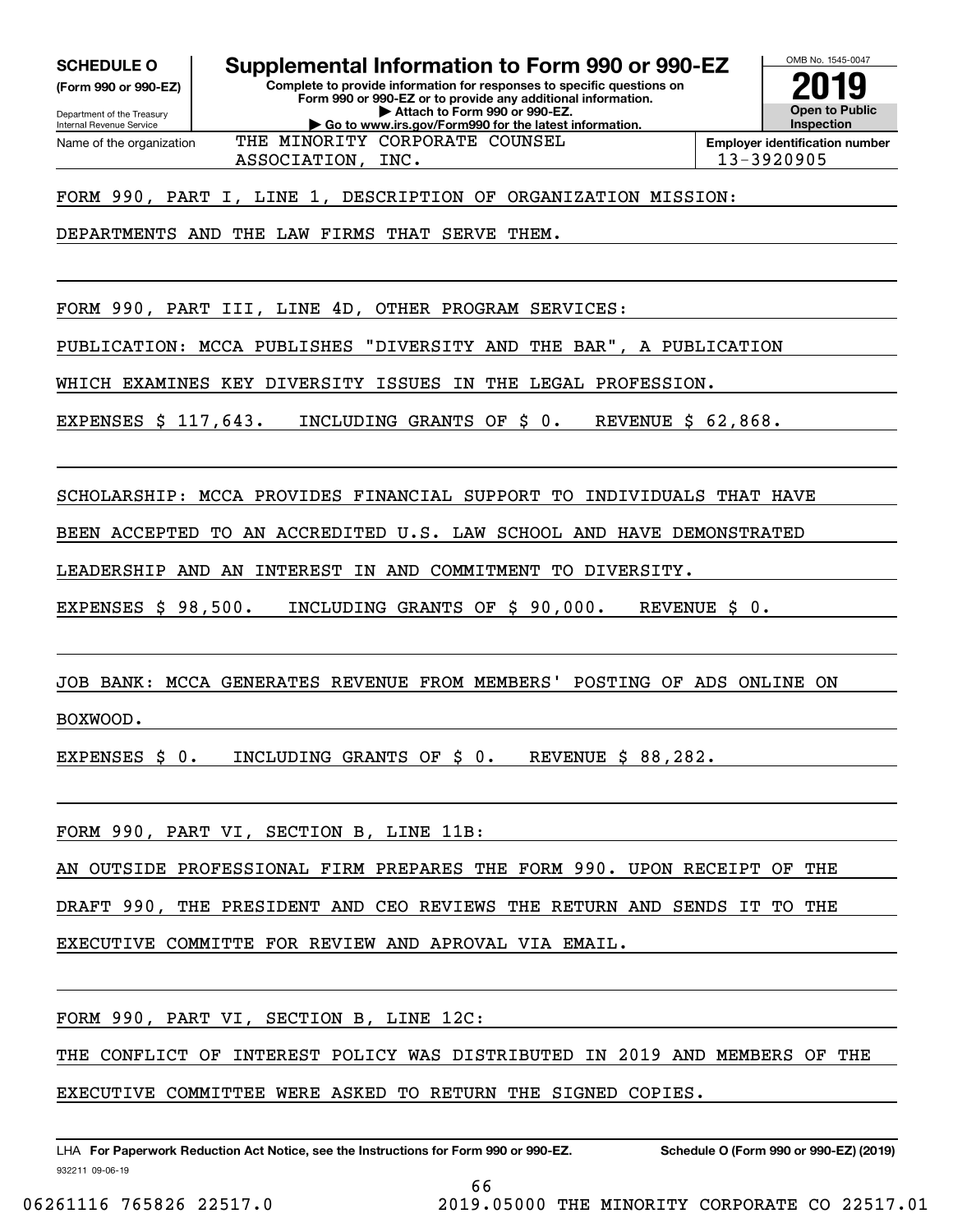| Schedule O (Form 990 or 990-EZ) (2019)<br>Page 2 |                                                |      |  |                                                     |  |  |  |  |  |  |  |
|--------------------------------------------------|------------------------------------------------|------|--|-----------------------------------------------------|--|--|--|--|--|--|--|
| Name of the organization                         | THE MINORITY CORPORATE COUNSEL<br>ASSOCIATION, | INC. |  | <b>Employer identification number</b><br>13-3920905 |  |  |  |  |  |  |  |

FORM 990, PART VI, SECTION B, LINE 15:

THE CEO REVIEWS THE SALARY INFORMATION AND PROVIDES MARKET INFORMATION TO

THE EXECUTIVE COMMITTEE. THE SALARY AND BONUSES OF EMPLOYEES IS REVIEWED BY

THE BOARD PRIOR TO THE IMPLEMENTATION OF ANY CHANGES.

FORM 990, PART VI, LINE 17, LIST OF STATES RECEIVING COPY OF FORM 990:

CA, NY, GA, AL, AR, FL, IL, KY, MA, MI, MN, NH, NJ, NM, NC, OK, OR, PA, UT, VA, WV, WI, RI, SC, TN

HI,KS,MD,MS,AK,CO,CT,DC,ME,ND,OH,WA

FORM 990, PART VI, SECTION C, LINE 19:

THIS INFORMATION IS MADE AVAILABLE TO THE PUBLIC UPON REQUEST.

FORM 990, PAGE 12, LINE 2C:

THERE WAS NO CHANGE IN THE PROCESS FOR OVERSEEING THE AUDIT FOR THE

PRIOR YEAR.

932212 09-06-19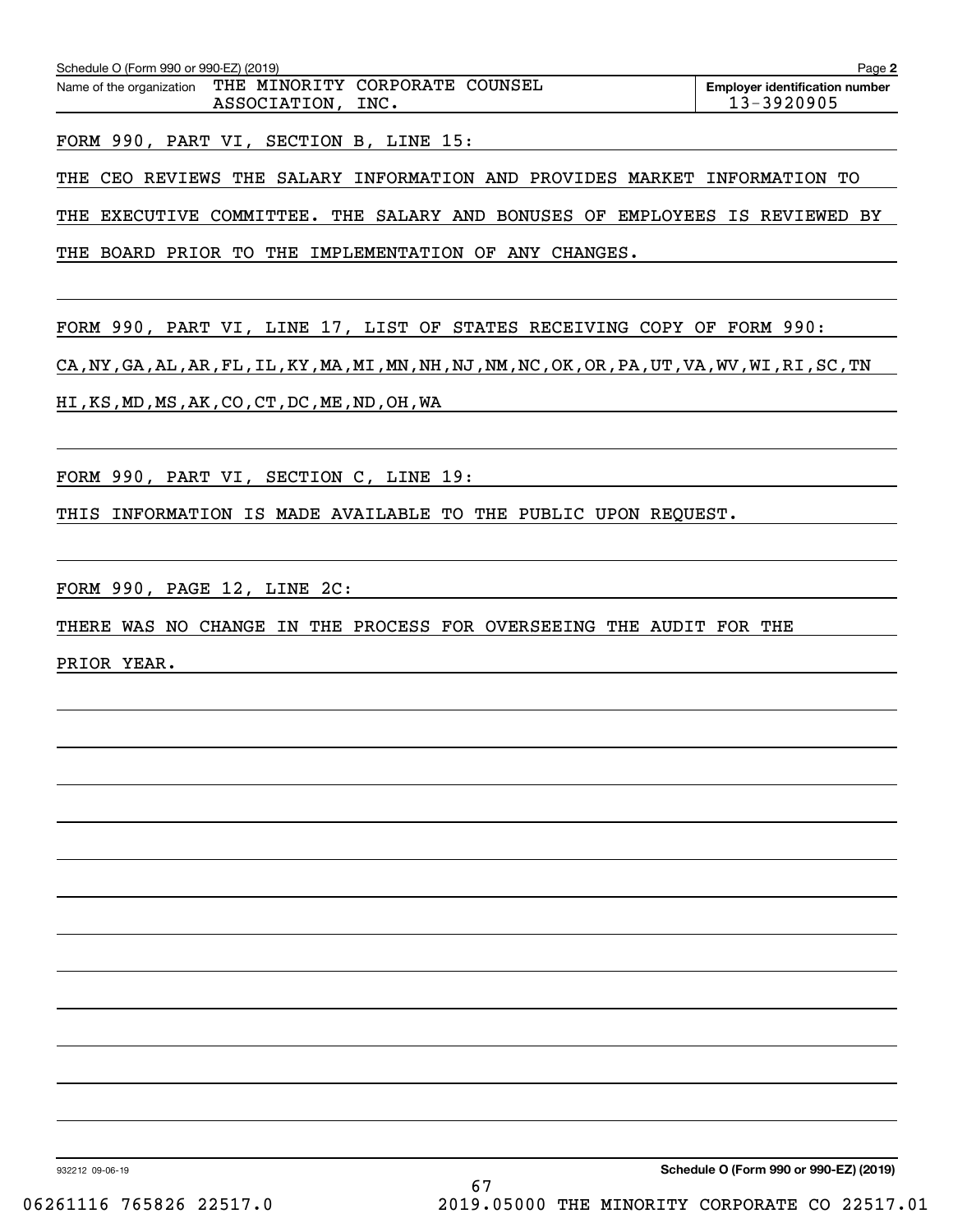### **2019 DEPRECIATION AND AMORTIZATION REPORT**

|              | FORM 990 PAGE 10                       |                     |            |            |                                              |             |                             | 990                          |                        |                       |                                  |                                          |                               |                                  |                                       |
|--------------|----------------------------------------|---------------------|------------|------------|----------------------------------------------|-------------|-----------------------------|------------------------------|------------------------|-----------------------|----------------------------------|------------------------------------------|-------------------------------|----------------------------------|---------------------------------------|
| Asset<br>No. | Description                            | Date<br>Acquired    | Method     | Life       | $\mathtt{C}$<br>$\circ$<br>n<br>$\mathsf{v}$ | Line<br>No. | Unadjusted<br>Cost Or Basis | Bus<br>$\frac{0}{0}$<br>Excl | Section 179<br>Expense | Reduction In<br>Basis | <b>Basis For</b><br>Depreciation | Beginning<br>Accumulated<br>Depreciation | Current<br>Sec 179<br>Expense | <b>Current Year</b><br>Deduction | Ending<br>Accumulated<br>Depreciation |
|              | DELL COMPUTER - CHARLES<br>1 HOLLINS   | 06/30/12            | 200DB 5.00 |            | HY17                                         |             | 1,589.                      |                              |                        |                       | 1,589.                           | 1,589.                                   |                               | 0.                               | 1,589.                                |
|              | DELL COMPUTER - MAHZARINE<br>2 LAPTOP  | 08/31/12            | 200DB 5.00 |            | HY17                                         |             | 1,518.                      |                              |                        |                       | 1,518.                           | 1,518.                                   |                               | $0$ .                            | 1,518.                                |
|              | 3 MAC COMPUTER - ANDREA PIMM           | 03/31/13            | 200DB 5.00 |            | HY17                                         |             | 1,641.                      |                              |                        |                       | 1,641.                           | 1,641.                                   |                               | 0.                               | 1,641.                                |
|              | DELL COMPUTER - ARACELY<br>4 LAPTOP    | 08/14/13            |            | 200DB 5.00 | HY17                                         |             | 1,060.                      |                              |                        |                       | 1,060.                           | 1,060.                                   |                               | 0.                               | 1,060.                                |
|              | 5 DATAPRISE - NEW SERVERS              | 03/31/13            | 200DB 5.00 |            | HY17                                         |             | 15,671.                     |                              |                        |                       | 15,671.                          | 15,671.                                  |                               | 0.                               | 15,671.                               |
|              | 6 NEW LAPTOP                           | 07/31/14            |            | 200DB 5.00 | HY17                                         |             | 1,830.                      |                              |                        |                       | 1,830.                           | 1,616.                                   |                               | 214.                             | 1,830.                                |
|              | 7 LAPTOP                               | 05/19/15            |            | 200DB 5.00 | HY17                                         |             | 1,919.                      |                              |                        |                       | 1,919.                           | 1,407.                                   |                               | 384                              | 1,791.                                |
|              | 8 DELL LAPTOP                          | 05/03/16            |            | 200DB 5.00 | HY <sub>17</sub>                             |             | 1,067.                      |                              |                        |                       | 1,067.                           | 551.                                     |                               | 213                              | 764.                                  |
|              | 9 DELL LAPTOP                          | 07/13/16            |            | 200DB 5.00 | HY17                                         |             | 1,605.                      |                              |                        |                       | 1,605                            | 776.                                     |                               | 321                              | 1,097.                                |
|              | 10 SERVER REBUILD                      | 08/18/16            | 200DB 5.00 |            | HY17                                         |             | 3,700.                      |                              |                        |                       | 3,700.                           | 1,727.                                   |                               | 740                              | 2,467.                                |
| 11           | <b>EMAIL MIGRATION</b>                 | 08/18/16            | 200DB 5.00 |            | HY17                                         |             | 3,770.                      |                              |                        |                       | 3,770                            | 1,759.                                   |                               | 754                              | 2,513.                                |
|              | 12 SURFACE LAPTOP                      | 12/06/16 200DB 5.00 |            |            | HY17                                         |             | 1,564.                      |                              |                        |                       | 1,564.                           | 652.                                     |                               | 313                              | 965.                                  |
|              | 13 DELL LATITUDE LAPTOP                | 12/06/16            | 200DB 5.00 |            | HY17                                         |             | 1,249.                      |                              |                        |                       | 1,249.                           | 521.                                     |                               | 250                              | 771.                                  |
|              | SERVER REBUILD/EMAIL<br>14   MIGRATION | 12/28/16            | 200DB 5.00 |            | HY17                                         |             | 3,720.                      |                              |                        |                       | 3,720.                           | 1,488.                                   |                               | 744.                             | 2,232.                                |
|              | SERVER REBUILD/EMAIL<br>15 MIGRATION   | 12/28/16            | 200DB 5.00 |            | HY17                                         |             | 3,792.                      |                              |                        |                       | 3,792.                           | 1,516.                                   |                               | 758                              | 2,274.                                |
|              | 16 DELL LAPTOP                         | 04/03/17            |            | 200DB 5.00 | HY17                                         |             | 1,269.                      |                              |                        |                       | 1,269.                           | 444.                                     |                               | 254                              | 698.                                  |
|              | 17 PARAGON PRINTER                     | 03/26/18            |            | 200DB 5.00 | HY17                                         |             | 1,120.                      |                              |                        |                       | 1,120                            | 168.                                     |                               | 224                              | 392.                                  |
|              | $*$ 990 PAGE 10 TOTAL -                |                     |            |            |                                              |             | 48,084.                     |                              |                        |                       | 48,084.                          | 34,104.                                  |                               | 5.169.                           | 39.273.                               |

928111 04-01-19

(D) - Asset disposed \* ITC, Salvage, Bonus, Commercial Revitalization Deduction, GO Zone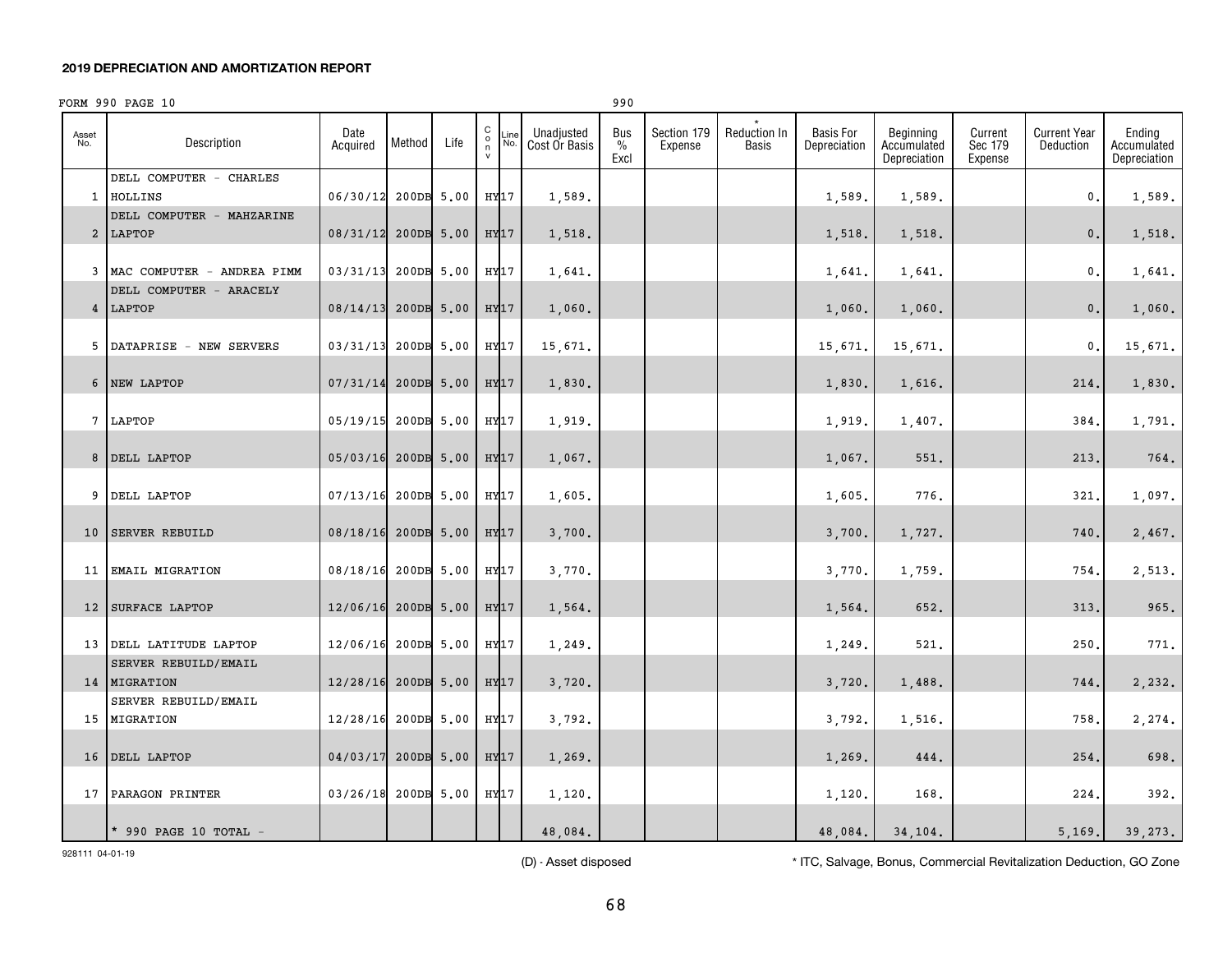### **2019 DEPRECIATION AND AMORTIZATION REPORT**

|              | FORM 990 PAGE 10                           |                          |            |      |                                              |             |                             | 990                          |                        |                       |                                  |                                          |                               |                                  |                                       |
|--------------|--------------------------------------------|--------------------------|------------|------|----------------------------------------------|-------------|-----------------------------|------------------------------|------------------------|-----------------------|----------------------------------|------------------------------------------|-------------------------------|----------------------------------|---------------------------------------|
| Asset<br>No. | Description                                | Date<br>Acquired         | Method     | Life | $\begin{array}{c}\nC \\ O \\ N\n\end{array}$ | .ine<br>No. | Unadjusted<br>Cost Or Basis | Bus<br>$\frac{0}{0}$<br>Excl | Section 179<br>Expense | Reduction In<br>Basis | <b>Basis For</b><br>Depreciation | Beginning<br>Accumulated<br>Depreciation | Current<br>Sec 179<br>Expense | <b>Current Year</b><br>Deduction | Ending<br>Accumulated<br>Depreciation |
| 18           | DORIS DATABASE                             | 09/30/07                 | SL         | 3.00 |                                              | 16          | 790.                        |                              |                        |                       | 790.                             | 790.                                     |                               | 0.                               | 790.                                  |
| 19           | DORIS DATABASE                             | 04/30/08                 | SL         | 3.00 |                                              | 16          | 1,825.                      |                              |                        |                       | 1,825.                           | 1,825.                                   |                               | 0.                               | 1,825.                                |
| 20           | DORIS DATABASE                             | 06/30/08 SL              |            | 3.00 |                                              | 16          | 2,015.                      |                              |                        |                       | 2,015.                           | 2,015.                                   |                               | 0.                               | 2,015.                                |
| 21           | DORIS DATABASE                             | $07/31/08$ SL            |            | 3.00 |                                              | 16          | 270.                        |                              |                        |                       | 270.                             | 270.                                     |                               | 0.                               | 270.                                  |
|              | 22 DORIS DATABASE                          | 09/30/08 SL              |            | 3.00 |                                              | 16          | 95.                         |                              |                        |                       | 95.                              | 95.                                      |                               | 0.                               | 95.                                   |
| 23           | ADOBE SOFTWARE                             | 12/05/08 SL              |            | 3.00 |                                              | 16          | 1,524.                      |                              |                        |                       | 1,524.                           | 1,524.                                   |                               | 0.                               | 1,524.                                |
| 24           | <b>DOCD DATABASE</b>                       | 01/01/11                 | SL         | 3.00 |                                              | 16          | 13,400.                     |                              |                        |                       | 13,400.                          | 13,400.                                  |                               | 0.                               | 13,400.                               |
| 25           | DOCD DATABASE - UPGRADE                    | 03/30/12 SL              |            | 3.00 |                                              | 16          | 2,000.                      |                              |                        |                       | 2,000.                           | 2,000.                                   |                               | 0.                               | 2,000.                                |
|              | 26 ADOBE SOFTWARE - IMAC                   | 03/31/15 SL              |            | 3.00 |                                              | 16          | 1,332.                      |                              |                        |                       | 1,332.                           | 1,332.                                   |                               | 0.                               | 1,332.                                |
|              | 27 ADOBE SOFTWARE - IMAC                   | $03/31/16$ SL            |            | 3.00 |                                              | 16          | 1,332.                      |                              |                        |                       | 1,332.                           | 1,088.                                   |                               | 244                              | 1,332.                                |
|              | <b>IDEATION - WEBSITE</b><br>28 REBRANDING | 01/10/17                 | SL         | 3.00 |                                              | 16          | 18,000.                     |                              |                        |                       | 18,000                           | 10, 250.                                 |                               | 6,000                            | 16, 250.                              |
| 29           | <b>IDEATION - WEBSITE</b><br>REBRANDING    | 02/14/17                 | SL         | 3.00 |                                              | 16          | 12,000.                     |                              |                        |                       | 12,000.                          | 6,833.                                   |                               | 4,000.                           | 10,833.                               |
| 30           | <b>IDEATION - WEBSITE</b><br>REBRANDING    | 03/14/17                 | SL         | 3.00 |                                              | 16          | 12,000.                     |                              |                        |                       | 12,000.                          | 6,833.                                   |                               | 4,000                            | 10,833.                               |
|              | <b>IDEATION - WEBSITE</b><br>31 REBRANDING | 03/31/17                 | SL         | 3.00 |                                              | 16          | 15,000.                     |                              |                        |                       | 15,000.                          | 8,542.                                   |                               | 5,000.                           | 13,542.                               |
|              | <b>IDEATION - WEBSITE</b><br>32 REBRANDING | 04/14/17                 | SL         | 3.00 |                                              | 16          | 13,500.                     |                              |                        |                       | 13,500.                          | 7,688.                                   |                               | 4,500                            | 12,188.                               |
|              | * 990 PAGE 10 TOTAL -                      |                          |            |      |                                              |             | 95,083.                     |                              |                        |                       | 95,083.                          | 64,485.                                  |                               | 23,744.                          | 88,229.                               |
|              | HOME & HOLIDAY DESIGN -                    |                          |            |      |                                              |             |                             |                              |                        |                       |                                  |                                          |                               |                                  |                                       |
|              | 33 JOE'S OFFICE DESK                       | 08/03/12                 | 200DB 5.00 |      | HY17                                         |             | 2.999.                      |                              |                        |                       | 2,999.                           | 2,999.                                   |                               | 0.                               | 2,999.                                |
|              | HOME & HOLIDAY DESIGN -                    |                          |            |      |                                              |             |                             |                              |                        |                       |                                  |                                          |                               |                                  |                                       |
|              | 34 JOE'S GLASS TABLE                       | 08/03/12 200DB 5.00 HY17 |            |      |                                              |             | 550.                        |                              |                        |                       | 550.                             | 550.                                     |                               | 0.1                              | 550.                                  |

928111 04-01-19

(D) - Asset disposed \* ITC, Salvage, Bonus, Commercial Revitalization Deduction, GO Zone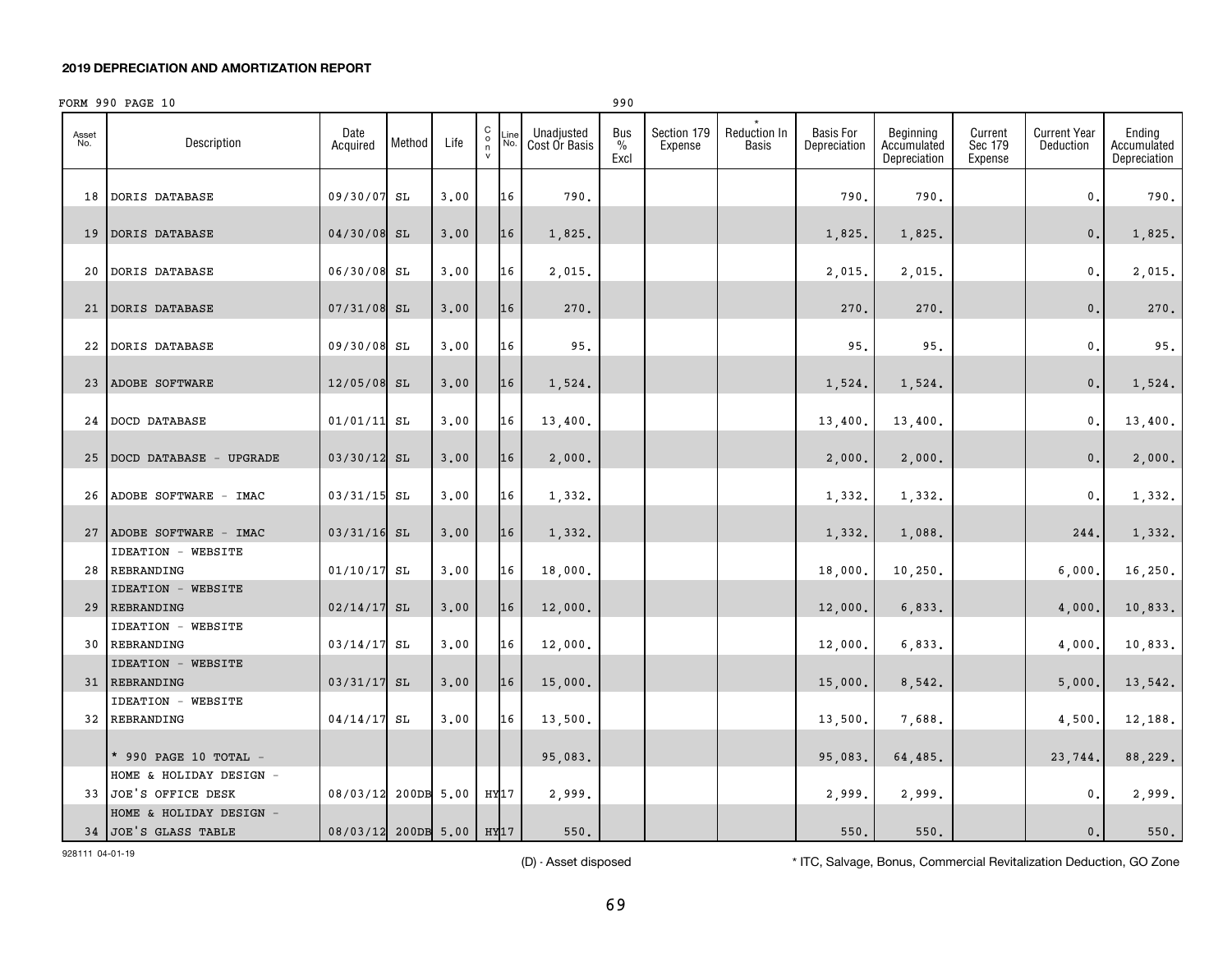### **2019 DEPRECIATION AND AMORTIZATION REPORT**

|              | FORM 990 PAGE 10                                              |                                      |        |      |                                                   |         |                                      | 990                 |                        |                       |                           |                                          |                               |                                  |                                       |
|--------------|---------------------------------------------------------------|--------------------------------------|--------|------|---------------------------------------------------|---------|--------------------------------------|---------------------|------------------------|-----------------------|---------------------------|------------------------------------------|-------------------------------|----------------------------------|---------------------------------------|
| Asset<br>No. | Description                                                   | Date<br>Acquired                     | Method | Life | $\begin{smallmatrix} 0\\0\\1\\1\end{smallmatrix}$ |         | Line Unadjusted<br>No. Cost Or Basis | Bus<br>$\%$<br>Excl | Section 179<br>Expense | Reduction In<br>Basis | Basis For<br>Depreciation | Beginning<br>Accumulated<br>Depreciation | Current<br>Sec 179<br>Expense | <b>Current Year</b><br>Deduction | Ending<br>Accumulated<br>Depreciation |
|              | 35 FURNISH NEW OFFICE - MAZ                                   | 03/12/15 200DB 5.00                  |        |      |                                                   | $HY$ 17 | 3,376.                               |                     |                        |                       | 3,376.                    | 2,588.                                   |                               | 675.                             | 3,263.                                |
|              | 36 NEW TELEVISION - MARKETING<br>SKB PROCUREMENT - NEW OFFICE | $12/15/15$ 200DB 5.00                |        |      |                                                   | HY17    | 1,090.                               |                     |                        |                       | 1,090.                    | 672.                                     |                               | 218.                             | 890.                                  |
|              | 37 SUITE FURNITURE                                            | 02/03/17 200DB 5.00                  |        |      |                                                   | HY17    | 22,641.                              |                     |                        |                       | 22,641.                   | 8,679.                                   |                               | 4,528.                           | 13,207.                               |
|              | 38 YEBO MAGAZINE HOLDER                                       | 09/21/18 200DB 5.00 HY <sub>17</sub> |        |      |                                                   |         | 1,642.                               |                     |                        |                       | 1,642.                    | 82.                                      |                               | 328.                             | 410.                                  |
|              | 39 YEBO MAGAZINE HOLDER                                       | 10/26/18 200DB 5.00                  |        |      |                                                   | HY17    | 2,327.                               |                     |                        |                       | 2,327.                    | 78.                                      |                               | 466.                             | $544.$                                |
|              | * 990 PAGE 10 TOTAL -                                         |                                      |        |      |                                                   |         | 34,625.                              |                     |                        |                       | 34,625.                   | 15,648.                                  |                               | 6, 215.                          | 21,863.                               |
|              | * GRAND TOTAL 990 PAGE 10<br><b>DEPR</b>                      |                                      |        |      |                                                   |         | 177,792.                             |                     |                        |                       | 177,792.                  | 114,237.                                 |                               | 35,128.                          | 149,365.                              |
|              |                                                               |                                      |        |      |                                                   |         |                                      |                     |                        |                       |                           |                                          |                               |                                  |                                       |
|              |                                                               |                                      |        |      |                                                   |         |                                      |                     |                        |                       |                           |                                          |                               |                                  |                                       |
|              |                                                               |                                      |        |      |                                                   |         |                                      |                     |                        |                       |                           |                                          |                               |                                  |                                       |
|              |                                                               |                                      |        |      |                                                   |         |                                      |                     |                        |                       |                           |                                          |                               |                                  |                                       |
|              |                                                               |                                      |        |      |                                                   |         |                                      |                     |                        |                       |                           |                                          |                               |                                  |                                       |
|              |                                                               |                                      |        |      |                                                   |         |                                      |                     |                        |                       |                           |                                          |                               |                                  |                                       |
|              |                                                               |                                      |        |      |                                                   |         |                                      |                     |                        |                       |                           |                                          |                               |                                  |                                       |
|              |                                                               |                                      |        |      |                                                   |         |                                      |                     |                        |                       |                           |                                          |                               |                                  |                                       |
|              |                                                               |                                      |        |      |                                                   |         |                                      |                     |                        |                       |                           |                                          |                               |                                  |                                       |
|              |                                                               |                                      |        |      |                                                   |         |                                      |                     |                        |                       |                           |                                          |                               |                                  |                                       |
|              |                                                               |                                      |        |      |                                                   |         |                                      |                     |                        |                       |                           |                                          |                               |                                  |                                       |
|              |                                                               |                                      |        |      |                                                   |         |                                      |                     |                        |                       |                           |                                          |                               |                                  |                                       |

928111 04-01-19

(D) - Asset disposed \* ITC, Salvage, Bonus, Commercial Revitalization Deduction, GO Zone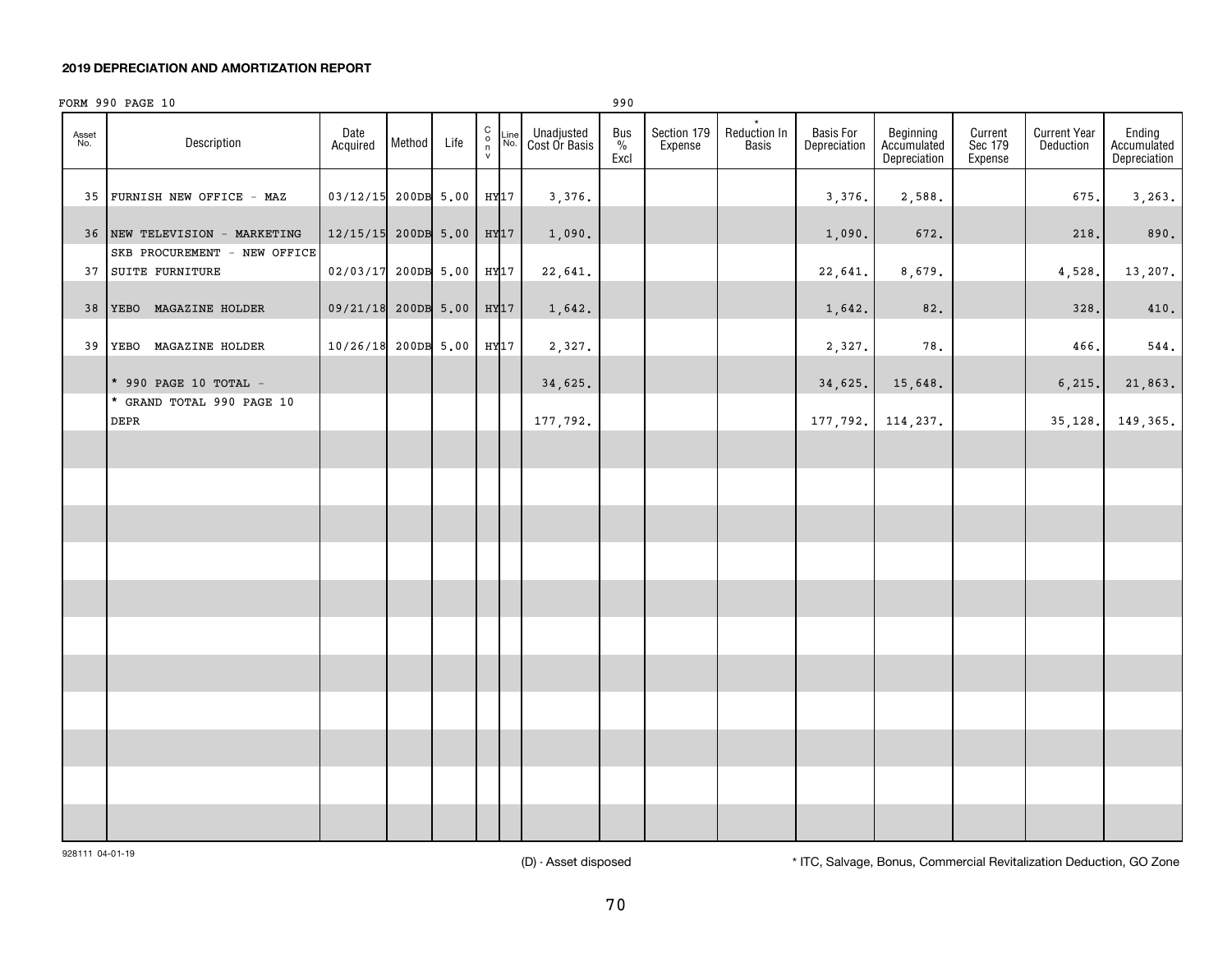|              | THE MINORITY CORPORATE COUNSEL<br>ASSOCIATION, INC.                                                                                                                                                                                                       |    |     |                                                                                                                                                                                                                 | 13-3920905 |                |                   |
|--------------|-----------------------------------------------------------------------------------------------------------------------------------------------------------------------------------------------------------------------------------------------------------|----|-----|-----------------------------------------------------------------------------------------------------------------------------------------------------------------------------------------------------------------|------------|----------------|-------------------|
|              | Form 990-W                                                                                                                                                                                                                                                |    |     | <b>Estimated Tax on Unrelated Business Taxable</b><br><b>Income for Tax-Exempt Organizations</b>                                                                                                                |            |                | OMB No. 1545-0047 |
|              | (Worksheet)<br>Department of the Treasury<br>Internal Revenue Service                                                                                                                                                                                     |    |     | (and on Investment Income for Private Foundations) FORM 990-T<br>Go to www.irs.gov/Form990W for instructions and the latest information.<br>Keep for your records. Do not send to the Internal Revenue Service. |            |                | 2020              |
|              |                                                                                                                                                                                                                                                           |    |     |                                                                                                                                                                                                                 |            |                |                   |
| 1.           | Unrelated business taxable income expected in the tax year manufactured contained business taxable income expected in the tax year manufactured contained business taxable income expected in the tax year manufactured and th                            |    |     |                                                                                                                                                                                                                 |            | -1             |                   |
| $\mathbf{2}$ | Tax on the amount on line 1. See instructions for tax computation <i>manuformance computation</i> and the amount on line 1. See instructions for tax computation <i>manuformance computation</i> and the set of the set of the set of th                  |    |     |                                                                                                                                                                                                                 |            | $\overline{2}$ |                   |
| 3            | Alternative minimum tax for trusts. See instructions material content in the content of the content of the set of the set of the set of the set of the set of the set of the set of the set of the set of the set of the set o                            |    | 3   |                                                                                                                                                                                                                 |            |                |                   |
|              | Total. Add lines 2 and 3 manufactured and control and control of the 2 and 3 manufactured and control of the control of the control of the control of the control of the control of the control of the control of the control                             |    |     |                                                                                                                                                                                                                 |            | 4              |                   |
| 5            | Estimated tax credits. See instructions entertainment contains and all the set of the set of the set of the set of the set of the set of the set of the set of the set of the set of the set of the set of the set of the set                             |    |     |                                                                                                                                                                                                                 |            | 5              |                   |
| 6            |                                                                                                                                                                                                                                                           |    | 6   |                                                                                                                                                                                                                 |            |                |                   |
| 7            |                                                                                                                                                                                                                                                           |    | 7   |                                                                                                                                                                                                                 |            |                |                   |
| 8            | Total. Add lines 6 and 7 [11] manufacture contract to an analysis of the contract of the contract of the contract of the contract of the contract of the contract of the contract of the contract of the contract of the contr                            |    | 8   |                                                                                                                                                                                                                 |            |                |                   |
| 9            |                                                                                                                                                                                                                                                           |    |     |                                                                                                                                                                                                                 |            | 9              |                   |
|              | 10a Subtract line 9 from line 8. Note: If less than \$500, the organization is not required to make                                                                                                                                                       |    |     |                                                                                                                                                                                                                 |            |                |                   |
|              | <b>b</b> Enter the tax shown on the 2019 return. See instructions. <b>Caution:</b> If                                                                                                                                                                     |    |     | 10a                                                                                                                                                                                                             |            |                |                   |
|              | zero or the tax year was for less than 12 months, skip this line                                                                                                                                                                                          |    |     |                                                                                                                                                                                                                 |            |                |                   |
|              | and enter the amount from line 10a on line 10c<br>c 2020 Estimated Tax. Enter the smaller of line 10a or line 10b. If the organization is required to skip line 10b, enter the amount                                                                     |    |     | 10 <sub>b</sub>                                                                                                                                                                                                 |            |                |                   |
|              |                                                                                                                                                                                                                                                           |    | (a) | (b)                                                                                                                                                                                                             |            | 10c            |                   |
|              |                                                                                                                                                                                                                                                           |    |     |                                                                                                                                                                                                                 | (c)        |                | (d)               |
| 11           | Installment due dates. See instructions                                                                                                                                                                                                                   | 11 |     |                                                                                                                                                                                                                 |            |                |                   |
| 12           | Required installments. Enter 25% of line 10c in<br>columns (a) through (d). But see instructions if<br>the organization uses the annualized income<br>installment method, the adjusted seasonal<br>installment method, or is a "large organization."<br>. | 12 |     |                                                                                                                                                                                                                 |            |                |                   |
| 13           | 2019 Overpayment. See instructions                                                                                                                                                                                                                        | 13 |     |                                                                                                                                                                                                                 |            |                |                   |
| 14           | <b>Payment due (Subtract line 13 from line 12)</b>                                                                                                                                                                                                        | 14 |     |                                                                                                                                                                                                                 |            |                |                   |

**For Paperwork Reduction Act Notice, see instructions.** LHA Form **990-W** (2020)

923801 01-20-20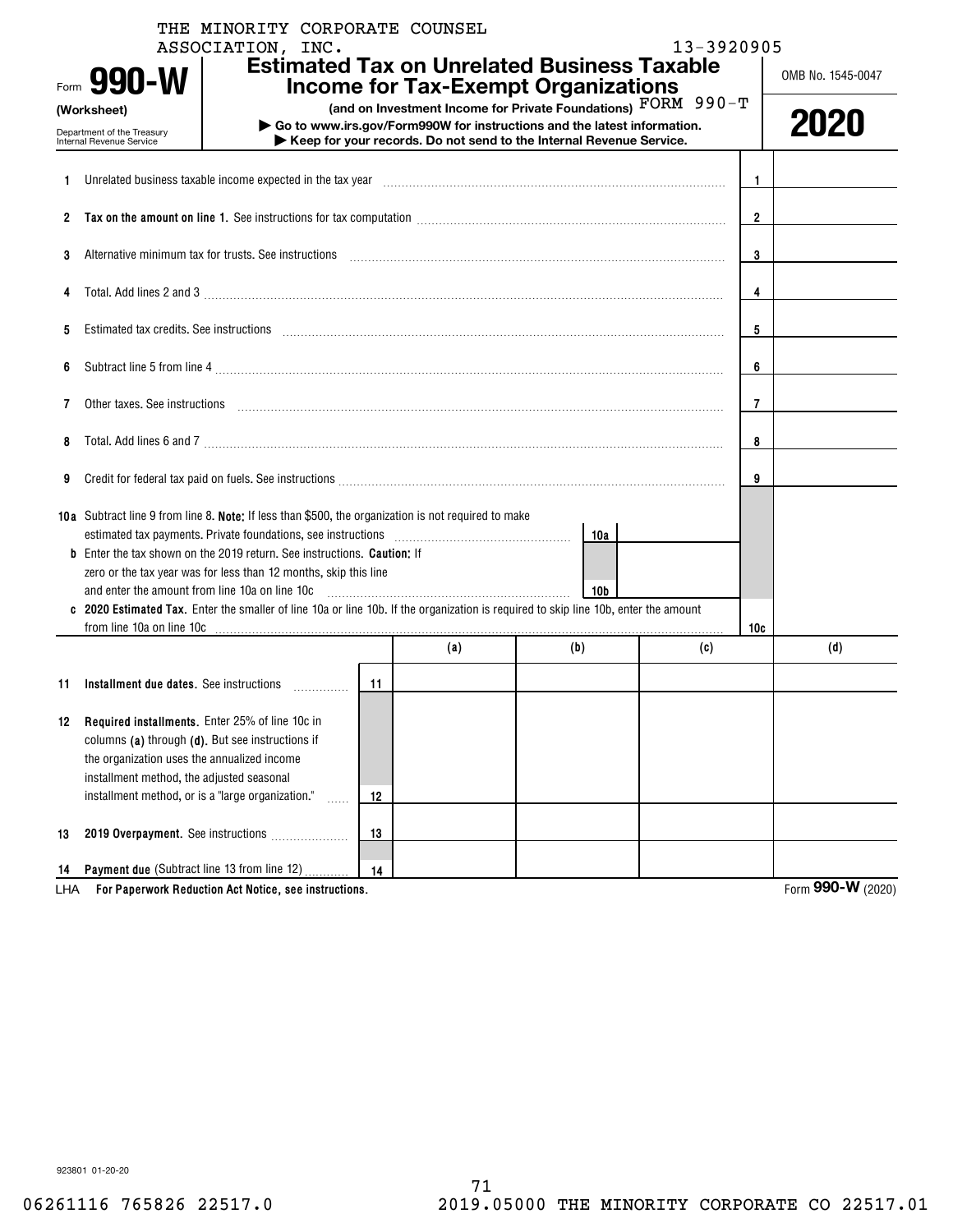| Form 990-T                                               |      | <b>Exempt Organization Business Income Tax Return</b>                                                                                                                                                                               |                |                                                                            |                                                |                       | OMB No. 1545-0047                                             |
|----------------------------------------------------------|------|-------------------------------------------------------------------------------------------------------------------------------------------------------------------------------------------------------------------------------------|----------------|----------------------------------------------------------------------------|------------------------------------------------|-----------------------|---------------------------------------------------------------|
|                                                          |      | (and proxy tax under section 6033(e))                                                                                                                                                                                               |                |                                                                            |                                                |                       |                                                               |
|                                                          |      | For calendar year 2019 or other tax year beginning                                                                                                                                                                                  |                | $\overline{\phantom{a}}$ , and ending                                      |                                                |                       | 2019                                                          |
| Department of the Treasury<br>Internal Revenue Service   |      | $\triangleright$ Go to www.irs.gov/Form990T for instructions and the latest information.<br>Do not enter SSN numbers on this form as it may be made public if your organization is a $501(c)(3)$ .                                  |                |                                                                            |                                                |                       | Open to Public Inspection for<br>501(c)(3) Organizations Only |
| Check box if<br>A<br>address changed                     |      | Name of organization $($ $\Box$ Check box if name changed and see instructions.)<br>THE MINORITY CORPORATE COUNSEL                                                                                                                  |                | Employer identification number<br>(Employees' trust, see<br>instructions.) |                                                |                       |                                                               |
| <b>B</b> Exempt under section                            |      | Print   ASSOCIATION, INC.                                                                                                                                                                                                           |                |                                                                            |                                                |                       | 13-3920905                                                    |
| $X$ 501(c)(3)                                            | 0ľ   | Number, street, and room or suite no. If a P.O. box, see instructions.                                                                                                                                                              |                |                                                                            |                                                |                       | E Unrelated business activity code<br>(See instructions.)     |
| 7220(e)<br>408(e)                                        | Type | 1111 PENNSYLVANIA AVE, NW                                                                                                                                                                                                           |                |                                                                            |                                                |                       |                                                               |
| 408A<br> 530(a) <br>529(a)                               |      | City or town, state or province, country, and ZIP or foreign postal code<br>WASHINGTON, DC<br>20004                                                                                                                                 | 511120         |                                                                            |                                                |                       |                                                               |
| $\frac{1}{2}$ Book value of all assets<br>at end of year |      | F Group exemption number (See instructions.)                                                                                                                                                                                        |                |                                                                            |                                                |                       |                                                               |
|                                                          |      | 4,790,570. G Check organization type $\triangleright$ $\boxed{\text{X}}$ 501(c) corporation                                                                                                                                         |                | $501(c)$ trust                                                             | $401(a)$ trust                                 |                       | Other trust                                                   |
|                                                          |      | H Enter the number of the organization's unrelated trades or businesses.<br>▶                                                                                                                                                       | 1              |                                                                            | Describe the only (or first) unrelated         |                       |                                                               |
|                                                          |      | trade or business here > PUBLICATION ADVERTISING                                                                                                                                                                                    |                | . If only one, complete Parts I-V. If more than one,                       |                                                |                       |                                                               |
|                                                          |      | describe the first in the blank space at the end of the previous sentence, complete Parts I and II, complete a Schedule M for each additional trade or                                                                              |                |                                                                            |                                                |                       |                                                               |
| business, then complete Parts III-V.                     |      |                                                                                                                                                                                                                                     |                |                                                                            |                                                |                       |                                                               |
|                                                          |      | If "Yes," enter the name and identifying number of the parent corporation. $\blacktriangleright$                                                                                                                                    |                |                                                                            |                                                | Yes                   | $\overline{X}$ No                                             |
|                                                          |      | J The books are in care of $\blacktriangleright$ THE ORGANIZATION                                                                                                                                                                   |                |                                                                            | Telephone number $\triangleright$ 202-739-5901 |                       |                                                               |
| Part I                                                   |      | <b>Unrelated Trade or Business Income</b>                                                                                                                                                                                           |                | (A) Income                                                                 | (B) Expenses                                   |                       | $(C)$ Net                                                     |
| 1a Gross receipts or sales                               |      |                                                                                                                                                                                                                                     |                |                                                                            |                                                |                       |                                                               |
| <b>b</b> Less returns and allowances                     |      | $\bullet$ Balance $\qquad \qquad \bullet$                                                                                                                                                                                           | 1c             |                                                                            |                                                |                       |                                                               |
| 2                                                        |      |                                                                                                                                                                                                                                     | $\overline{2}$ |                                                                            |                                                |                       |                                                               |
| Gross profit. Subtract line 2 from line 1c<br>3          |      |                                                                                                                                                                                                                                     | 3              |                                                                            |                                                |                       |                                                               |
|                                                          |      |                                                                                                                                                                                                                                     | 4a             |                                                                            |                                                |                       |                                                               |
| b                                                        |      |                                                                                                                                                                                                                                     | 4b             |                                                                            |                                                |                       |                                                               |
| C                                                        |      |                                                                                                                                                                                                                                     | 4c             |                                                                            |                                                |                       |                                                               |
| 5                                                        |      | Income (loss) from a partnership or an S corporation (attach statement)                                                                                                                                                             | 5              |                                                                            |                                                |                       |                                                               |
| 6                                                        |      |                                                                                                                                                                                                                                     | 6              |                                                                            |                                                |                       |                                                               |
| 7                                                        |      | Unrelated debt-financed income (Schedule E) [11] [2010] [2010] [2010] [2010] [2010] [2010] [2010] [2010] [2010                                                                                                                      | $\overline{7}$ |                                                                            |                                                |                       |                                                               |
| 8                                                        |      | Interest, annuities, royalties, and rents from a controlled organization (Schedule F)                                                                                                                                               | 8<br>9         |                                                                            |                                                |                       |                                                               |
| 9<br>10                                                  |      | Investment income of a section $501(c)(7)$ , (9), or (17) organization (Schedule G)                                                                                                                                                 | 10             |                                                                            |                                                |                       |                                                               |
| 11                                                       |      |                                                                                                                                                                                                                                     | 11             | 5,100.                                                                     |                                                |                       | 5,100.                                                        |
| 12                                                       |      |                                                                                                                                                                                                                                     | 12             |                                                                            |                                                |                       |                                                               |
|                                                          |      |                                                                                                                                                                                                                                     | 13             | 5,100.                                                                     |                                                |                       | 5,100.                                                        |
| Part II                                                  |      | <b>Deductions Not Taken Elsewhere</b> (See instructions for limitations on deductions.)                                                                                                                                             |                |                                                                            |                                                |                       |                                                               |
|                                                          |      | (Deductions must be directly connected with the unrelated business income.)                                                                                                                                                         |                |                                                                            |                                                |                       |                                                               |
| 14                                                       |      |                                                                                                                                                                                                                                     |                |                                                                            |                                                | 14                    |                                                               |
| 15                                                       |      | Salaries and wages <b>construction and construction</b> was a series of the construction of the construction of the construction of the construction of the construction of the construction of the construction of the constructio |                |                                                                            |                                                | 15                    |                                                               |
| 16                                                       |      | Repairs and maintenance <i>[1] [1] [1] [1] [1] [1] [1] [1] [1] [1]</i> [1] <b>[1]</b> [1] <b>[1]</b> [1] <b>[1] [1] [1] [1] [1] [1] [1] [1] [1] [1] [1] [1] [1] [1] [1] [1] [1] [1] [1] [1] [1] [1]</b>                             |                |                                                                            |                                                | 16                    |                                                               |
| 17                                                       |      |                                                                                                                                                                                                                                     |                |                                                                            |                                                | 17                    |                                                               |
| 18                                                       |      | Interest (attach schedule) (see instructions) www.communically.communically.communically.communically.communically                                                                                                                  |                |                                                                            |                                                | 18                    |                                                               |
| 19                                                       |      | Taxes and licenses <b>construction and construction of the construction of the construction of the construction</b>                                                                                                                 |                |                                                                            |                                                | 19                    |                                                               |
| 20                                                       |      |                                                                                                                                                                                                                                     |                |                                                                            |                                                |                       |                                                               |
| 21<br>22                                                 |      | Less depreciation claimed on Schedule A and elsewhere on return [1] [114] [214]                                                                                                                                                     |                |                                                                            |                                                | 21 <sub>b</sub><br>22 |                                                               |
| Depletion<br>23                                          |      | Contributions to deferred compensation plans [11] manufactured contributions to deferred compensation plans [11] manufactured compensation plans [11] manufactured compensation plans [11] manufactured contributions to defer      |                |                                                                            |                                                | 23                    |                                                               |
| 24                                                       |      | Employee benefit programs in the continuum contract of the contract of the contract of the contract of the contract of the contract of the contract of the contract of the contract of the contract of the contract of the con      |                |                                                                            |                                                | 24                    |                                                               |
| 25                                                       |      |                                                                                                                                                                                                                                     |                |                                                                            |                                                | 25                    |                                                               |
| 26                                                       |      | Excess readership costs (Schedule J) <b>Marting Community Contract Community</b> Constant Contract Constant Constant Constant Constant Constant Constant Constant Constant Constant Constant Constant Constant Constant Constant Co |                |                                                                            |                                                | 26                    | 5,100.                                                        |
| 27                                                       |      |                                                                                                                                                                                                                                     |                |                                                                            |                                                | 27                    |                                                               |
| 28                                                       |      |                                                                                                                                                                                                                                     |                |                                                                            |                                                | 28                    | 5,100.                                                        |
| 29                                                       |      | Unrelated business taxable income before net operating loss deduction. Subtract line 28 from line 13 [11] [12]                                                                                                                      |                |                                                                            |                                                | 29                    | $0$ .                                                         |
| 30                                                       |      | Deduction for net operating loss arising in tax years beginning on or after January 1, 2018                                                                                                                                         |                |                                                                            |                                                |                       |                                                               |
|                                                          |      | (see instructions) with a constructions of the construction of the constructions of the constructions of the constructions of the constructions of the constructions of the constructions of the constructions of the construc      |                |                                                                            |                                                | 30                    | $0$ .                                                         |
| 31                                                       |      | Unrelated business taxable income. Subtract line 30 from line 29 manufactured contains and contained business taxable income. Subtract line 30 from line 29 manufactured contains and the United States of the United States a      |                |                                                                            |                                                | 31                    | 0.<br>Form 990-T (2019)                                       |
|                                                          |      | 923701 01-27-20 LHA For Paperwork Reduction Act Notice, see instructions.                                                                                                                                                           |                |                                                                            |                                                |                       |                                                               |

06261116 765826 22517.0 2019.05000 THE MINORITY CORPORATE CO 22517.01

<sup>72</sup>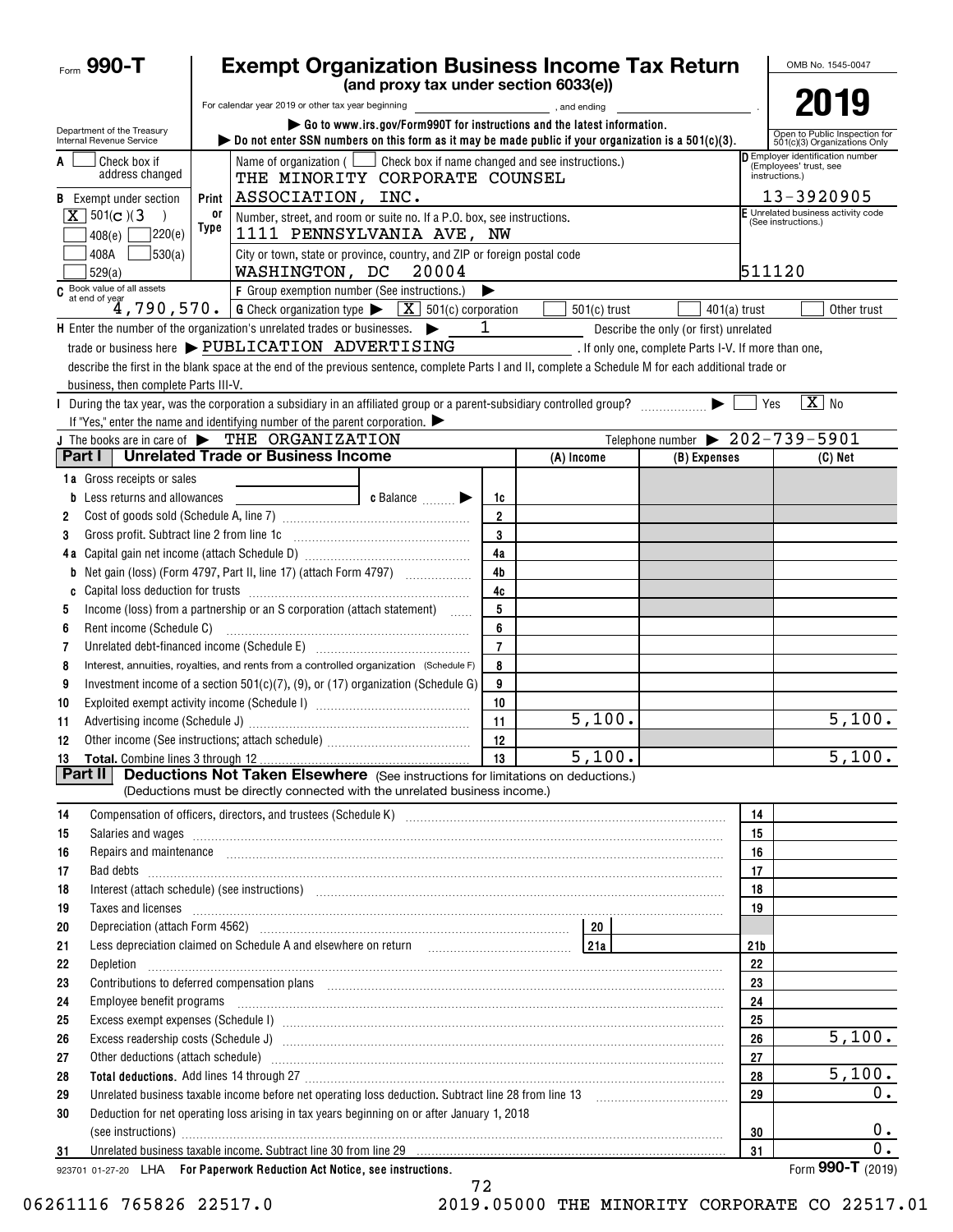## 13-3920905 THE MINORITY CORPORATE COUNSEL ASSOCIATION, INC.

|                      |                                                         | Form 990-T (2019) THE MINORITY CORPORATE COUNSEL ASSOCIATION, INC.                                                                                                                                                                               |                                   |      |          |                                                                                                                |      | $13 - 3920905$ Page 2                                                 |
|----------------------|---------------------------------------------------------|--------------------------------------------------------------------------------------------------------------------------------------------------------------------------------------------------------------------------------------------------|-----------------------------------|------|----------|----------------------------------------------------------------------------------------------------------------|------|-----------------------------------------------------------------------|
| Part III             |                                                         | <b>Total Unrelated Business Taxable Income</b>                                                                                                                                                                                                   |                                   |      |          |                                                                                                                |      |                                                                       |
| 32                   |                                                         |                                                                                                                                                                                                                                                  |                                   |      |          |                                                                                                                | 32   | 0.                                                                    |
| 33                   |                                                         | Amounts paid for disallowed fringes                                                                                                                                                                                                              |                                   |      |          |                                                                                                                | 33   |                                                                       |
| 34                   |                                                         |                                                                                                                                                                                                                                                  |                                   |      |          |                                                                                                                | 34   | 0.                                                                    |
| 35                   |                                                         | Total unrelated business taxable income before pre-2018 NOLs and specific deduction. Subtract line 34 from the sum of lines 32 and 33                                                                                                            | 35                                |      |          |                                                                                                                |      |                                                                       |
| 36                   |                                                         |                                                                                                                                                                                                                                                  | 36                                |      |          |                                                                                                                |      |                                                                       |
| 37                   |                                                         | Total of unrelated business taxable income before specific deduction. Subtract line 36 from line 35 [11] [11] Total of unrelated business taxable income before specific deduction. Subtract line 35                                             | 37                                |      |          |                                                                                                                |      |                                                                       |
| 38                   |                                                         | Specific deduction (Generally \$1,000, but see line 38 instructions for exceptions)                                                                                                                                                              |                                   |      |          |                                                                                                                | 38   | 1,000.                                                                |
| 39                   |                                                         | Unrelated business taxable income. Subtract line 38 from line 37. If line 38 is greater than line 37,                                                                                                                                            |                                   |      |          |                                                                                                                |      |                                                                       |
|                      |                                                         | enter the smaller of zero or line 37                                                                                                                                                                                                             |                                   |      |          |                                                                                                                | 39   | $0$ .                                                                 |
|                      |                                                         | <b>Part IV</b> Tax Computation                                                                                                                                                                                                                   |                                   |      |          |                                                                                                                |      |                                                                       |
| 40                   |                                                         |                                                                                                                                                                                                                                                  |                                   | 40   | 0.       |                                                                                                                |      |                                                                       |
| 41                   |                                                         | Trusts Taxable at Trust Rates. See instructions for tax computation. Income tax on the amount on line 39 from:                                                                                                                                   |                                   |      |          |                                                                                                                |      |                                                                       |
|                      |                                                         | Tax rate schedule or                                                                                                                                                                                                                             |                                   | 41   |          |                                                                                                                |      |                                                                       |
| 42                   |                                                         | Proxy tax. See instructions information and contact the contract of the contract of the contract of the contract of the contract of the contract of the contract of the contract of the contract of the contract of the contra                   |                                   |      |          |                                                                                                                | 42   |                                                                       |
| 43                   |                                                         | Alternative minimum tax (trusts only) manufacture and content to the content of the content of the content of the content of the content of the content of the content of the content of the content of the content of the con                   |                                   |      |          |                                                                                                                | 43   |                                                                       |
| 44                   |                                                         | Tax on Noncompliant Facility Income. See instructions [11] [12] matter contracts and a set of Moncompliant Facility Income. See instructions [11] matter contracts and a set of Moncompliant Facility Income.                                    |                                   |      |          |                                                                                                                | 44   |                                                                       |
| 45                   |                                                         |                                                                                                                                                                                                                                                  |                                   |      |          |                                                                                                                | 45   | 0.                                                                    |
| Part V               |                                                         | <b>Tax and Payments</b>                                                                                                                                                                                                                          |                                   |      |          |                                                                                                                |      |                                                                       |
|                      |                                                         | 46a Foreign tax credit (corporations attach Form 1118; trusts attach Form 1116) [                                                                                                                                                                |                                   | 46a  |          |                                                                                                                |      |                                                                       |
|                      |                                                         | <b>b</b> Other credits (see instructions)                                                                                                                                                                                                        |                                   | 46b  |          |                                                                                                                |      |                                                                       |
| c                    |                                                         |                                                                                                                                                                                                                                                  |                                   |      |          |                                                                                                                |      |                                                                       |
|                      |                                                         |                                                                                                                                                                                                                                                  |                                   |      |          |                                                                                                                |      |                                                                       |
|                      |                                                         |                                                                                                                                                                                                                                                  |                                   |      |          |                                                                                                                | 46e  |                                                                       |
| 47                   |                                                         | Subtract line 46e from line 45 <b>magazine and the contract of the 46e</b> from line 45                                                                                                                                                          |                                   |      |          |                                                                                                                | 47   | $0_{.}$                                                               |
| 48                   |                                                         | Other taxes. Check if from: Form 4255 Form 8611 Form 8697 Form 8866 Other (attach schedule)                                                                                                                                                      |                                   |      |          |                                                                                                                | 48   |                                                                       |
| 49                   |                                                         |                                                                                                                                                                                                                                                  |                                   |      |          |                                                                                                                | 49   | 0.<br>$\overline{0}$ .                                                |
| 50                   |                                                         |                                                                                                                                                                                                                                                  |                                   |      |          |                                                                                                                | 50   |                                                                       |
|                      |                                                         |                                                                                                                                                                                                                                                  |                                   | 51a  |          |                                                                                                                |      |                                                                       |
|                      |                                                         |                                                                                                                                                                                                                                                  |                                   | 51b  |          | 510.                                                                                                           |      |                                                                       |
|                      |                                                         |                                                                                                                                                                                                                                                  |                                   | 51c  |          |                                                                                                                |      |                                                                       |
|                      |                                                         | d Foreign organizations: Tax paid or withheld at source (see instructions) [                                                                                                                                                                     |                                   | 51d  |          |                                                                                                                |      |                                                                       |
|                      |                                                         |                                                                                                                                                                                                                                                  |                                   | 51e  |          |                                                                                                                |      |                                                                       |
|                      |                                                         |                                                                                                                                                                                                                                                  |                                   | 51f  |          |                                                                                                                |      |                                                                       |
|                      |                                                         | <b>g</b> Other credits, adjustments, and payments:                                                                                                                                                                                               | Form 2439                         |      |          |                                                                                                                |      |                                                                       |
|                      |                                                         | Form 4136                                                                                                                                                                                                                                        | $Total \triangleright$            | 51g  |          |                                                                                                                |      |                                                                       |
|                      |                                                         | 52 Total payments. Add lines 51a through 51g                                                                                                                                                                                                     |                                   |      |          |                                                                                                                | 52   | 510.                                                                  |
| 53                   |                                                         | Estimated tax penalty (see instructions). Check if Form 2220 is attached $\blacktriangleright$                                                                                                                                                   |                                   |      |          | and a strategic contract of the contract of the contract of the contract of the contract of the contract of th | 53   |                                                                       |
| 54                   |                                                         | Tax due. If line 52 is less than the total of lines 49, 50, and 53, enter amount owed                                                                                                                                                            |                                   |      |          |                                                                                                                | 54   | 510.                                                                  |
| 55                   |                                                         |                                                                                                                                                                                                                                                  |                                   |      |          |                                                                                                                | 55   |                                                                       |
| 56<br><b>Part VI</b> |                                                         | Enter the amount of line 55 you want: Credited to 2020 estimated tax $\blacktriangleright$<br><b>Statements Regarding Certain Activities and Other Information</b> (see instructions)                                                            |                                   |      |          | Refunded                                                                                                       | 56   | 510.                                                                  |
|                      |                                                         |                                                                                                                                                                                                                                                  |                                   |      |          |                                                                                                                |      |                                                                       |
| 57                   |                                                         | At any time during the 2019 calendar year, did the organization have an interest in or a signature or other authority<br>over a financial account (bank, securities, or other) in a foreign country? If "Yes," the organization may have to file |                                   |      |          |                                                                                                                |      | No<br>Yes                                                             |
|                      |                                                         | FinCEN Form 114, Report of Foreign Bank and Financial Accounts. If "Yes," enter the name of the foreign country                                                                                                                                  |                                   |      |          |                                                                                                                |      |                                                                       |
|                      | here                                                    |                                                                                                                                                                                                                                                  |                                   |      |          |                                                                                                                |      | Χ                                                                     |
|                      |                                                         | During the tax year, did the organization receive a distribution from, or was it the grantor of, or transferor to, a foreign trust?                                                                                                              |                                   |      |          |                                                                                                                |      | $\overline{\mathbf{x}}$                                               |
| 58                   |                                                         | If "Yes," see instructions for other forms the organization may have to file.                                                                                                                                                                    |                                   |      |          |                                                                                                                |      |                                                                       |
| 59                   |                                                         | Enter the amount of tax-exempt interest received or accrued during the tax year                                                                                                                                                                  | $\triangleright$ 5                |      |          |                                                                                                                |      |                                                                       |
|                      |                                                         | Under penalties of perjury, I declare that I have examined this return, including accompanying schedules and statements, and to the best of my knowledge and belief, it is true,                                                                 |                                   |      |          |                                                                                                                |      |                                                                       |
| Sign                 |                                                         | correct, and complete. Declaration of preparer (other than taxpayer) is based on all information of which preparer has any knowledge.                                                                                                            |                                   |      |          |                                                                                                                |      |                                                                       |
| <b>Here</b>          |                                                         |                                                                                                                                                                                                                                                  |                                   |      |          |                                                                                                                |      | May the IRS discuss this return with<br>the preparer shown below (see |
|                      |                                                         | Signature of officer                                                                                                                                                                                                                             | <b>PRESIDENT</b><br>Title<br>Date |      |          |                                                                                                                |      | instructions)? $\mid$ $X \mid$ Yes<br>No                              |
|                      |                                                         | Print/Type preparer's name                                                                                                                                                                                                                       | Preparer's signature              | Date |          | Check<br>if                                                                                                    | PTIN |                                                                       |
|                      |                                                         | ROHINI                                                                                                                                                                                                                                           | ROHINI                            |      |          | self-employed                                                                                                  |      |                                                                       |
| Paid                 |                                                         | CHANDRABHATLA                                                                                                                                                                                                                                    | CHANDRABHATLA                     |      | 11/16/20 |                                                                                                                |      | P00740442                                                             |
|                      | Preparer<br>Firm's name > SIKICH LLP<br><b>Use Only</b> |                                                                                                                                                                                                                                                  |                                   |      |          |                                                                                                                |      | 36-3168081                                                            |
|                      |                                                         |                                                                                                                                                                                                                                                  | 1199 N. FAIRFAX STREET 10TH FLOOR |      |          | Firm's EIN                                                                                                     |      |                                                                       |
|                      |                                                         | Firm's address > ALEXANDRIA, VA 22314                                                                                                                                                                                                            |                                   |      |          | Phone no.                                                                                                      |      | $(703) 836 - 1350$                                                    |
| 923711 01-27-20      |                                                         |                                                                                                                                                                                                                                                  |                                   |      |          |                                                                                                                |      | Form 990-T (2019)                                                     |
|                      |                                                         |                                                                                                                                                                                                                                                  |                                   |      |          |                                                                                                                |      |                                                                       |

73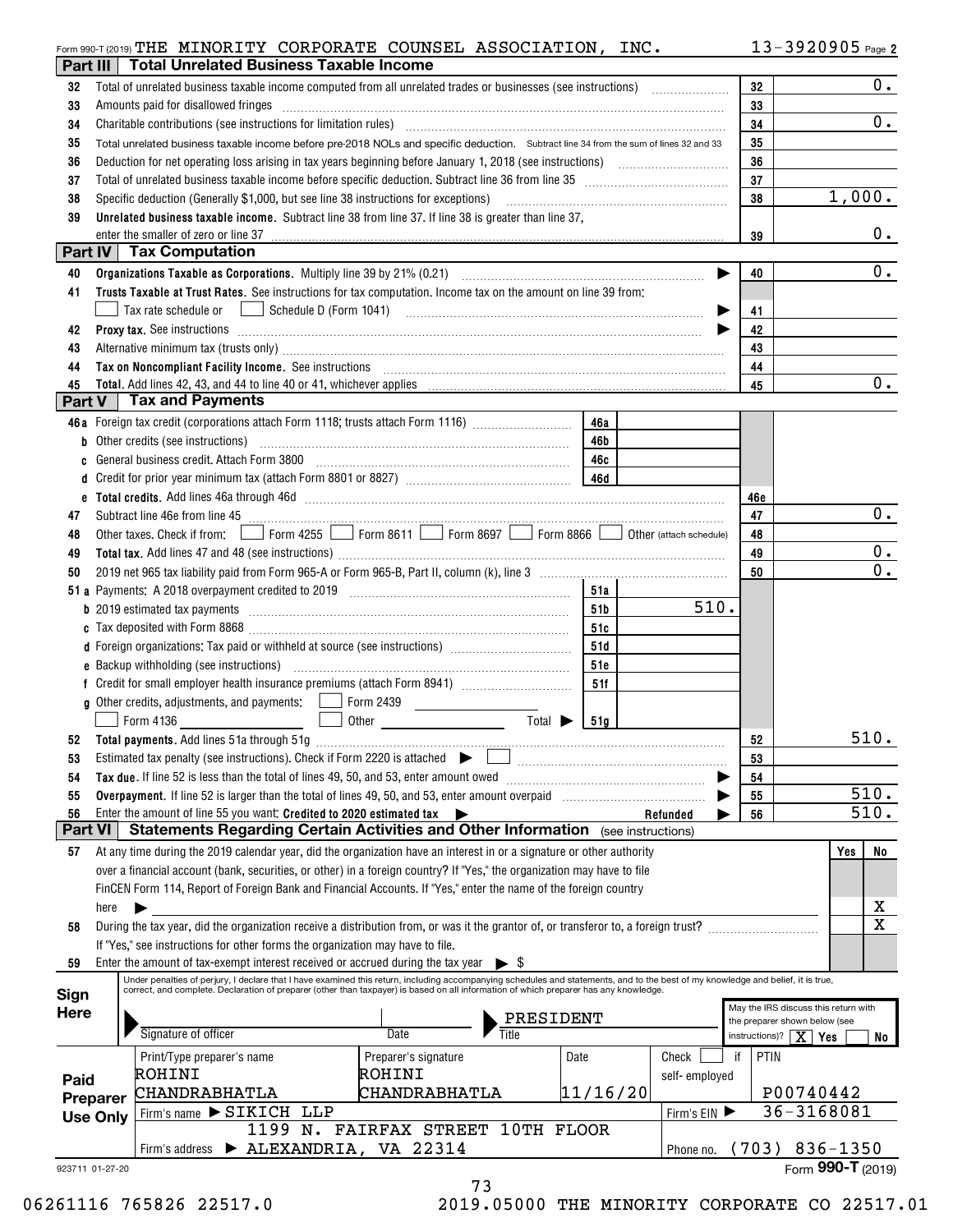Form 990-T (2019)  ${\bf ASSOCIATION}$  ,  ${\bf INC.}$  . The contract of the contract of the contract of the contract of the contract of the contract of the contract of the contract of the contract of the contract of the contract of the co THE MINORITY CORPORATE COUNSEL

| Schedule A - Cost of Goods Sold. Enter method of inventory valuation                                                      |                |                                                                                               |   | N/A<br>▶                                                                                                                                            |                                        |                                                                                                  |   |                                                                           |    |  |
|---------------------------------------------------------------------------------------------------------------------------|----------------|-----------------------------------------------------------------------------------------------|---|-----------------------------------------------------------------------------------------------------------------------------------------------------|----------------------------------------|--------------------------------------------------------------------------------------------------|---|---------------------------------------------------------------------------|----|--|
| Inventory at beginning of year<br>1                                                                                       | 1              |                                                                                               |   |                                                                                                                                                     |                                        |                                                                                                  | 6 |                                                                           |    |  |
| 2<br>Purchases                                                                                                            | $\overline{2}$ |                                                                                               |   | 6 Inventory at end of year <i></i><br>7 Cost of goods sold. Subtract line 6                                                                         |                                        |                                                                                                  |   |                                                                           |    |  |
| 3                                                                                                                         | 3              |                                                                                               |   |                                                                                                                                                     | from line 5. Enter here and in Part I, |                                                                                                  |   |                                                                           |    |  |
| 4a Additional section 263A costs                                                                                          |                |                                                                                               |   | $\overline{7}$                                                                                                                                      |                                        |                                                                                                  |   |                                                                           |    |  |
| (attach schedule)<br>$\ldots \ldots \ldots \ldots \ldots \ldots$                                                          | 4a             |                                                                                               | 8 | Do the rules of section 263A (with respect to                                                                                                       |                                        |                                                                                                  |   | Yes                                                                       | No |  |
| <b>b</b> Other costs (attach schedule)                                                                                    | 4 <sub>b</sub> |                                                                                               |   | property produced or acquired for resale) apply to                                                                                                  |                                        |                                                                                                  |   |                                                                           |    |  |
| <b>5</b> Total. Add lines 1 through 4b                                                                                    | 5              |                                                                                               |   |                                                                                                                                                     |                                        |                                                                                                  |   |                                                                           |    |  |
| Schedule C - Rent Income (From Real Property and Personal Property Leased With Real Property)                             |                |                                                                                               |   |                                                                                                                                                     |                                        |                                                                                                  |   |                                                                           |    |  |
| (see instructions)                                                                                                        |                |                                                                                               |   |                                                                                                                                                     |                                        |                                                                                                  |   |                                                                           |    |  |
| 1. Description of property                                                                                                |                |                                                                                               |   |                                                                                                                                                     |                                        |                                                                                                  |   |                                                                           |    |  |
|                                                                                                                           |                |                                                                                               |   |                                                                                                                                                     |                                        |                                                                                                  |   |                                                                           |    |  |
| (1)                                                                                                                       |                |                                                                                               |   |                                                                                                                                                     |                                        |                                                                                                  |   |                                                                           |    |  |
| (2)                                                                                                                       |                |                                                                                               |   |                                                                                                                                                     |                                        |                                                                                                  |   |                                                                           |    |  |
| (3)                                                                                                                       |                |                                                                                               |   |                                                                                                                                                     |                                        |                                                                                                  |   |                                                                           |    |  |
| (4)                                                                                                                       |                |                                                                                               |   |                                                                                                                                                     |                                        |                                                                                                  |   |                                                                           |    |  |
|                                                                                                                           | 2.             | Rent received or accrued                                                                      |   |                                                                                                                                                     |                                        |                                                                                                  |   |                                                                           |    |  |
| (a) From personal property (if the percentage of<br>rent for personal property is more than<br>10% but not more than 50%) |                |                                                                                               |   | (b) From real and personal property (if the percentage<br>of rent for personal property exceeds 50% or if<br>the rent is based on profit or income) |                                        | 3(a) Deductions directly connected with the income in<br>columns 2(a) and 2(b) (attach schedule) |   |                                                                           |    |  |
| (1)                                                                                                                       |                |                                                                                               |   |                                                                                                                                                     |                                        |                                                                                                  |   |                                                                           |    |  |
| (2)                                                                                                                       |                |                                                                                               |   |                                                                                                                                                     |                                        |                                                                                                  |   |                                                                           |    |  |
| (3)                                                                                                                       |                |                                                                                               |   |                                                                                                                                                     |                                        |                                                                                                  |   |                                                                           |    |  |
| (4)                                                                                                                       |                |                                                                                               |   |                                                                                                                                                     |                                        |                                                                                                  |   |                                                                           |    |  |
| Total                                                                                                                     | 0.             | Total                                                                                         |   |                                                                                                                                                     | 0.                                     |                                                                                                  |   |                                                                           |    |  |
| (c) Total income. Add totals of columns 2(a) and 2(b). Enter                                                              |                |                                                                                               |   |                                                                                                                                                     |                                        | (b) Total deductions.                                                                            |   |                                                                           |    |  |
| here and on page 1, Part I, line 6, column (A)                                                                            | О.             | Enter here and on page 1,<br>Part I, line 6, column (B)                                       |   |                                                                                                                                                     | 0.                                     |                                                                                                  |   |                                                                           |    |  |
| <b>Schedule E - Unrelated Debt-Financed Income</b> (see instructions)                                                     |                |                                                                                               |   |                                                                                                                                                     |                                        |                                                                                                  |   |                                                                           |    |  |
|                                                                                                                           |                |                                                                                               |   |                                                                                                                                                     |                                        | 3. Deductions directly connected with or allocable<br>to debt-financed property                  |   |                                                                           |    |  |
|                                                                                                                           |                |                                                                                               |   | 2. Gross income from<br>or allocable to debt-                                                                                                       |                                        | (a) Straight line depreciation                                                                   |   | (b) Other deductions                                                      |    |  |
| 1. Description of debt-financed property                                                                                  |                |                                                                                               |   | financed property                                                                                                                                   | (attach schedule)                      |                                                                                                  |   | (attach schedule)                                                         |    |  |
|                                                                                                                           |                |                                                                                               |   |                                                                                                                                                     |                                        |                                                                                                  |   |                                                                           |    |  |
| (1)                                                                                                                       |                |                                                                                               |   |                                                                                                                                                     |                                        |                                                                                                  |   |                                                                           |    |  |
| (2)                                                                                                                       |                |                                                                                               |   |                                                                                                                                                     |                                        |                                                                                                  |   |                                                                           |    |  |
| (3)                                                                                                                       |                |                                                                                               |   |                                                                                                                                                     |                                        |                                                                                                  |   |                                                                           |    |  |
| (4)                                                                                                                       |                |                                                                                               |   |                                                                                                                                                     |                                        |                                                                                                  |   |                                                                           |    |  |
| 4. Amount of average acquisition<br>debt on or allocable to debt-financed<br>property (attach schedule)                   |                | 5. Average adjusted basis<br>of or allocable to<br>ebt-financed property<br>(attach schedule) |   | 6. Column 4 divided<br>by column 5                                                                                                                  |                                        | 7. Gross income<br>reportable (column<br>2 x column 6)                                           |   | 8. Allocable deductions<br>(column 6 x total of columns<br>3(a) and 3(b)) |    |  |
| (1)                                                                                                                       |                |                                                                                               |   | $\frac{0}{0}$                                                                                                                                       |                                        |                                                                                                  |   |                                                                           |    |  |
| (2)                                                                                                                       |                |                                                                                               |   | $\frac{0}{0}$                                                                                                                                       |                                        |                                                                                                  |   |                                                                           |    |  |
| (3)                                                                                                                       |                |                                                                                               |   | $\frac{0}{0}$                                                                                                                                       |                                        |                                                                                                  |   |                                                                           |    |  |
| (4)                                                                                                                       |                |                                                                                               |   | $\%$                                                                                                                                                |                                        |                                                                                                  |   |                                                                           |    |  |
|                                                                                                                           |                |                                                                                               |   |                                                                                                                                                     |                                        | Enter here and on page 1,<br>Part I, line 7, column (A).                                         |   | Enter here and on page 1,<br>Part I, line 7, column (B).                  |    |  |
| Totals                                                                                                                    |                |                                                                                               |   |                                                                                                                                                     |                                        | Ο.                                                                                               |   |                                                                           | Ο. |  |
| Total dividends-received deductions included in column 8                                                                  |                |                                                                                               |   |                                                                                                                                                     |                                        |                                                                                                  |   |                                                                           | Ο. |  |
|                                                                                                                           |                |                                                                                               |   |                                                                                                                                                     |                                        |                                                                                                  |   | $T_{2}$ $\rightarrow$ 000 $\pm$ (0040)                                    |    |  |

**990-T**  Form (2019)

**3**

923721 01-27-20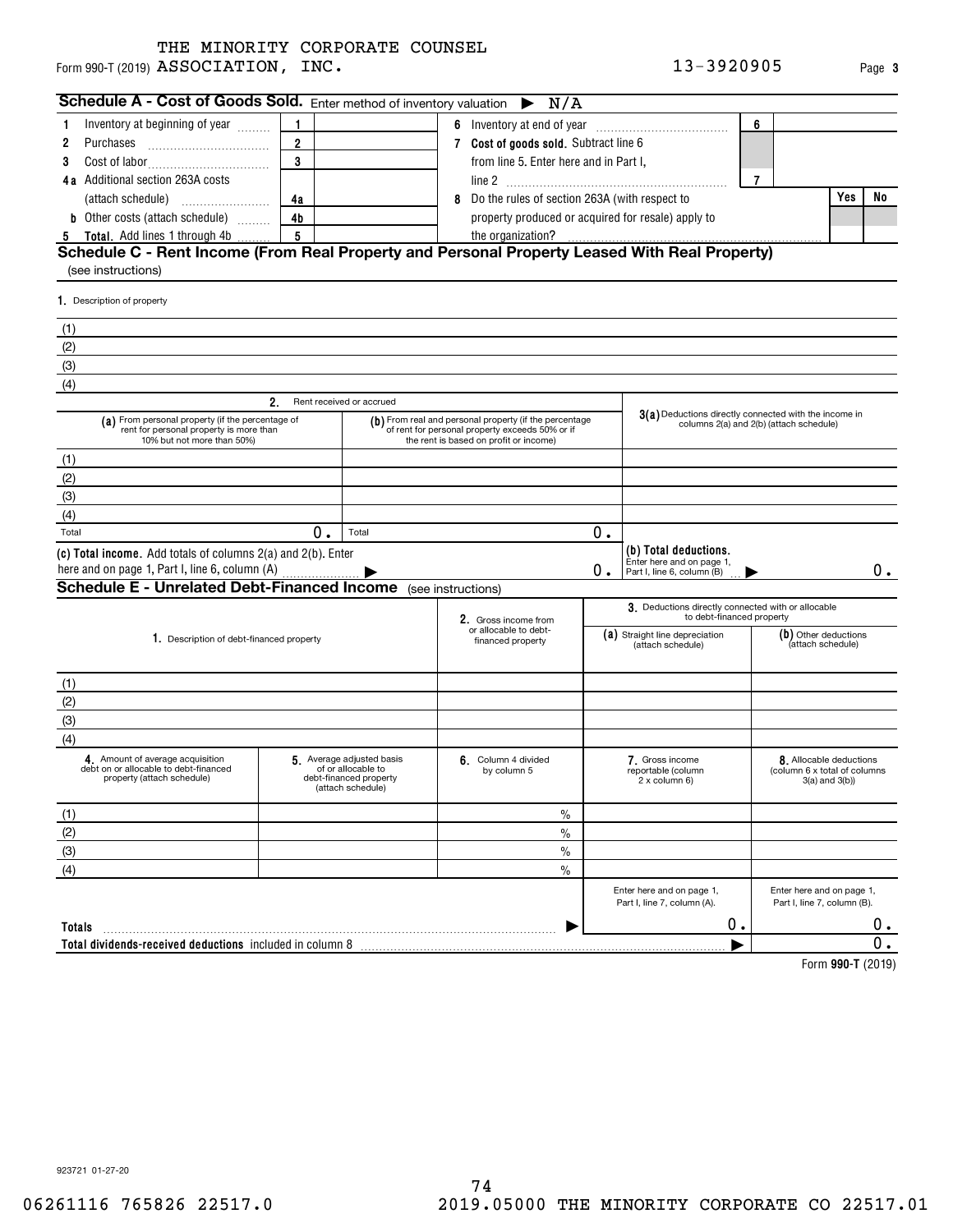|                                                                                                                             | THE MINORITY CORPORATE COUNSEL                                     |                                                      |  |                                                                                         |                                                                                                                                       |                                                |                                                                                            |                     |                                                                                           |                                                               |                                                                                              |  |
|-----------------------------------------------------------------------------------------------------------------------------|--------------------------------------------------------------------|------------------------------------------------------|--|-----------------------------------------------------------------------------------------|---------------------------------------------------------------------------------------------------------------------------------------|------------------------------------------------|--------------------------------------------------------------------------------------------|---------------------|-------------------------------------------------------------------------------------------|---------------------------------------------------------------|----------------------------------------------------------------------------------------------|--|
| Form 990-T (2019) ASSOCIATION, INC.<br>Schedule F - Interest, Annuities, Royalties, and Rents From Controlled Organizations |                                                                    |                                                      |  |                                                                                         |                                                                                                                                       |                                                |                                                                                            |                     | 13-3920905                                                                                | (see instructions)                                            | Page 4                                                                                       |  |
|                                                                                                                             |                                                                    |                                                      |  |                                                                                         | <b>Exempt Controlled Organizations</b>                                                                                                |                                                |                                                                                            |                     |                                                                                           |                                                               |                                                                                              |  |
| 1. Name of controlled organization                                                                                          |                                                                    | 2. Employer<br>identification<br>number              |  | 3. Net unrelated income<br>(loss) (see instructions)                                    |                                                                                                                                       |                                                | 4. Total of specified<br>payments made                                                     |                     | 5. Part of column 4 that is<br>included in the controlling<br>organization's gross income |                                                               | 6. Deductions directly<br>connected with income<br>in column 5                               |  |
|                                                                                                                             |                                                                    |                                                      |  |                                                                                         |                                                                                                                                       |                                                |                                                                                            |                     |                                                                                           |                                                               |                                                                                              |  |
| (1)<br>(2)                                                                                                                  |                                                                    |                                                      |  |                                                                                         |                                                                                                                                       |                                                |                                                                                            |                     |                                                                                           |                                                               |                                                                                              |  |
| (3)                                                                                                                         |                                                                    |                                                      |  |                                                                                         |                                                                                                                                       |                                                |                                                                                            |                     |                                                                                           |                                                               |                                                                                              |  |
| (4)                                                                                                                         |                                                                    |                                                      |  |                                                                                         |                                                                                                                                       |                                                |                                                                                            |                     |                                                                                           |                                                               |                                                                                              |  |
| Nonexempt Controlled Organizations                                                                                          |                                                                    |                                                      |  |                                                                                         |                                                                                                                                       |                                                |                                                                                            |                     |                                                                                           |                                                               |                                                                                              |  |
| 7. Taxable Income                                                                                                           |                                                                    | 8. Net unrelated income (loss)<br>(see instructions) |  |                                                                                         | 9. Total of specified payments<br>made                                                                                                |                                                | 10. Part of column 9 that is included<br>in the controlling organization's<br>gross income |                     |                                                                                           |                                                               | 11. Deductions directly connected<br>with income in column 10                                |  |
| (1)                                                                                                                         |                                                                    |                                                      |  |                                                                                         |                                                                                                                                       |                                                |                                                                                            |                     |                                                                                           |                                                               |                                                                                              |  |
| (2)                                                                                                                         |                                                                    |                                                      |  |                                                                                         |                                                                                                                                       |                                                |                                                                                            |                     |                                                                                           |                                                               |                                                                                              |  |
| (3)                                                                                                                         |                                                                    |                                                      |  |                                                                                         |                                                                                                                                       |                                                |                                                                                            |                     |                                                                                           |                                                               |                                                                                              |  |
| (4)                                                                                                                         |                                                                    |                                                      |  |                                                                                         |                                                                                                                                       |                                                |                                                                                            |                     |                                                                                           |                                                               |                                                                                              |  |
|                                                                                                                             |                                                                    |                                                      |  |                                                                                         |                                                                                                                                       |                                                | Add columns 5 and 10.<br>Enter here and on page 1, Part I,                                 | line 8, column (A). |                                                                                           |                                                               | Add columns 6 and 11.<br>Enter here and on page 1, Part I,<br>line 8, column (B).            |  |
| Totals                                                                                                                      |                                                                    |                                                      |  |                                                                                         |                                                                                                                                       |                                                |                                                                                            |                     | О.                                                                                        |                                                               | 0.                                                                                           |  |
| Schedule G - Investment Income of a Section 501(c)(7), (9), or (17) Organization                                            | (see instructions)                                                 |                                                      |  |                                                                                         |                                                                                                                                       |                                                |                                                                                            |                     |                                                                                           |                                                               |                                                                                              |  |
|                                                                                                                             | 1. Description of income                                           |                                                      |  |                                                                                         | 2. Amount of income                                                                                                                   |                                                | 3. Deductions<br>directly connected<br>(attach schedule)                                   | 4. Set-asides       | (attach schedule)                                                                         | 5. Total deductions<br>and set-asides<br>(col. 3 plus col. 4) |                                                                                              |  |
| (1)                                                                                                                         |                                                                    |                                                      |  |                                                                                         |                                                                                                                                       |                                                |                                                                                            |                     |                                                                                           |                                                               |                                                                                              |  |
| (2)                                                                                                                         |                                                                    |                                                      |  |                                                                                         |                                                                                                                                       |                                                |                                                                                            |                     |                                                                                           |                                                               |                                                                                              |  |
| (3)                                                                                                                         |                                                                    |                                                      |  |                                                                                         |                                                                                                                                       |                                                |                                                                                            |                     |                                                                                           |                                                               |                                                                                              |  |
| (4)                                                                                                                         |                                                                    |                                                      |  |                                                                                         |                                                                                                                                       |                                                |                                                                                            |                     |                                                                                           |                                                               |                                                                                              |  |
|                                                                                                                             |                                                                    |                                                      |  |                                                                                         | Enter here and on page 1,<br>Part I, line 9, column (A).                                                                              |                                                |                                                                                            |                     |                                                                                           |                                                               | Enter here and on page 1,<br>Part I, line 9, column (B).                                     |  |
| Totals                                                                                                                      |                                                                    |                                                      |  |                                                                                         |                                                                                                                                       | ο.                                             |                                                                                            |                     |                                                                                           |                                                               | 0.                                                                                           |  |
| Schedule I - Exploited Exempt Activity Income, Other Than Advertising Income<br>(see instructions)                          |                                                                    |                                                      |  |                                                                                         |                                                                                                                                       |                                                |                                                                                            |                     |                                                                                           |                                                               |                                                                                              |  |
| 1. Description of<br>exploited activity                                                                                     | 2. Gross<br>unrelated business<br>income from<br>trade or business |                                                      |  | 3. Expenses<br>directly connected<br>with production<br>of unrelated<br>business income | 4. Net income (loss)<br>from unrelated trade or<br>business (column 2<br>minus column 3). If a<br>gain, compute cols. 5<br>through 7. |                                                | 5. Gross income<br>from activity that<br>is not unrelated<br>business income               |                     | 6. Expenses<br>attributable to<br>column 5                                                |                                                               | 7. Excess exempt<br>expenses (column<br>6 minus column 5,<br>but not more than<br>column 4). |  |
| (1)                                                                                                                         |                                                                    |                                                      |  |                                                                                         |                                                                                                                                       |                                                |                                                                                            |                     |                                                                                           |                                                               |                                                                                              |  |
| (2)                                                                                                                         |                                                                    |                                                      |  |                                                                                         |                                                                                                                                       |                                                |                                                                                            |                     |                                                                                           |                                                               |                                                                                              |  |
| $\overline{3}$                                                                                                              |                                                                    |                                                      |  |                                                                                         |                                                                                                                                       |                                                |                                                                                            |                     |                                                                                           |                                                               |                                                                                              |  |
| (4)                                                                                                                         |                                                                    |                                                      |  |                                                                                         |                                                                                                                                       |                                                |                                                                                            |                     |                                                                                           |                                                               |                                                                                              |  |
|                                                                                                                             | Enter here and on<br>page 1, Part I,<br>line 10, col. (A).         |                                                      |  | Enter here and on<br>page 1, Part I,<br>line 10, col. (B).                              |                                                                                                                                       |                                                |                                                                                            |                     |                                                                                           |                                                               | Enter here and<br>on page 1,<br>Part II, line 25.                                            |  |
| Totals                                                                                                                      |                                                                    | 0.                                                   |  | 0.                                                                                      |                                                                                                                                       |                                                |                                                                                            |                     |                                                                                           |                                                               | 0.                                                                                           |  |
| <b>Schedule J - Advertising Income</b> (see instructions)                                                                   |                                                                    |                                                      |  |                                                                                         |                                                                                                                                       |                                                |                                                                                            |                     |                                                                                           |                                                               |                                                                                              |  |
| Income From Periodicals Reported on a Consolidated Basis<br>Part I                                                          |                                                                    |                                                      |  |                                                                                         |                                                                                                                                       |                                                |                                                                                            |                     |                                                                                           |                                                               |                                                                                              |  |
| 1. Name of periodical                                                                                                       |                                                                    | 2. Gross<br>advertising                              |  | 3. Direct<br>advertising costs                                                          | col. 3). If a gain, compute                                                                                                           | 4. Advertising gain<br>or (loss) (col. 2 minus | 5. Circulation<br>income                                                                   |                     | 6. Readership<br>costs                                                                    |                                                               | 7. Excess readership<br>costs (column 6 minus<br>column 5, but not more                      |  |

| 1. Name of periodical                      | 2. Gross<br>advertising<br>income | 3. Direct<br>advertising costs | <b>T.</b> AUVERUSING GAILER<br>or (loss) (col. 2 minus<br>col. 3). If a gain, compute<br>cols. 5 through 7. | 5. Circulation<br>income | 6. Readership<br>costs | <b>1.</b> EXCESS <b>Requersing</b><br>costs (column 6 minus<br>column 5, but not more<br>than column 4). |
|--------------------------------------------|-----------------------------------|--------------------------------|-------------------------------------------------------------------------------------------------------------|--------------------------|------------------------|----------------------------------------------------------------------------------------------------------|
| (1) DIVERSITY AND                          |                                   |                                |                                                                                                             |                          |                        |                                                                                                          |
| $(2)$ THE BAR                              | 5,100.                            |                                |                                                                                                             | 58,625.                  | 96,626.                |                                                                                                          |
| (3)                                        |                                   |                                |                                                                                                             |                          |                        |                                                                                                          |
| (4)                                        |                                   |                                |                                                                                                             |                          |                        |                                                                                                          |
| <b>Totals</b> (carry to Part II, line (5)) | 5,100.                            | $0$ .                          | 5,100.                                                                                                      | 58,625.                  | 96,626.                | 5,100.                                                                                                   |
|                                            |                                   |                                |                                                                                                             |                          |                        | $F_{\alpha\mu\alpha}$ QQQ_T $(0.010)$                                                                    |

923731 01-27-20

Form (2019) **990-T**